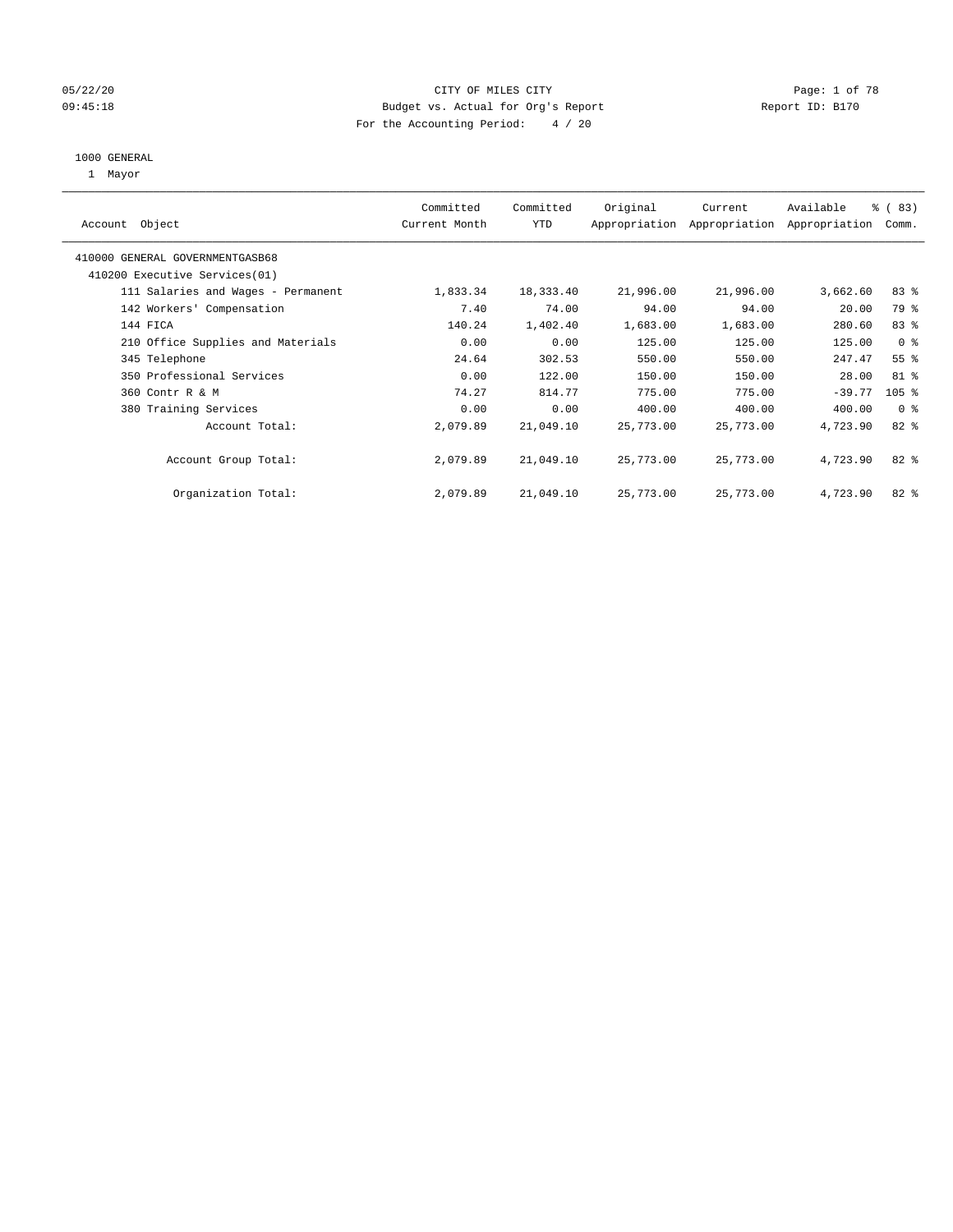#### 05/22/20 CITY OF MILES CITY Page: 2 of 78 09:45:18 **Budget vs. Actual for Org's Report Report ID: B170** For the Accounting Period: 4 / 20

#### 1000 GENERAL

2 City Council

|                                          | Committed     | Committed  | Original  | Current                                   | Available | % (83)         |
|------------------------------------------|---------------|------------|-----------|-------------------------------------------|-----------|----------------|
| Account Object                           | Current Month | <b>YTD</b> |           | Appropriation Appropriation Appropriation |           | Comm.          |
|                                          |               |            |           |                                           |           |                |
| 410000 GENERAL GOVERNMENTGASB68          |               |            |           |                                           |           |                |
| 410100 Legislative Services(02)          |               |            |           |                                           |           |                |
| 111 Salaries and Wages - Permanent       | 2,666.72      | 26,500.53  | 31,968.00 | 31,968.00                                 | 5,467.47  | 83 %           |
| 142 Workers' Compensation                | 10.72         | 106.53     | 136.00    | 136.00                                    | 29.47     | 78 %           |
| 144 FICA                                 | 204.00        | 2,027.25   | 2,445.00  | 2,445.00                                  | 417.75    | 83%            |
| 145 PERS                                 | 0.00          | 173.40     | 346.00    | 346.00                                    | 172.60    | 50%            |
| 220 Operating Expenses                   | 0.00          | 0.00       | 100.00    | 100.00                                    | 100.00    | 0 <sup>8</sup> |
| 370 Travel                               | 0.00          | 52.20      | 380.00    | 380.00                                    | 327.80    | $14*$          |
| 380 Training Services                    | 0.00          | 0.00       | 500.00    | 500.00                                    | 500.00    | 0 <sup>8</sup> |
| Account Total:                           | 2,881.44      | 28,859.91  | 35,875.00 | 35,875.00                                 | 7,015.09  | $80*$          |
| 410105 Safety Culture-Supplies           |               |            |           |                                           |           |                |
| 230 Repair and Maintenance Supplies      | 0.00          | 0.00       | 250.00    | 250.00                                    | 250.00    | 0 <sup>8</sup> |
| Account Total:                           | 0.00          | 0.00       | 250.00    | 250.00                                    | 250.00    | 0 <sup>8</sup> |
| Account Group Total:                     | 2,881.44      | 28,859.91  | 36,125.00 | 36,125.00                                 | 7,265.09  | 80%            |
| 470000 Housing and Community Development |               |            |           |                                           |           |                |
| 470300 Ecomonic Development              |               |            |           |                                           |           |                |
| 350 Professional Services                | 0.00          | 15,492.00  | 15,492.00 | 15,492.00                                 | 0.00      | $100*$         |
| Account Total:                           | 0.00          | 15,492.00  | 15,492.00 | 15,492.00                                 | 0.00      | 100 %          |
| Account Group Total:                     | 0.00          | 15,492.00  | 15,492.00 | 15,492.00                                 | 0.00      | 100 %          |
| Organization Total:                      | 2,881.44      | 44, 351.91 | 51,617.00 | 51,617.00                                 | 7,265.09  | 86 %           |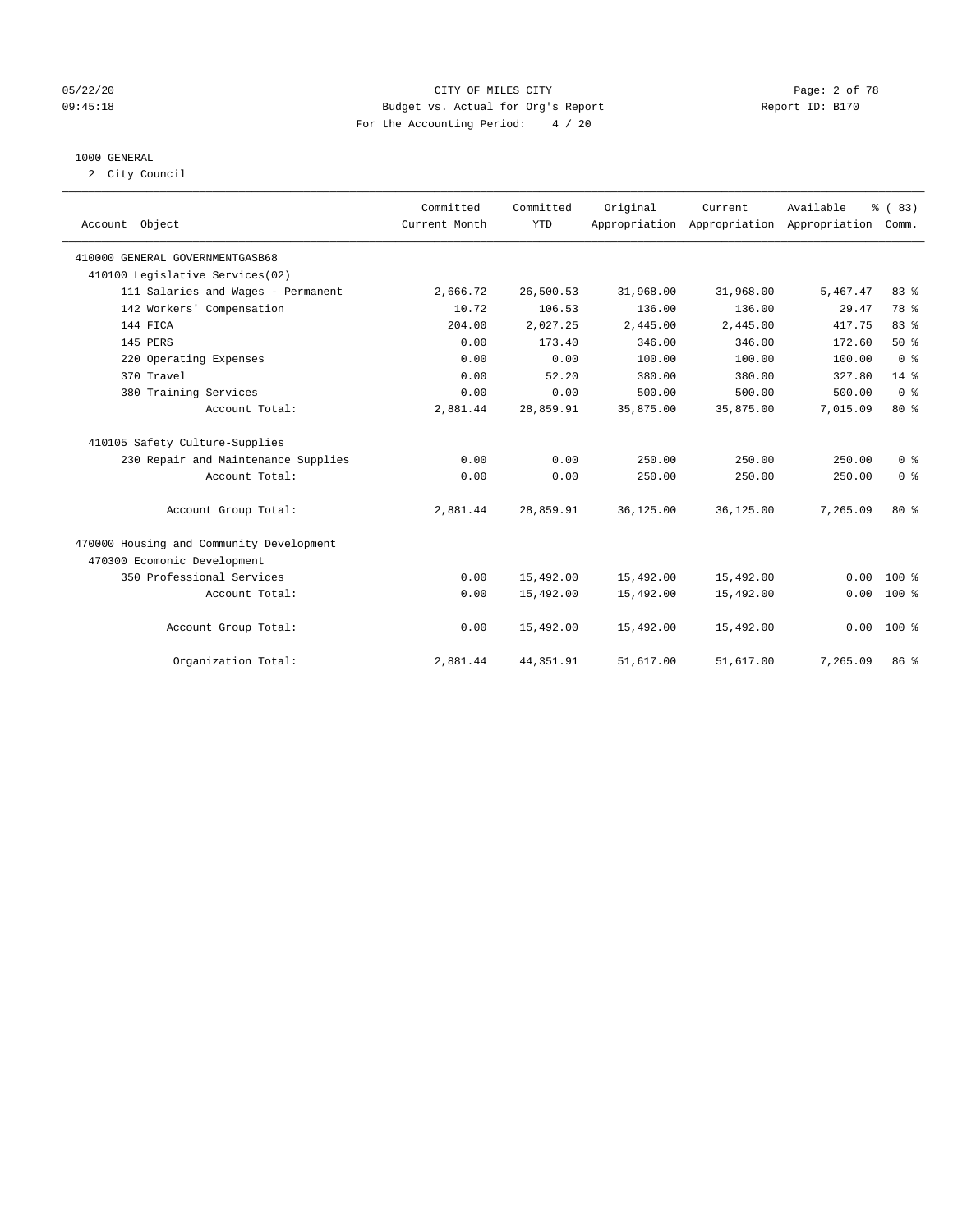#### 05/22/20 CITY OF MILES CITY Page: 3 of 78 09:45:18 **Budget vs. Actual for Org's Report Report ID: B170** For the Accounting Period: 4 / 20

### 1000 GENERAL

3 City Clerk

| Account Object                             | Committed<br>Current Month | Committed<br><b>YTD</b> | Original   | Current    | Available<br>Appropriation Appropriation Appropriation Comm. | % (83)           |
|--------------------------------------------|----------------------------|-------------------------|------------|------------|--------------------------------------------------------------|------------------|
| 410000 GENERAL GOVERNMENTGASB68            |                            |                         |            |            |                                                              |                  |
| 410500 Financial Services(03)              |                            |                         |            |            |                                                              |                  |
| 111 Salaries and Wages - Permanent         | 10,220.67                  | 93,067.44               | 113,048.00 | 113,048.00 | 19,980.56                                                    | 82%              |
| 131 VACATION                               | 184.80                     | 5,570.89                | 7,100.00   | 7,100.00   | 1,529.11                                                     | 78 %             |
| 132 SICK LEAVE                             | 52.95                      | 3,731.00                | 4,100.00   | 4,100.00   | 369.00                                                       | $91$ $%$         |
| 133 OTHER LEAVE PAY                        | 0.00                       | 484.03                  | 3,360.00   | 3,360.00   | 2,875.97                                                     | $14$ %           |
| 141 Unemployment Insurance                 | 15.71                      | 155.01                  | 191.00     | 191.00     | 35.99                                                        | $81 - 8$         |
| 142 Workers' Compensation                  | 65.03                      | 632.48                  | 1,562.00   | 1,562.00   | 929.52                                                       | 40 %             |
| 143 Health Insurance                       | 2,303.94                   | 23,039.92               | 27,656.00  | 27,656.00  | 4,616.08                                                     | 83%              |
| 144 FICA                                   | 797.68                     | 7,877.84                | 9,762.00   | 9,762.00   | 1,884.16                                                     | 81 %             |
| 145 PERS                                   | 906.75                     | 8,917.42                | 11,064.00  | 11,064.00  | 2,146.58                                                     | $81 - 8$         |
| 196 CLOTHING ALLOTMENT                     | 0.00                       | 435.00                  | 450.00     | 450.00     | 15.00                                                        | 97 <sub>8</sub>  |
| 210 Office Supplies and Materials          | 142.30                     | 1,457.79                | 2,200.00   | 2,200.00   | 742.21                                                       | 66 %             |
| 214 Small Items of Equipment               | 0.00                       | 2,338.46                | 1,800.00   | 1,800.00   | $-538.46$                                                    | 130 %            |
| 220 Operating Expenses                     | 121.20                     | 1,959.30                | 2,500.00   | 2,500.00   | 540.70                                                       | 78 %             |
| 311 Postage, Box Rent, Etc.                | $-62.60$                   | $-70.83$                | 1,500.00   | 1,500.00   | 1,570.83                                                     | $-5$ $%$         |
| 320 Printing, Duplicating, Typing &        | 0.00                       | 0.00                    | 100.00     | 100.00     | 100.00                                                       | 0 <sup>8</sup>   |
| 330 Publicity, Subscriptions & Dues        | 56.00                      | 828.74                  | 2,200.00   | 2,200.00   | 1,371.26                                                     | 38 %             |
| 334 Memberships, Registrations & Dues      | 0.00                       | 3,205.41                | 3,200.00   | 3,200.00   | $-5.41$                                                      | 100 <sub>8</sub> |
| 345 Telephone                              | 45.40                      | 468.56                  | 650.00     | 650.00     | 181.44                                                       | 72 %             |
| 347 Internet                               | 19.52                      | 195.20                  | 250.00     | 250.00     | 54.80                                                        | 78 %             |
| 350 Professional Services                  | 127.80                     | 24,667.38               | 33,850.00  | 33,850.00  | 9,182.62                                                     | 73%              |
| 360 Contr R & M                            | 222.82                     | 12,921.67               | 18,606.00  | 18,606.00  | 5,684.33                                                     | 69 %             |
| 370 Travel                                 | 0.00                       | 792.64                  | 2,500.00   | 2,500.00   | 1,707.36                                                     | 32%              |
| 380 Training Services                      | 0.00                       | 300.00                  | 1,600.00   | 1,600.00   | 1,300.00                                                     | 19 <sup>°</sup>  |
| 382 Books                                  | 0.00                       | 0.00                    | 350.00     | 350.00     | 350.00                                                       | 0 <sup>8</sup>   |
| 390 Other Purchased Services (Recorded     | 0.00                       | 18.30                   | 100.00     | 100.00     | 81.70                                                        | 18 <sup>8</sup>  |
| 513 Liability                              | 0.00                       | 91,300.05               | 91,301.00  | 91,301.00  | 0.95                                                         | $100*$           |
| 521 Surety Bonds for Officials & Employees | 0.00                       | 750.00                  | 750.00     | 750.00     | 0.00                                                         | $100*$           |
| 555 Bank Service Charges                   | 36.66                      | 263.30                  | 300.00     | 300.00     | 36.70                                                        | 88 %             |
| Account Total:                             | 15,256.63                  | 285,307.00              | 342,050.00 | 342,050.00 | 56,743.00                                                    | 83%              |
| 411101 Labor Negotiations                  |                            |                         |            |            |                                                              |                  |
| 350 Professional Services                  | 213.75                     | 7,777.75                | 13,400.00  | 13,400.00  | 5,622.25                                                     | 58 %             |
| Account Total:                             | 213.75                     | 7,777.75                | 13,400.00  | 13,400.00  | 5,622.25                                                     | 58 %             |
| Account Group Total:                       | 15,470.38                  | 293,084.75              | 355,450.00 | 355,450.00 | 62, 365.25                                                   | 82%              |
| Organization Total:                        | 15,470.38                  | 293,084.75              | 355,450.00 | 355,450.00 | 62, 365, 25                                                  | 82.8             |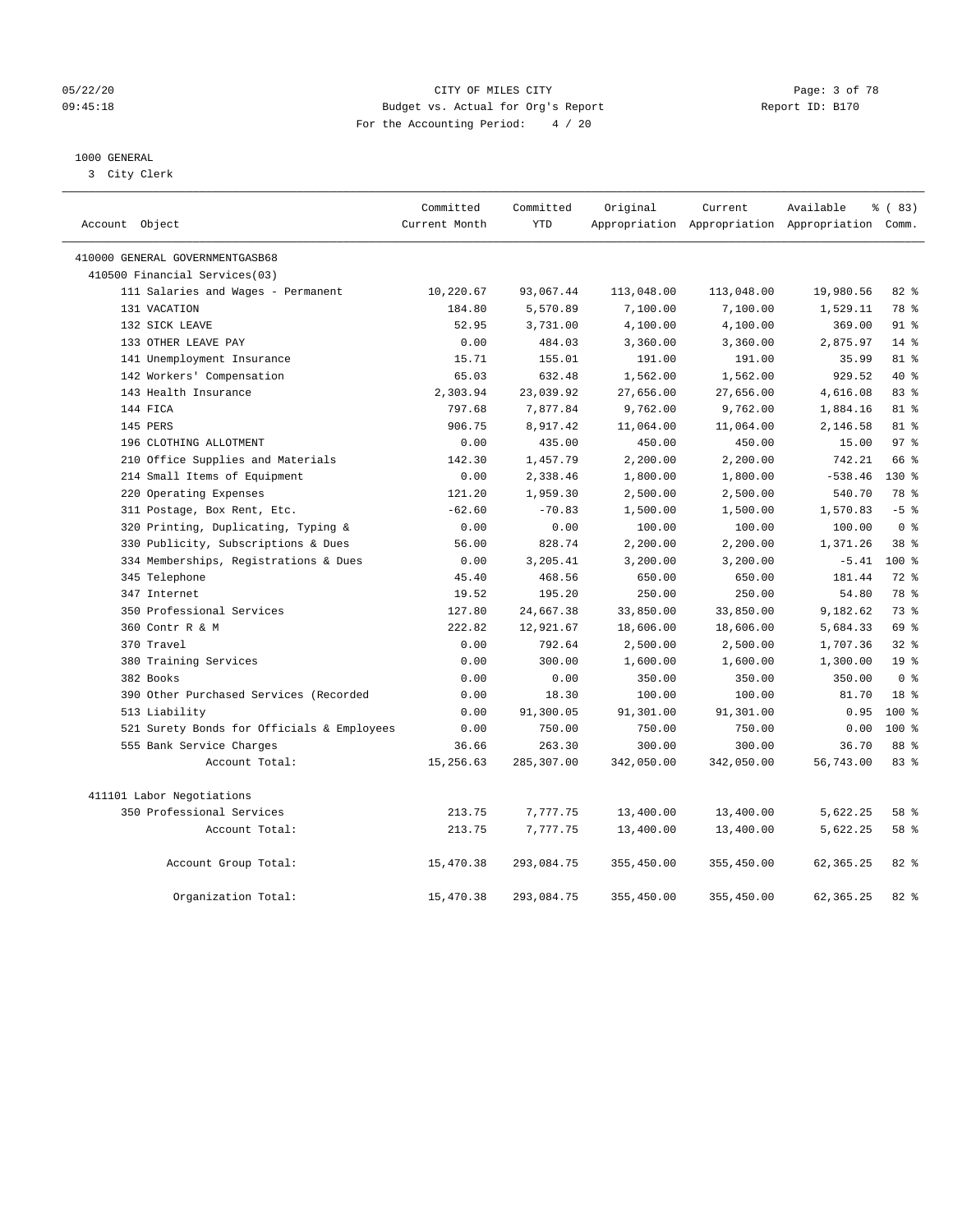#### 05/22/20 CITY OF MILES CITY Page: 4 of 78 09:45:18 **Budget vs. Actual for Org's Report Report ID: B170** For the Accounting Period: 4 / 20

## 1000 GENERAL

4 Attorney

| Account Object                     | Committed<br>Current Month | Committed<br>YTD | Original    | Current<br>Appropriation Appropriation Appropriation | Available   | % (83)<br>Comm.    |  |
|------------------------------------|----------------------------|------------------|-------------|------------------------------------------------------|-------------|--------------------|--|
| 410000 GENERAL GOVERNMENTGASB68    |                            |                  |             |                                                      |             |                    |  |
| 411100 Legal Services(04)          |                            |                  |             |                                                      |             |                    |  |
| 111 Salaries and Wages - Permanent | 6,007.80                   | 70,605.78        | 103,796.00  | 103,796.00                                           | 33,190.22   | 68 %               |  |
| 131 VACATION                       | 0.00                       | 2,627.06         | 2,700.00    | 2,700.00                                             | 72.94       | 97%                |  |
| 132 SICK LEAVE                     | 0.00                       | 1,872.72         | 1,900.00    | 1,900.00                                             | 27.28       | 99 %               |  |
| 141 Unemployment Insurance         | 9.01                       | 112.89           | 163.00      | 163.00                                               | 50.11       | 69 %               |  |
| 142 Workers' Compensation          | 40.91                      | 488.62           | 689.00      | 689.00                                               | 200.38      | 71 %               |  |
| 143 Health Insurance               | 794.70                     | 7,947.00         | 9,536.00    | 9,536.00                                             | 1,589.00    | 83 %               |  |
| 144 FICA                           | 445.64                     | 5,617.43         | 8,292.00    | 8,292.00                                             | 2,674.57    | 68 %               |  |
| 145 PERS                           | 520.87                     | 6,231.56         | 9,398.00    | 9,398.00                                             | 3,166.44    | 66 %               |  |
| 196 CLOTHING ALLOTMENT             | 0.00                       | 150.00           | 150.00      | 150.00                                               | 0.00        | 100 %              |  |
| 210 Office Supplies and Materials  | 40.98                      | 632.78           | 1,000.00    | 1,000.00                                             | 367.22      | 63 %               |  |
| 214 Small Items of Equipment       | 0.00                       | 192.96           | 1,000.00    | 1,000.00                                             | 807.04      | 19 <sup>8</sup>    |  |
| 220 Operating Expenses             | 94.50                      | 814.85           | 1,000.00    | 1,000.00                                             | 185.15      | 81 %               |  |
| 311 Postage, Box Rent, Etc.        | 3.65                       | 258.84           | 500.00      | 500.00                                               | 241.16      | $52$ $%$           |  |
| 345 Telephone                      | 14.82                      | 32.92            | 100.00      | 100.00                                               | 67.08       | 33%                |  |
| 350 Professional Services          | 1,850.00                   | 13,855.25        | 4,000.00    | 4,000.00                                             | $-9,855.25$ | $346$ %            |  |
| 360 Contr R & M                    | 0.00                       | 0.00             | 207.00      | 207.00                                               | 207.00      | 0 <sup>8</sup>     |  |
| 370 Travel                         | 0.00                       | 0.00             | 700.00      | 700.00                                               | 700.00      | 0 <sup>8</sup>     |  |
| Account Total:                     | 9,822.88                   | 111,440.66       | 145, 131.00 | 145, 131.00                                          | 33,690.34   | $77$ $\frac{6}{3}$ |  |
| Account Group Total:               | 9,822.88                   | 111,440.66       | 145, 131.00 | 145, 131.00                                          | 33,690.34   | 77.8               |  |
| Organization Total:                | 9,822.88                   | 111,440.66       | 145,131.00  | 145,131.00                                           | 33,690.34   | $77*$              |  |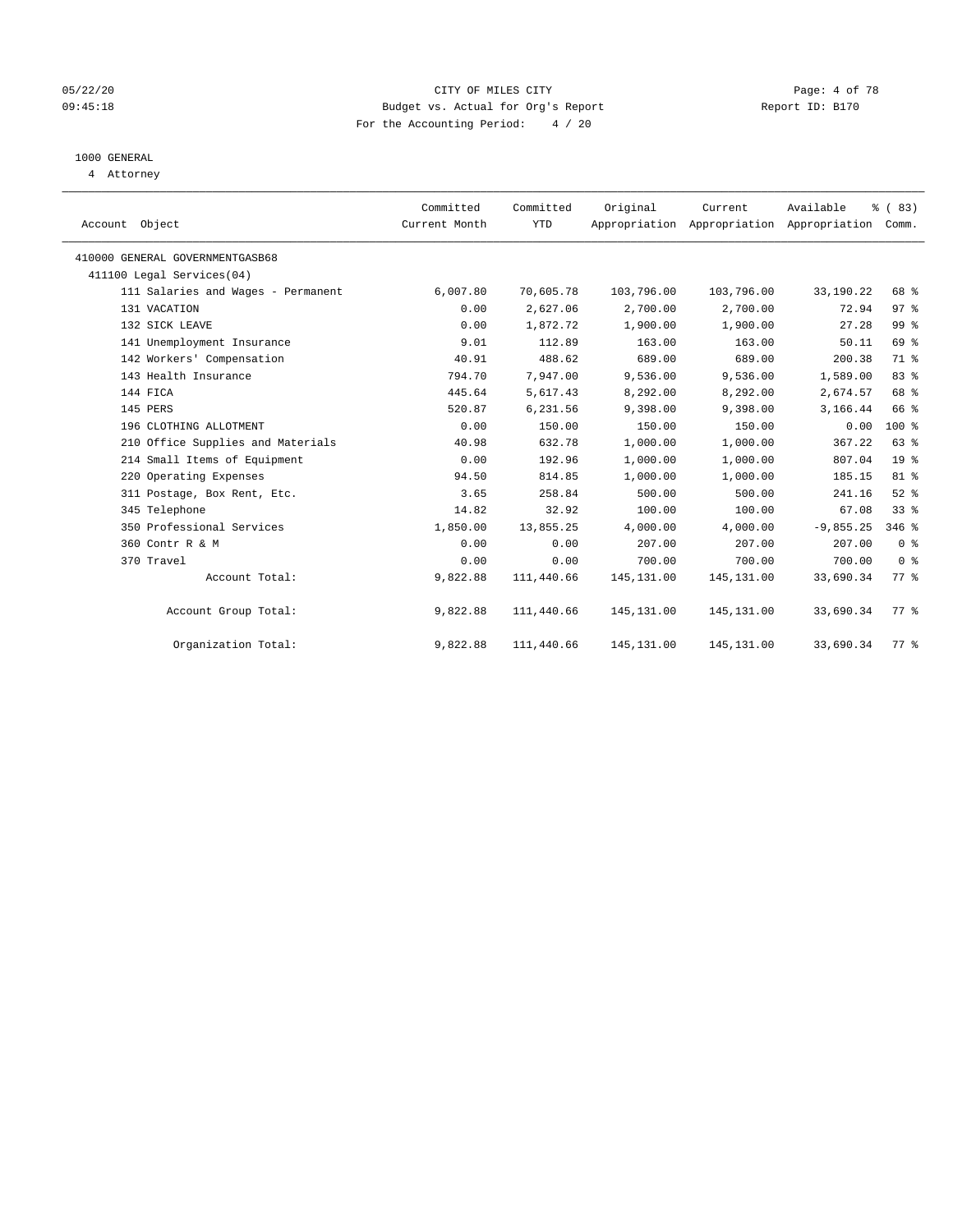#### 05/22/20 **CITY OF MILES CITY CONSUMING THE CONSUMING PAGE:** 5 of 78 09:45:18 **Budget vs. Actual for Org's Report Report ID: B170** For the Accounting Period: 4 / 20

————————————————————————————————————————————————————————————————————————————————————————————————————————————————————————————————————

### 1000 GENERAL

5 Police

|                                            | Committed     | Committed               | Original     | Current      | Available                                       | % (83)             |
|--------------------------------------------|---------------|-------------------------|--------------|--------------|-------------------------------------------------|--------------------|
| Account Object                             | Current Month | YTD                     |              |              | Appropriation Appropriation Appropriation Comm. |                    |
| 420000 PUBLIC SAFETY-GASB68                |               |                         |              |              |                                                 |                    |
| 420140 Crime Control and Investigation(05) |               |                         |              |              |                                                 |                    |
| 111 Salaries and Wages - Permanent         | 65,572.00     | 575,228.89              | 668,624.00   | 680,624.00   | 105, 395.11                                     | 85%                |
| 121 OVERTIME-PERMANENT                     | 4,420.00      | 95,101.66               | 30,000.00    | 30,000.00    | $-65, 101.66$                                   | 317 %              |
| 131 VACATION                               | 2,650.73      | 41,546.76               | 51,000.00    | 51,000.00    | 9,453.24                                        | 81 %               |
| 132 SICK LEAVE                             | 3,854.16      | 19,516.66               | 25,000.00    | 25,000.00    | 5,483.34                                        | 78 %               |
| 133 OTHER LEAVE PAY                        | 1,584.27      | 32,950.37               | 32,372.00    | 32, 372.00   | $-578.37$                                       | $102$ %            |
| 134 HOLIDAY PAY                            | 0.00          | 0.00                    | 10,100.00    | 10,100.00    | 10,100.00                                       | 0 <sup>8</sup>     |
| 141 Unemployment Insurance                 | 117.12        | 1,163.90                | 1,226.00     | 1,226.00     | 62.10                                           | 95%                |
| 142 Workers' Compensation                  | 3,661.89      | 34,566.67               | 38,997.00    | 38,997.00    | 4,430.33                                        | 89 %               |
| 143 Health Insurance                       | 11,919.45     | 124,756.70              | 143,046.00   | 143,046.00   | 18,289.30                                       | 87%                |
| 144 FICA                                   | 1,096.89      | 11,139.47               | 11,848.00    | 11,848.00    | 708.53                                          | 94 %               |
| 145 PERS                                   | 0.00          | 442.63                  | 600.00       | 600.00       | 157.37                                          | 74 %               |
| 146 Police Pension                         | 9,581.68      | 91,291.62               | 108,619.00   | 108,619.00   | 17,327.38                                       | 84 %               |
| 196 CLOTHING ALLOTMENT                     | 0.00          | 11,595.00               | 11,960.00    | 11,960.00    | 365.00                                          | 97%                |
| 210 Office Supplies and Materials          | 363.86        | 5,920.01                | 6,500.00     | 6,500.00     | 579.99                                          | 91 %               |
| 214 Small Items of Equipment               | 222.97        | 13,827.36               | 12,500.00    | 12,500.00    | $-1,327.36$                                     | 111 %              |
| 220 Operating Expenses                     | 466.22        | 8,584.60                | 18,000.00    | 18,500.00    | 9,915.40                                        | 46 %               |
| 226 Clothing and Uniforms                  | 0.00          | 92.45                   | 500.00       | 500.00       | 407.55                                          | 18 %               |
| 227 Firearm Supplies                       | 0.00          | 0.00                    | 3,800.00     | 3,800.00     | 3,800.00                                        | 0 <sup>8</sup>     |
| 230 Repair and Maintenance Supplies        | 1,505.86      | 8,105.72                | 9,000.00     | 9,000.00     | 894.28                                          | 90%                |
| 231 Gas, Oil, Diesel Fuel, Grease, etc.    | 0.00          | 20,927.18               | 25,000.00    | 25,000.00    | 4,072.82                                        | 84 %               |
| 311 Postage, Box Rent, Etc.                | 28.20         | 481.50                  | 1,000.00     | 1,000.00     | 518.50                                          | 48 %               |
| 334 Memberships, Registrations & Dues      | 0.00          | 2,066.00                | 2,000.00     | 2,000.00     | $-66.00$                                        | $103$ %            |
| 345 Telephone                              | 312.93        | 3,082.39                | 4,000.00     | 4,000.00     | 917.61                                          | $77$ $\frac{6}{9}$ |
| 347 Internet                               | 72.00         | 662.40                  | 800.00       | 800.00       | 137.60                                          | 83%                |
| 350 Professional Services                  | 1,703.40      | 18,781.35               | 16,260.00    | 18,454.00    | $-327.35$                                       | 102 %              |
| 360 Contr R & M                            | 27.00         | 1,908.18                | 600.00       | 600.00       | $-1,308.18$                                     | 318 %              |
| 366 R&M Vehicles - Police/Animal Control   | 1,943.13      | 23, 114.52              | 16,980.00    | 16,980.00    | $-6, 134.52$                                    | $136$ %            |
| 370 Travel                                 | 1,169.58      | 4,483.87                | 4,500.00     | 4,500.00     | 16.13                                           | $100*$             |
| 380 Training Services                      | 0.00          | 3,045.00                | 6,600.00     | 6,600.00     | 3,555.00                                        | 46 %               |
| 511 Insurance on Buildings                 | 0.00          | 24.50                   | 25.00        | 25.00        | 0.50                                            | 98 %               |
| 512 Insurance on Vehicles & Equipment      | 0.00          | 1,203.63                | 1,204.00     | 1,204.00     | 0.37                                            | 100%               |
| 530 Rent                                   | 6,231.66      | 37,389.96               | 37,380.00    | 37,380.00    | $-9.96$                                         | $100*$             |
| 700 Grants, Contributions & Indemnities    | 0.00          | 4,000.00                | 6,000.00     | 6,000.00     | 2,000.00                                        | 67%                |
| 790 K9 from contributions                  | 0.00          | 469.09                  | 3,000.00     | 3,000.00     | 2,530.91                                        | 16 <sup>8</sup>    |
| 940 Machinery & Equipment                  | 0.00          | 7,235.99                | 0.00         | 0.00         | $-7, 235.99$                                    | $***$ $_{8}$       |
| Account Total:                             |               | 118,505.00 1,204,706.03 | 1,309,041.00 | 1,323,735.00 | 119,028.97                                      | $91$ %             |
| 420160 Communications-Dispatch             |               |                         |              |              |                                                 |                    |
| 111 Salaries and Wages - Permanent         | 21,976.86     | 197,865.94              | 238,516.00   | 238,516.00   | 40,650.06                                       | 83 %               |
| 121 OVERTIME-PERMANENT                     | 1,017.02      | 20,915.19               | 24,800.00    | 24,800.00    | 3,884.81                                        | 84 %               |
| 131 VACATION                               | 103.24        | 5,285.53                | 13,500.00    | 13,500.00    | 8,214.47                                        | 39 %               |
| 132 SICK LEAVE                             | 266.04        | 8,551.35                | 7,400.00     | 7,400.00     | $-1, 151.35$                                    | $116$ %            |
| 133 OTHER LEAVE PAY                        | 19.36         | 7,984.82                | 5,266.00     | 5,266.00     | $-2,718.82$                                     | 152 %              |
| 134 HOLIDAY PAY                            | 0.00          | 0.00                    | 3,400.00     | 3,400.00     | 3,400.00                                        | 0 <sup>8</sup>     |
| 141 Unemployment Insurance                 | 35.07         | 363.62                  | 431.00       | 431.00       | 67.38                                           | 84 %               |
| 142 Workers' Compensation                  | 1,101.06      | 11,067.43               | 12,944.00    | 12,944.00    | 1,876.57                                        | 86 %               |
| 143 Health Insurance                       | 3,977.35      | 39,773.50               | 57,218.00    | 57,218.00    | 17,444.50                                       | 70 %               |
| 144 FICA                                   | 1,742.62      | 18,078.56               | 22,003.00    | 22,003.00    | 3,924.44                                        | 82%                |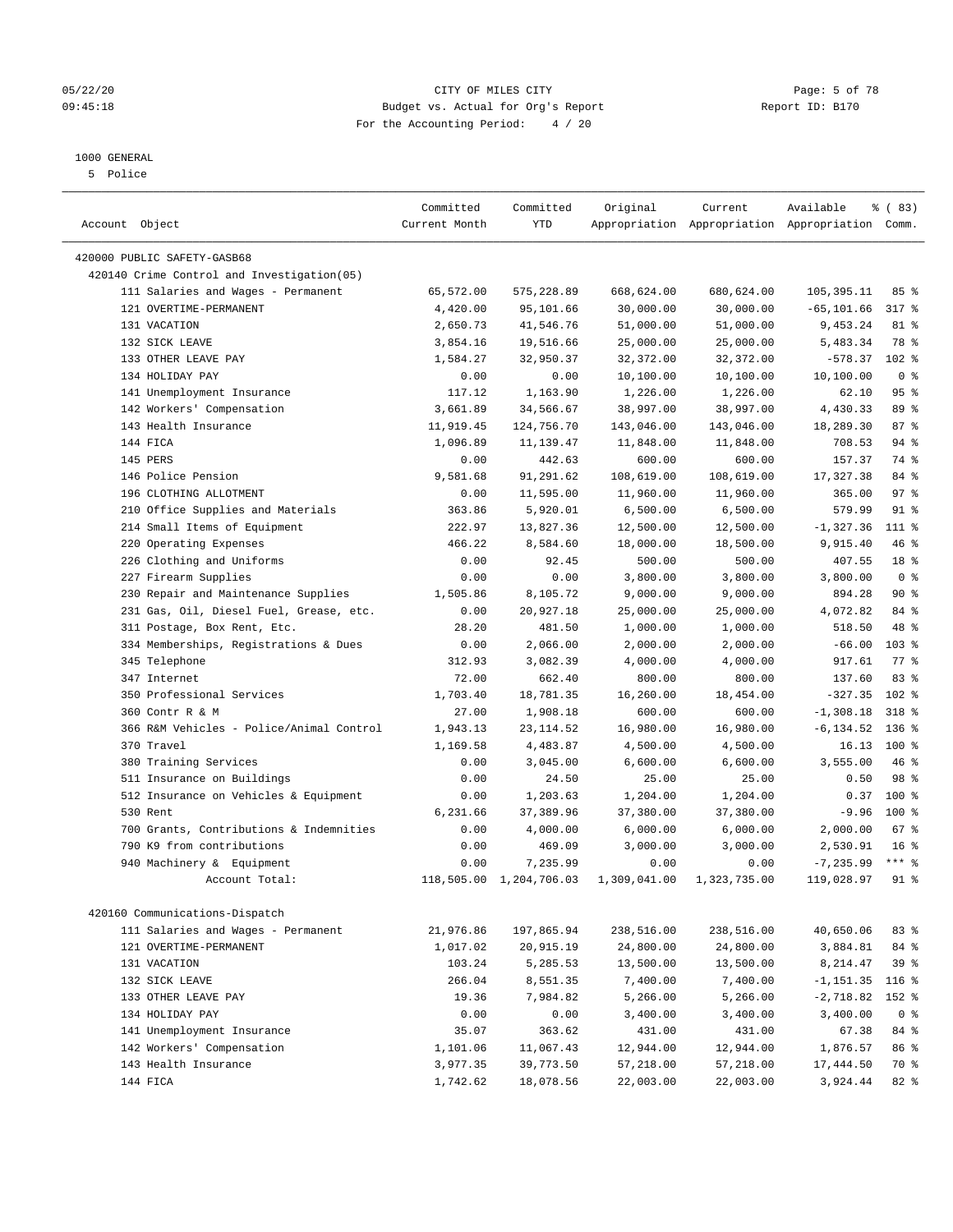#### 05/22/20 CITY OF MILES CITY Page: 6 of 78 09:45:18 **Budget vs. Actual for Org's Report Report ID: B170** For the Accounting Period: 4 / 20

## 1000 GENERAL

5 Police

| Account Object                          | Committed<br>Current Month | Committed<br><b>YTD</b> | Original     | Current      | Available<br>Appropriation Appropriation Appropriation | % (83)<br>Comm. |  |
|-----------------------------------------|----------------------------|-------------------------|--------------|--------------|--------------------------------------------------------|-----------------|--|
| 145 PERS                                | 2,027.26                   | 20,566.57               | 25,393.00    | 25,393.00    | 4,826.43                                               | 81 %            |  |
| 196 CLOTHING ALLOTMENT                  | 0.00                       | 1,750.00                | 2,000.00     | 2,000.00     | 250.00                                                 | 88 %            |  |
| 210 Office Supplies and Materials       | 113.40                     | 1,859.82                | 2,000.00     | 2,000.00     | 140.18                                                 | 93%             |  |
| 214 Small Items of Equipment            | 0.00                       | 358.71                  | 1,500.00     | 1,500.00     | 1,141.29                                               | $24$ %          |  |
| 220 Operating Expenses                  | 0.00                       | 79.33                   | 1,000.00     | 1,000.00     | 920.67                                                 | 8 %             |  |
| 231 Gas, Oil, Diesel Fuel, Grease, etc. | 0.00                       | 0.00                    | 600.00       | 600.00       | 600.00                                                 | 0 <sup>8</sup>  |  |
| 311 Postage, Box Rent, Etc.             | 0.00                       | 0.00                    | 150.00       | 150.00       | 150.00                                                 | 0 <sup>8</sup>  |  |
| 320 Printing, Duplicating, Typing &     | 0.00                       | 0.00                    | 300.00       | 300.00       | 300.00                                                 | 0 <sup>8</sup>  |  |
| 330 Publicity, Subscriptions & Dues     | 0.00                       | 0.00                    | 100.00       | 100.00       | 100.00                                                 | 0 <sup>8</sup>  |  |
| 334 Memberships, Registrations & Dues   | 0.00                       | 0.00                    | 500.00       | 500.00       | 500.00                                                 | 0 <sup>8</sup>  |  |
| 345 Telephone                           | 756.44                     | 3,508.08                | 5,000.00     | 5,000.00     | 1,491.92                                               | 70 %            |  |
| 350 Professional Services               | 0.00                       | 1,963.84                | 1,500.00     | 1,500.00     | $-463.84$                                              | $131$ %         |  |
| 360 Contr R & M                         | 0.00                       | 0.00                    | 100.00       | 100.00       | 100.00                                                 | 0 <sup>8</sup>  |  |
| 370 Travel                              | 0.00                       | 1,190.94                | 1,000.00     | 1,000.00     | $-190.94$                                              | 119 %           |  |
| 380 Training Services                   | 0.00                       | 250.00                  | 1,000.00     | 1,000.00     | 750.00                                                 | 25%             |  |
| Account Total:                          | 33, 135. 72                | 341, 413.23             | 427,621.00   | 427,621.00   | 86,207.77                                              | $80*$           |  |
| Account Group Total:                    |                            | 151,640.72 1,546,119.26 | 1,736,662.00 | 1,751,356.00 | 205, 236.74                                            | 88 %            |  |
| Organization Total:                     |                            | 151,640.72 1,546,119.26 | 1,736,662.00 | 1,751,356.00 | 205, 236.74                                            | 88 %            |  |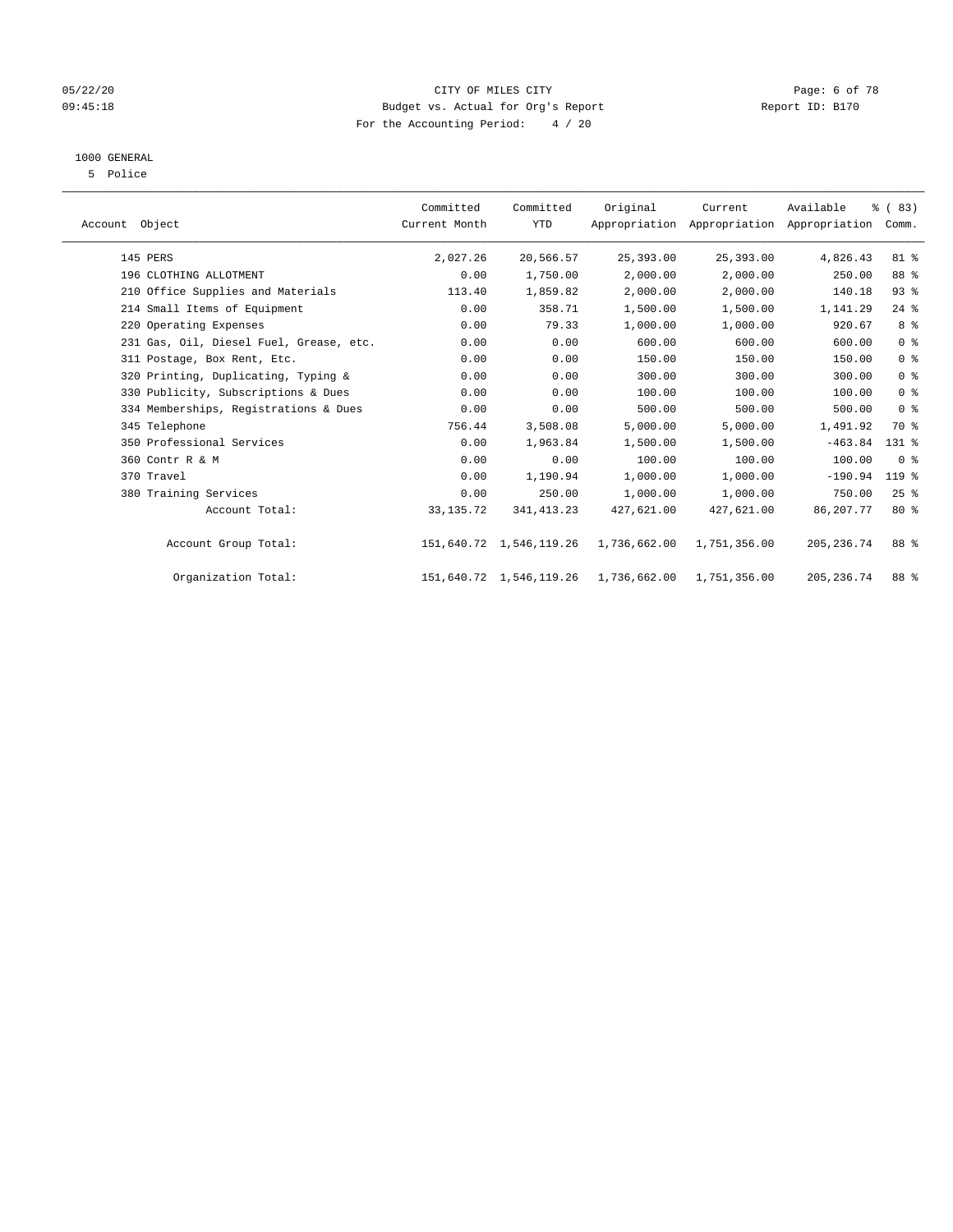#### 05/22/20 **CITY OF MILES CITY** CONTROLLER CONTROLLER Page: 7 of 78 09:45:18 **Budget vs. Actual for Org's Report Report ID: B170** For the Accounting Period: 4 / 20

#### 1000 GENERAL

6 Police Judge

| Account Object                        | Committed<br>Current Month | Committed<br>YTD | Original   | Current    | Available<br>Appropriation Appropriation Appropriation Comm. | % (83)          |
|---------------------------------------|----------------------------|------------------|------------|------------|--------------------------------------------------------------|-----------------|
| 410000 GENERAL GOVERNMENTGASB68       |                            |                  |            |            |                                                              |                 |
| 410300 Judicial Services(06)          |                            |                  |            |            |                                                              |                 |
| 111 Salaries and Wages - Permanent    | 8,238.46                   | 74, 142. 72      | 87,276.00  | 87,276.00  | 13, 133. 28                                                  | 85%             |
| 131 VACATION                          | 0.00                       | 2,660.84         | 4,000.00   | 4,000.00   | 1,339.16                                                     | 67 %            |
| 132 SICK LEAVE                        | 0.00                       | 2,252.08         | 3,500.00   | 3,500.00   | 1,247.92                                                     | 64 %            |
| 141 Unemployment Insurance            | 9.61                       | 91.61            | 140.00     | 140.00     | 48.39                                                        | 65 %            |
| 142 Workers' Compensation             | 84.27                      | 811.72           | 1,009.00   | 1,009.00   | 197.28                                                       | 80 %            |
| 143 Health Insurance                  | 1,588.70                   | 16,282.07        | 19,073.00  | 19,073.00  | 2,790.93                                                     | 85 %            |
| 144 FICA                              | 622.51                     | 5,993.34         | 7,250.00   | 7,250.00   | 1,256.66                                                     | 83%             |
| 145 PERS                              | 714.29                     | 6,854.17         | 8,217.00   | 8,217.00   | 1,362.83                                                     | 83 %            |
| 196 CLOTHING ALLOTMENT                | 0.00                       | 300.00           | 300.00     | 300.00     | 0.00                                                         | $100*$          |
| 210 Office Supplies and Materials     | 373.54                     | 883.59           | 800.00     | 800.00     | $-83.59$                                                     | 110 %           |
| 214 Small Items of Equipment          | 0.00                       | 0.00             | 600.00     | 600.00     | 600.00                                                       | 0 <sup>8</sup>  |
| 220 Operating Expenses                | 0.00                       | 31.88            | 300.00     | 300.00     | 268.12                                                       | 11 <sup>8</sup> |
| 230 Repair and Maintenance Supplies   | 0.00                       | 25.00            | 100.00     | 100.00     | 75.00                                                        | 25%             |
| 311 Postage, Box Rent, Etc.           | 11.50                      | 354.60           | 1,100.00   | 1,100.00   | 745.40                                                       | 32%             |
| 334 Memberships, Registrations & Dues | 0.00                       | 0.00             | 1,100.00   | 1,100.00   | 1,100.00                                                     | 0 <sup>8</sup>  |
| 345 Telephone                         | 118.15                     | 1,254.04         | 1,300.00   | 1,300.00   | 45.96                                                        | 96%             |
| 347 Internet                          | 30.15                      | 341.44           | 700.00     | 700.00     | 358.56                                                       | 49 %            |
| 350 Professional Services             | 0.00                       | 0.00             | 700.00     | 700.00     | 700.00                                                       | 0 <sup>8</sup>  |
| 360 Contr R & M                       | 0.00                       | 516.78           | 1,100.00   | 1,100.00   | 583.22                                                       | 47.8            |
| 370 Travel                            | 0.00                       | 1,148.67         | 2,000.00   | 2,000.00   | 851.33                                                       | 57%             |
| 380 Training Services                 | 0.00                       | 600.00           | 500.00     | 500.00     | $-100.00$                                                    | $120$ %         |
| 382 Books                             | 0.00                       | 0.00             | 600.00     | 600.00     | 600.00                                                       | 0 <sup>8</sup>  |
| 394 Jury and Witness Fees             | 0.00                       | 588.00           | 500.00     | 500.00     | $-88.00$                                                     | 118 %           |
| 533 Machinery and Equipment Rental    | 0.00                       | 40.88            | 1,500.00   | 1,500.00   | 1,459.12                                                     | 3 <sup>8</sup>  |
| Account Total:                        | 11,791.18                  | 115, 173. 43     | 143,665.00 | 143,665.00 | 28, 491.57                                                   | 80 %            |
| Account Group Total:                  | 11,791.18                  | 115, 173. 43     | 143,665.00 | 143,665.00 | 28, 491.57                                                   | $80*$           |
| Organization Total:                   | 11,791.18                  | 115, 173. 43     | 143,665.00 | 143,665.00 | 28, 491.57                                                   | $80*$           |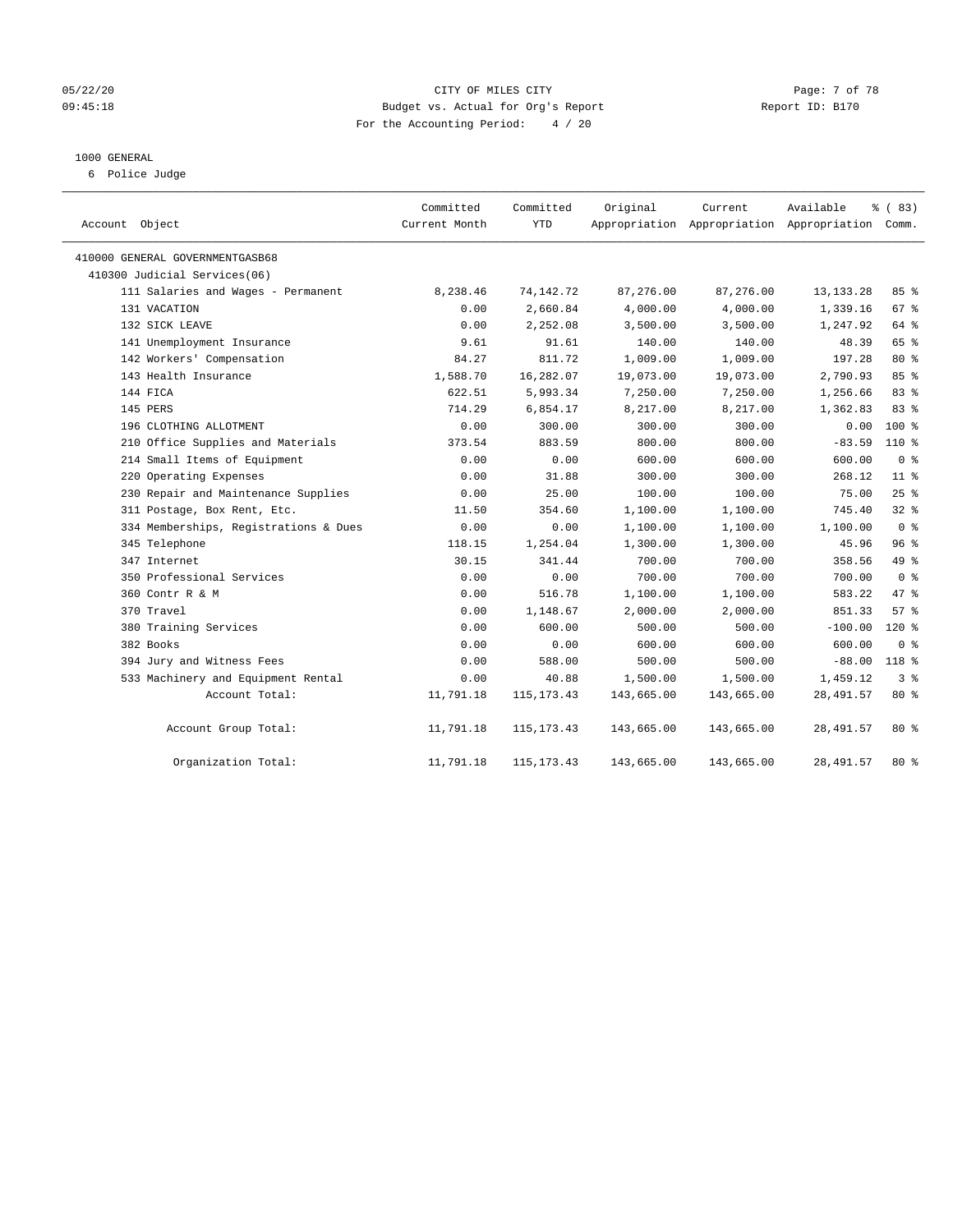#### 05/22/20 CITY OF MILES CITY Page: 8 of 78 09:45:18 **Budget vs. Actual for Org's Report Report ID: B170** For the Accounting Period: 4 / 20

————————————————————————————————————————————————————————————————————————————————————————————————————————————————————————————————————

#### 1000 GENERAL

7 Fire

|                                         | Committed     | Committed  | Original     | Current      | Available                                       | % (83)         |
|-----------------------------------------|---------------|------------|--------------|--------------|-------------------------------------------------|----------------|
| Account Object                          | Current Month | YTD        |              |              | Appropriation Appropriation Appropriation Comm. |                |
|                                         |               |            |              |              |                                                 |                |
| 420000 PUBLIC SAFETY-GASB68             |               |            |              |              |                                                 |                |
| 420460 Fire Suppression(07)             |               |            |              |              |                                                 |                |
| 111 Salaries and Wages - Permanent      | 41,550.06     | 418,209.46 | 460,572.00   | 460,572.00   | 42,362.54                                       | 91 %           |
| 112 SALARIES AND WAGES - PART PAID      | 78.00         | 1,995.00   | 6,480.00     | 6,480.00     | 4,485.00                                        | $31$ %         |
| 121 OVERTIME-PERMANENT                  | 6,430.84      | 54,773.50  | 40,712.00    | 40,712.00    | $-14,061.50$                                    | $135$ %        |
| 131 VACATION                            | 2,730.99      | 32,053.00  | 26,600.00    | 26,600.00    | $-5,453.00$                                     | 121 %          |
| 132 SICK LEAVE                          | 2,339.01      | 21,804.96  | 10,600.00    | 10,600.00    | $-11, 204.96$                                   | $206$ %        |
| 133 OTHER LEAVE PAY                     | 0.00          | 30.37      | 9,723.00     | 9,723.00     | 9,692.63                                        | 0 <sup>8</sup> |
| 134 HOLIDAY PAY                         | 0.00          | 9,574.42   | 12,000.00    | 12,000.00    | 2,425.58                                        | $80*$          |
| 141 Unemployment Insurance              | 79.69         | 806.85     | 832.00       | 832.00       | 25.15                                           | 97%            |
| 142 Workers' Compensation               | 3,307.53      | 33,550.25  | 31,061.00    | 31,061.00    | $-2,489.25$                                     | 108 %          |
| 143 Health Insurance                    | 7,737.88      | 75,538.60  | 89,447.00    | 89,447.00    | 13,908.40                                       | 84 %           |
| 144 FICA                                | 772.11        | 7,899.64   | 8,598.00     | 8,598.00     | 698.36                                          | $92$ $%$       |
| 147 Firemen's Pension                   | 6,735.52      | 64,786.68  | 84,145.00    | 84,145.00    | 19,358.32                                       | $77$ $%$       |
| 149 Firemen's 457B Match                | 506.69        | 3,820.60   | 0.00         | 7,370.00     | 3,549.40                                        | $52$ $%$       |
| 210 Office Supplies and Materials       | 173.04        | 5,107.97   | 11,500.00    | 11,500.00    | 6,392.03                                        | 44 %           |
| 211 Clothing Allotment                  | 37.00         | 5,752.00   | 9,600.00     | 9,600.00     | 3,848.00                                        | 60 %           |
| 214 Small Items of Equipment            | 34.15         | 4,169.97   | 14,500.00    | 14,500.00    | 10,330.03                                       | $29$ %         |
| 217 Small Item Equ/Inspector            | 0.00          | 0.00       | 500.00       | 500.00       | 500.00                                          | 0 <sup>8</sup> |
| 220 Operating Expenses                  | 366.15        | 4,744.97   | 10,000.00    | 10,000.00    | 5,255.03                                        | 47 %           |
| 223 Operating Exp/Inspector             | 0.00          | 609.95     | 2,000.00     | 2,000.00     | 1,390.05                                        | $30*$          |
| 226 Clothing and Uniforms               | 0.00          | 8,140.51   | 16,500.00    | 16,500.00    | 8,359.49                                        | 49 %           |
| 230 Repair and Maintenance Supplies     | 3,375.77      | 3,890.25   | 3,500.00     | 3,500.00     | $-390.25$                                       | 111 %          |
| 231 Gas, Oil, Diesel Fuel, Grease, etc. | 542.97        | 6,021.79   | 11,000.00    | 11,000.00    | 4,978.21                                        | $55$ $%$       |
| 241 Consumable Tools                    | 0.00          | 199.22     | 3,000.00     | 3,000.00     | 2,800.78                                        | 7 %            |
| 311 Postage, Box Rent, Etc.             | 0.00          | 64.81      | 150.00       | 150.00       | 85.19                                           | $43$ %         |
| 320 Printing, Duplicating, Typing &     | 0.00          | $-93.53$   | 500.00       | 500.00       | 593.53                                          | $-19$ %        |
| 330 Publicity, Subscriptions & Dues     | 0.00          | 0.00       | 300.00       | 300.00       | 300.00                                          | 0 <sup>8</sup> |
| 334 Memberships, Registrations & Dues   | 0.00          | 185.00     | 2,000.00     | 2,000.00     | 1,815.00                                        | 9%             |
| 341 Electric Utility Services           | 403.15        | 5,091.89   | 5,130.00     | 5,130.00     | 38.11                                           | 99 %           |
| 342 Water Utility Services              | 32.99         | 329.18     | 500.00       | 500.00       | 170.82                                          | 66 %           |
| 343 Sewer Utility Services              | 39.50         | 406.34     | 500.00       | 500.00       | 93.66                                           | 81 %           |
| 344 Gas Utility Service                 | 247.56        | 1,902.26   | 2,850.00     | 2,850.00     | 947.74                                          | 67 %           |
| 345 Telephone                           | 234.76        | 2,177.19   | 3,225.00     | 3,225.00     | 1,047.81                                        | 68 %           |
| 346 Garbage Service                     | 0.00          | 590.00     | 1,500.00     | 1,500.00     | 910.00                                          | 39%            |
| 347 Internet                            | 135.60        | 1,408.72   | 1,850.00     | 1,850.00     | 441.28                                          | 76 %           |
| 350 Professional Services               | 654.67        | 9,921.72   | 28,710.00    | 28,710.00    | 18,788.28                                       | 35%            |
| 360 Contr R & M                         | 0.00          | 6,174.99   | 13,500.00    | 13,500.00    | 7,325.01                                        | 46 %           |
| 364 R&M Vehicles - Fire/Amb             | 0.00          | 12,619.80  | 33,000.00    | 33,000.00    | 20,380.20                                       | 38 %           |
| 370 Travel                              | 100.58        | 1,268.51   | 6,500.00     | 6,500.00     | 5,231.49                                        | $20*$          |
| 375 Travel/Inspector                    | 0.00          | 0.00       | 1,000.00     | 1,000.00     | 1,000.00                                        | 0 <sup>8</sup> |
|                                         |               |            |              | 10,500.00    | 6,706.00                                        |                |
| 380 Training Services                   | 330.00        | 3,794.00   | 10,500.00    |              |                                                 | 36%            |
| 382 Books                               | 0.00          | 118.73     | 2,500.00     | 2,500.00     | 2,381.27                                        | 5 <sup>8</sup> |
| 400 BUILDING MATERIALS                  | 0.00          | 256.42     | 2,500.00     | 2,500.00     | 2,243.58                                        | $10*$          |
| 511 Insurance on Buildings              | 0.00          | 1,381.46   | 1,382.00     | 1,382.00     | 0.54                                            | 100 %          |
| 512 Insurance on Vehicles & Equipment   | 0.00          | 4,621.12   | 4,621.00     | 4,621.00     | $-0.12$                                         | $100$ %        |
| 940 Machinery & Equipment               | 0.00          | 32,073.55  | 50,000.00    | 50,000.00    | 17,926.45                                       | 64 %           |
| Account Total:                          | 78,976.21     | 847,772.12 | 1,035,588.00 | 1,042,958.00 | 195, 185.88                                     | 81 %           |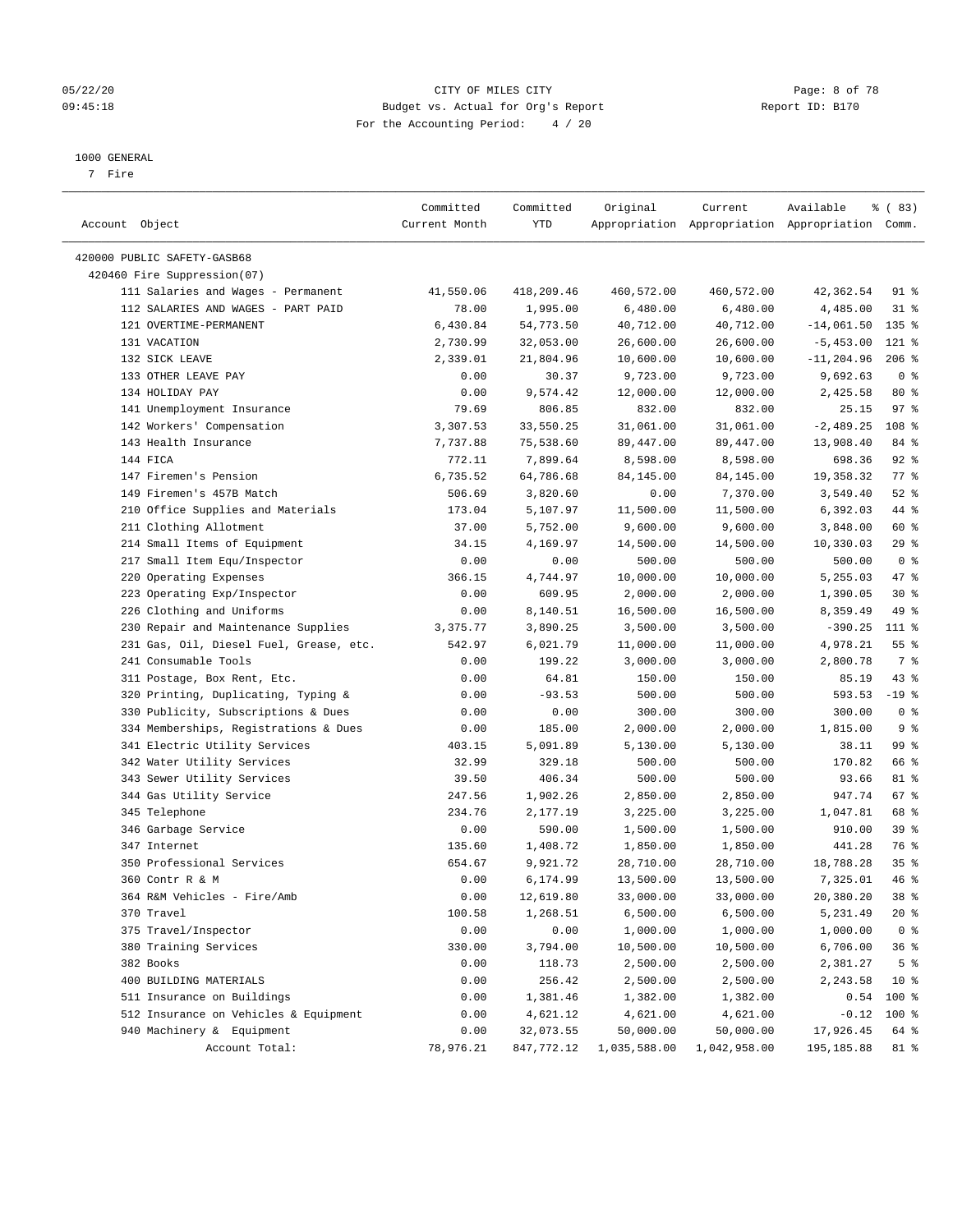#### 05/22/20 **CITY OF MILES CITY CONSUMING THE CONSUMING PAGE:** 9 of 78 09:45:18 **Budget vs. Actual for Org's Report Report ID: B170** For the Accounting Period: 4 / 20

#### 1000 GENERAL

7 Fire

| Account Object                                            | Committed<br>Current Month | Committed<br>YTD | Original<br>Appropriation | Current<br>Appropriation | Available<br>Appropriation | % (83)<br>Comm. |
|-----------------------------------------------------------|----------------------------|------------------|---------------------------|--------------------------|----------------------------|-----------------|
| Account Group Total:                                      | 78,976.21                  | 847.772.12       | 1,035,588.00              | 1,042,958.00             | 195, 185.88                | 81 %            |
| 490000 DEBT SERVICE<br>490500 Other Debt Service Payments |                            |                  |                           |                          |                            |                 |
| 654 Training Center- Principal                            | 574.96                     | 5,517.35         | 6,707.00                  | 6,707.00                 | 1,189.65                   | $82*$           |
| 655 Training Center- Interest                             | 588.00                     | 6,112.25         | 7.252.00                  | 7.252.00                 | 1,139.75                   | 84 %            |
| Account Total:                                            | 1,162.96                   | 11,629.60        | 13,959.00                 | 13,959.00                | 2,329.40                   | 83%             |
| Account Group Total:                                      | 1,162.96                   | 11,629.60        | 13,959.00                 | 13,959.00                | 2,329.40                   | 83%             |
| Organization Total:                                       | 80,139.17                  | 859,401.72       | 1,049,547.00              | 1,056,917.00             | 197,515.28                 | $81 - 8$        |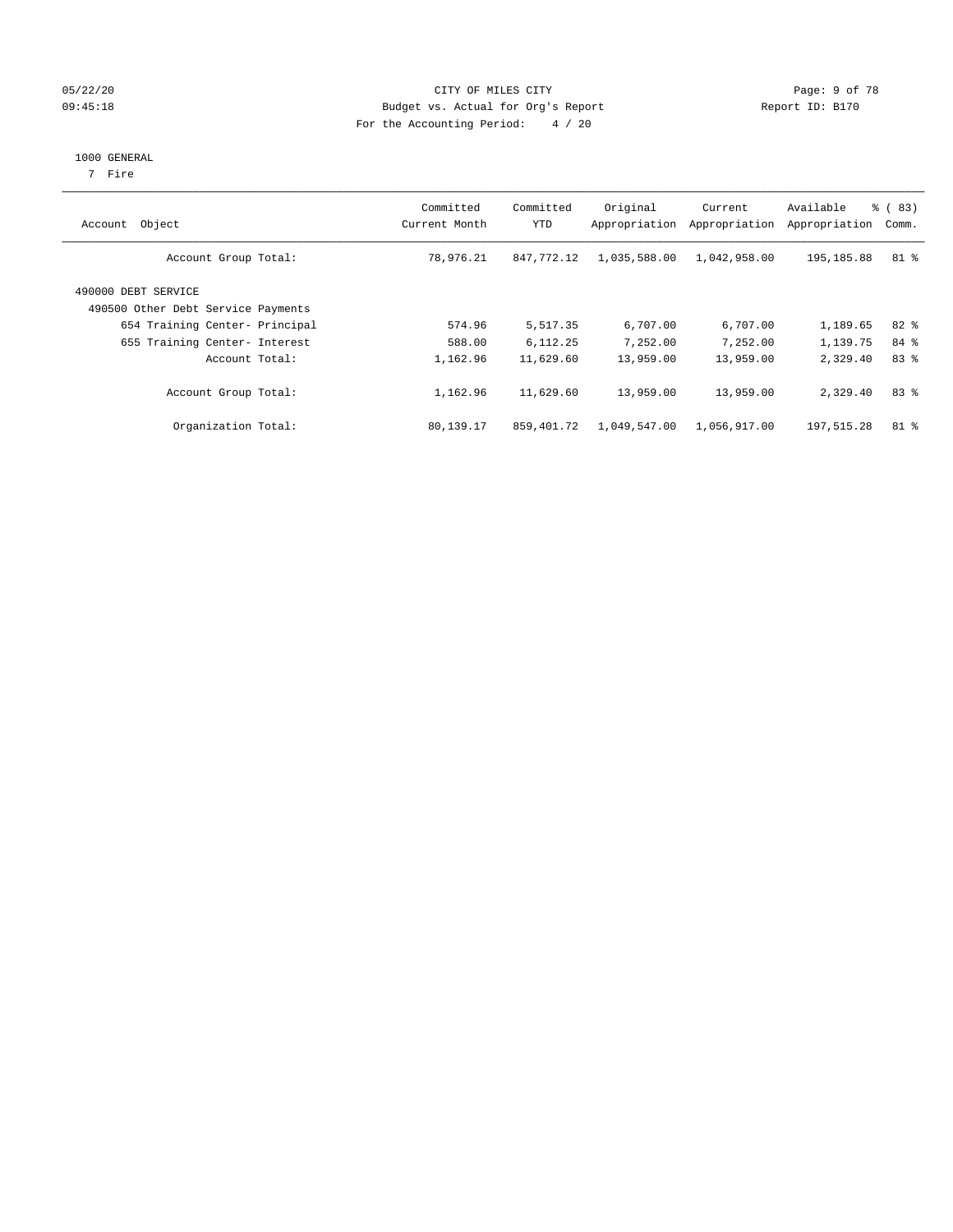#### 05/22/20 **CITY OF MILES CITY CONSUMING THE PAGE:** 10 of 78 09:45:18 **Budget vs. Actual for Org's Report Report ID: B170** For the Accounting Period: 4 / 20

#### 1000 GENERAL

8 City Hall Maintenance

| Account Object                      | Committed<br>Current Month | Committed<br>YTD | Original  | Current<br>Appropriation Appropriation Appropriation | Available | % (83)<br>Comm.    |  |
|-------------------------------------|----------------------------|------------------|-----------|------------------------------------------------------|-----------|--------------------|--|
| 410000 GENERAL GOVERNMENTGASB68     |                            |                  |           |                                                      |           |                    |  |
| 411230 City Hall                    |                            |                  |           |                                                      |           |                    |  |
| 214 Small Items of Equipment        | 0.00                       | 0.00             | 400.00    | 400.00                                               | 400.00    | 0 <sup>8</sup>     |  |
| 220 Operating Expenses              | 101.00                     | 1,878.77         | 2,000.00  | 2,000.00                                             | 121.23    | $94$ %             |  |
| 230 Repair and Maintenance Supplies | 0.00                       | 135.00           | 2,000.00  | 2,000.00                                             | 1,865.00  | 7 %                |  |
| 341 Electric Utility Services       | 298.22                     | 4,657.20         | 7,000.00  | 7,000.00                                             | 2,342.80  | $67$ $\frac{6}{3}$ |  |
| 342 Water Utility Services          | 57.88                      | 578.58           | 750.00    | 750.00                                               | 171.42    | $77$ $%$           |  |
| 343 Sewer Utility Services          | 69.30                      | 690.30           | 600.00    | 600.00                                               | $-90.30$  | 115 %              |  |
| 344 Gas Utility Service             | 279.70                     | 2,306.93         | 2,500.00  | 2,500.00                                             | 193.07    | $92$ %             |  |
| 346 Garbage Service                 | 0.00                       | 125.69           | 250.00    | 250.00                                               | 124.31    | $50*$              |  |
| 360 Contr R & M                     | 1,155.00                   | 10,440.25        | 15,900.00 | 15,900.00                                            | 5,459.75  | 66 %               |  |
| 511 Insurance on Buildings          | 0.00                       | 2,940.00         | 2,940.00  | 2,940.00                                             | 0.00      | $100$ %            |  |
| Account Total:                      | 1,961.10                   | 23,752.72        | 34,340.00 | 34,340.00                                            | 10,587.28 | 69 %               |  |
|                                     |                            |                  |           |                                                      |           |                    |  |
| Account Group Total:                | 1,961.10                   | 23,752.72        | 34,340.00 | 34,340.00                                            | 10,587.28 | 69 %               |  |
|                                     |                            |                  |           |                                                      |           |                    |  |
| Organization Total:                 | 1,961.10                   | 23,752.72        | 34,340.00 | 34,340.00                                            | 10,587.28 | 69 %               |  |
|                                     |                            |                  |           |                                                      |           |                    |  |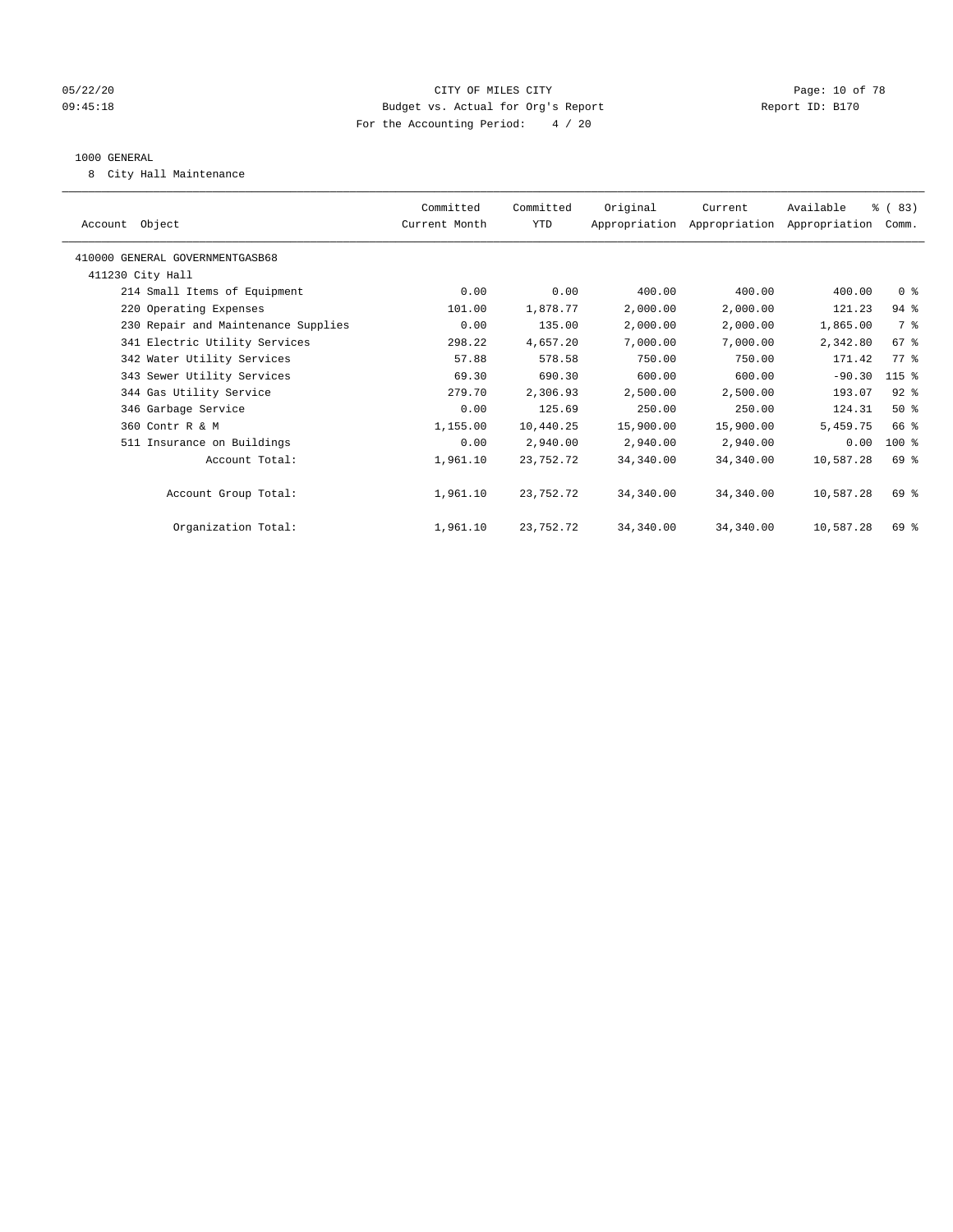#### 05/22/20 Page: 11 of 78 09:45:18 **Budget vs. Actual for Org's Report Report ID: B170** For the Accounting Period: 4 / 20

## 1000 GENERAL

9 Treasurer

| Object<br>Account                  | Committed<br>Current Month | Committed<br>YTD | Original  | Current<br>Appropriation Appropriation | Available<br>Appropriation | % (83)<br>Comm. |  |
|------------------------------------|----------------------------|------------------|-----------|----------------------------------------|----------------------------|-----------------|--|
| 410000 GENERAL GOVERNMENTGASB68    |                            |                  |           |                                        |                            |                 |  |
| 410540 City Treasurer(09)          |                            |                  |           |                                        |                            |                 |  |
| 111 Salaries and Wages - Permanent | 1,833.34                   | 18,333.40        | 21,996.00 | 21,996.00                              | 3,662.60                   | 83%             |  |
| 142 Workers' Compensation          | 7.40                       | 74.00            | 94.00     | 94.00                                  | 20.00                      | 79 %            |  |
| 144 FICA                           | 140.24                     | 1,402.40         | 1,683.00  | 1,683.00                               | 280.60                     | 83%             |  |
| 145 PERS                           | 158.96                     | 1,589.60         | 1,907.00  | 1,907.00                               | 317.40                     | 83%             |  |
| 214 Small Items of Equipment       | 0.00                       | 0.00             | 1,200.00  | 1,200.00                               | 1,200.00                   | 0 <sup>8</sup>  |  |
| 220 Operating Expenses             | 0.00                       | 273.03           | 0.00      | 0.00                                   | $-273.03$                  | $***$ $%$       |  |
| 345 Telephone                      | 14.82                      | 32.92            | 50.00     | 50.00                                  | 17.08                      | 66 %            |  |
| 350 Professional Services          | 0.00                       | 372.00           | 550.00    | 550.00                                 | 178.00                     | 68 %            |  |
| 360 Contr R & M                    | 74.27                      | 814.75           | 1,000.00  | 1,000.00                               | 185.25                     | 81 %            |  |
| Account Total:                     | 2,229.03                   | 22,892.10        | 28,480.00 | 28,480.00                              | 5,587.90                   | $80*$           |  |
| Account Group Total:               | 2,229.03                   | 22,892.10        | 28,480.00 | 28,480.00                              | 5,587.90                   | $80*$           |  |
| Organization Total:                | 2,229.03                   | 22,892.10        | 28,480.00 | 28,480.00                              | 5,587.90                   | $80*$           |  |
|                                    |                            |                  |           |                                        |                            |                 |  |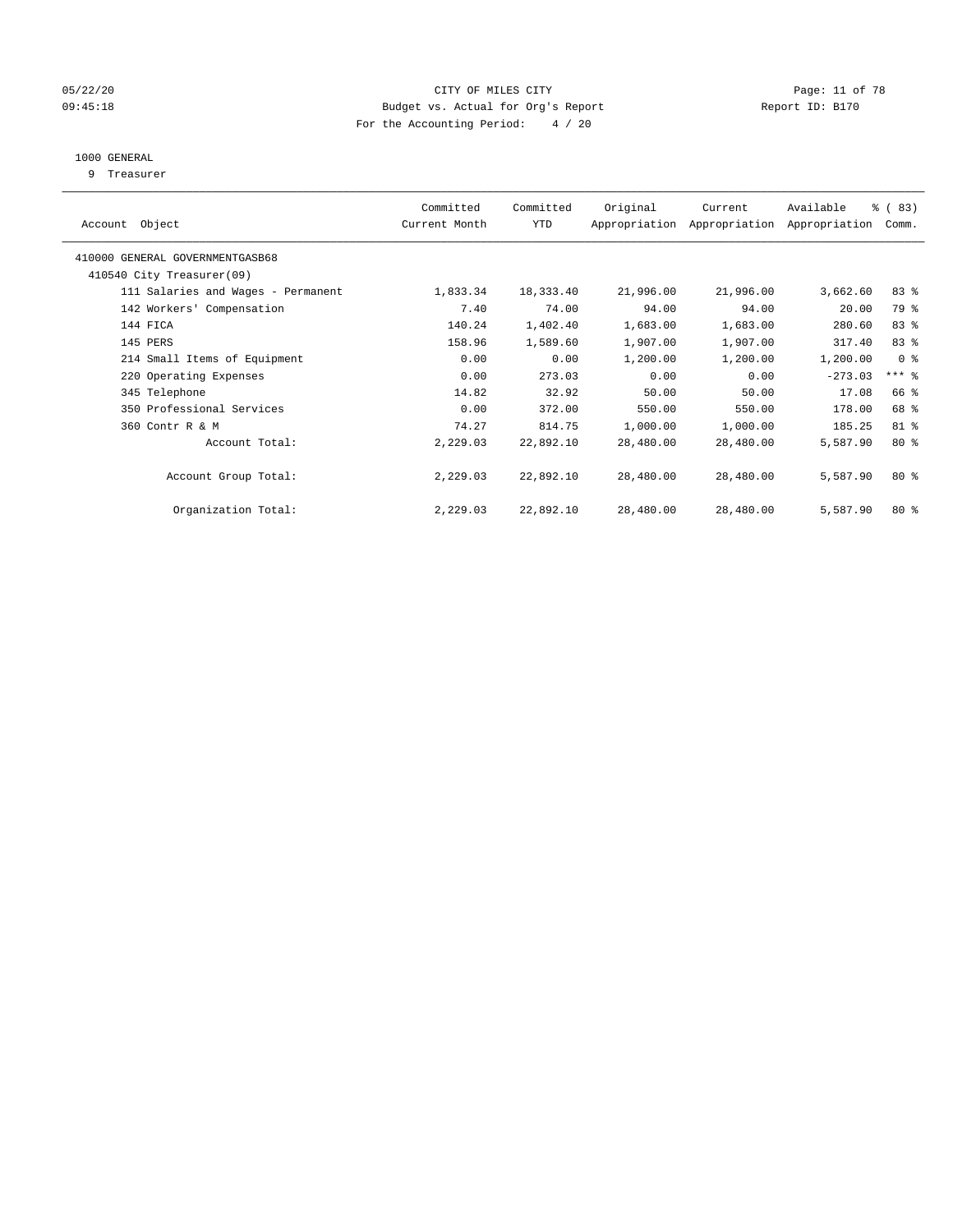#### 05/22/20 **CITY OF MILES CITY CONSUMING THE PAGE:** 12 of 78 09:45:18 **Budget vs. Actual for Org's Report Report ID: B170** For the Accounting Period: 4 / 20

#### 1000 GENERAL

11 Historic Preservation

| Account Object                                                          | Committed<br>Current Month | Committed<br>YTD | Original<br>Appropriation | Current<br>Appropriation | Available<br>Appropriation | $\frac{6}{6}$ (83)<br>Comm. |
|-------------------------------------------------------------------------|----------------------------|------------------|---------------------------|--------------------------|----------------------------|-----------------------------|
| 520000 OTHER FINANCING USES<br>521000 Interfund Operating Transfers Out |                            |                  |                           |                          |                            |                             |
| 820 Transfers to Other Funds                                            | 0.00                       | 2,200.00         | 2,200.00                  | 2,200.00                 | 0.00                       | $100$ %                     |
| Account Total:                                                          | 0.00                       | 2,200.00         | 2,200.00                  | 2,200.00                 | 0.00                       | $100*$                      |
| Account Group Total:                                                    | 0.00                       | 2,200.00         | 2,200.00                  | 2,200.00                 | 0.00                       | $100*$                      |
| Organization Total:                                                     | 0.00                       | 2,200.00         | 2,200.00                  | 2,200.00                 | 0.00                       | $100*$                      |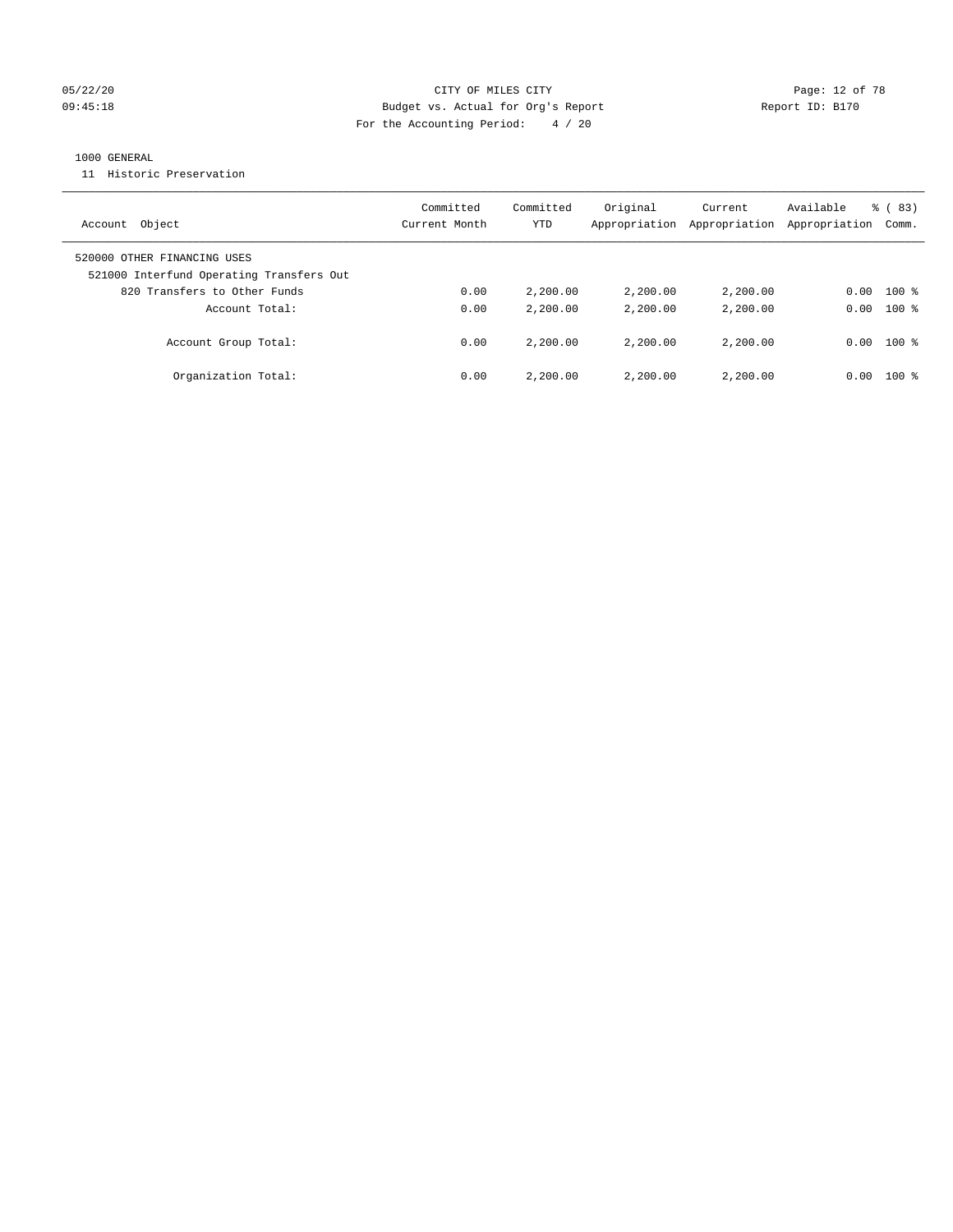#### 05/22/20 Page: 13 of 78 09:45:18 **Budget vs. Actual for Org's Report Report ID: B170** For the Accounting Period: 4 / 20

————————————————————————————————————————————————————————————————————————————————————————————————————————————————————————————————————

#### 1000 GENERAL

13 Park

|                                               | Committed     | Committed            | Original         | Current            | Available                                       | <sub>ර</sub> ි (83) |
|-----------------------------------------------|---------------|----------------------|------------------|--------------------|-------------------------------------------------|---------------------|
| Account Object                                | Current Month | YTD                  |                  |                    | Appropriation Appropriation Appropriation Comm. |                     |
| 460000 CULTURE AND RECREATION-GASB68          |               |                      |                  |                    |                                                 |                     |
| 460433 Park Operations(13)                    |               |                      |                  |                    |                                                 |                     |
| 111 Salaries and Wages - Permanent            | 16, 113.85    | 151,943.94           | 183,328.00       | 183,328.00         | 31,384.06                                       | 83%                 |
| 121 OVERTIME-PERMANENT                        | 0.00          | 5,220.83             | 7,300.00         | 7,300.00           | 2,079.17                                        | $72$ $%$            |
| 131 VACATION                                  | 0.00          | 12,318.15            | 12,100.00        | 12,100.00          | $-218.15$                                       | $102$ %             |
| 132 SICK LEAVE                                | $-83.39$      | 2,554.96             | 9,400.00         | 9,400.00           | 6,845.04                                        | $27$ %              |
| 133 OTHER LEAVE PAY                           | 0.00          | 0.00                 | 747.00           | 747.00             | 747.00                                          | 0 <sup>8</sup>      |
| 134 HOLIDAY PAY                               | 0.00          | 3,482.14             | 5,500.00         | 5,500.00           | 2,017.86                                        | 63 %                |
| 141 Unemployment Insurance                    | 24.05         | 264.77               | 331.00           | 331.00             | 66.23                                           | $80*$               |
| 142 Workers' Compensation                     | 821.10        | 8,917.30             | 11,790.00        | 11,790.00          | 2,872.70                                        | 76 %                |
| 143 Health Insurance                          | 3,329.43      | 33,296.85            | 39,958.00        | 39,958.00          | 6,661.15                                        | 83%                 |
| 144 FICA                                      | 1,173.33      | 12,972.20            | 16,859.00        | 16,859.00          | 3,886.80                                        | $77$ $\frac{6}{9}$  |
| 145 PERS                                      | 1,389.82      | 14,884.70            | 19,107.00        | 19,107.00          | 4,222.30                                        | 78 %                |
| 196 CLOTHING ALLOTMENT                        | 0.00          | 978.50               | 950.00           | 950.00             | $-28.50$                                        | $103$ %             |
| 210 Office Supplies and Materials             | 0.00          | 95.54                | 350.00           | 350.00             | 254.46                                          | $27$ %              |
| 214 Small Items of Equipment                  | 0.00          | 244.10               | 0.00             | 0.00               | $-244.10$                                       | $***$ $-$           |
| 220 Operating Expenses                        | 7.37          | 2,251.25             | 2,500.00         | 2,500.00           | 248.75                                          | 90%                 |
| 222 Chemicals, Lab & Med Supplies             | 0.00          | 825.25               | 4,000.00         | 4,000.00           | 3,174.75                                        | $21$ %              |
| 226 Clothing and Uniforms                     | 195.98        | 780.86               | 750.00           | 750.00             | $-30.86$                                        | $104$ %             |
| 230 Repair and Maintenance Supplies           | 931.12        | 10,597.54            | 15,000.00        | 15,000.00          | 4,402.46                                        | 71 %                |
| 231 Gas, Oil, Diesel Fuel, Grease, etc.       | 357.68        | 6,593.27             | 6,500.00         | 6,500.00           | $-93.27$                                        | 101 %               |
| 334 Memberships, Registrations & Dues         | 0.00          | 115.00               | 300.00           | 300.00             | 185.00                                          | 38 <sup>8</sup>     |
| 341 Electric Utility Services                 | 600.33        | 8,759.48             | 11,400.00        | 11,400.00          | 2,640.52                                        | $77*$               |
| 342 Water Utility Services                    | 81.89         | 16,029.35            | 24,000.00        | 24,000.00          | 7,970.65                                        | 67%                 |
| 343 Sewer Utility Services                    | 45.48         | 1,643.42             | 1,700.00         | 1,700.00           | 56.58                                           | 97%                 |
| 344 Gas Utility Service                       | 334.75        | 2,474.96             | 4,235.00         | 4,235.00           | 1,760.04                                        | 58 %                |
| 345 Telephone                                 | 40.32         | 358.09               | 500.00           | 500.00             | 141.91                                          | $72$ $%$            |
| 346 Garbage Service                           | 0.00          | 629.22               | 800.00           | 800.00             | 170.78                                          | 79 %                |
| 347 Internet                                  | 37.60         | 376.00               | 450.00           | 450.00             | 74.00                                           | 84 %                |
| 350 Professional Services                     | 85.00         | 1,688.72             | 8,000.00         | 8,000.00           | 6,311.28                                        | $21$ %              |
| 360 Contr R & M                               | 0.00          |                      |                  |                    | 348.84                                          | 95 <sup>°</sup>     |
|                                               |               | 6,651.16<br>9,239.23 | 7,000.00         | 7,000.00           |                                                 | 132 %               |
| 363 R&M Vehicles/Equip/Labor-PW<br>370 Travel | 0.00<br>0.00  |                      | 7,000.00         | 7,000.00<br>600.00 | $-2, 239.23$<br>600.00                          | 0 <sup>8</sup>      |
| 380 Training Services                         | 0.00          | 0.00<br>180.00       | 600.00<br>400.00 | 400.00             | 220.00                                          | 45 %                |
| 511 Insurance on Buildings                    | 0.00          | 3,197.51             | 3,198.00         | 3,198.00           | 0.49                                            | $100$ %             |
| 512 Insurance on Vehicles & Equipment         | 0.00          | 596.99               | 597.00           | 597.00             |                                                 | $0.01$ 100 %        |
| 936 Parks and Recreation Facilities           | 0.00          | 370.97               | 0.00             | 0.00               | $-370.97$                                       | $***$ 8             |
| 940 Machinery & Equipment                     | 0.00          | 4,725.00             | 0.00             | 0.00               | $-4,725.00$ *** %                               |                     |
| Account Total:                                | 25, 485.71    | 325, 257.25          | 406,650.00       | 406,650.00         | 81,392.75                                       | $80*$               |
|                                               |               |                      |                  |                    |                                                 |                     |
| 460436 Denton Complex Upgrades                |               |                      |                  |                    |                                                 |                     |
| 350 Professional Services                     | 0.00          | 0.00                 | 1,000.00         | 1,000.00           | 1,000.00                                        | 0 <sup>8</sup>      |
| Account Total:                                | 0.00          | 0.00                 | 1,000.00         | 1,000.00           | 1,000.00                                        | 0 <sup>°</sup>      |
|                                               |               |                      |                  |                    |                                                 |                     |
| 460439 Riverside Park Tennis Court Project    |               |                      |                  |                    |                                                 |                     |
| 230 Repair and Maintenance Supplies           | 0.00          | 0.00                 | 200.00           | 200.00             | 200.00                                          | 0 <sup>8</sup>      |
| Account Total:                                | 0.00          | 0.00                 | 200.00           | 200.00             | 200.00                                          | 0 <sup>°</sup>      |
| Account Group Total:                          | 25, 485.71    | 325, 257.25          | 407,850.00       | 407,850.00         | 82,592.75                                       | $80*$               |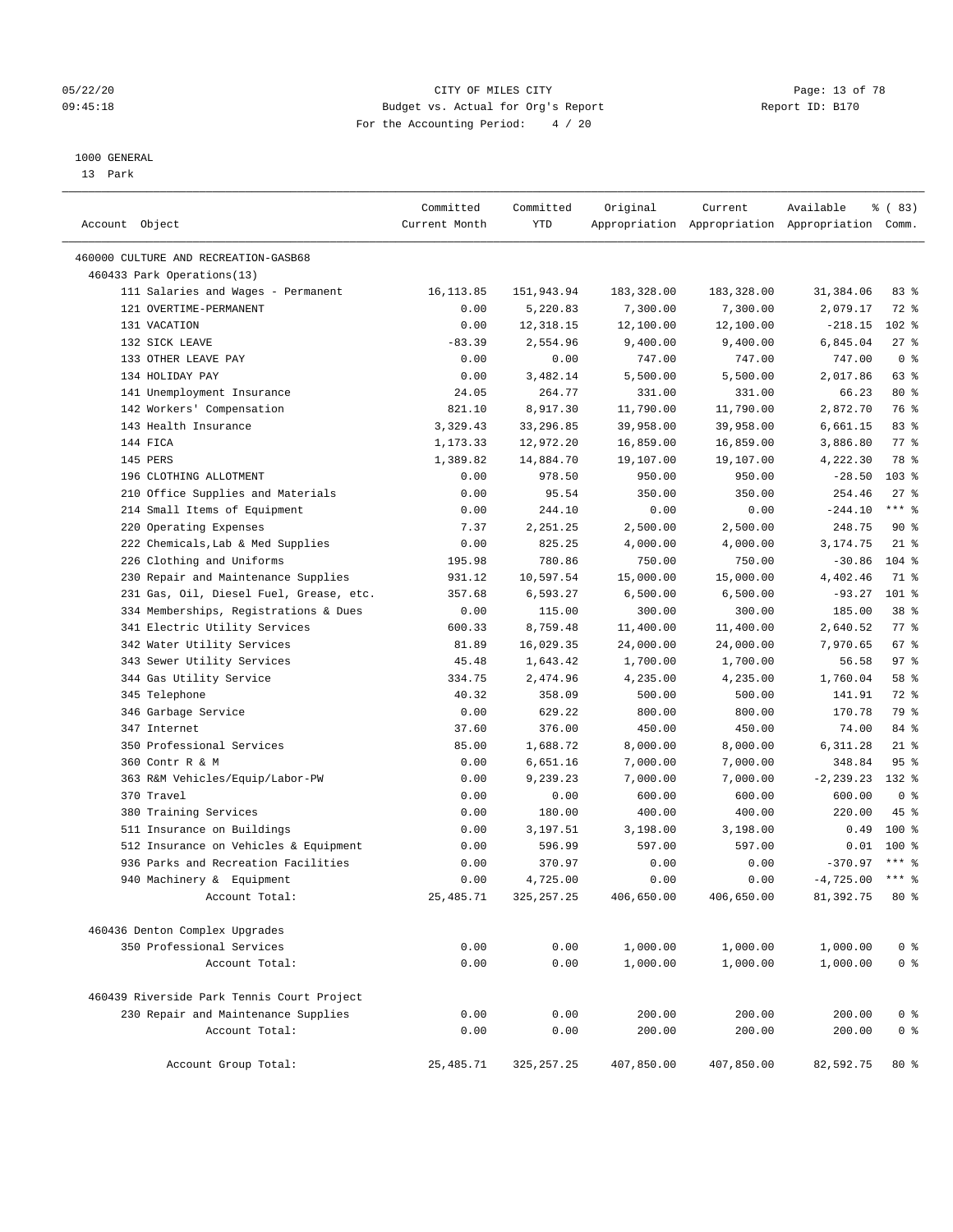#### 05/22/20 **CITY OF MILES CITY CONSUMING THE PAGE:** 14 of 78 09:45:18 Budget vs. Actual for Org's Report Changer Report ID: B170 For the Accounting Period: 4 / 20

#### 1000 GENERAL

13 Park

| Account Object      | Committed<br>Current Month | Committed<br><b>YTD</b> | Original   | Current    | Available<br>Appropriation Appropriation Appropriation Comm. | ී (83) |
|---------------------|----------------------------|-------------------------|------------|------------|--------------------------------------------------------------|--------|
| Organization Total: | 25,485.71                  | 325, 257, 25            | 407,850.00 | 407,850.00 | 82,592.75 80 %                                               |        |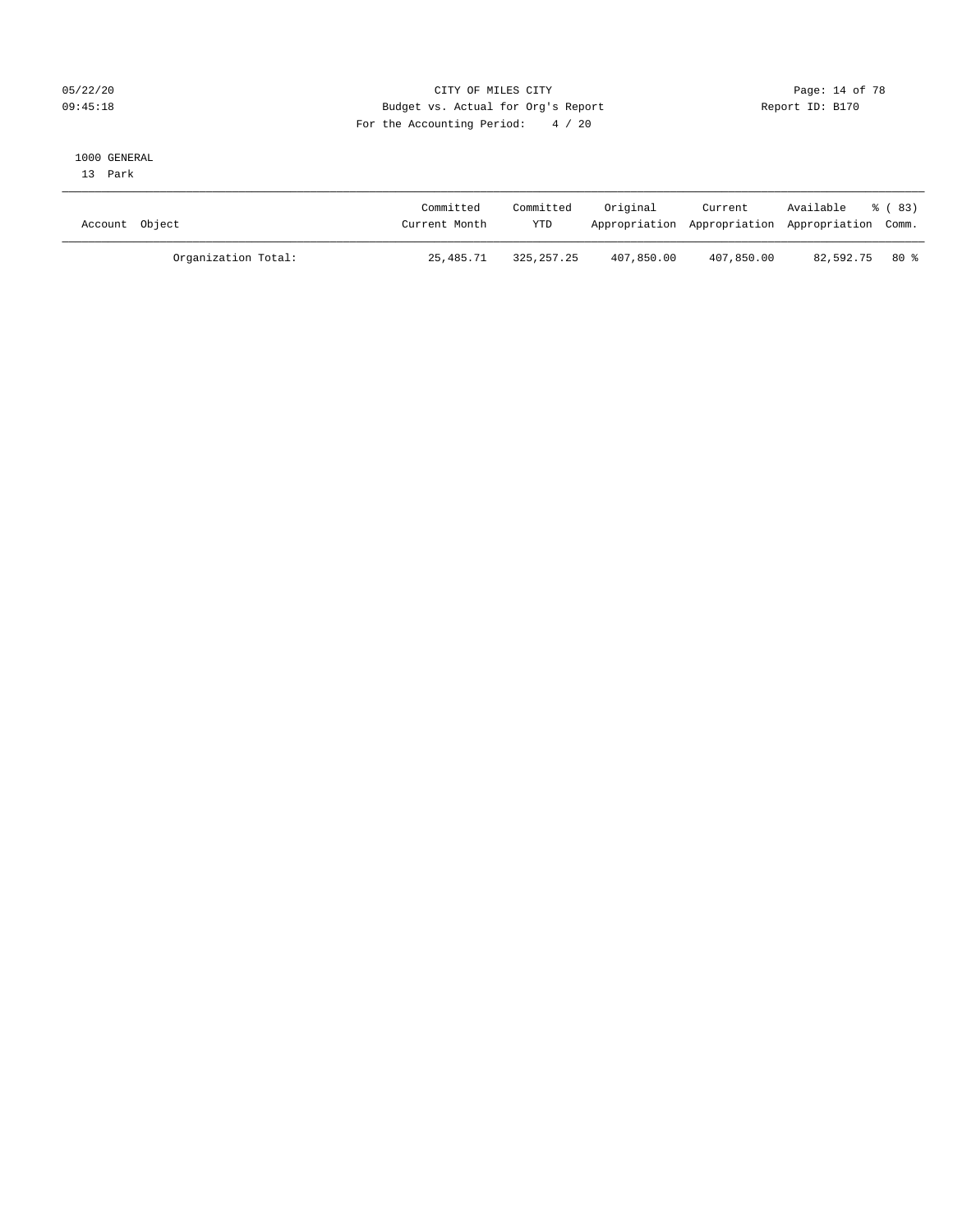#### 05/22/20 **CITY OF MILES CITY CONSUMING THE CONSUMING PAGE:** 15 of 78 09:45:18 **Budget vs. Actual for Org's Report Report ID: B170** For the Accounting Period: 4 / 20

## 1000 GENERAL

14 Swim Pool

| Account Object                       | Committed<br>Current Month | Committed<br><b>YTD</b> | Original   | Current<br>Appropriation Appropriation Appropriation | Available   | % (83)<br>Comm.  |
|--------------------------------------|----------------------------|-------------------------|------------|------------------------------------------------------|-------------|------------------|
| 460000 CULTURE AND RECREATION-GASB68 |                            |                         |            |                                                      |             |                  |
| 460445 Swimming Pool                 |                            |                         |            |                                                      |             |                  |
| 111 Salaries and Wages - Permanent   | 0.00                       | 31,981.77               | 54, 315.00 | 54, 315.00                                           | 22, 333. 23 | 59 %             |
| 121 OVERTIME-PERMANENT               | 0.00                       | 395.11                  | 0.00       | 0.00                                                 | $-395.11$   | $***$ $%$        |
| 141 Unemployment Insurance           | 0.00                       | 48.60                   | 82.00      | 82.00                                                | 33.40       | 59 %             |
| 142 Workers' Compensation            | 0.00                       | 1,761.39                | 3,114.00   | 3,114.00                                             | 1,352.61    | 57%              |
| 144 FICA                             | 0.00                       | 2,476.90                | 4,156.00   | 4,156.00                                             | 1,679.10    | 60 %             |
| 145 PERS                             | 0.00                       | 438.44                  | 1,082.00   | 1,082.00                                             | 643.56      | 41 %             |
| 214 Small Items of Equipment         | 0.00                       | 0.00                    | 300.00     | 300.00                                               | 300.00      | 0 <sup>8</sup>   |
| 220 Operating Expenses               | 0.00                       | 0.00                    | 1,000.00   | 1,000.00                                             | 1,000.00    | 0 <sup>8</sup>   |
| 222 Chemicals, Lab & Med Supplies    | 0.00                       | 454.99                  | 3,500.00   | 3,500.00                                             | 3,045.01    | $13*$            |
| 226 Clothing and Uniforms            | 0.00                       | 0.00                    | 550.00     | 550.00                                               | 550.00      | 0 <sup>8</sup>   |
| 230 Repair and Maintenance Supplies  | 0.00                       | 244.94                  | 500.00     | 500.00                                               | 255.06      | 49 %             |
| 341 Electric Utility Services        | 100.40                     | 1,693.31                | 1,568.00   | 1,568.00                                             | $-125.31$   | 108 <sup>8</sup> |
| 342 Water Utility Services           | 0.00                       | 195.84                  | 300.00     | 300.00                                               | 104.16      | 65 %             |
| 343 Sewer Utility Services           | 0.00                       | 180.14                  | 200.00     | 200.00                                               | 19.86       | $90*$            |
| 345 Telephone                        | 0.00                       | 104.10                  | 150.00     | 150.00                                               | 45.90       | 69 %             |
| 350 Professional Services            | 0.00                       | 0.00                    | 250.00     | 250.00                                               | 250.00      | 0 <sup>8</sup>   |
| 360 Contr R & M                      | 0.00                       | 0.00                    | 200.00     | 200.00                                               | 200.00      | 0 <sup>8</sup>   |
| 363 R&M Vehicles/Equip/Labor-PW      | 0.00                       | 0.00                    | 300.00     | 300.00                                               | 300.00      | 0 <sup>8</sup>   |
| 380 Training Services                | 0.00                       | 0.00                    | 700.00     | 700.00                                               | 700.00      | 0 <sup>8</sup>   |
| 540 Special Assessments              | 0.00                       | 0.00                    | 700.00     | 700.00                                               | 700.00      | 0 <sup>8</sup>   |
| Account Total:                       | 100.40                     | 39,975.53               | 72,967.00  | 72,967.00                                            | 32,991.47   | 55 <sup>8</sup>  |
| Account Group Total:                 | 100.40                     | 39,975.53               | 72,967.00  | 72,967.00                                            | 32,991.47   | 55 <sup>8</sup>  |
| Organization Total:                  | 100.40                     | 39,975.53               | 72,967.00  | 72,967.00                                            | 32,991.47   | 55%              |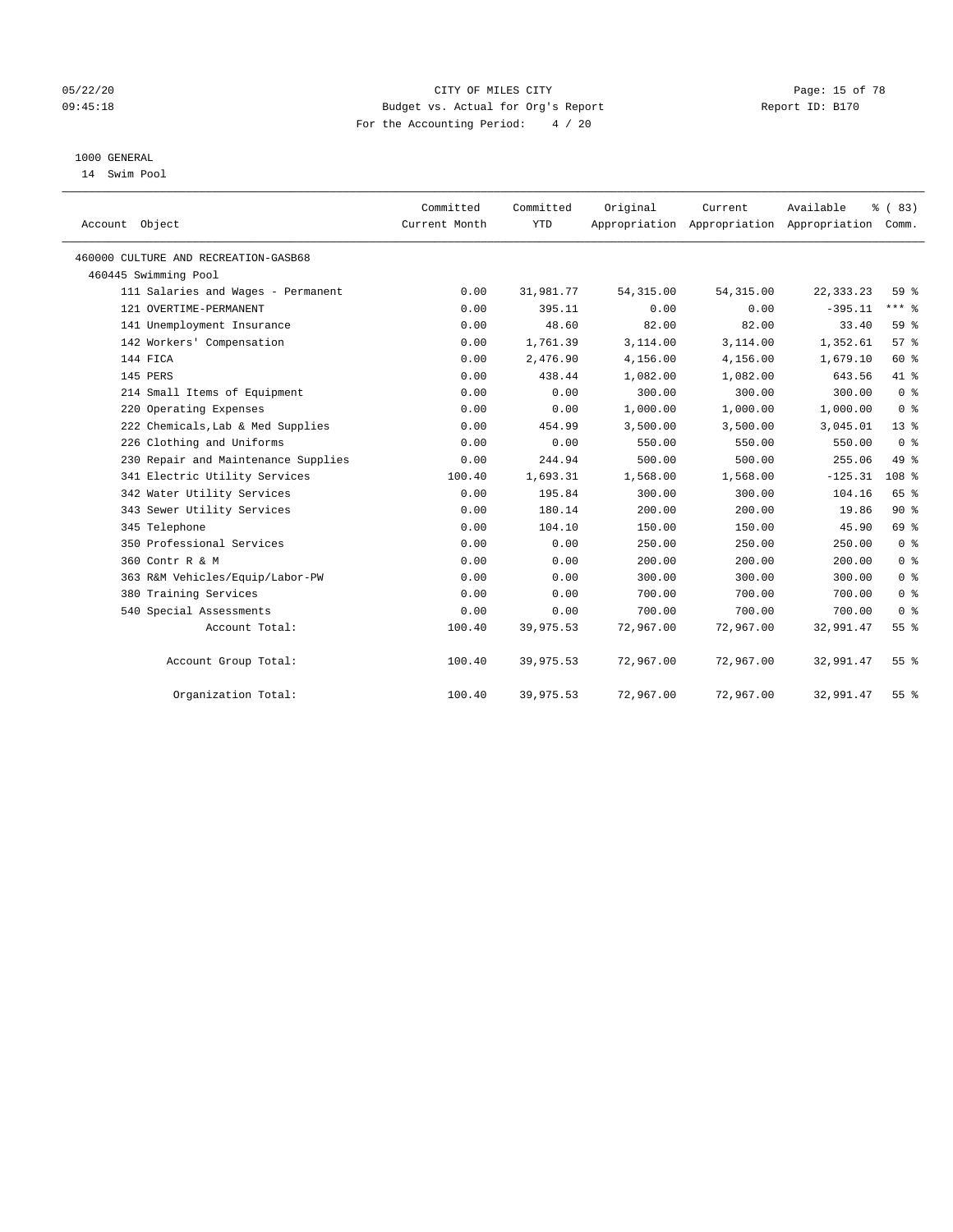#### 05/22/20 **CITY OF MILES CITY CONSUMING THE PAGE:** 16 of 78 09:45:18 Budget vs. Actual for Org's Report Communication Report ID: B170 For the Accounting Period: 4 / 20

# 1000 GENERAL

16 Library

| Object<br>Account                                                       | Committed<br>Current Month | Committed<br>YTD | Original<br>Appropriation | Current<br>Appropriation | Available<br>Appropriation | % (83)<br>Comm. |
|-------------------------------------------------------------------------|----------------------------|------------------|---------------------------|--------------------------|----------------------------|-----------------|
| 520000 OTHER FINANCING USES<br>521000 Interfund Operating Transfers Out |                            |                  |                           |                          |                            |                 |
| 820 Transfers to Other Funds                                            | 25,445.00                  | 254,450.00       | 305, 344, 00              | 305, 344, 00             | 50,894.00                  | 83 %            |
| Account Total:                                                          | 25,445.00                  | 254,450.00       | 305, 344, 00              | 305, 344, 00             | 50,894.00                  | 83 %            |
| Account Group Total:                                                    | 25,445.00                  | 254,450.00       | 305, 344, 00              | 305, 344, 00             | 50,894.00                  | 83 %            |
| Organization Total:                                                     | 25,445.00                  | 254,450.00       | 305, 344, 00              | 305, 344, 00             | 50,894.00                  | 83%             |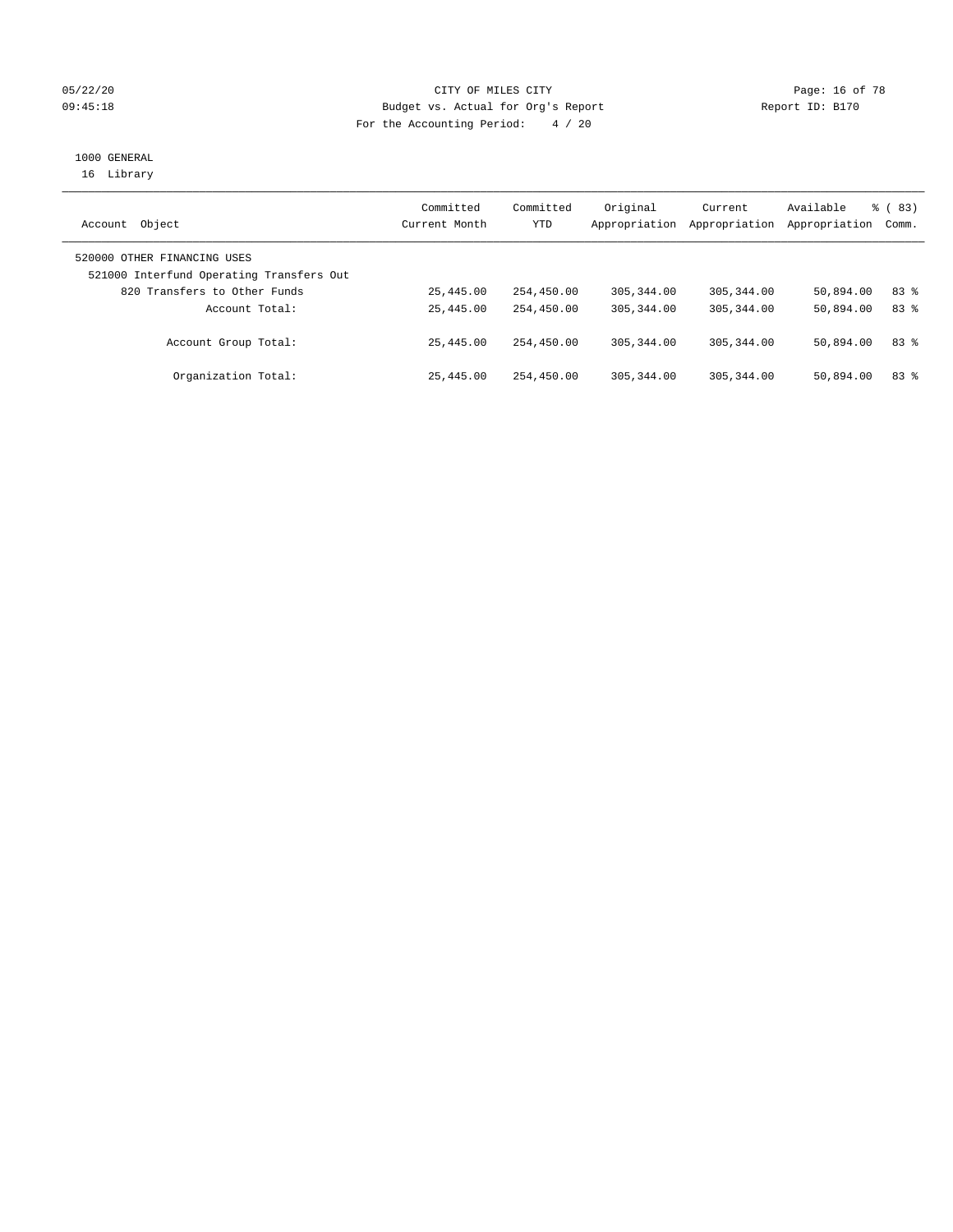#### 05/22/20 **CITY OF MILES CITY CONSUMING THE PAGE:** 17 of 78 09:45:18 **Budget vs. Actual for Org's Report Report ID: B170** For the Accounting Period: 4 / 20

#### 1000 GENERAL

21 Animal Control

| Account Object                           | Committed<br>Current Month | Committed<br>YTD | Original  | Current<br>Appropriation Appropriation Appropriation Comm. | Available   | % (83)             |  |
|------------------------------------------|----------------------------|------------------|-----------|------------------------------------------------------------|-------------|--------------------|--|
| 440000 PUBLIC HEALTH-GASB68              |                            |                  |           |                                                            |             |                    |  |
| 440600 Animal Control Services(21)       |                            |                  |           |                                                            |             |                    |  |
| 111 Salaries and Wages - Permanent       | 3,726.00                   | 32,844.63        | 42,860.00 | 42,860.00                                                  | 10,015.37   | $77$ $\frac{6}{9}$ |  |
| 121 OVERTIME-PERMANENT                   | 0.00                       | 127.50           | 500.00    | 500.00                                                     | 372.50      | $26$ %             |  |
| 131 VACATION                             | 0.00                       | 2,349.00         | 1,500.00  | 1,500.00                                                   | $-849.00$   | 157 %              |  |
| 132 SICK LEAVE                           | 0.00                       | 0.00             | 700.00    | 700.00                                                     | 700.00      | 0 <sup>8</sup>     |  |
| 133 OTHER LEAVE PAY                      | 0.00                       | 1,083.38         | 500.00    | 500.00                                                     | $-583.38$   | $217*$             |  |
| 134 HOLIDAY PAY                          | 0.00                       | 0.00             | 300.00    | 300.00                                                     | 300.00      | 0 <sup>8</sup>     |  |
| 141 Unemployment Insurance               | 5.59                       | 55.83            | 70.00     | 70.00                                                      | 14.17       | 80 %               |  |
| 142 Workers' Compensation                | 177.06                     | 1,763.48         | 2,583.00  | 2,583.00                                                   | 819.52      | 68 %               |  |
| 143 Health Insurance                     | 794.70                     | 7,947.00         | 9,536.00  | 9,536.00                                                   | 1,589.00    | 83%                |  |
| 144 FICA                                 | 285.04                     | 2,849.06         | 3,547.00  | 3,547.00                                                   | 697.94      | 80 %               |  |
| 145 PERS                                 | 323.04                     | 3,082.41         | 3,456.00  | 3,456.00                                                   | 373.59      | 89 %               |  |
| 196 CLOTHING ALLOTMENT                   | 0.00                       | 838.20           | 807.00    | 807.00                                                     | $-31.20$    | $104$ %            |  |
| 210 Office Supplies and Materials        | 0.00                       | 0.00             | 150.00    | 150.00                                                     | 150.00      | 0 <sup>8</sup>     |  |
| 214 Small Items of Equipment             | 0.00                       | 68.81            | 400.00    | 400.00                                                     | 331.19      | $17*$              |  |
| 220 Operating Expenses                   | 128.75                     | 530.87           | 1,200.00  | 1,200.00                                                   | 669.13      | 44 %               |  |
| 230 Repair and Maintenance Supplies      | 0.00                       | 0.00             | 250.00    | 250.00                                                     | 250.00      | 0 <sup>8</sup>     |  |
| 231 Gas, Oil, Diesel Fuel, Grease, etc.  | 2,142.49                   | 3, 145. 35       | 1,400.00  | 1,400.00                                                   | $-1,745.35$ | $225$ %            |  |
| 311 Postage, Box Rent, Etc.              | 0.00                       | 83.70            | 20.00     | 20.00                                                      | $-63.70$    | 419 %              |  |
| 320 Printing, Duplicating, Typing &      | 0.00                       | 0.00             | 25.00     | 25.00                                                      | 25.00       | 0 <sup>8</sup>     |  |
| 330 Publicity, Subscriptions & Dues      | 0.00                       | 0.00             | 25.00     | 25.00                                                      | 25.00       | 0 <sup>8</sup>     |  |
| 341 Electric Utility Services            | 50.71                      | 639.60           | 529.00    | 529.00                                                     | $-110.60$   | $121$ %            |  |
| 342 Water Utility Services               | 23.46                      | 235.74           | 350.00    | 350.00                                                     | 114.26      | 67 %               |  |
| 343 Sewer Utility Services               | 27.61                      | 275.02           | 150.00    | 150.00                                                     | $-125.02$   | 183 %              |  |
| 344 Gas Utility Service                  | 56.14                      | 450.14           | 635.00    | 635.00                                                     | 184.86      | 71 %               |  |
| 345 Telephone                            | 30.58                      | 347.93           | 500.00    | 500.00                                                     | 152.07      | 70 %               |  |
| 347 Internet                             | 45.00                      | 45.00            | 560.00    | 560.00                                                     | 515.00      | 8 %                |  |
| 350 Professional Services                | 169.63                     | 6,538.99         | 3,000.00  | 3,000.00                                                   | $-3,538.99$ | $218$ %            |  |
| 366 R&M Vehicles - Police/Animal Control | 0.00                       | 0.00             | 100.00    | 100.00                                                     | 100.00      | 0 <sup>8</sup>     |  |
| 370 Travel                               | 0.00                       | 0.00             | 200.00    | 200.00                                                     | 200.00      | 0 <sup>8</sup>     |  |
| 380 Training Services                    | 0.00                       | 0.00             | 100.00    | 100.00                                                     | 100.00      | 0 <sup>8</sup>     |  |
| 511 Insurance on Buildings               | 0.00                       | 85.34            | 86.00     | 86.00                                                      | 0.66        | 99 %               |  |
| Account Total:                           | 7,985.80                   | 65,386.98        | 76,039.00 | 76,039.00                                                  | 10,652.02   | 86 %               |  |
| Account Group Total:                     | 7,985.80                   | 65,386.98        | 76,039.00 | 76,039.00                                                  | 10,652.02   | 86 %               |  |
| Organization Total:                      | 7,985.80                   | 65,386.98        | 76,039.00 | 76,039.00                                                  | 10,652.02   | 86 %               |  |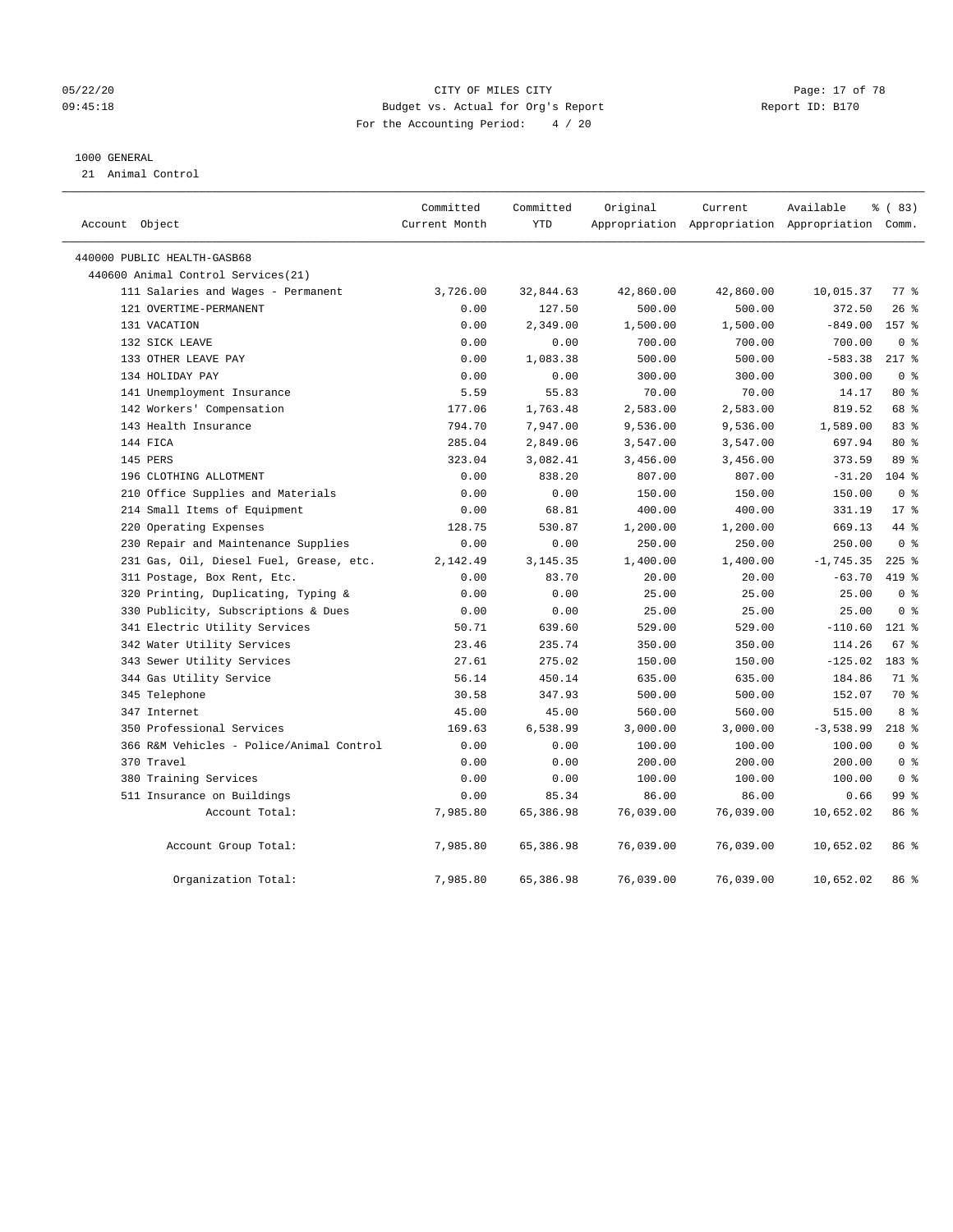#### 05/22/20 **CITY OF MILES CITY CONSUMING THE PAGE:** 18 of 78 09:45:19 Budget vs. Actual for Org's Report Changer Report ID: B170 For the Accounting Period: 4 / 20

#### 1000 GENERAL

36 Planning & Community Services

| Account Object                            | Committed<br>Current Month | Committed<br><b>YTD</b> | Original   | Current<br>Appropriation Appropriation Appropriation Comm. | Available    | % (83)          |
|-------------------------------------------|----------------------------|-------------------------|------------|------------------------------------------------------------|--------------|-----------------|
| 410000 GENERAL GOVERNMENTGASB68           |                            |                         |            |                                                            |              |                 |
| 411020 Community Services & Planning      |                            |                         |            |                                                            |              |                 |
| 111 Salaries and Wages - Permanent        | 3,320.46                   | 29,304.72               | 36,472.00  | 36,472.00                                                  | 7,167.28     | $80*$           |
| 121 OVERTIME-PERMANENT                    | 0.00                       | 45.51                   | 200.00     | 200.00                                                     | 154.49       | 23%             |
| 131 VACATION                              | 14.34                      | 2,500.14                | 2,800.00   | 2,800.00                                                   | 299.86       | 89 %            |
| 132 SICK LEAVE                            | 55.21                      | 1,426.41                | 1,300.00   | 1,300.00                                                   | $-126.41$    | $110*$          |
| 133 OTHER LEAVE PAY                       | 0.00                       | 501.58                  | 2,112.00   | 2,112.00                                                   | 1,610.42     | $24$ %          |
| 141 Unemployment Insurance                | 5.11                       | 50.93                   | 64.00      | 64.00                                                      | 13.07        | 80 %            |
| 142 Workers' Compensation                 | 16.36                      | 163.54                  | 215.00     | 215.00                                                     | 51.46        | 76 %            |
| 143 Health Insurance                      | 865.95                     | 8,658.95                | 10,395.00  | 10, 395.00                                                 | 1,736.05     | 83 %            |
| 144 FICA                                  | 259.36                     | 2,596.33                | 3,281.00   | 3,281.00                                                   | 684.67       | 79 %            |
| 145 PERS                                  | 6,342.63                   | 8,977.34                | 3,718.00   | 3,718.00                                                   | $-5, 259.34$ | $241$ %         |
| 196 CLOTHING ALLOTMENT                    | 0.00                       | 163.50                  | 164.00     | 164.00                                                     | 0.50         | $100*$          |
| 210 Office Supplies and Materials         | 15.05                      | 176.07                  | 500.00     | 500.00                                                     | 323.93       | 35 <sup>8</sup> |
| 214 Small Items of Equipment              | 0.00                       | 18.53                   | 800.00     | 800.00                                                     | 781.47       | 2 <sup>8</sup>  |
| 220 Operating Expenses                    | 0.00                       | 0.00                    | 300.00     | 300.00                                                     | 300.00       | 0 <sup>8</sup>  |
| 311 Postage, Box Rent, Etc.               | 0.95                       | 73.60                   | 3,000.00   | 3,000.00                                                   | 2,926.40     | 2 <sup>8</sup>  |
| 320 Printing, Duplicating, Typing &       | 0.00                       | 97.50                   | 1,000.00   | 1,000.00                                                   | 902.50       | $10*$           |
| 327 Map Printing                          | 0.00                       | 10.00                   | 200.00     | 200.00                                                     | 190.00       | 5 <sup>°</sup>  |
| 330 Publicity, Subscriptions & Dues       | 0.00                       | 350.00                  | 500.00     | 500.00                                                     | 150.00       | 70 %            |
| 331 Publication of Formal & Legal Notices | 0.00                       | 117.00                  | 1,000.00   | 1,000.00                                                   | 883.00       | $12*$           |
| 334 Memberships, Registrations & Dues     | 0.00                       | 135.00                  | 1,200.00   | 1,200.00                                                   | 1,065.00     | $11$ %          |
| 345 Telephone                             | 46.50                      | 696.10                  | 900.00     | 900.00                                                     | 203.90       | 77.8            |
| 347 Internet                              | 0.00                       | 0.00                    | 170.00     | 170.00                                                     | 170.00       | 0 <sup>8</sup>  |
| 350 Professional Services                 | 681.50                     | 8,770.00                | 36,000.00  | 36,000.00                                                  | 27,230.00    | $24$ %          |
| 360 Contr R & M                           | 74.27                      | 2,579.77                | 10,000.00  | 10,000.00                                                  | 7,420.23     | $26$ %          |
| 370 Travel                                | 108.92                     | 2,274.82                | 1,500.00   | 1,500.00                                                   | $-774.82$    | $152$ %         |
| 380 Training Services                     | 168.00                     | 672.50                  | 2,000.00   | 2,000.00                                                   | 1,327.50     | $34$ $%$        |
| 382 Books                                 | 0.00                       | 0.00                    | 200.00     | 200.00                                                     | 200.00       | 0 <sup>8</sup>  |
| Account Total:                            | 11,974.61                  | 70,359.84               | 119,991.00 | 119,991.00                                                 | 49,631.16    | 59%             |
| Account Group Total:                      | 11,974.61                  | 70,359.84               | 119,991.00 | 119,991.00                                                 | 49,631.16    | 59 %            |
| Organization Total:                       | 11,974.61                  | 70,359.84               | 119,991.00 | 119,991.00                                                 | 49,631.16    | 59%             |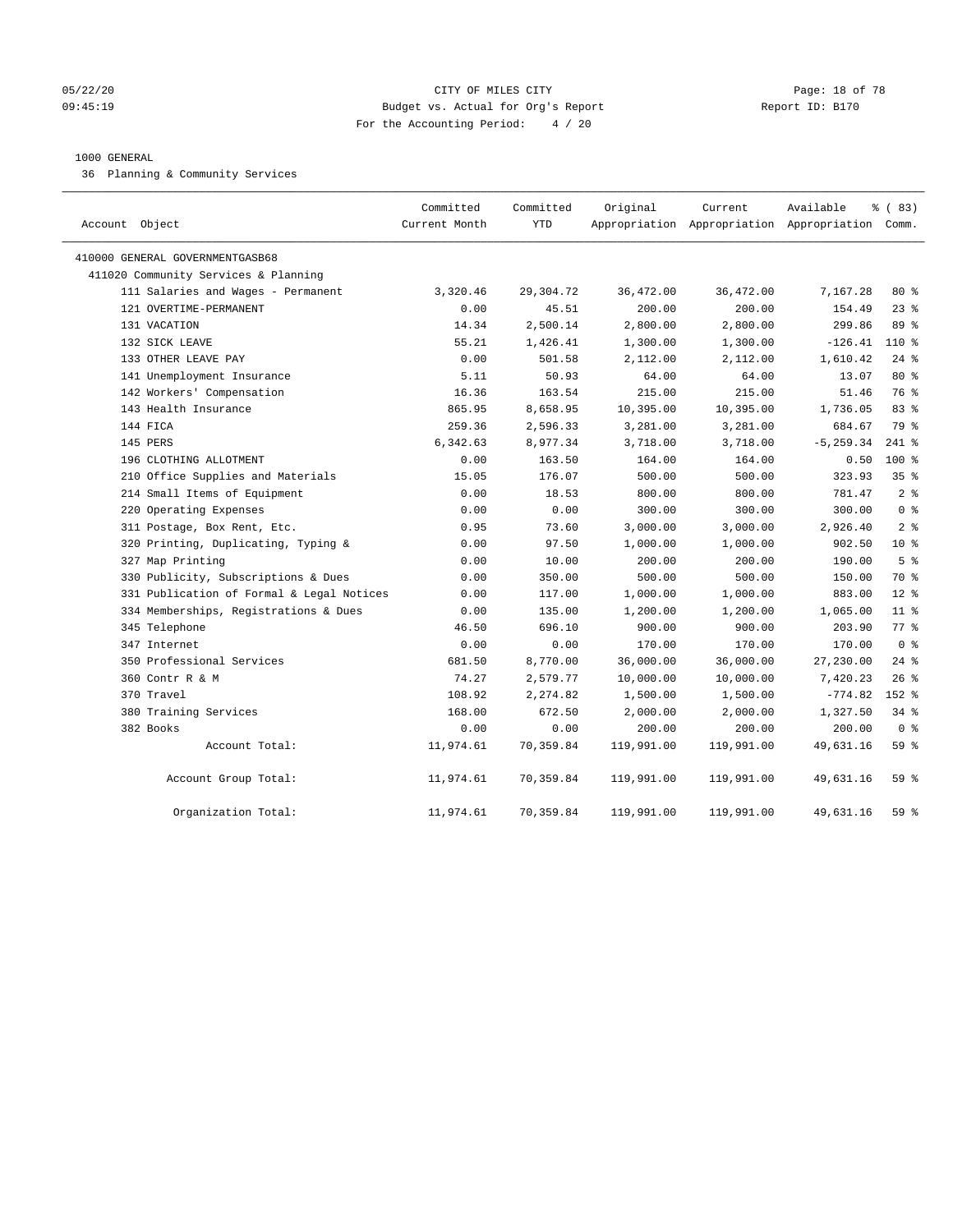#### 05/22/20 **CITY OF MILES CITY CONSUMING THE PAGE:** 19 of 78 09:45:19 Budget vs. Actual for Org's Report Communication Report ID: B170 For the Accounting Period: 4 / 20

## 1000 GENERAL

37 CITY HEALTH

| Object<br>Account                                                       | Committed<br>Current Month | Committed<br><b>YTD</b> | Original<br>Appropriation | Current<br>Appropriation | Available<br>Appropriation | $\frac{6}{6}$ (83)<br>Comm. |
|-------------------------------------------------------------------------|----------------------------|-------------------------|---------------------------|--------------------------|----------------------------|-----------------------------|
| 520000 OTHER FINANCING USES<br>521000 Interfund Operating Transfers Out |                            |                         |                           |                          |                            |                             |
| 820 Transfers to Other Funds                                            | 0.00                       | 11,500.00               | 11,500.00                 | 11,500.00                | 0.00                       | $100*$                      |
| Account Total:                                                          | 0.00                       | 11,500.00               | 11,500.00                 | 11,500.00                | 0.00                       | $100*$                      |
| Account Group Total:                                                    | 0.00                       | 11,500.00               | 11,500.00                 | 11,500.00                |                            | $0.00$ 100 %                |
| Organization Total:                                                     | 0.00                       | 11,500.00               | 11,500.00                 | 11,500.00                | 0.00                       | $100*$                      |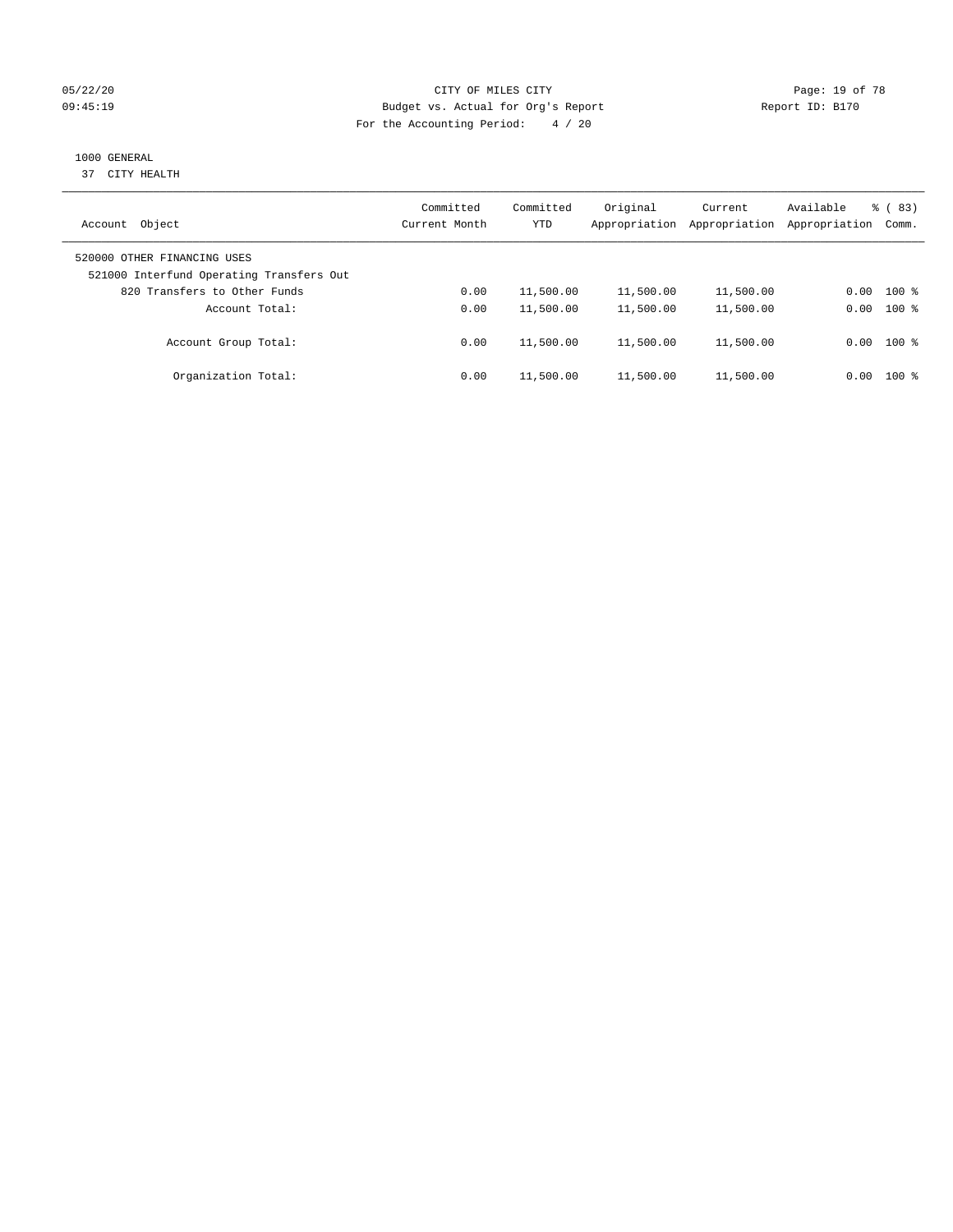#### 05/22/20 Page: 20 of 78 CITY OF MILES CITY CONTROL PAGE: 20 of 78 09:45:19 Budget vs. Actual for Org's Report Changer Report ID: B170 For the Accounting Period: 4 / 20

#### 1000 GENERAL

201 Flood Prevention

| Account Object                                                                   | Committed<br>Current Month | Committed<br><b>YTD</b> | Original           | Current            | Available<br>Appropriation Appropriation Appropriation Comm. | % (83)                   |
|----------------------------------------------------------------------------------|----------------------------|-------------------------|--------------------|--------------------|--------------------------------------------------------------|--------------------------|
|                                                                                  |                            |                         |                    |                    |                                                              |                          |
| 430000 Public Works-GASB68                                                       |                            |                         |                    |                    |                                                              |                          |
| 431200 Flood Control                                                             |                            |                         |                    |                    |                                                              |                          |
| 111 Salaries and Wages - Permanent                                               | 1,386.75                   | 12,899.63               | 16,128.00          | 16,128.00          | 3,228.37                                                     | 80 %                     |
| 131 VACATION                                                                     | 66.63                      | 1,120.34                | 1,000.00           | 1,000.00           | $-120.34$<br>$-65.34$                                        | $112*$                   |
| 132 SICK LEAVE<br>133 OTHER LEAVE PAY                                            | 12.50                      | 565.34<br>73.30         | 500.00             | 500.00<br>1,017.00 | 943.70                                                       | $113*$<br>7 <sup>°</sup> |
|                                                                                  | 0.00                       | 22.09                   | 1,017.00           |                    |                                                              | 79 %                     |
| 141 Unemployment Insurance                                                       | 2.20                       |                         | 28.00              | 28.00              | 5.91                                                         |                          |
| 142 Workers' Compensation<br>143 Health Insurance                                | 5.91<br>317.88             | 59.32<br>3,178.85       | 1,069.00           | 1,069.00           | 1,009.68                                                     | 6 <sup>°</sup><br>83%    |
| 144 FICA                                                                         |                            |                         | 3,815.00           | 3,815.00           | 636.15                                                       | 78 %                     |
| 145 PERS                                                                         | 110.95<br>127.09           | 1,114.13                | 1,426.00           | 1,426.00           | 311.87<br>345.23                                             | 79 %                     |
| 196 CLOTHING ALLOTMENT                                                           |                            | 1,270.77                | 1,616.00           | 1,616.00           |                                                              |                          |
|                                                                                  | 0.00                       | 60.00<br>295.52         | 60.00              | 60.00              | 0.00<br>104.48                                               | 100 %<br>74 %            |
| 210 Office Supplies and Materials<br>214 Small Items of Equipment                | 0.00                       | 656.86                  | 400.00<br>500.00   | 400.00<br>500.00   | $-156.86$                                                    | $131*$                   |
|                                                                                  | 0.00<br>295.00             | 316.10                  | 500.00             | 500.00             | 183.90                                                       | 63 %                     |
| 220 Operating Expenses                                                           | 0.00                       | 0.00                    | 500.00             | 500.00             | 500.00                                                       | 0 <sup>8</sup>           |
| 231 Gas, Oil, Diesel Fuel, Grease, etc.                                          |                            | 170.28                  |                    |                    | 2,829.72                                                     | 6 %                      |
| 311 Postage, Box Rent, Etc.                                                      | 20.55<br>0.00              | 0.00                    | 3,000.00<br>100.00 | 3,000.00<br>100.00 | 100.00                                                       | 0 <sup>8</sup>           |
| 330 Publicity, Subscriptions & Dues<br>331 Publication of Formal & Legal Notices |                            |                         |                    | 2,000.00           | 687.00                                                       | 66 %                     |
|                                                                                  | 91.00<br>0.00              | 1,313.00<br>245.00      | 2,000.00<br>200.00 | 200.00             | $-45.00$                                                     | $123$ $%$                |
| 334 Memberships, Registrations & Dues                                            |                            |                         |                    |                    |                                                              | 0 <sup>8</sup>           |
| 345 Telephone<br>350 Professional Services                                       | 0.00                       | 0.00                    | 50.00              | 50.00              | 50.00                                                        | 47.8                     |
| 370 Travel                                                                       | 7,214.44<br>0.00           | 27, 135.97<br>676.31    | 58,000.00          | 58,000.00          | 30,864.03<br>323.69                                          | 68 %                     |
|                                                                                  |                            |                         | 1,000.00           | 1,000.00           | 200.00                                                       | 0 <sup>8</sup>           |
| 380 Training Services<br>382 Books                                               | 0.00<br>0.00               | 0.00<br>0.00            | 200.00<br>50.00    | 200.00<br>50.00    | 50.00                                                        | 0 <sup>8</sup>           |
| 532 Land Rental                                                                  | 0.00                       | 0.00                    | 150.00             | 150.00             | 150.00                                                       | 0 <sup>8</sup>           |
|                                                                                  | 0.00                       | 0.00                    | 300.00             | 300.00             | 300.00                                                       | 0 <sup>8</sup>           |
| 540 Special Assessments                                                          |                            | 51, 172.81              |                    |                    |                                                              | 55%                      |
| Account Total:                                                                   | 9,650.90                   |                         | 93,609.00          | 93,609.00          | 42,436.19                                                    |                          |
| Account Group Total:                                                             | 9,650.90                   | 51, 172.81              | 93,609.00          | 93,609.00          | 42,436.19                                                    | 55%                      |
| 490000 DEBT SERVICE                                                              |                            |                         |                    |                    |                                                              |                          |
| 490500 Other Debt Service Payments                                               |                            |                         |                    |                    |                                                              |                          |
| 652 Principle- Flood Study Loan                                                  | 0.00                       | 28,798.34               | 28,799.00          | 28,799.00          | 0.66                                                         | $100*$                   |
| 653 Interest- Flood Study Loan                                                   | 0.00                       | 3,763.71                | 3,764.00           | 3,764.00           | 0.29                                                         | $100$ %                  |
| Account Total:                                                                   | 0.00                       | 32,562.05               | 32,563.00          | 32,563.00          | 0.95                                                         | 100 %                    |
| Account Group Total:                                                             | 0.00                       | 32,562.05               | 32,563.00          | 32,563.00          | 0.95                                                         | 100 %                    |
| Organization Total:                                                              | 9,650.90                   | 83,734.86               | 126,172.00         | 126,172.00         | 42, 437.14                                                   | 66 %                     |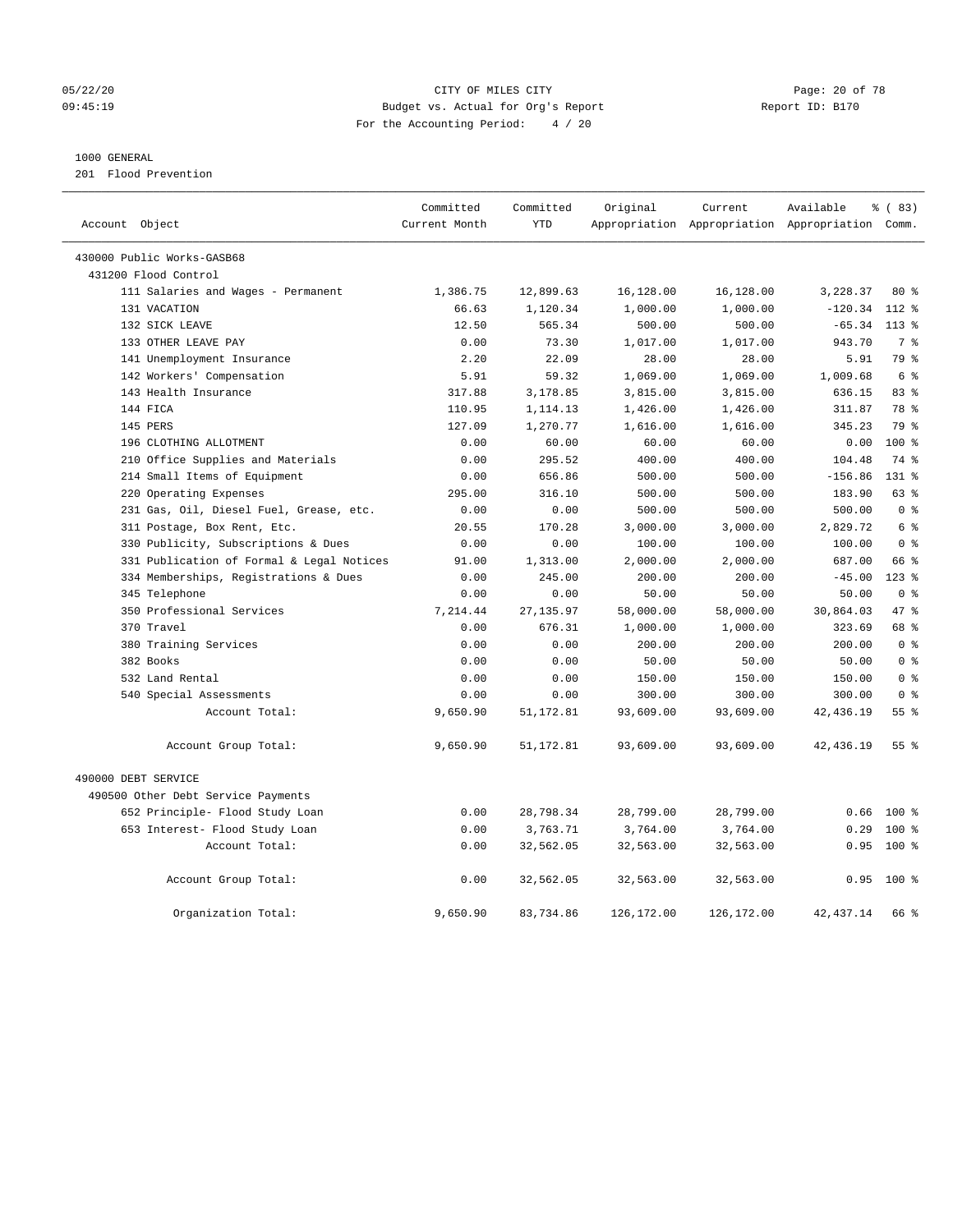#### 05/22/20 Page: 21 of 78 CITY OF MILES CITY CONTROL PAGE: 21 of 78 09:45:19 Budget vs. Actual for Org's Report Report ID: B170 For the Accounting Period: 4 / 20

## 1000 GENERAL

301 Elections

| Object<br>Account                                   | Committed<br>Current Month | Committed<br><b>YTD</b> | Original<br>Appropriation | Current<br>Appropriation | Available<br>Appropriation | % (83)<br>Comm. |
|-----------------------------------------------------|----------------------------|-------------------------|---------------------------|--------------------------|----------------------------|-----------------|
| 410000 GENERAL GOVERNMENTGASB68<br>410600 Elections |                            |                         |                           |                          |                            |                 |
| 300<br>PURCHASED SERVICES                           | 0.00                       | 9,858.74                | 10,000.00                 | 10,000.00                | 141.26                     | 99 %            |
| Account Total:                                      | 0.00                       | 9,858.74                | 10,000.00                 | 10,000.00                | 141.26                     | 99 <sup>8</sup> |
| Account Group Total:                                | 0.00                       | 9,858.74                | 10,000.00                 | 10,000.00                | 141.26                     | 99 <sup>8</sup> |
| Organization Total:                                 | 0.00                       | 9,858.74                | 10,000.00                 | 10,000.00                | 141.26                     | 99 %            |

Fund Total: 358,658.21 3,899,988.85 4,702,728.00 4,724,792.00 824,803.15 83 %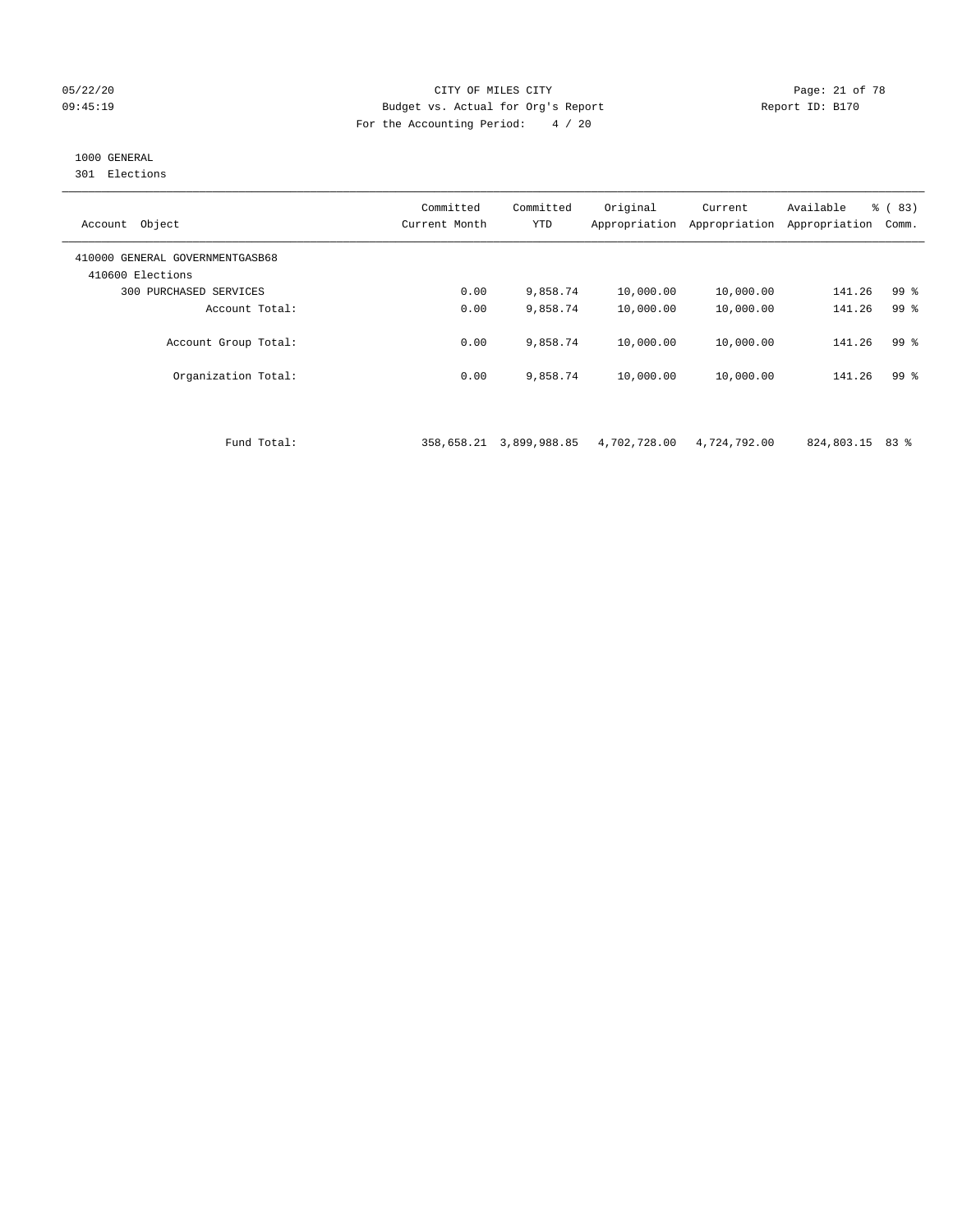#### 05/22/20 Page: 22 of 78 09:45:19 Budget vs. Actual for Org's Report Changer Report ID: B170 For the Accounting Period: 4 / 20

————————————————————————————————————————————————————————————————————————————————————————————————————————————————————————————————————

# 2220 LIBRARY

16 Library

|                                                              | Committed     | Committed  | Original   | Current    | Available                                       | % ( 83)          |
|--------------------------------------------------------------|---------------|------------|------------|------------|-------------------------------------------------|------------------|
| Account Object                                               | Current Month | YTD        |            |            | Appropriation Appropriation Appropriation Comm. |                  |
|                                                              |               |            |            |            |                                                 |                  |
| 460000 CULTURE AND RECREATION-GASB68                         |               |            |            |            |                                                 |                  |
| 460100 Library Services(16)                                  |               |            |            |            |                                                 |                  |
| 111 Salaries and Wages - Permanent<br>121 OVERTIME-PERMANENT | 17,431.72     | 134,484.73 | 180,964.00 | 180,964.00 | 46,479.27                                       | 74 %             |
|                                                              | 0.00          | 0.00       | 600.00     | 600.00     | 600.00                                          | 0 <sup>8</sup>   |
| 131 VACATION                                                 | 0.00          | 8,762.18   | 16,000.00  | 16,000.00  | 7,237.82                                        | $55$ $%$         |
| 132 SICK LEAVE<br>133 OTHER LEAVE PAY                        | 0.00          | 2,648.92   | 7,300.00   | 7,300.00   | 4,651.08                                        | 36%              |
|                                                              | 0.00          | 355.28     | 4,071.00   | 4,071.00   | 3,715.72                                        | 9 <sup>°</sup>   |
| 141 Unemployment Insurance                                   | 26.16         | 220.35     | 731.00     | 731.00     | 510.65                                          | $30*$<br>$126$ % |
| 142 Workers' Compensation<br>143 Health Insurance            | 256.80        | 1,118.64   | 887.00     | 887.00     | $-231.64$                                       |                  |
|                                                              | 3,972.80      | 33, 372.50 | 47,682.00  | 47,682.00  | 14,309.50                                       | 70 %             |
| 144 FICA                                                     | 1,330.55      | 11,158.49  | 15,983.00  | 15,983.00  | 4,824.51                                        | 70 %             |
| 145 PERS                                                     | 1,511.32      | 12,679.96  | 18,115.00  | 18,115.00  | 5,435.04                                        | 70 %             |
| 196 CLOTHING ALLOTMENT                                       | 0.00          | 600.00     | 750.00     | 750.00     | 150.00                                          | $80*$<br>55%     |
| 210 Office Supplies and Materials                            | 0.00          | 273.68     | 500.00     | 500.00     | 226.32                                          |                  |
| 214 Small Items of Equipment                                 | 0.00          | 953.00     | 3,000.00   | 3,000.00   | 2,047.00                                        | $32$ $%$         |
| 220 Operating Expenses                                       | 0.00          | 0.00       | 500.00     | 500.00     | 500.00                                          | 0 <sup>8</sup>   |
| 224 Janitorial Supplies                                      | 162.08        | 331.43     | 1,200.00   | 1,200.00   | 868.57                                          | $28$ %           |
| 311 Postage, Box Rent, Etc.                                  | 72.95         | 824.61     | 1,500.00   | 1,500.00   | 675.39                                          | 55%              |
| 320 Printing, Duplicating, Typing &                          | 0.00          | 319.29     | 1,500.00   | 1,500.00   | 1,180.71                                        | $21$ %           |
| 330 Publicity, Subscriptions & Dues                          | 0.00          | 58.80      | 0.00       | 0.00       | $-58.80$                                        | $***$ $-$        |
| 334 Memberships, Registrations & Dues                        | 0.00          | 0.00       | 250.00     | 250.00     | 250.00                                          | 0 <sup>8</sup>   |
| 341 Electric Utility Services                                | 329.64        | 6,124.41   | 9,000.00   | 9,000.00   | 2,875.59                                        | 68 %             |
| 342 Water Utility Services                                   | 23.46         | 282.02     | 750.00     | 750.00     | 467.98                                          | 38 %             |
| 343 Sewer Utility Services                                   | 27.61         | 316.87     | 800.00     | 800.00     | 483.13                                          | 40 %             |
| 344 Gas Utility Service                                      | 200.36        | 2,020.10   | 5,000.00   | 5,000.00   | 2,979.90                                        | 40 %             |
| 345 Telephone                                                | 87.22         | 1,067.66   | 1,750.00   | 1,750.00   | 682.34                                          | 61 %             |
| 346 Garbage Service                                          | 0.00          | 0.00       | 400.00     | 400.00     | 400.00                                          | 0 <sup>8</sup>   |
| 347 Internet                                                 | 141.27        | 1,897.48   | 2,500.00   | 2,500.00   | 602.52                                          | 76 %             |
| 350 Professional Services                                    | 0.00          | 1,434.46   | 9,500.00   | 9,500.00   | 8,065.54                                        | 15 <sup>°</sup>  |
| 360 Contr R & M                                              | 4,867.49      | 8,866.89   | 10,000.00  | 10,000.00  | 1,133.11                                        | 89 %             |
| 370 Travel                                                   | 0.00          | 105.00     | 1,500.00   | 1,500.00   | 1,395.00                                        | 7 %              |
| 380 Training Services                                        | 0.00          | 0.00       | 1,000.00   | 1,000.00   | 1,000.00                                        | 0 <sup>8</sup>   |
| 382 Books                                                    | 1,064.52      | 4,989.81   | 15,000.00  | 15,000.00  | 10,010.19                                       | $33$ $%$         |
| 511 Insurance on Buildings                                   | 0.00          | 2,994.06   | 2,995.00   | 2,995.00   | 0.94                                            | $100*$           |
| 513 Liability                                                | 0.00          | 2,931.16   | 2,932.00   | 2,932.00   | 0.84                                            | $100*$           |
| Account Total:                                               | 31,505.95     | 241,191.78 | 364,660.00 | 364,660.00 | 123,468.22                                      | 66 %             |
| Account Group Total:                                         | 31,505.95     | 241,191.78 | 364,660.00 | 364,660.00 | 123,468.22                                      | 66 %             |
| 520000 OTHER FINANCING USES                                  |               |            |            |            |                                                 |                  |
| 521000 Interfund Operating Transfers Out                     |               |            |            |            |                                                 |                  |
| 820 Transfers to Other Funds                                 | 1,748.00      | 17,480.00  | 20,972.00  | 20,972.00  | 3,492.00                                        | 83%              |
| Account Total:                                               | 1,748.00      | 17,480.00  | 20,972.00  | 20,972.00  | 3,492.00                                        | 83%              |
|                                                              |               |            |            |            |                                                 |                  |
| Account Group Total:                                         | 1,748.00      | 17,480.00  | 20,972.00  | 20,972.00  | 3,492.00                                        | 83 %             |
| Organization Total:                                          | 33, 253.95    | 258,671.78 | 385,632.00 | 385,632.00 | 126,960.22                                      | 67%              |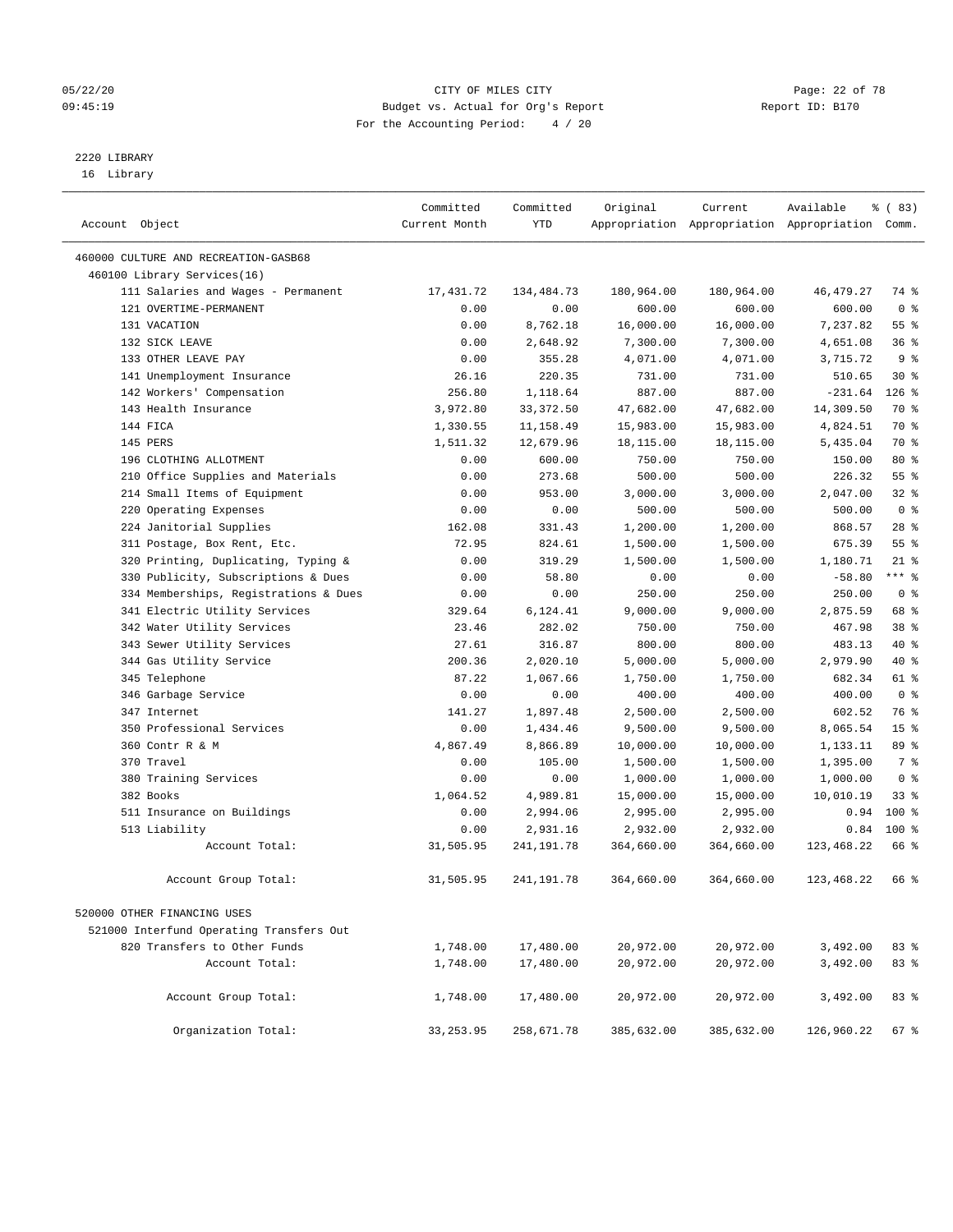#### 05/22/20 Page: 23 of 78 09:45:19 Budget vs. Actual for Org's Report Changer Report ID: B170 For the Accounting Period: 4 / 20

# 2220 LIBRARY

16 Library

| Account Object |             | Committed<br>Current Month | Committed<br><b>YTD</b> | Original   | Current    | Available<br>Appropriation Appropriation Appropriation Comm. | ී (83) |
|----------------|-------------|----------------------------|-------------------------|------------|------------|--------------------------------------------------------------|--------|
|                | Fund Total: | 33, 253, 95                | 258,671.78              | 385,632.00 | 385,632.00 | 126,960.22 67 %                                              |        |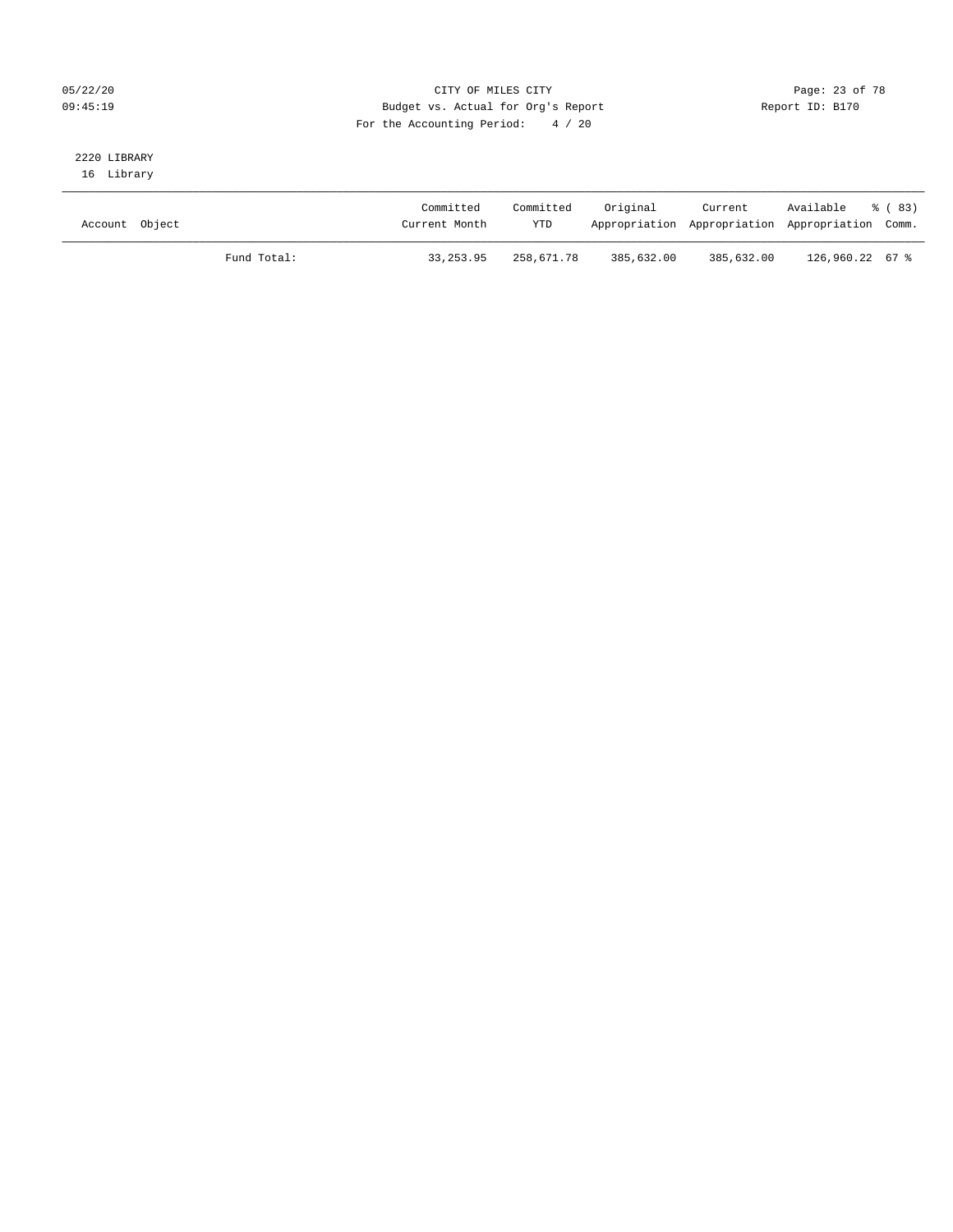#### 05/22/20 **CITY OF MILES CITY CONSUMING THE PAGE:** 24 of 78 09:45:19 Budget vs. Actual for Org's Report Changer Report ID: B170 For the Accounting Period: 4 / 20

## 2260 EMERGENCY DISASTER

201 Flood Prevention

| Account Object                                                          | Committed<br>Current Month | Committed<br><b>YTD</b> | Original | Current<br>Appropriation Appropriation | Available<br>Appropriation | % (83)<br>Comm. |
|-------------------------------------------------------------------------|----------------------------|-------------------------|----------|----------------------------------------|----------------------------|-----------------|
| 520000 OTHER FINANCING USES<br>521000 Interfund Operating Transfers Out |                            |                         |          |                                        |                            |                 |
| 820 Transfers to Other Funds                                            | 0.00                       | 0.00                    | 549.00   | 549.00                                 | 549.00                     | 0 <sup>8</sup>  |
| Account Total:                                                          | 0.00                       | 0.00                    | 549.00   | 549.00                                 | 549.00                     | 0 <sup>8</sup>  |
| Account Group Total:                                                    | 0.00                       | 0.00                    | 549.00   | 549.00                                 | 549.00                     | 0 <sup>8</sup>  |
| Organization Total:                                                     | 0.00                       | 0.00                    | 549.00   | 549.00                                 | 549.00                     | 0 <sup>8</sup>  |
|                                                                         |                            |                         |          |                                        |                            |                 |
| Fund Total:                                                             | 0.00                       | 0.00                    | 549.00   | 549.00                                 | 549.00                     | 0 %             |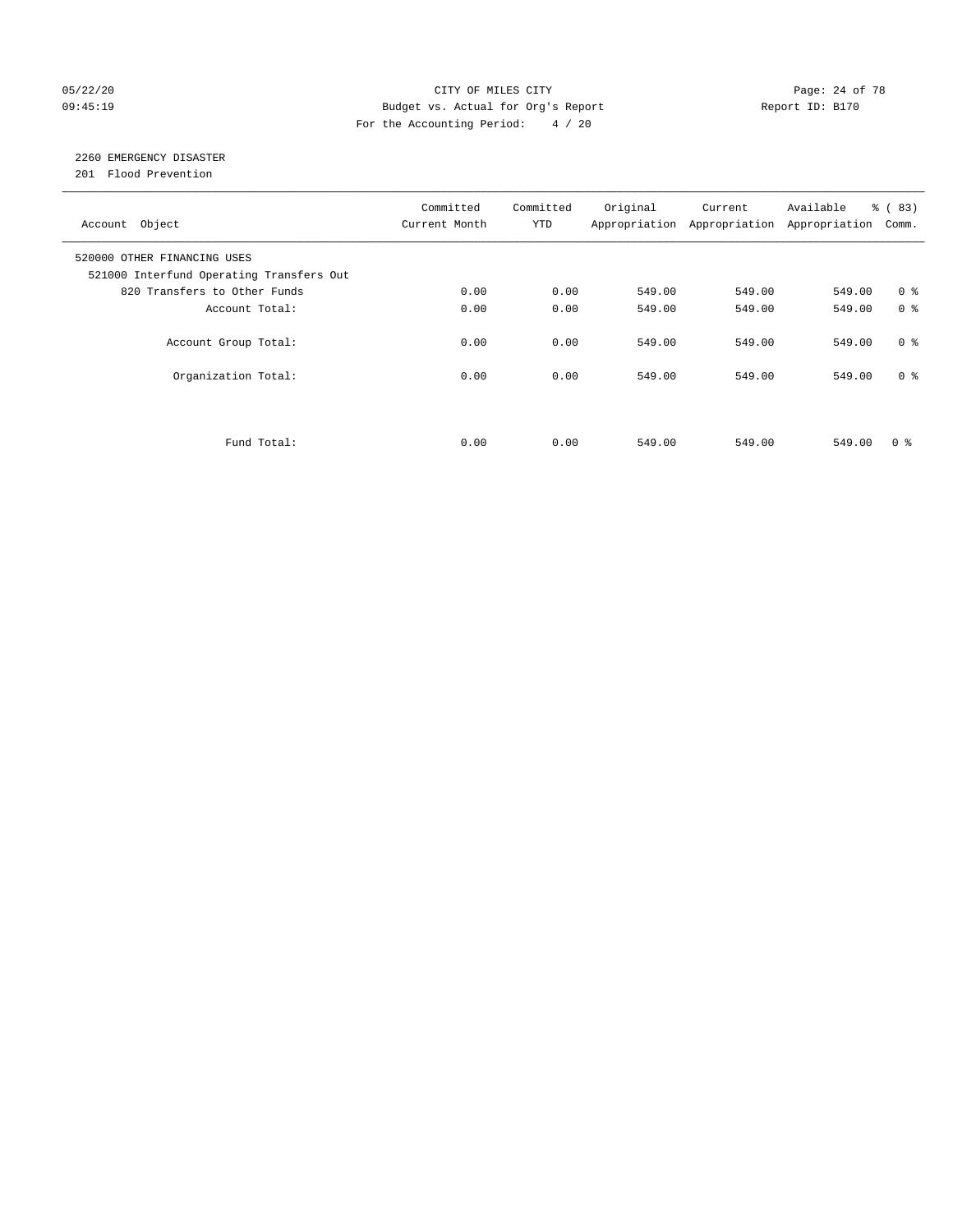#### 05/22/20 Page: 25 of 78 09:45:19 Budget vs. Actual for Org's Report Changer Report ID: B170 For the Accounting Period: 4 / 20

#### 2270 Health 37 CITY HEALTH

| Object<br>Account                                                 | Committed<br>Current Month | Committed<br><b>YTD</b> | Original<br>Appropriation | Current<br>Appropriation | Available<br>Appropriation | % (83)<br>Comm. |
|-------------------------------------------------------------------|----------------------------|-------------------------|---------------------------|--------------------------|----------------------------|-----------------|
| 440000 PUBLIC HEALTH-GASB68<br>440140 Registration and Inspection |                            |                         |                           |                          |                            |                 |
| 350 Professional Services                                         | 0.00                       | 0.00                    | 16,500.00                 | 16,500.00                | 16,500.00                  | 0 <sup>8</sup>  |
| Account Total:                                                    | 0.00                       | 0.00                    | 16,500.00                 | 16,500.00                | 16,500.00                  | 0 <sup>8</sup>  |
| Account Group Total:                                              | 0.00                       | 0.00                    | 16,500.00                 | 16,500.00                | 16,500.00                  | 0 <sup>8</sup>  |
| Organization Total:                                               | 0.00                       | 0.00                    | 16,500.00                 | 16,500.00                | 16,500.00                  | 0 <sup>8</sup>  |
|                                                                   |                            |                         |                           |                          |                            |                 |
| Fund Total:                                                       | 0.00                       | 0.00                    | 16,500.00                 | 16,500.00                | 16,500.00                  | 0 <sup>8</sup>  |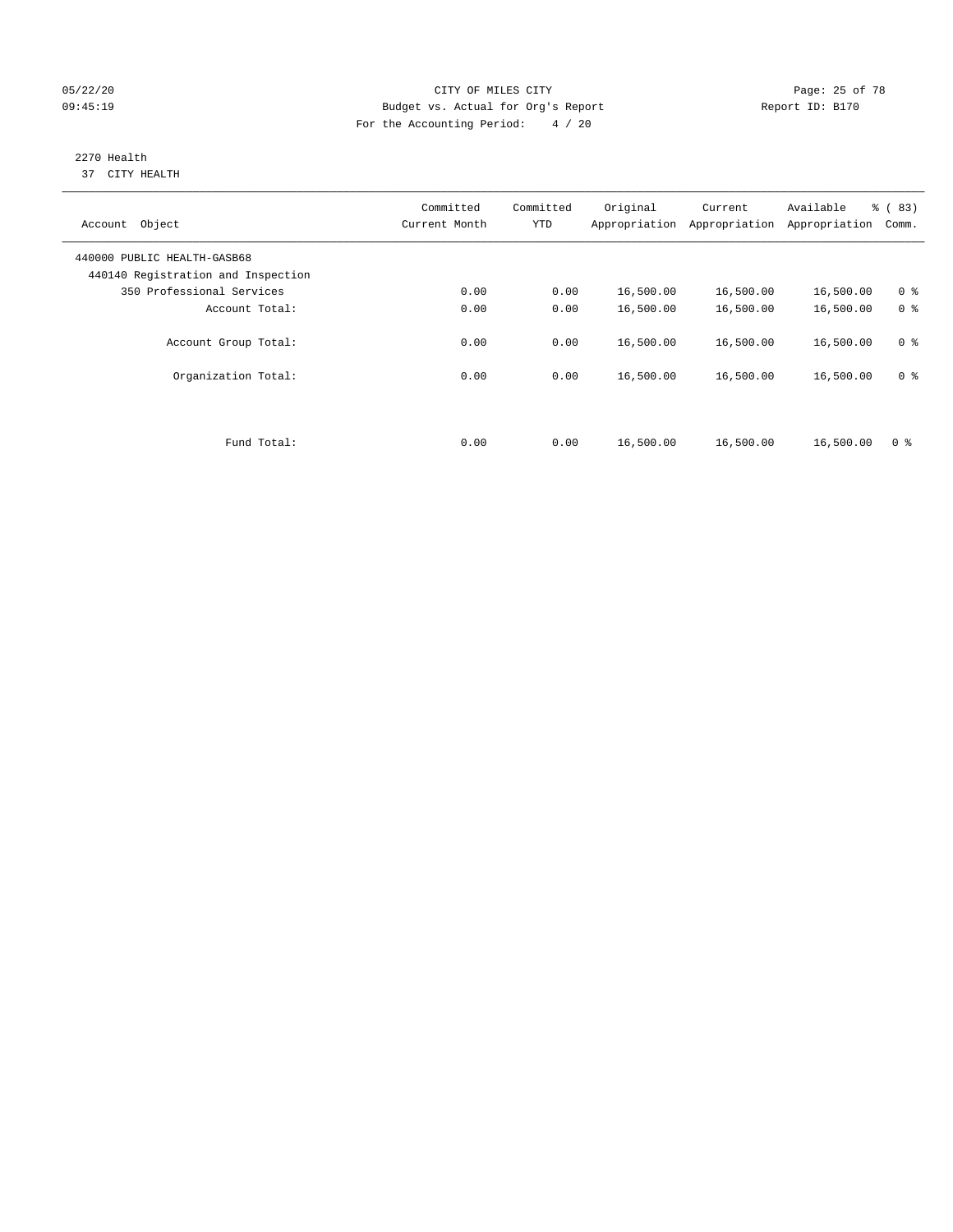#### 05/22/20 Page: 26 of 78 09:45:19 Budget vs. Actual for Org's Report Report ID: B170 For the Accounting Period: 4 / 20

#### 2310 TIFD-Downtown

11 Historic Preservation

| Account Object                            | Committed<br>Current Month | Committed<br><b>YTD</b> | Original  | Current   | Available<br>Appropriation Appropriation Appropriation Comm. | 8 (83)          |
|-------------------------------------------|----------------------------|-------------------------|-----------|-----------|--------------------------------------------------------------|-----------------|
| 460000 CULTURE AND RECREATION-GASB68      |                            |                         |           |           |                                                              |                 |
| 460462 Urban Renewal District             |                            |                         |           |           |                                                              |                 |
| 111 Salaries and Wages - Permanent        | 0.00                       | 0.00                    | 14,740.00 | 14,740.00 | 14,740.00                                                    | 0 <sup>8</sup>  |
| 131 VACATION                              | 0.00                       | 0.00                    | 1,600.00  | 1,600.00  | 1,600.00                                                     | 0 <sup>8</sup>  |
| 132 SICK LEAVE                            | 0.00                       | 0.00                    | 400.00    | 400.00    | 400.00                                                       | 0 <sup>8</sup>  |
| 141 Unemployment Insurance                | 0.00                       | 0.00                    | 25.00     | 25.00     | 25.00                                                        | 0 <sup>8</sup>  |
| 142 Workers' Compensation                 | 0.00                       | 0.00                    | 210.00    | 210.00    | 210.00                                                       | 0 <sup>8</sup>  |
| 144 FICA                                  | 0.00                       | 0.00                    | 1,281.00  | 1,281.00  | 1,281.00                                                     | 0 <sup>8</sup>  |
| 145 PERS                                  | 0.00                       | 0.00                    | 1,451.00  | 1,451.00  | 1,451.00                                                     | 0 <sup>8</sup>  |
| 196 CLOTHING ALLOTMENT                    | 0.00                       | 0.00                    | 70.00     | 70.00     | 70.00                                                        | 0 <sup>8</sup>  |
| 210 Office Supplies and Materials         | 0.00                       | 15.99                   | 75.00     | 75.00     | 59.01                                                        | $21$ %          |
| 220 Operating Expenses                    | 0.00                       | 0.00                    | 1,000.00  | 1,000.00  | 1,000.00                                                     | 0 <sup>8</sup>  |
| 311 Postage, Box Rent, Etc.               | 0.00                       | 6.55                    | 100.00    | 100.00    | 93.45                                                        | 7 <sup>°</sup>  |
| 320 Printing, Duplicating, Typing &       | 0.00                       | 0.00                    | 200.00    | 200.00    | 200.00                                                       | 0 <sup>8</sup>  |
| 330 Publicity, Subscriptions & Dues       | 0.00                       | 0.00                    | 100.00    | 100.00    | 100.00                                                       | 0 <sup>8</sup>  |
| 331 Publication of Formal & Legal Notices | 0.00                       | 60.00                   | 300.00    | 300.00    | 240.00                                                       | $20*$           |
| 345 Telephone                             | 14.82                      | 149.40                  | 219.00    | 219.00    | 69.60                                                        | 68 %            |
| 347 Internet                              | 18.25                      | 123.48                  | 785.00    | 785.00    | 661.52                                                       | 16 <sup>°</sup> |
| 350 Professional Services                 | 0.00                       | 179.64                  | 1,500.00  | 1,500.00  | 1,320.36                                                     | $12*$           |
| 360 Contr R & M                           | 74.28                      | 809.76                  | 500.00    | 500.00    | $-309.76$                                                    | $162$ %         |
| 370 Travel                                | 0.00                       | 0.00                    | 1,000.00  | 1,000.00  | 1,000.00                                                     | 0 <sup>8</sup>  |
| 513 Liability                             | 0.00                       | 143.50                  | 144.00    | 144.00    | 0.50                                                         | $100*$          |
| 721 Redevelopment                         | 0.00                       | 0.00                    | 11,067.00 | 11,067.00 | 11,067.00                                                    | 0 <sup>8</sup>  |
| Account Total:                            | 107.35                     | 1,488.32                | 36,767.00 | 36,767.00 | 35, 278.68                                                   | $4\degree$      |
| Account Group Total:                      | 107.35                     | 1,488.32                | 36,767.00 | 36,767.00 | 35, 278.68                                                   | 4%              |
| Organization Total:                       | 107.35                     | 1,488.32                | 36,767.00 | 36,767.00 | 35, 278.68                                                   | 4%              |
| Fund Total:                               | 107.35                     | 1,488.32                | 36,767.00 | 36,767.00 | 35, 278.68                                                   | 4%              |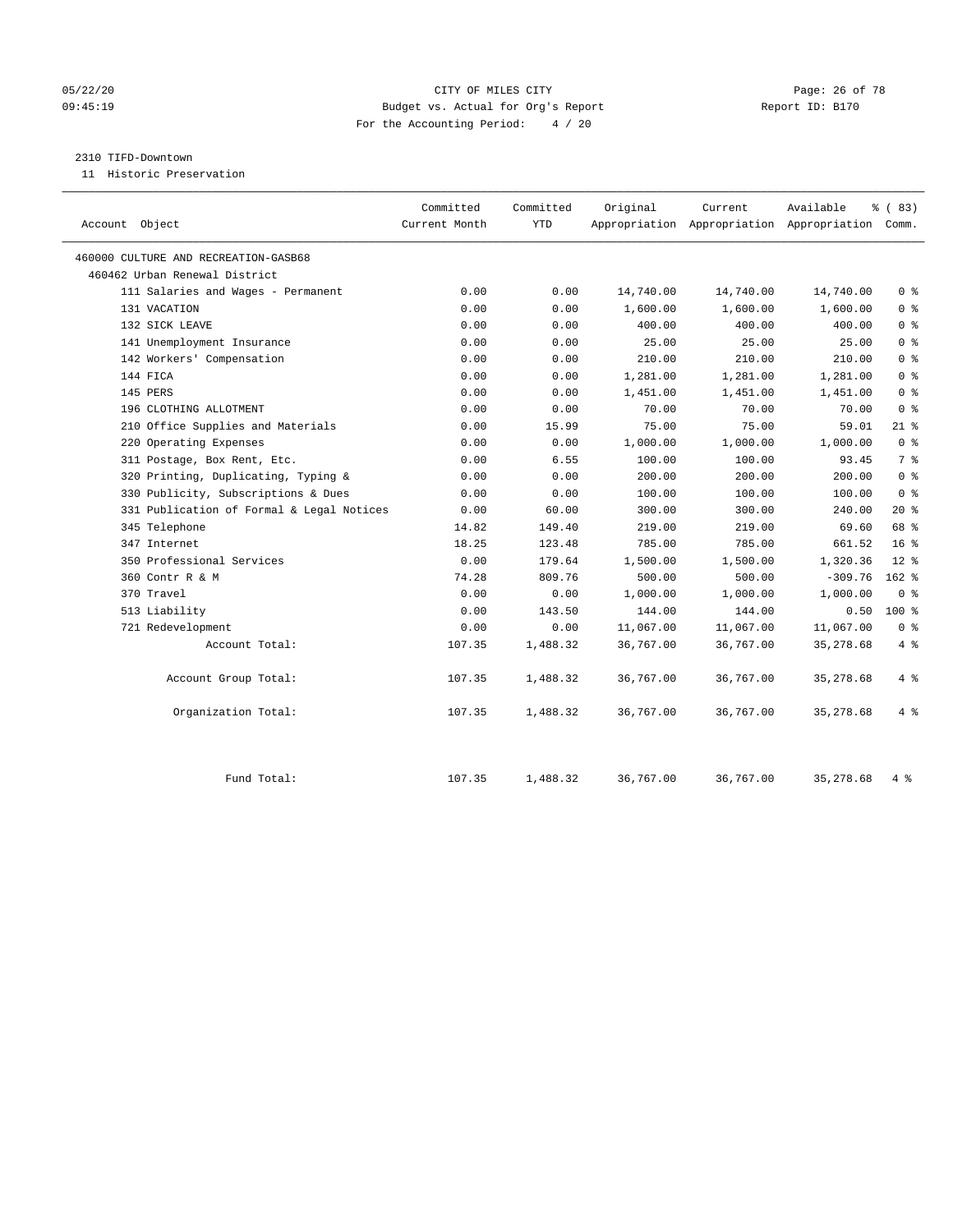#### 05/22/20 Page: 27 of 78 09:45:19 Budget vs. Actual for Org's Report Changer Report ID: B170 For the Accounting Period: 4 / 20

## 2350 Local Government/Study Commission

302 Local Government/Study Commission

| Account Object                                                          | Committed<br>Current Month | Committed<br><b>YTD</b> | Original | Current<br>Appropriation Appropriation | Available<br>Appropriation | % (83)<br>Comm. |
|-------------------------------------------------------------------------|----------------------------|-------------------------|----------|----------------------------------------|----------------------------|-----------------|
| 520000 OTHER FINANCING USES<br>521000 Interfund Operating Transfers Out |                            |                         |          |                                        |                            |                 |
| 820 Transfers to Other Funds                                            | 0.00                       | 0.00                    | 25.00    | 25.00                                  | 25.00                      | 0 <sup>8</sup>  |
| Account Total:                                                          | 0.00                       | 0.00                    | 25.00    | 25.00                                  | 25.00                      | 0 <sup>8</sup>  |
| Account Group Total:                                                    | 0.00                       | 0.00                    | 25.00    | 25.00                                  | 25.00                      | 0 <sup>8</sup>  |
| Organization Total:                                                     | 0.00                       | 0.00                    | 25.00    | 25.00                                  | 25.00                      | 0 <sup>8</sup>  |
| Fund Total:                                                             | 0.00                       | 0.00                    | 25.00    | 25.00                                  | 25.00                      | 0 ៖             |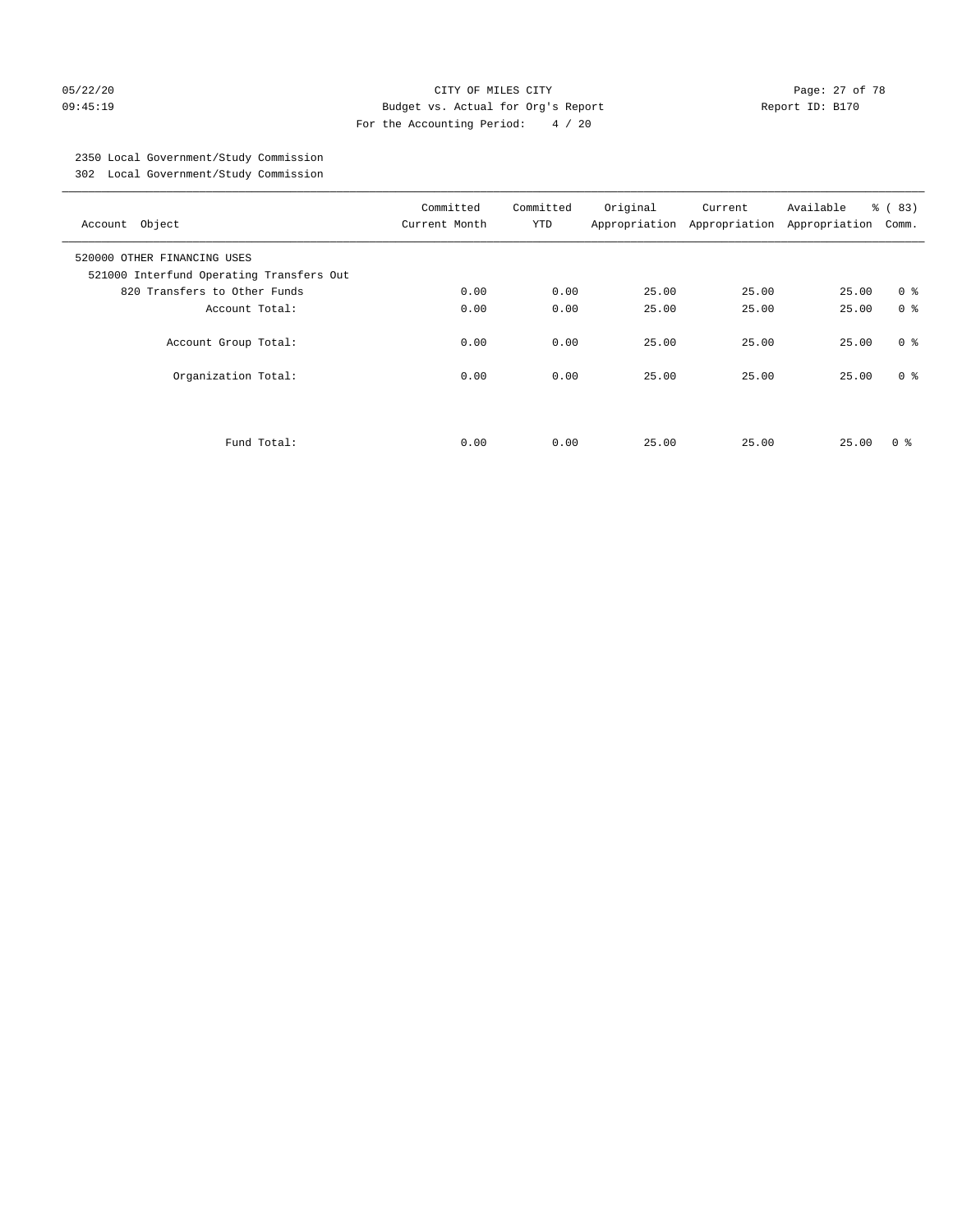#### 05/22/20 **CITY OF MILES CITY CONSUMING THE PAGE:** 28 of 78 09:45:19 Budget vs. Actual for Org's Report Changer Report ID: B170 For the Accounting Period: 4 / 20

# 2372 Permissive Medical Levy

20 Permissive Medical Levy

| Account Object                                                          | Committed<br>Current Month | Committed<br><b>YTD</b> | Original<br>Appropriation | Current<br>Appropriation | Available<br>Appropriation | % (83)<br>Comm.    |
|-------------------------------------------------------------------------|----------------------------|-------------------------|---------------------------|--------------------------|----------------------------|--------------------|
| 520000 OTHER FINANCING USES<br>521000 Interfund Operating Transfers Out |                            |                         |                           |                          |                            |                    |
| 820 Transfers to Other Funds                                            | 0.00                       | 144,391.40              | 259,721.00                | 259,721.00               | 115,329.60                 | 56%                |
| Account Total:                                                          | 0.00                       | 144,391.40              | 259,721.00                | 259,721.00               | 115,329.60                 | $56$ $\frac{6}{3}$ |
| Account Group Total:                                                    | 0.00                       | 144,391.40              | 259,721.00                | 259,721.00               | 115,329.60                 | 56%                |
| Organization Total:                                                     | 0.00                       | 144,391.40              | 259,721.00                | 259,721.00               | 115,329.60                 | 56%                |
| Fund Total:                                                             | 0.00                       | 144,391.40              | 259,721.00                | 259,721.00               | 115,329.60                 | 56 %               |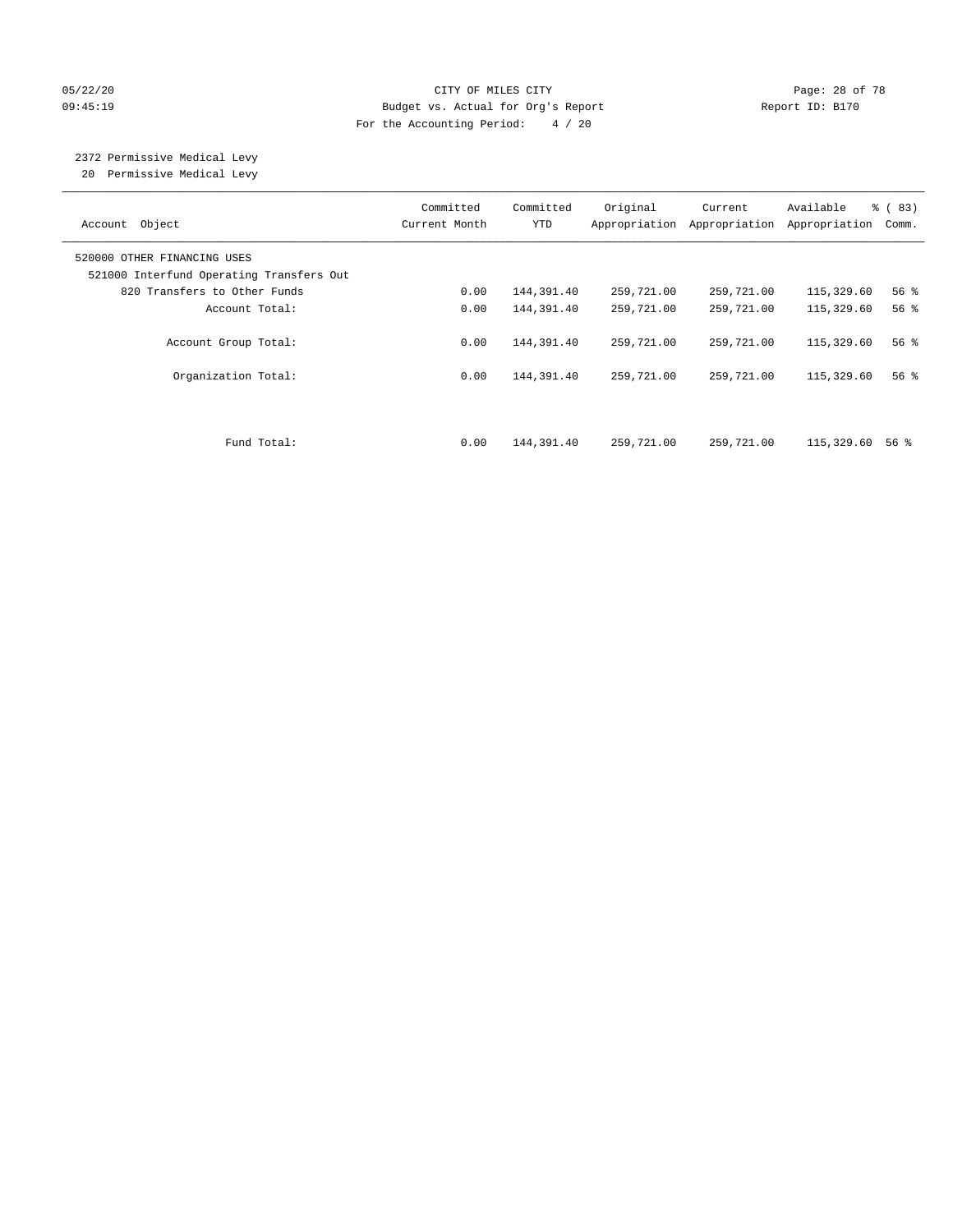#### 05/22/20 Page: 29 of 78 09:45:19 Budget vs. Actual for Org's Report Changer Report ID: B170 For the Accounting Period: 4 / 20

#### 2390 DRUG FORFEITURE

5 Police

| Account Object                    | Committed<br>Current Month | Committed<br><b>YTD</b> | Original | Current<br>Appropriation Appropriation | Available<br>Appropriation | % (83)<br>Comm. |
|-----------------------------------|----------------------------|-------------------------|----------|----------------------------------------|----------------------------|-----------------|
| 420000 PUBLIC SAFETY-GASB68       |                            |                         |          |                                        |                            |                 |
| 420100 Law Enforcement Services   |                            |                         |          |                                        |                            |                 |
| 210 Office Supplies and Materials | 0.00                       | 0.00                    | 100.00   | 100.00                                 | 100.00                     | 0 <sup>8</sup>  |
| 220 Operating Expenses            | 0.00                       | 0.00                    | 500.00   | 500.00                                 | 500.00                     | 0 <sup>8</sup>  |
| 380 Training Services             | 0.00                       | 0.00                    | 100.00   | 100.00                                 | 100.00                     | 0 <sup>8</sup>  |
| 900 Capital Outlay                | 0.00                       | 0.00                    | 1,000.00 | 1,000.00                               | 1,000.00                   | 0 <sup>8</sup>  |
| Account Total:                    | 0.00                       | 0.00                    | 1,700.00 | 1,700.00                               | 1,700.00                   | 0 <sup>8</sup>  |
| Account Group Total:              | 0.00                       | 0.00                    | 1,700.00 | 1,700.00                               | 1,700.00                   | 0 <sup>8</sup>  |
| Organization Total:               | 0.00                       | 0.00                    | 1,700.00 | 1,700.00                               | 1,700.00                   | 0 <sup>8</sup>  |
|                                   |                            |                         |          |                                        |                            |                 |
| Fund Total:                       | 0.00                       | 0.00                    | 1,700.00 | 1,700.00                               | 1,700.00                   | 0 %             |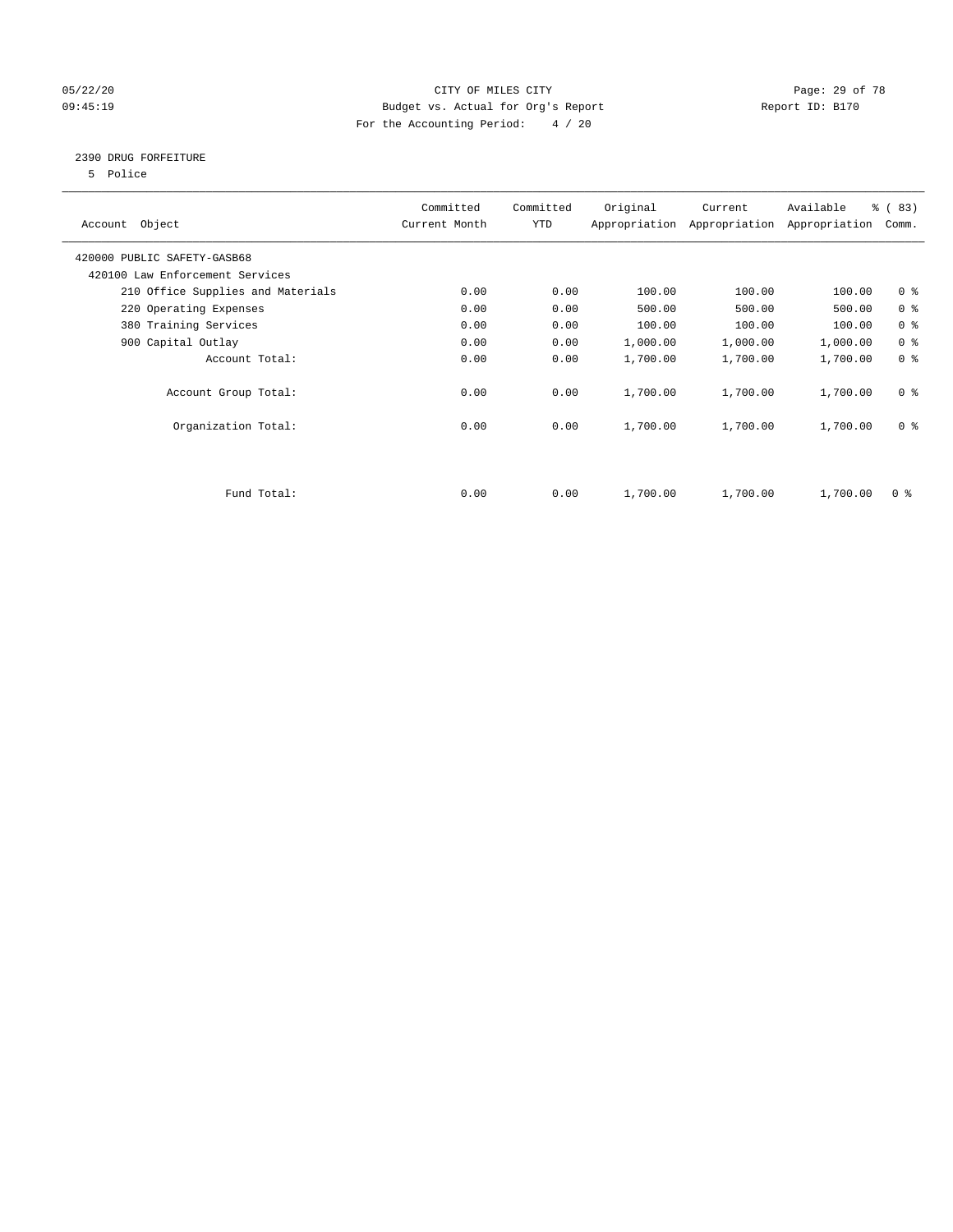#### 05/22/20 **CITY OF MILES CITY CONSUMING THE PAGE:** 30 of 78 09:45:19 Budget vs. Actual for Org's Report Changer Report ID: B170 For the Accounting Period: 4 / 20

#### 2394 BUILDING CODE ENFORCEMENT

18 BUILDING INSPECTION

| Account Object                            | Committed<br>Current Month | Committed<br><b>YTD</b> | Original   | Current    | Available<br>Appropriation Appropriation Appropriation Comm. | % (83)         |
|-------------------------------------------|----------------------------|-------------------------|------------|------------|--------------------------------------------------------------|----------------|
| 420000 PUBLIC SAFETY-GASB68               |                            |                         |            |            |                                                              |                |
| 420531 Building Inspection                |                            |                         |            |            |                                                              |                |
| 111 Salaries and Wages - Permanent        | 1,123.03                   | 9,470.96                | 11,612.00  | 11,612.00  | 2,141.04                                                     | $82$ $%$       |
| 121 OVERTIME-PERMANENT                    | 0.00                       | 100.97                  | 240.00     | 240.00     | 139.03                                                       | 42 %           |
| 131 VACATION                              | 29.29                      | 1,069.21                | 1,000.00   | 1,000.00   | $-69.21$                                                     | 107 %          |
| 132 SICK LEAVE                            | $-28.44$                   | 461.94                  | 600.00     | 600.00     | 138.06                                                       | 77.8           |
| 133 OTHER LEAVE PAY                       | 0.00                       | 18.32                   | 254.00     | 254.00     | 235.68                                                       | 7 %            |
| 141 Unemployment Insurance                | 1.67                       | 16.77                   | 21.00      | 21.00      | 4.23                                                         | $80*$          |
| 142 Workers' Compensation                 | 10.57                      | 104.24                  | 363.00     | 363.00     | 258.76                                                       | 29%            |
| 143 Health Insurance                      | 238.41                     | 2,384.12                | 2,861.00   | 2,861.00   | 476.88                                                       | 83 %           |
| 144 FICA                                  | 85.62                      | 850.44                  | 1,049.00   | 1,049.00   | 198.56                                                       | 81 %           |
| 145 PERS                                  | 97.44                      | 964.26                  | 1,188.00   | 1,188.00   | 223.74                                                       | $81 - 8$       |
| 196 CLOTHING ALLOTMENT                    | 0.00                       | 45.00                   | 45.00      | 45.00      | 0.00                                                         | 100 %          |
| 210 Office Supplies and Materials         | 15.05                      | 717.96                  | 2,000.00   | 2,000.00   | 1,282.04                                                     | 36%            |
| 214 Small Items of Equipment              | 0.00                       | 1,681.98                | 1,500.00   | 1,500.00   | $-181.98$                                                    | 112 %          |
| 220 Operating Expenses                    | 0.00                       | 294.13                  | 5,000.00   | 5,000.00   | 4,705.87                                                     | 6 %            |
| 311 Postage, Box Rent, Etc.               | 75.90                      | 373.15                  | 500.00     | 500.00     | 126.85                                                       | 75 %           |
| 320 Printing, Duplicating, Typing &       | 0.00                       | 0.00                    | 500.00     | 500.00     | 500.00                                                       | 0 <sup>8</sup> |
| 330 Publicity, Subscriptions & Dues       | 0.00                       | 0.00                    | 500.00     | 500.00     | 500.00                                                       | 0 <sup>8</sup> |
| 331 Publication of Formal & Legal Notices | 0.00                       | 97.50                   | 1,000.00   | 1,000.00   | 902.50                                                       | $10*$          |
| 334 Memberships, Registrations & Dues     | 0.00                       | 200.00                  | 400.00     | 400.00     | 200.00                                                       | 50%            |
| 345 Telephone                             | 24.58                      | 223.50                  | 500.00     | 500.00     | 276.50                                                       | 45 %           |
| 347 Internet                              | 0.00                       | 0.00                    | 200.00     | 200.00     | 200.00                                                       | 0 <sup>8</sup> |
| 350 Professional Services                 | 32,187.19                  | 118,831.10              | 120,000.00 | 120,000.00 | 1,168.90                                                     | 99 %           |
| 360 Contr R & M                           | 160.43                     | 2,886.87                | 3,000.00   | 3,000.00   | 113.13                                                       | 96%            |
| 380 Training Services                     | 0.00                       | 2,495.00                | 6,000.00   | 6,000.00   | 3,505.00                                                     | 42.8           |
| 382 Books                                 | 0.00                       | 0.00                    | 8,000.00   | 8,000.00   | 8,000.00                                                     | 0 <sup>8</sup> |
| 531 Building & Office Rental              | 200.00                     | 2,000.00                | 2,400.00   | 2,400.00   | 400.00                                                       | 83 %           |
| 540 Special Assessments                   | 0.00                       | 704.78                  | 800.00     | 800.00     | 95.22                                                        | 88 %           |
| Account Total:                            | 34,220.74                  | 145,992.20              | 171,533.00 | 171,533.00 | 25,540.80                                                    | 85%            |
| Account Group Total:                      | 34,220.74                  | 145,992.20              | 171,533.00 | 171,533.00 | 25,540.80                                                    | 85 %           |
| 510000 MISCELLANEOUS                      |                            |                         |            |            |                                                              |                |
| 510330 Comprehensive Liability Insurance  |                            |                         |            |            |                                                              |                |
| 513 Liability                             | 0.00                       | 201.26                  | 202.00     | 202.00     | 0.74                                                         | $100*$         |
| Account Total:                            | 0.00                       | 201.26                  | 202.00     | 202.00     |                                                              | $0.74$ 100 %   |
| Account Group Total:                      | 0.00                       | 201.26                  | 202.00     | 202.00     |                                                              | $0.74$ 100 %   |
| 520000 OTHER FINANCING USES               |                            |                         |            |            |                                                              |                |
| 521000 Interfund Operating Transfers Out  |                            |                         |            |            |                                                              |                |
| 820 Transfers to Other Funds              | 544.00                     | 5,440.00                | 6,522.00   | 6,522.00   | 1,082.00                                                     | 83 %           |
| Account Total:                            | 544.00                     | 5,440.00                | 6,522.00   | 6,522.00   | 1,082.00                                                     | 83 %           |
| Account Group Total:                      | 544.00                     | 5,440.00                | 6,522.00   | 6,522.00   | 1,082.00                                                     | 83%            |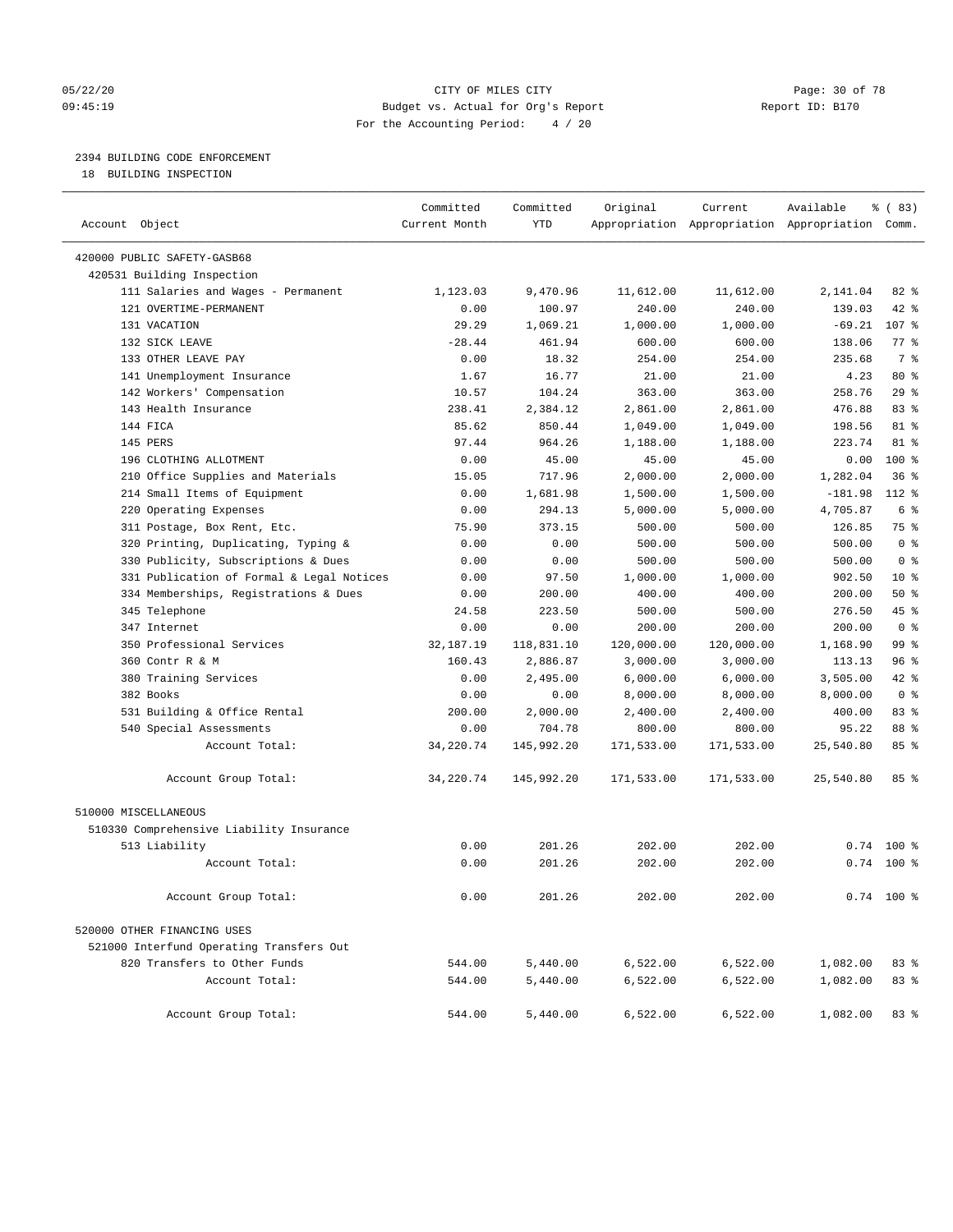#### 05/22/20 **CITY OF MILES CITY CITY CITY Page: 31 of 78** 09:45:19 Budget vs. Actual for Org's Report Changer Report ID: B170 For the Accounting Period: 4 / 20

#### 2394 BUILDING CODE ENFORCEMENT

18 BUILDING INSPECTION

| Account Object      | Committed<br>Current Month | Committed<br>YTD | Original   | Current<br>Appropriation Appropriation | Available<br>Appropriation Comm. | % ( 83) |
|---------------------|----------------------------|------------------|------------|----------------------------------------|----------------------------------|---------|
| Organization Total: | 34,764.74                  | 151,633.46       | 178,257.00 | 178,257.00                             | 26,623.54                        | 85%     |
| Fund Total:         | 34,764.74                  | 151,633.46       | 178,257.00 | 178,257.00                             | 26,623.54 85 %                   |         |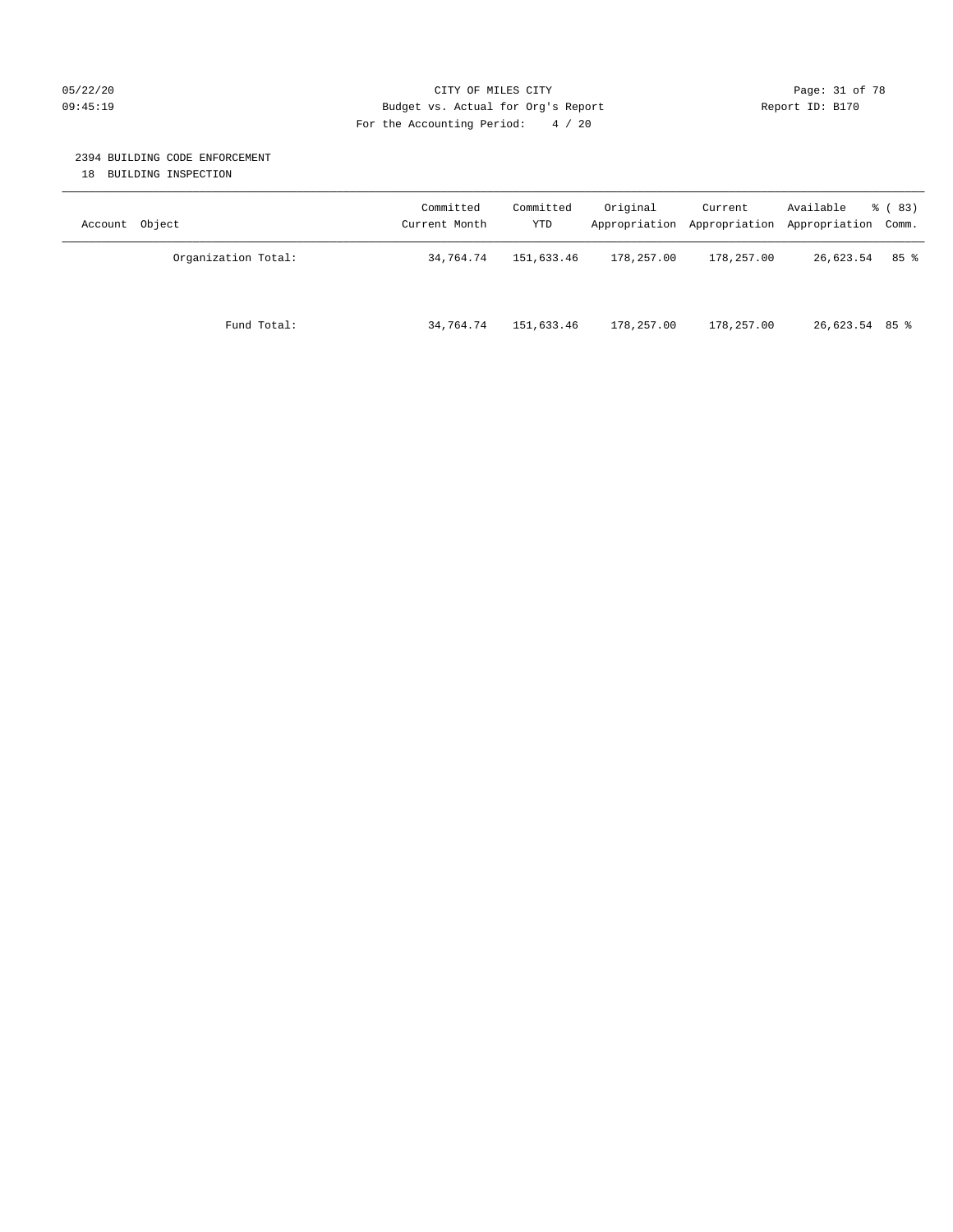#### 05/22/20 Page: 32 of 78 09:45:19 Budget vs. Actual for Org's Report Changer Report ID: B170 For the Accounting Period: 4 / 20

 2400 LTG M D#165-(Gen City) 46 SID #165

| Account Object                           | Committed<br>Current Month | Committed<br><b>YTD</b> | Original   | Current<br>Appropriation Appropriation | Available<br>Appropriation | % (83)<br>Comm. |  |
|------------------------------------------|----------------------------|-------------------------|------------|----------------------------------------|----------------------------|-----------------|--|
| 430000 Public Works-GASB68               |                            |                         |            |                                        |                            |                 |  |
| 430263 STREET LIGHTING                   |                            |                         |            |                                        |                            |                 |  |
| 341 Electric Utility Services            | 4,018.44                   | 41,684.19               | 50,000.00  | 50,000.00                              | 8,315.81                   | 83%             |  |
| 533 Machinery and Equipment Rental       | 8,836.60                   | 96,952.69               | 120,000.00 | 120,000.00                             | 23,047.31                  | 81 %            |  |
| Account Total:                           | 12,855.04                  | 138,636.88              | 170,000.00 | 170,000.00                             | 31, 363. 12                | 82 %            |  |
| Account Group Total:                     | 12,855.04                  | 138,636.88              | 170,000.00 | 170,000.00                             | 31, 363. 12                | 82 %            |  |
| 520000 OTHER FINANCING USES              |                            |                         |            |                                        |                            |                 |  |
| 521000 Interfund Operating Transfers Out |                            |                         |            |                                        |                            |                 |  |
| 820 Transfers to Other Funds             | 0.00                       | 1,000.00                | 1,000.00   | 1,000.00                               | 0.00                       | $100*$          |  |
| Account Total:                           | 0.00                       | 1,000.00                | 1,000.00   | 1,000.00                               | 0.00                       | $100*$          |  |
| Account Group Total:                     | 0.00                       | 1,000.00                | 1,000.00   | 1,000.00                               | 0.00                       | $100*$          |  |
| Organization Total:                      | 12,855.04                  | 139,636.88              | 171,000.00 | 171,000.00                             | 31, 363. 12                | 82 %            |  |
| Fund Total:                              | 12,855.04                  | 139,636.88              | 171,000.00 | 171,000.00                             | 31,363.12 82 %             |                 |  |
|                                          |                            |                         |            |                                        |                            |                 |  |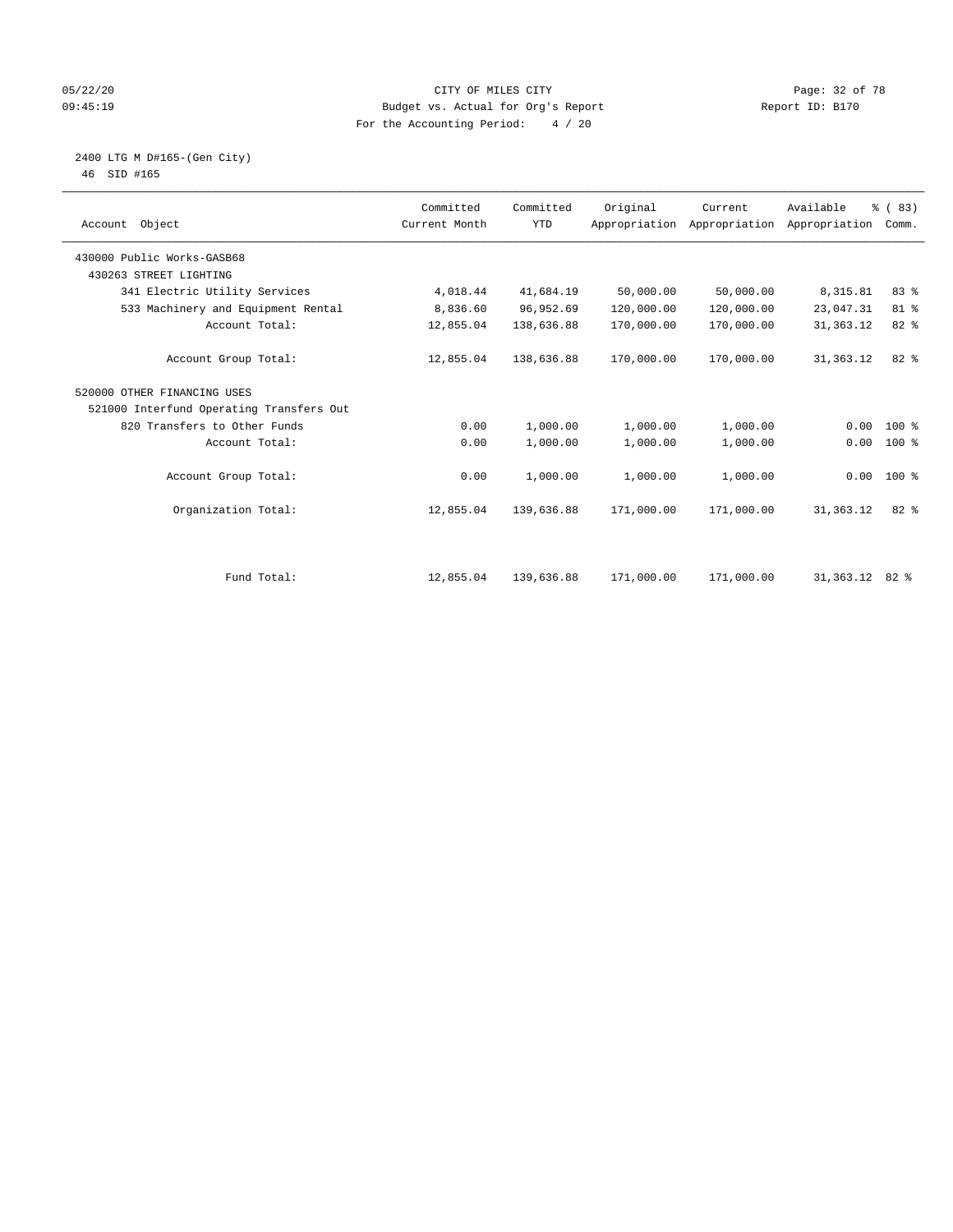#### 05/22/20 Page: 33 of 78 09:45:19 Budget vs. Actual for Org's Report Changer Report ID: B170 For the Accounting Period: 4 / 20

# 2420 LTG M D#167-(MilesAddn Etc)

48 SID #167

| Account Object                           | Committed<br>Current Month | Committed<br><b>YTD</b> | Original  | Current<br>Appropriation Appropriation Appropriation | Available     | % (83)<br>Comm. |
|------------------------------------------|----------------------------|-------------------------|-----------|------------------------------------------------------|---------------|-----------------|
| 430000 Public Works-GASB68               |                            |                         |           |                                                      |               |                 |
| 430263 STREET LIGHTING                   |                            |                         |           |                                                      |               |                 |
| 341 Electric Utility Services            | 567.08                     | 5,882.22                | 9,000.00  | 9,000.00                                             | 3,117.78      | 65 %            |
| 533 Machinery and Equipment Rental       | 1,054.80                   | 11,565.37               | 16,000.00 | 16,000.00                                            | 4,434.63      | 72 %            |
| Account Total:                           | 1,621.88                   | 17,447.59               | 25,000.00 | 25,000.00                                            | 7,552.41      | 70 %            |
| Account Group Total:                     | 1,621.88                   | 17,447.59               | 25,000.00 | 25,000.00                                            | 7,552.41      | 70 %            |
| 520000 OTHER FINANCING USES              |                            |                         |           |                                                      |               |                 |
| 521000 Interfund Operating Transfers Out |                            |                         |           |                                                      |               |                 |
| 820 Transfers to Other Funds             | 0.00                       | 1,000.00                | 1,000.00  | 1,000.00                                             | 0.00          | $100*$          |
| Account Total:                           | 0.00                       | 1,000.00                | 1,000.00  | 1,000.00                                             | 0.00          | $100*$          |
| Account Group Total:                     | 0.00                       | 1,000.00                | 1,000.00  | 1,000.00                                             |               | $0.00$ 100 %    |
| Organization Total:                      | 1,621.88                   | 18,447.59               | 26,000.00 | 26,000.00                                            | 7,552.41      | 71 %            |
|                                          |                            |                         |           |                                                      |               |                 |
| Fund Total:                              | 1,621.88                   | 18,447.59               | 26,000.00 | 26,000.00                                            | 7,552.41 71 % |                 |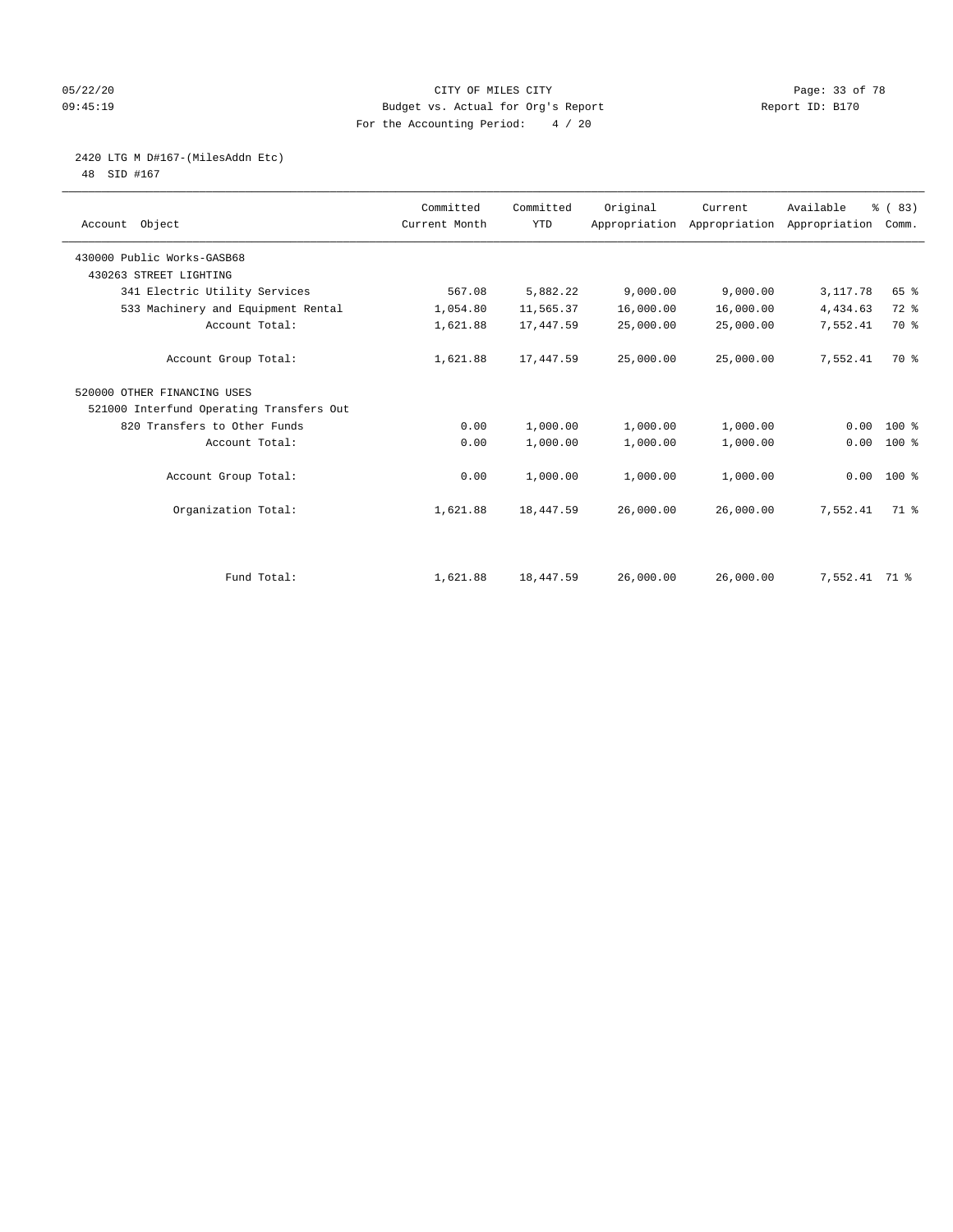#### 05/22/20 Page: 34 of 78 09:45:19 Budget vs. Actual for Org's Report Changer Report ID: B170 For the Accounting Period: 4 / 20

# 2430 LTG M D#171-(Balsam Est)

49 SID #171

| Account Object                           | Committed<br>Current Month | Committed<br><b>YTD</b> | Original | Current<br>Appropriation Appropriation | Available<br>Appropriation | % (83)<br>Comm. |
|------------------------------------------|----------------------------|-------------------------|----------|----------------------------------------|----------------------------|-----------------|
| 430000 Public Works-GASB68               |                            |                         |          |                                        |                            |                 |
| 430263 STREET LIGHTING                   |                            |                         |          |                                        |                            |                 |
| 230 Repair and Maintenance Supplies      | 750.00                     | 750.00                  | 1,600.00 | 1,600.00                               | 850.00                     | 47 %            |
| 341 Electric Utility Services            | 166.78                     | 1,703.27                | 1,950.00 | 1,950.00                               | 246.73                     | 87%             |
| 360 Contr R & M                          | 750.00                     | 750.00                  | 1,200.00 | 1,200.00                               | 450.00                     | 63 %            |
| Account Total:                           | 1,666.78                   | 3,203.27                | 4,750.00 | 4,750.00                               | 1,546.73                   | 67%             |
| Account Group Total:                     | 1,666.78                   | 3,203.27                | 4,750.00 | 4,750.00                               | 1,546.73                   | 67%             |
| 520000 OTHER FINANCING USES              |                            |                         |          |                                        |                            |                 |
| 521000 Interfund Operating Transfers Out |                            |                         |          |                                        |                            |                 |
| 820 Transfers to Other Funds             | 0.00                       | 1,000.00                | 1,000.00 | 1,000.00                               | 0.00                       | 100 %           |
| Account Total:                           | 0.00                       | 1,000.00                | 1,000.00 | 1,000.00                               | 0.00                       | 100 %           |
| Account Group Total:                     | 0.00                       | 1,000.00                | 1,000.00 | 1,000.00                               | 0.00                       | $100*$          |
| Organization Total:                      | 1,666.78                   | 4,203.27                | 5,750.00 | 5,750.00                               | 1,546.73                   | 73 %            |
|                                          |                            |                         |          |                                        |                            |                 |
| Fund Total:                              | 1,666.78                   | 4,203.27                | 5,750.00 | 5,750.00                               | 1,546.73 73 %              |                 |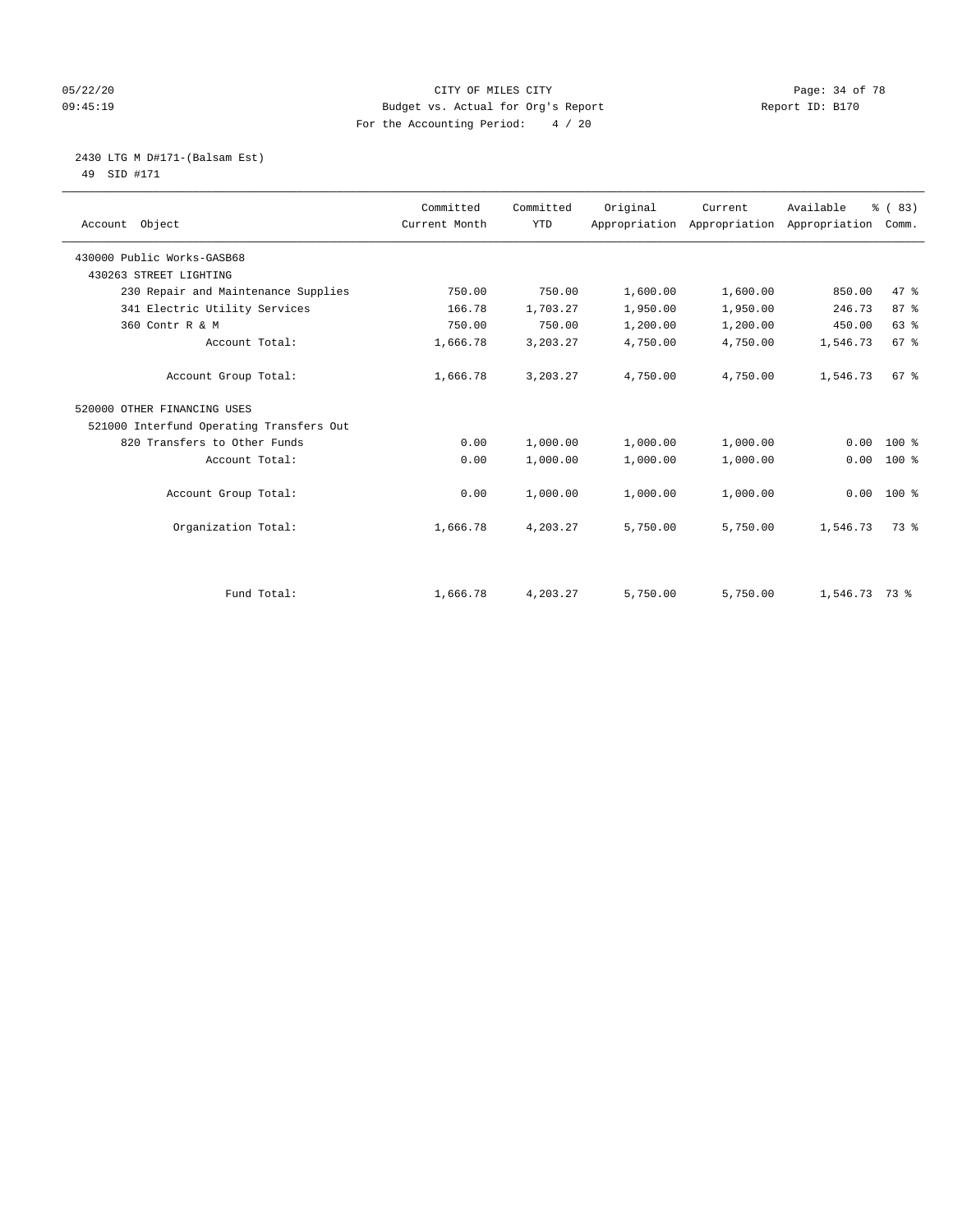#### 05/22/20 Page: 35 of 78 09:45:19 Budget vs. Actual for Org's Report Changer Report ID: B170 For the Accounting Period: 4 / 20

 2440 LTG M D#172-(Main Str) 50 SID #172

| Account Object                           | Committed<br>Current Month | Committed<br><b>YTD</b> | Original  | Current<br>Appropriation Appropriation | Available<br>Appropriation | % (83)<br>Comm. |  |
|------------------------------------------|----------------------------|-------------------------|-----------|----------------------------------------|----------------------------|-----------------|--|
| 430000 Public Works-GASB68               |                            |                         |           |                                        |                            |                 |  |
| 430263 STREET LIGHTING                   |                            |                         |           |                                        |                            |                 |  |
| 230 Repair and Maintenance Supplies      | 0.00                       | 5,733.18                | 4,000.00  | 4,000.00                               | $-1,733.18$                | $143$ %         |  |
| 341 Electric Utility Services            | 1,540.95                   | 15,776.31               | 24,000.00 | 24,000.00                              | 8,223.69                   | 66 %            |  |
| 360 Contr R & M                          | 0.00                       | 2,117.70                | 3,000.00  | 3,000.00                               | 882.30                     | 71 %            |  |
| Account Total:                           | 1,540.95                   | 23,627.19               | 31,000.00 | 31,000.00                              | 7,372.81                   | 76 %            |  |
| Account Group Total:                     | 1,540.95                   | 23,627.19               | 31,000.00 | 31,000.00                              | 7,372.81                   | 76 %            |  |
| 520000 OTHER FINANCING USES              |                            |                         |           |                                        |                            |                 |  |
| 521000 Interfund Operating Transfers Out |                            |                         |           |                                        |                            |                 |  |
| 820 Transfers to Other Funds             | 0.00                       | 1,000.00                | 1,000.00  | 1,000.00                               | 0.00                       | 100 %           |  |
| Account Total:                           | 0.00                       | 1,000.00                | 1,000.00  | 1,000.00                               | 0.00                       | 100 %           |  |
| Account Group Total:                     | 0.00                       | 1,000.00                | 1,000.00  | 1,000.00                               | 0.00                       | $100*$          |  |
| Organization Total:                      | 1,540.95                   | 24,627.19               | 32,000.00 | 32,000.00                              | 7,372.81                   | 77 %            |  |
|                                          |                            |                         |           |                                        |                            |                 |  |
| Fund Total:                              | 1,540.95                   | 24,627.19               | 32,000.00 | 32,000.00                              | 7,372.81 77 %              |                 |  |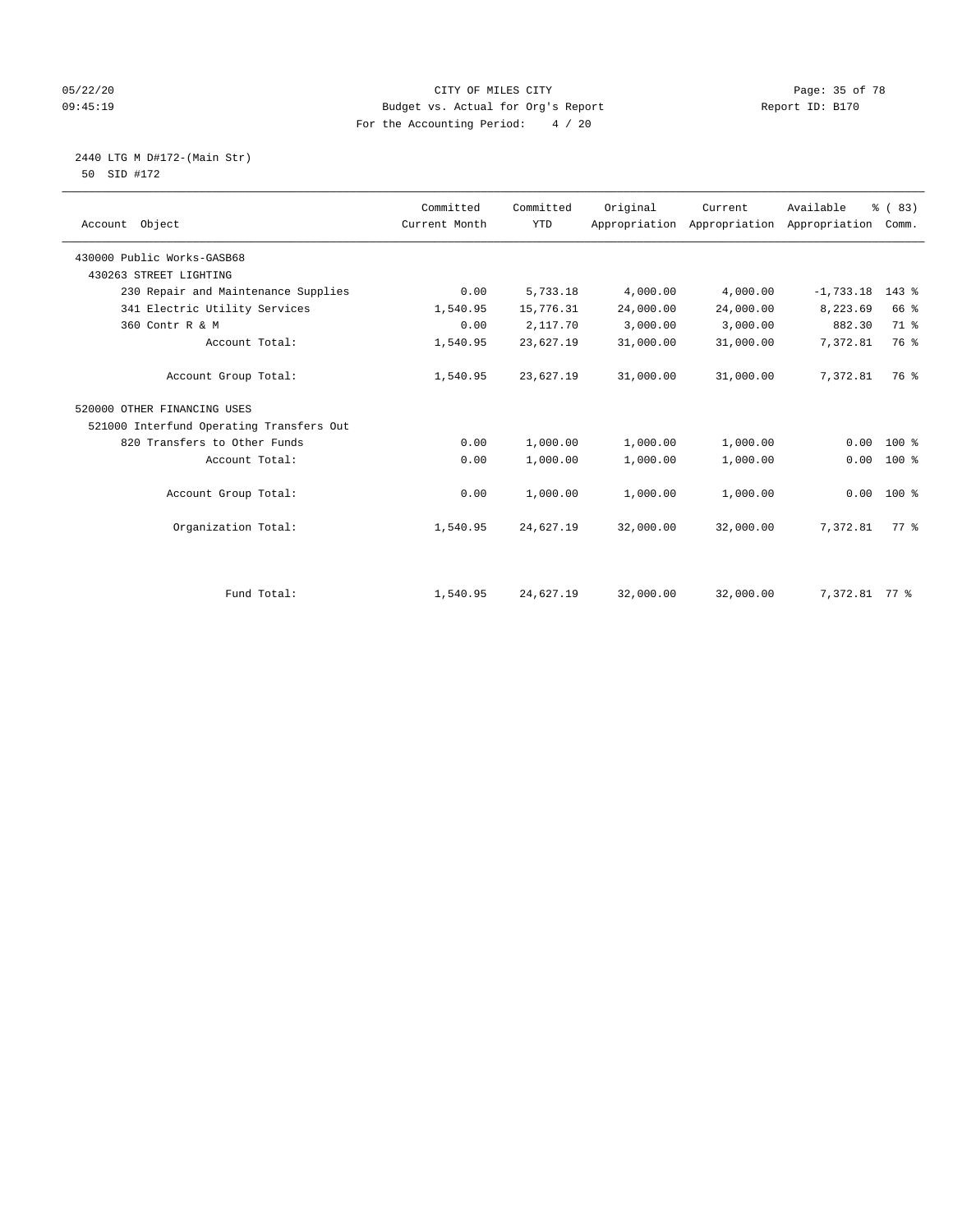#### 05/22/20 **CITY OF MILES CITY CONSUMING THE CONSUMING PAGE:** 36 of 78 09:45:19 Budget vs. Actual for Org's Report Changer Report ID: B170 For the Accounting Period: 4 / 20

#### 2450 LTG M D#195-(SG-Trico) 51 SID #195

| Account Object                           | Committed<br>Current Month | Committed<br><b>YTD</b> | Original | Current<br>Appropriation Appropriation Appropriation | Available | % (83)<br>Comm. |
|------------------------------------------|----------------------------|-------------------------|----------|------------------------------------------------------|-----------|-----------------|
| 430000 Public Works-GASB68               |                            |                         |          |                                                      |           |                 |
| 430263 STREET LIGHTING                   |                            |                         |          |                                                      |           |                 |
| 341 Electric Utility Services            | 401.84                     | 4,018.40                | 6,300.00 | 6,300.00                                             | 2,281.60  | 64 %            |
| Account Total:                           | 401.84                     | 4,018.40                | 6,300.00 | 6,300.00                                             | 2,281.60  | 64 %            |
| Account Group Total:                     | 401.84                     | 4,018.40                | 6,300.00 | 6,300.00                                             | 2,281.60  | 64 %            |
| 520000 OTHER FINANCING USES              |                            |                         |          |                                                      |           |                 |
| 521000 Interfund Operating Transfers Out |                            |                         |          |                                                      |           |                 |
| 820 Transfers to Other Funds             | 0.00                       | 1,000.00                | 1,000.00 | 1,000.00                                             | 0.00      | $100*$          |
| Account Total:                           | 0.00                       | 1,000.00                | 1,000.00 | 1,000.00                                             | 0.00      | $100*$          |
| Account Group Total:                     | 0.00                       | 1,000.00                | 1,000.00 | 1,000.00                                             | 0.00      | $100*$          |
| Organization Total:                      | 401.84                     | 5,018.40                | 7,300.00 | 7,300.00                                             | 2,281.60  | 69 %            |
| Fund Total:                              | 401.84                     | 5,018.40                | 7,300.00 | 7,300.00                                             | 2,281.60  | 69 %            |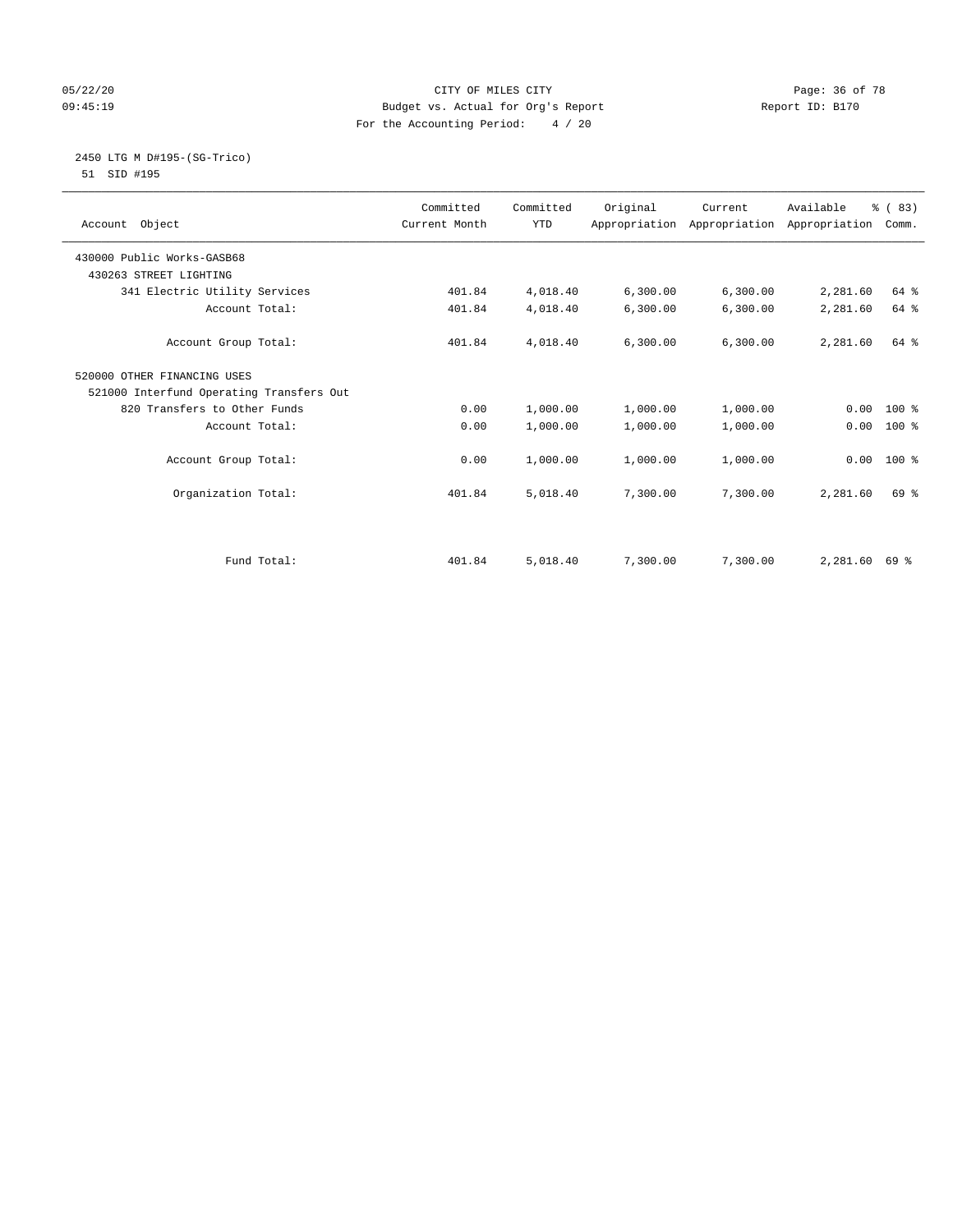#### 05/22/20 Page: 37 of 78 09:45:19 Budget vs. Actual for Org's Report Changer Report ID: B170 For the Accounting Period: 4 / 20

## 2470 LTG M D#202-(SG-MDU&NV)

72 SID #202

| Account Object                           | Committed<br>Current Month | Committed<br><b>YTD</b> | Original | Current<br>Appropriation Appropriation Appropriation | Available       | % (83)<br>Comm. |  |
|------------------------------------------|----------------------------|-------------------------|----------|------------------------------------------------------|-----------------|-----------------|--|
| 430000 Public Works-GASB68               |                            |                         |          |                                                      |                 |                 |  |
| 430263 STREET LIGHTING                   |                            |                         |          |                                                      |                 |                 |  |
| 341 Electric Utility Services            | 117.64                     | 1,220.19                | 2,300.00 | 2,300.00                                             | 1,079.81        | 53%             |  |
| 533 Machinery and Equipment Rental       | 325.90                     | 3,593.02                | 6,000.00 | 6,000.00                                             | 2,406.98        | 60 %            |  |
| Account Total:                           | 443.54                     | 4,813.21                | 8,300.00 | 8,300.00                                             | 3,486.79        | 58 %            |  |
| Account Group Total:                     | 443.54                     | 4,813.21                | 8,300.00 | 8,300.00                                             | 3,486.79        | 58 %            |  |
| 520000 OTHER FINANCING USES              |                            |                         |          |                                                      |                 |                 |  |
| 521000 Interfund Operating Transfers Out |                            |                         |          |                                                      |                 |                 |  |
| 820 Transfers to Other Funds             | 0.00                       | 1,000.00                | 1,000.00 | 1,000.00                                             | 0.00            | $100*$          |  |
| Account Total:                           | 0.00                       | 1,000.00                | 1,000.00 | 1,000.00                                             | 0.00            | $100$ %         |  |
| Account Group Total:                     | 0.00                       | 1,000.00                | 1,000.00 | 1,000.00                                             | 0.00            | $100*$          |  |
| Organization Total:                      | 443.54                     | 5,813.21                | 9,300.00 | 9,300.00                                             | 3,486.79        | $63$ $%$        |  |
|                                          |                            |                         |          |                                                      |                 |                 |  |
| Fund Total:                              | 443.54                     | 5,813.21                | 9,300.00 | 9,300.00                                             | $3,486.79$ 63 % |                 |  |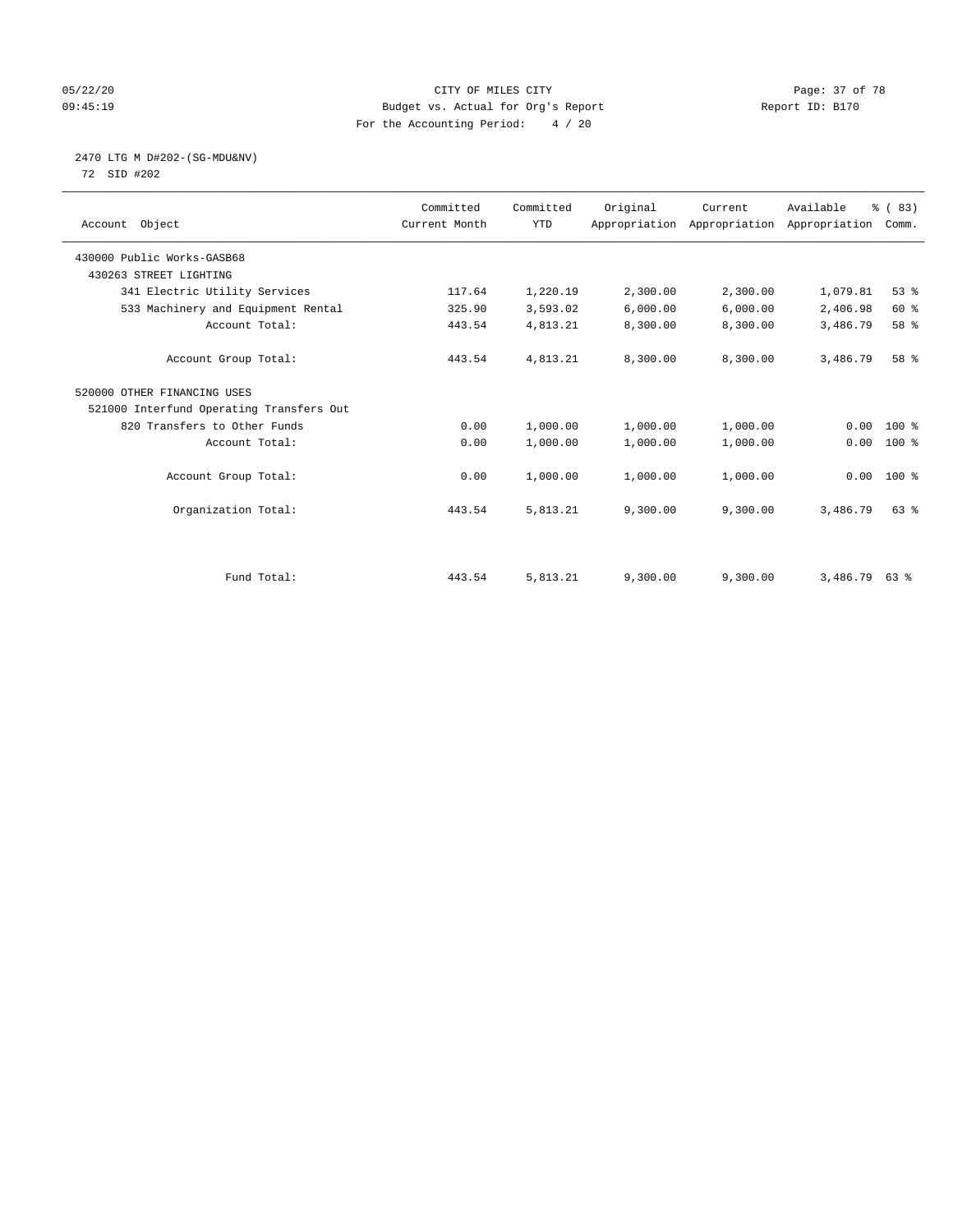#### 05/22/20 **CITY OF MILES CITY CONSUMING THE PAGE OF 78** Page: 38 of 78 09:45:19 Budget vs. Actual for Org's Report Changer Report ID: B170 For the Accounting Period: 4 / 20

## 2480 LTG M M#173-(Milestown Estates)

47 SID #173(Ltg-Milestown)

| Account Object                           | Committed<br>Current Month | Committed<br><b>YTD</b> | Original | Current<br>Appropriation Appropriation Appropriation | Available   | % (83)<br>Comm. |
|------------------------------------------|----------------------------|-------------------------|----------|------------------------------------------------------|-------------|-----------------|
| 430000 Public Works-GASB68               |                            |                         |          |                                                      |             |                 |
| 430263 STREET LIGHTING                   |                            |                         |          |                                                      |             |                 |
| 230 Repair and Maintenance Supplies      | 0.00                       | 720.00                  | 900.00   | 900.00                                               | 180.00      | $80*$           |
| 341 Electric Utility Services            | 147.25                     | 1,410.03                | 1,600.00 | 1,600.00                                             | 189.97      | 88 %            |
| 360 Contr R & M                          | 0.00                       | 306.25                  | 200.00   | 200.00                                               | $-106.25$   | $153$ $%$       |
| Account Total:                           | 147.25                     | 2,436.28                | 2,700.00 | 2,700.00                                             | 263.72      | 90%             |
| Account Group Total:                     | 147.25                     | 2,436.28                | 2,700.00 | 2,700.00                                             | 263.72      | $90*$           |
| 520000 OTHER FINANCING USES              |                            |                         |          |                                                      |             |                 |
| 521000 Interfund Operating Transfers Out |                            |                         |          |                                                      |             |                 |
| 820 Transfers to Other Funds             | 0.00                       | 250.00                  | 250.00   | 250.00                                               | 0.00        | $100*$          |
| Account Total:                           | 0.00                       | 250.00                  | 250.00   | 250.00                                               | 0.00        | $100*$          |
| Account Group Total:                     | 0.00                       | 250.00                  | 250.00   | 250.00                                               | 0.00        | $100*$          |
| Organization Total:                      | 147.25                     | 2,686.28                | 2,950.00 | 2,950.00                                             | 263.72      | 91 <sup>°</sup> |
|                                          |                            |                         |          |                                                      |             |                 |
| Fund Total:                              | 147.25                     | 2,686.28                | 2,950.00 | 2,950.00                                             | 263.72 91 % |                 |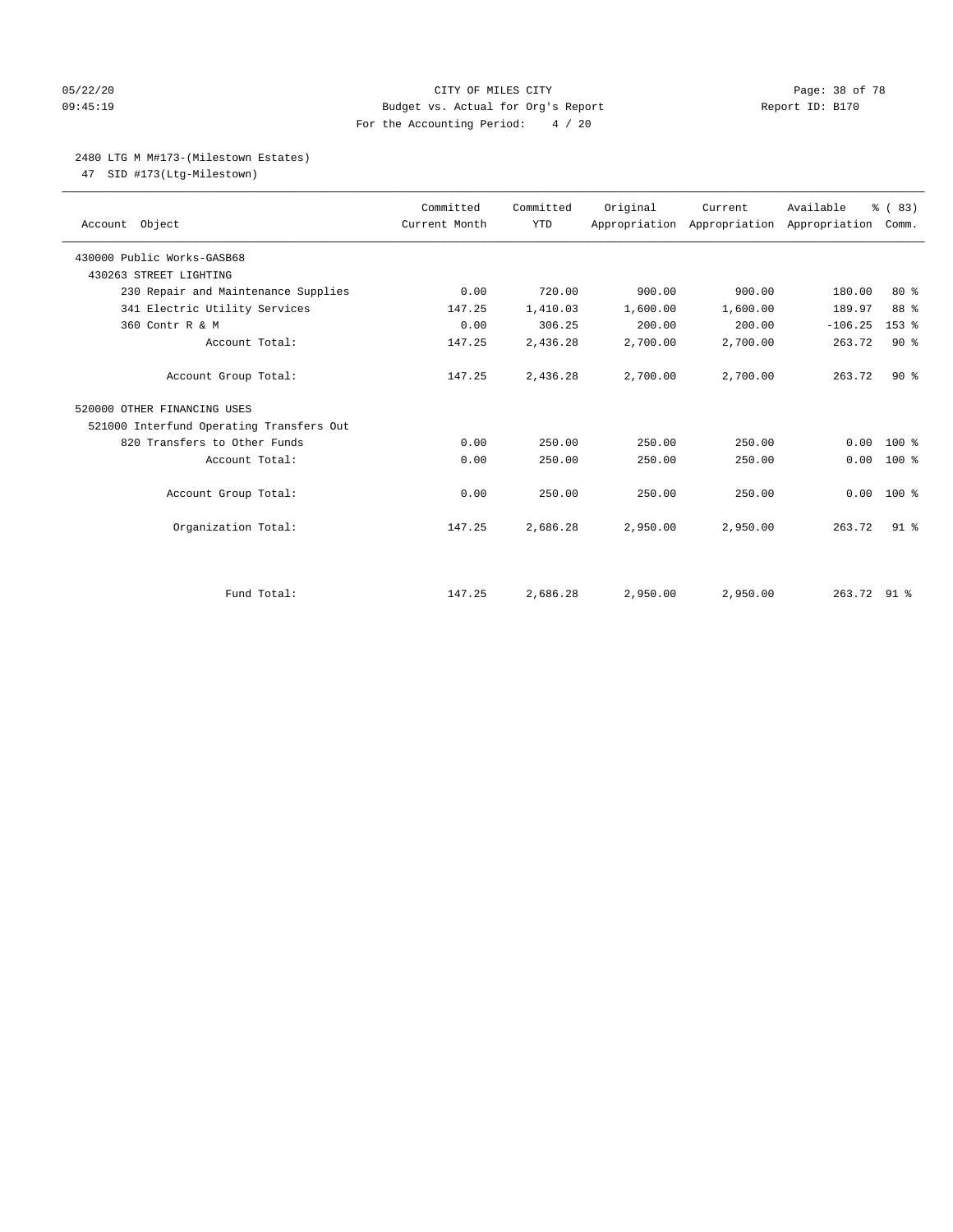#### 05/22/20 Page: 39 of 78 09:45:19 Budget vs. Actual for Org's Report Report ID: B170 For the Accounting Period: 4 / 20

————————————————————————————————————————————————————————————————————————————————————————————————————————————————————————————————————

## 2510 STR MAINT DIST #204

107 Paved St. Maint. Dist.#204

|                                                 | Committed     | Committed  | Original   | Current    | Available                                       | 8 ( 83)         |  |
|-------------------------------------------------|---------------|------------|------------|------------|-------------------------------------------------|-----------------|--|
| Account Object                                  | Current Month | YTD        |            |            | Appropriation Appropriation Appropriation Comm. |                 |  |
|                                                 |               |            |            |            |                                                 |                 |  |
| 430000 Public Works-GASB68<br>430220 Operations |               |            |            |            |                                                 |                 |  |
| 111 Salaries and Wages - Permanent              | 19,937.23     | 173,407.42 | 288,316.00 | 288,316.00 | 114,908.58                                      | 60 %            |  |
| 121 OVERTIME-PERMANENT                          | 0.00          | 2,394.83   | 9,100.00   | 9,100.00   | 6,705.17                                        | $26$ %          |  |
| 131 VACATION                                    | 585.82        | 13,913.12  | 19,600.00  | 19,600.00  | 5,686.88                                        | 71 %            |  |
| 132 SICK LEAVE                                  | $-320.14$     | 4,984.99   | 13,000.00  | 13,000.00  | 8,015.01                                        | 38 <sup>8</sup> |  |
| 133 OTHER LEAVE PAY                             | 0.00          | 43.98      | 4,735.00   | 4,735.00   | 4,691.02                                        | 1 <sup>°</sup>  |  |
| 134 HOLIDAY PAY                                 | 0.00          | 1,063.68   | 3,000.00   | 3,000.00   | 1,936.32                                        | 35%             |  |
| 141 Unemployment Insurance                      | 30.30         | 295.19     | 507.00     | 507.00     | 211.81                                          | 58 %            |  |
| 142 Workers' Compensation                       | 1,060.60      | 10,622.61  | 17,128.00  | 17,128.00  | 6,505.39                                        | 62 %            |  |
| 143 Health Insurance                            | 5,212.47      | 45,865.19  | 66,278.00  | 66,278.00  | 20,412.81                                       | 69 %            |  |
| 144 FICA                                        | 1,491.79      | 14,272.17  | 25,838.00  | 25,838.00  | 11,565.83                                       | 55 %            |  |
| 145 PERS                                        | 1,751.62      | 16,962.75  | 29,283.00  | 29,283.00  | 12,320.25                                       | 58 %            |  |
| 196 CLOTHING ALLOTMENT                          | 0.00          | 831.50     | 1,000.00   | 1,000.00   | 168.50                                          | 83%             |  |
| 210 Office Supplies and Materials               | 701.37        | 1,780.73   | 3,000.00   | 3,000.00   | 1,219.27                                        | 59 %            |  |
| 214 Small Items of Equipment                    | 3,271.73      | 6,428.43   | 25,000.00  | 25,000.00  | 18,571.57                                       | $26$ %          |  |
| 220 Operating Expenses                          | 104.00        | 16,948.85  | 20,000.00  | 20,000.00  | 3,051.15                                        | 85%             |  |
| 222 Chemicals, Lab & Med Supplies               | 0.00          | 1,026.12   | 1,500.00   | 1,500.00   | 473.88                                          | 68 %            |  |
| 226 Clothing and Uniforms                       | 228.22        | 1,080.39   | 900.00     | 900.00     | $-180.39$                                       | $120*$          |  |
| 230 Repair and Maintenance Supplies             | 61.86         | 2,601.01   | 10,000.00  | 10,000.00  | 7,398.99                                        | 26%             |  |
| 231 Gas, Oil, Diesel Fuel, Grease, etc.         | 2,720.96      | 20, 207.59 | 40,000.00  | 40,000.00  | 19,792.41                                       | $51$ %          |  |
| 241 Consumable Tools                            | 0.00          | 0.00       | 50.00      | 50.00      | 50.00                                           | 0 <sup>8</sup>  |  |
| 242 Sign Parts and Supplies                     | 9.10          | 1,827.07   | 8,000.00   | 8,000.00   | 6,172.93                                        | $23$ %          |  |
| 311 Postage, Box Rent, Etc.                     | 0.25          | 38.08      | 200.00     | 200.00     | 161.92                                          | 19 <sup>°</sup> |  |
| 320 Printing, Duplicating, Typing &             | 0.00          | 0.00       | 100.00     | 100.00     | 100.00                                          | 0 <sup>8</sup>  |  |
| 330 Publicity, Subscriptions & Dues             | 0.00          | 0.00       | 500.00     | 500.00     | 500.00                                          | 0 <sup>8</sup>  |  |
| 331 Publication of Formal & Legal Notices       | 270.00        | 696.73     | 500.00     | 500.00     | $-196.73$                                       | $139$ %         |  |
| 334 Memberships, Registrations & Dues           | 0.00          | 169.60     | 350.00     | 350.00     | 180.40                                          | 48 %            |  |
| 341 Electric Utility Services                   | 138.95        | 1,514.55   | 1,210.00   | 1,210.00   | $-304.55$                                       | $125$ %         |  |
| 344 Gas Utility Service                         | 69.51         | 596.76     | 1,200.00   | 1,200.00   | 603.24                                          | 50%             |  |
| 345 Telephone                                   | 57.58         | 616.37     | 1,000.00   | 1,000.00   | 383.63                                          | 62 %            |  |
| 346 Garbage Service                             | 0.00          | 0.00       | 175.00     | 175.00     | 175.00                                          | 0 <sup>8</sup>  |  |
| 347 Internet                                    | 0.00          | 0.00       | 200.00     | 200.00     | 200.00                                          | 0 <sup>8</sup>  |  |
| 350 Professional Services                       | 8,705.90      | 51,616.39  | 50,000.00  | 50,000.00  | $-1,616.39$                                     | $103$ %         |  |
| 360 Contr R & M                                 | 105.47        | 1,156.98   | 10,000.00  | 10,000.00  | 8,843.02                                        | $12*$           |  |
| 363 R&M Vehicles/Equip/Labor-PW                 | 4,075.80      | 69,451.95  | 100,000.00 | 100,000.00 | 30,548.05                                       | 69 %            |  |
| 370 Travel                                      | 87.14         | 605.96     | 1,000.00   | 1,000.00   | 394.04                                          | 61 %            |  |
| 380 Training Services                           | 0.00          | 271.82     | 1,000.00   | 1,000.00   | 728.18                                          | 27%             |  |
| 382 Books                                       | 0.00          | 0.00       | 100.00     | 100.00     | 100.00                                          | 0 %             |  |
| 511 Insurance on Buildings                      | 0.00          | 702.83     | 703.00     | 703.00     |                                                 | $0.17$ 100 %    |  |
| 512 Insurance on Vehicles & Equipment           | 0.00          | 3,468.47   | 3,469.00   | 3,469.00   |                                                 | $0.53$ 100 %    |  |
| 513 Liability                                   | 0.00          | 12,721.84  | 12,722.00  | 12,722.00  |                                                 | $0.16$ 100 %    |  |
| 531 Building & Office Rental                    | 350.00        | 3,500.00   | 4,200.00   | 4,200.00   | 700.00                                          | 83 %            |  |
| 532 Land Rental                                 | 0.00          | 5,823.47   | 8,100.00   | 8,100.00   | 2,276.53                                        | 72 %            |  |
| Account Total:                                  | 50,707.53     | 489,509.42 | 782,964.00 | 782,964.00 | 293, 454.58                                     | 63 %            |  |
| 430233 Roadway/Re-surfacing                     |               |            |            |            |                                                 |                 |  |
| 230 Repair and Maintenance Supplies             | 1,943.34      | 24,349.66  | 80,000.00  | 80,000.00  | 55,650.34                                       | 30%             |  |
| 350 Professional Services                       | 0.00          | 0.00       | 5,000.00   | 5,000.00   | 5,000.00                                        | 0 <sup>8</sup>  |  |
|                                                 |               |            |            |            |                                                 |                 |  |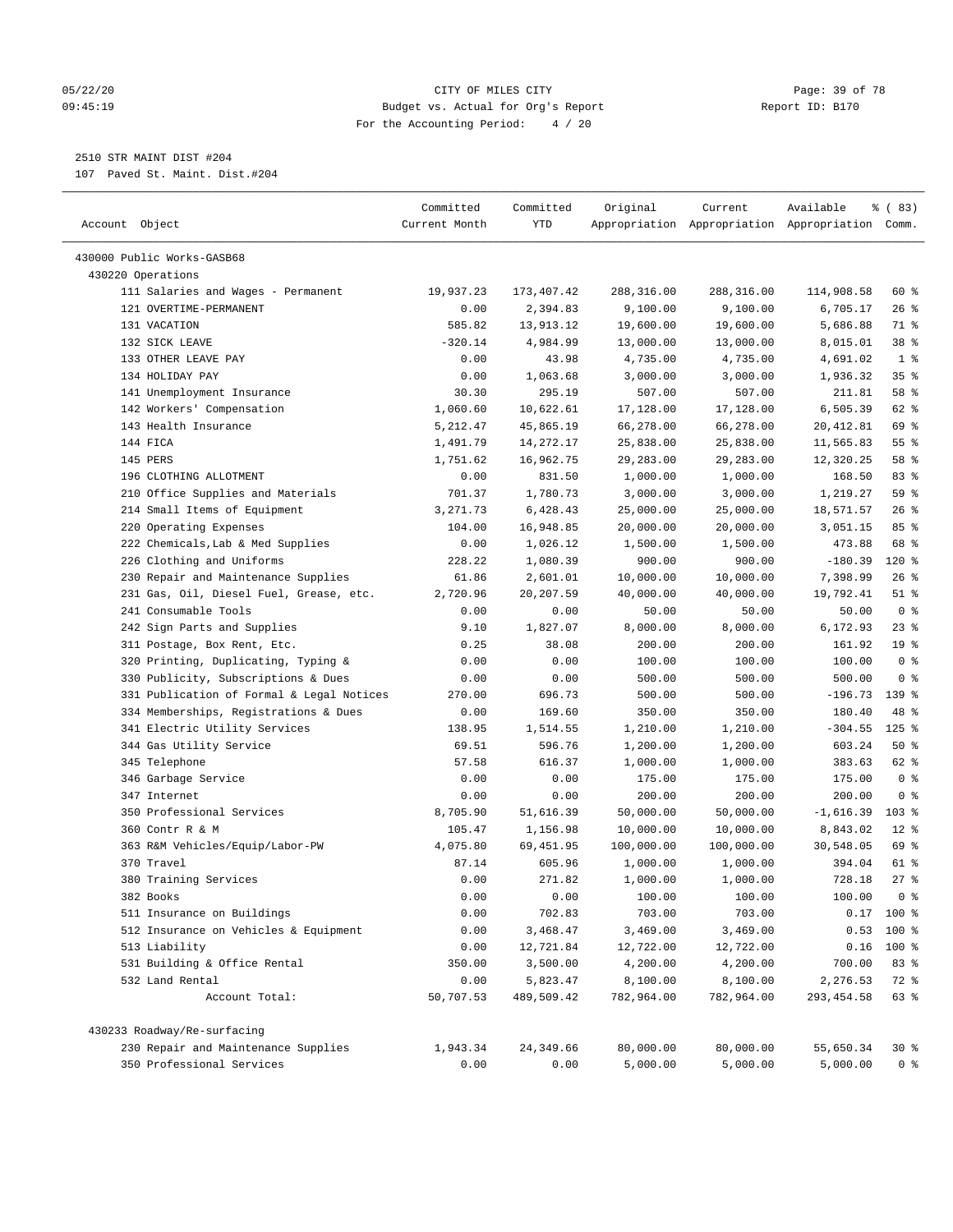#### 05/22/20 **CITY OF MILES CITY CONSUMING THE PAGE:** 40 of 78 09:45:19 Budget vs. Actual for Org's Report Changer Report ID: B170 For the Accounting Period: 4 / 20

# 2510 STR MAINT DIST #204

107 Paved St. Maint. Dist.#204

| Object<br>Account                        | Committed<br>Current Month | Committed<br><b>YTD</b>    | Original     | Current      | Available<br>Appropriation Appropriation Appropriation Comm. | % (83)    |
|------------------------------------------|----------------------------|----------------------------|--------------|--------------|--------------------------------------------------------------|-----------|
| Account Total:                           | 1,943.34                   | 24, 349.66                 | 85,000.00    | 85,000.00    | 60,650.34                                                    | 29%       |
| 430234 CURB AND GUTTER                   |                            |                            |              |              |                                                              |           |
| 350 Professional Services                | 0.00                       | 35, 244.60                 | 40,000.00    | 40,000.00    | 4,755.40                                                     | 88 %      |
| Account Total:                           | 0.00                       | 35, 244.60                 | 40,000.00    | 40,000.00    | 4,755.40                                                     | 88 %      |
| 430235 Storm Drain & Culvert Maintenance |                            |                            |              |              |                                                              |           |
| 230 Repair and Maintenance Supplies      | 28,704.44                  | 53,130.31                  | 60,000.00    | 60,000.00    | 6,869.69                                                     | 89 %      |
| 350 Professional Services                | 5,121.20                   | 23, 145. 10                | 10,000.00    | 10,000.00    | $-13, 145.10$                                                | $231$ $%$ |
| Account Total:                           | 33,825.64                  | 76, 275.41                 | 70,000.00    | 70,000.00    | $-6, 275.41$ 109 %                                           |           |
| 430236 Darling Addition Project          |                            |                            |              |              |                                                              |           |
| 220 Operating Expenses                   | 0.00                       | 402,366.95                 | 400,000.00   | 400,000.00   | $-2, 366.95$                                                 | $101$ %   |
| 230 Repair and Maintenance Supplies      | 0.00                       | 425,026.54                 | 500,000.00   | 500,000.00   | 74,973.46                                                    | 85 %      |
| 350 Professional Services                | 10,664.01                  | 182,529.62                 | 200,000.00   | 200,000.00   | 17,470.38                                                    | $91$ %    |
| Account Total:                           |                            | 10,664.01 1,009,923.11     | 1,100,000.00 | 1,100,000.00 | 90,076.89                                                    | 92%       |
| Account Group Total:                     |                            | 97,140.52 1,635,302.20     | 2,077,964.00 | 2,077,964.00 | 442,661.80                                                   | 79 %      |
| 520000 OTHER FINANCING USES              |                            |                            |              |              |                                                              |           |
| 521000 Interfund Operating Transfers Out |                            |                            |              |              |                                                              |           |
| 820 Transfers to Other Funds             | 6, 255.00                  | 71,319.00                  | 99,536.00    | 102,449.00   | 31,130.00                                                    | 70 %      |
| Account Total:                           | 6, 255.00                  | 71,319.00                  | 99,536.00    | 102,449.00   | 31,130.00                                                    | 70 %      |
| Account Group Total:                     | 6, 255.00                  | 71,319.00                  | 99,536.00    | 102,449.00   | 31,130.00                                                    | 70 %      |
| Organization Total:                      |                            | 103, 395.52 1, 706, 621.20 | 2,177,500.00 | 2,180,413.00 | 473,791.80                                                   | 78 %      |
| Fund Total:                              |                            | 103, 395.52 1, 706, 621.20 | 2,177,500.00 | 2,180,413.00 | 473,791.80                                                   | 78 %      |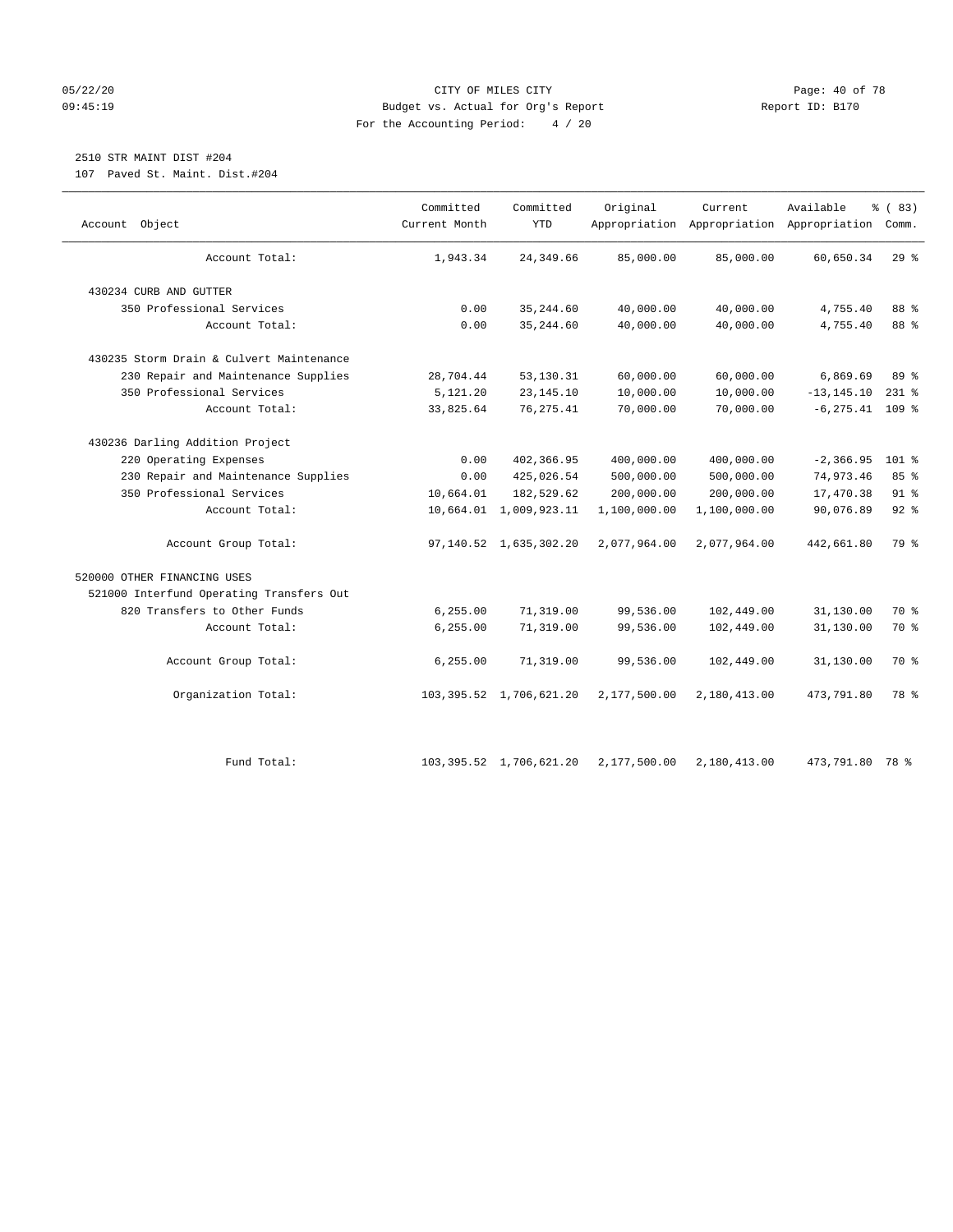#### 05/22/20 Page: 41 of 78 09:45:19 Budget vs. Actual for Org's Report Report ID: B170 For the Accounting Period: 4 / 20

————————————————————————————————————————————————————————————————————————————————————————————————————————————————————————————————————

## 2520 STR MAINT DIST #205

108 Street Maintenance (North Side)

|                                               | Committed         | Committed            | Original              | Current                | Available                                       | % (83)                 |
|-----------------------------------------------|-------------------|----------------------|-----------------------|------------------------|-------------------------------------------------|------------------------|
| Account Object                                | Current Month     | YTD                  |                       |                        | Appropriation Appropriation Appropriation Comm. |                        |
| 430000 Public Works-GASB68                    |                   |                      |                       |                        |                                                 |                        |
| 430220 Operations                             |                   |                      |                       |                        |                                                 |                        |
| 111 Salaries and Wages - Permanent            | 5,912.62          | 51,306.18            | 76,636.00             | 76,636.00              | 25, 329.82                                      | 67 %                   |
| 121 OVERTIME-PERMANENT                        | 0.00              | 666.74               | 2,500.00              | 2,500.00               | 1,833.26                                        | $27$ %                 |
| 131 VACATION                                  | 156.05            | 4,300.40             | 6,000.00              | 6,000.00               | 1,699.60                                        | $72$ $%$               |
| 132 SICK LEAVE                                | $-138.36$         | 1,523.24             | 3,800.00              | 3,800.00               | 2,276.76                                        | 40 %                   |
| 133 OTHER LEAVE PAY                           | 0.00              | 10.99                | 1,178.00              | 1,178.00               | 1,167.01                                        | 1 <sup>°</sup>         |
| 134 HOLIDAY PAY                               | 0.00              | 269.21               | 800.00                | 800.00                 | 530.79                                          | 34 %                   |
| 141 Unemployment Insurance                    | 8.91              | 87.49                | 136.00                | 136.00                 | 48.51                                           | 64 %                   |
| 142 Workers' Compensation                     | 272.20            | 2,748.96             | 4,697.00              | 4,697.00               | 1,948.04                                        | 59 %                   |
| 143 Health Insurance                          | 1,255.49          | 12,467.98            | 17,547.00             | 17,547.00              | 5,079.02                                        | 71 %                   |
| 144 FICA                                      | 439.68            | 4,262.14             | 6,981.00              | 6,981.00               | 2,718.86                                        | 61 %                   |
| 145 PERS                                      | 514.16            | 5,032.55             | 7,882.00              | 7,882.00               | 2,849.45                                        | 64 %                   |
| 196 CLOTHING ALLOTMENT                        | 0.00              | 239.50               | 300.00                | 300.00                 | 60.50                                           | $80*$                  |
| 210 Office Supplies and Materials             | 175.33            | 436.28               | 1,000.00              | 1,000.00               | 563.72                                          | 44 %                   |
| 214 Small Items of Equipment                  | 817.93            | 1,606.97             | 2,000.00              | 2,000.00               | 393.03                                          | $80*$                  |
| 220 Operating Expenses                        | 26.00             | 4,282.27             | 4,500.00              | 4,500.00               | 217.73                                          | 95%                    |
| 222 Chemicals, Lab & Med Supplies             | 0.00              | 256.53               | 500.00                | 500.00                 | 243.47                                          | $51$ %                 |
| 226 Clothing and Uniforms                     | 57.06             | 270.11               | 250.00                | 250.00                 | $-20.11$                                        | 108 %                  |
| 230 Repair and Maintenance Supplies           | 15.46             | 652.23               | 5,000.00              | 5,000.00               | 4,347.77                                        | $13*$                  |
| 231 Gas, Oil, Diesel Fuel, Grease, etc.       | 680.26            | 6,593.12             | 10,000.00             | 10,000.00              | 3,406.88                                        | 66 %                   |
| 242 Sign Parts and Supplies                   | 2.27              | 456.79               | 2,500.00              | 2,500.00               | 2,043.21                                        | 18 %                   |
| 311 Postage, Box Rent, Etc.                   | 0.25              | 38.07                | 60.00                 | 60.00                  | 21.93                                           | 63 %                   |
| 330 Publicity, Subscriptions & Dues           | 0.00              | 0.00                 | 100.00                | 100.00                 | 100.00                                          | 0 <sup>8</sup>         |
| 331 Publication of Formal & Legal Notices     | 0.00              | 45.41                | 0.00                  | 0.00                   | $-45.41$                                        | $***$ $%$              |
| 334 Memberships, Registrations & Dues         | 0.00              | 42.40                | 50.00                 | 50.00                  | 7.60                                            | 85%                    |
| 341 Electric Utility Services                 | 9.64              | 98.11                | 170.00                | 170.00                 | 71.89                                           | 58 %                   |
|                                               | 17.38             | 149.18               | 270.00                | 270.00                 | 120.82                                          | 55 %                   |
| 344 Gas Utility Service<br>345 Telephone      | 25.50             | 272.17               | 600.00                | 600.00                 | 327.83                                          | 45 %                   |
| 350 Professional Services                     | 1.47              | 770.22               | 10,000.00             | 10,000.00              | 9,229.78                                        | 8 %                    |
| 360 Contr R & M                               | 56.44             | 619.18               |                       | 1,500.00               | 880.82                                          | 41 %                   |
| 363 R&M Vehicles/Equip/Labor-PW               | 1,018.97          | 28,715.38            | 1,500.00<br>35,000.00 | 35,000.00              | 6,284.62                                        | 82 %                   |
| 370 Travel                                    | 21.78             | 151.48               | 250.00                | 250.00                 | 98.52                                           | 61 %                   |
| 380 Training Services                         | 0.00              | 67.96                | 200.00                | 200.00                 | 132.04                                          | $34$ $%$               |
| 382 Books                                     | 0.00              | 0.00                 | 100.00                | 100.00                 | 100.00                                          | 0 <sup>8</sup>         |
| 511 Insurance on Buildings                    | 0.00              | 175.71               | 176.00                | 176.00                 | 0.29                                            | $100*$                 |
| 512 Insurance on Vehicles & Equipment         | 0.00              | 867.11               | 868.00                | 868.00                 | 0.89                                            | $100*$                 |
|                                               |                   |                      | 3,350.00              |                        |                                                 | $0.73$ 100 %           |
| 513 Liability<br>531 Building & Office Rental | 0.00<br>166.66    | 3,349.27<br>1,666.60 | 2,000.00              | 3,350.00<br>2,000.00   | 333.40                                          | 83%                    |
|                                               |                   |                      | 1,500.00              |                        |                                                 |                        |
| 532 Land Rental<br>Account Total:             | 0.00<br>11,513.15 | 0.00<br>134,497.93   | 210,401.00            | 1,500.00<br>210,401.00 | 1,500.00<br>75,903.07                           | 0 <sup>8</sup><br>64 % |
|                                               |                   |                      |                       |                        |                                                 |                        |
| 430233 Roadway/Re-surfacing                   |                   |                      |                       |                        |                                                 |                        |
| 350 Professional Services                     | 4,948.12          | 22,632.95            | 125,000.00            | 125,000.00             | 102,367.05                                      | 18 %                   |
| Account Total:                                | 4,948.12          | 22,632.95            | 125,000.00            | 125,000.00             | 102,367.05                                      | 18 %                   |
| 430235 Storm Drain & Culvert Maintenance      |                   |                      |                       |                        |                                                 |                        |
| 230 Repair and Maintenance Supplies           | 0.00              | 0.00                 | 500.00                | 500.00                 | 500.00                                          | 0 <sup>8</sup>         |
| 350 Professional Services                     | 1,280.30          | 5,452.49             | 10,000.00             | 10,000.00              | 4,547.51                                        | 55 %                   |
|                                               |                   |                      |                       |                        |                                                 |                        |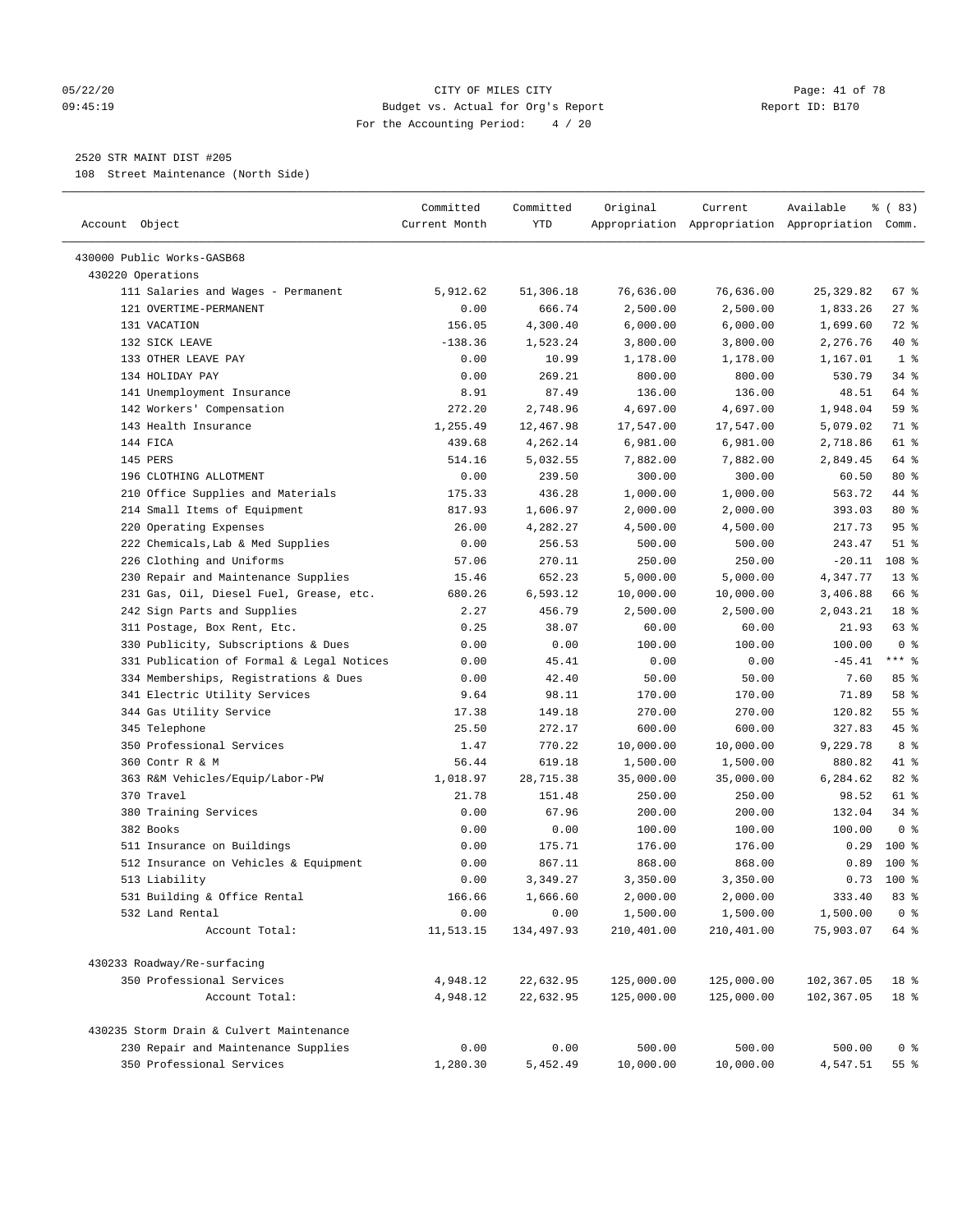#### 05/22/20 Page: 42 of 78 09:45:19 Budget vs. Actual for Org's Report Changer Report ID: B170 For the Accounting Period: 4 / 20

## 2520 STR MAINT DIST #205

108 Street Maintenance (North Side)

| Object<br>Account                                                       | Committed<br>Current Month | Committed<br>YTD | Original   | Current<br>Appropriation Appropriation | Available<br>Appropriation | % (83)<br>Comm. |
|-------------------------------------------------------------------------|----------------------------|------------------|------------|----------------------------------------|----------------------------|-----------------|
| Account Total:                                                          | 1,280.30                   | 5,452.49         | 10,500.00  | 10,500.00                              | 5,047.51                   | $52$ $%$        |
| Account Group Total:                                                    | 17,741.57                  | 162,583.37       | 345,901.00 | 345,901.00                             | 183, 317.63                | 47.8            |
| 520000 OTHER FINANCING USES<br>521000 Interfund Operating Transfers Out |                            |                  |            |                                        |                            |                 |
| 820 Transfers to Other Funds                                            | 2,147.00                   | 23,663.00        | 30,149.00  | 30,149.00                              | 6,486.00                   | 78 %            |
| Account Total:                                                          | 2,147.00                   | 23,663.00        | 30,149.00  | 30,149.00                              | 6,486.00                   | 78 %            |
| Account Group Total:                                                    | 2,147.00                   | 23,663.00        | 30,149.00  | 30,149.00                              | 6,486.00                   | 78 %            |
| Organization Total:                                                     | 19,888.57                  | 186, 246. 37     | 376,050.00 | 376,050.00                             | 189,803.63                 | 50%             |
|                                                                         |                            |                  |            |                                        |                            |                 |
| Fund Total:                                                             | 19,888.57                  | 186,246.37       | 376,050.00 | 376,050.00                             | 189,803.63                 | 50 %            |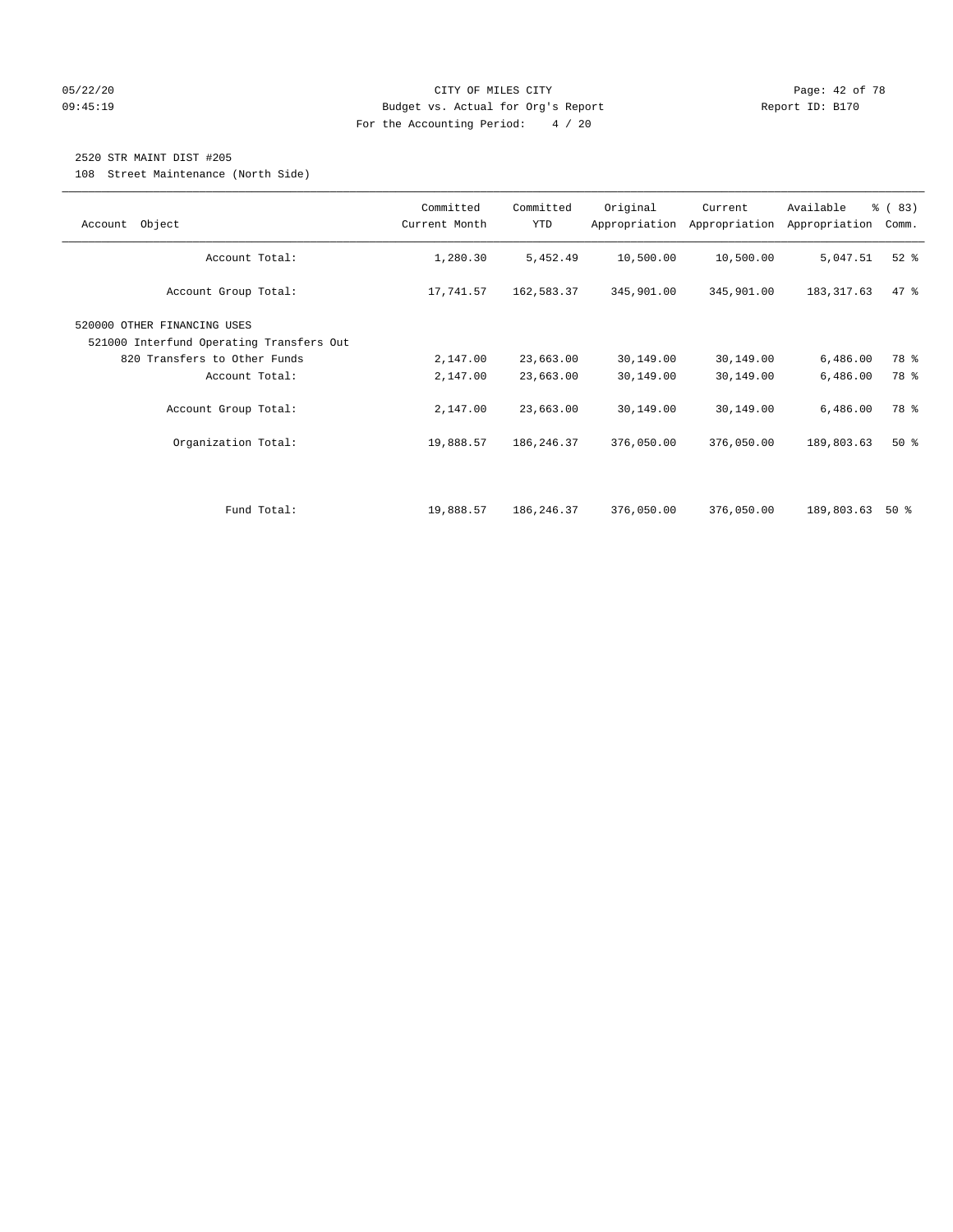#### 05/22/20 **CITY OF MILES CITY CITY CITY Page: 43 of 78** 09:45:19 Budget vs. Actual for Org's Report Changer Report ID: B170 For the Accounting Period: 4 / 20

#### 2540 STR MAINT DIST#207-(MILESTOWN ESTATES)

109 Milestown Estates Maintenance Dist.

|                                          | Committed     | Committed  | Original | Current                                         | Available | % (83)          |
|------------------------------------------|---------------|------------|----------|-------------------------------------------------|-----------|-----------------|
| Account Object                           | Current Month | <b>YTD</b> |          | Appropriation Appropriation Appropriation Comm. |           |                 |
| 430000 Public Works-GASB68               |               |            |          |                                                 |           |                 |
| 430220 Operations                        |               |            |          |                                                 |           |                 |
| 111 Salaries and Wages - Permanent       | 299.07        | 2,573.99   | 3,736.00 | 3,736.00                                        | 1,162.01  | 69 %            |
| 121 OVERTIME-PERMANENT                   | 0.00          | 35.87      | 100.00   | 100.00                                          | 64.13     | 36%             |
| 131 VACATION                             | 7.46          | 212.94     | 300.00   | 300.00                                          | 87.06     | 71 %            |
| 132 SICK LEAVE                           | $-6.64$       | 77.16      | 200.00   | 200.00                                          | 122.84    | 39 <sup>8</sup> |
| 133 OTHER LEAVE PAY                      | 0.00          | 0.00       | 39.00    | 39.00                                           | 39.00     | 0 <sup>8</sup>  |
| 134 HOLIDAY PAY                          | 0.00          | 13.10      | 40.00    | 40.00                                           | 26.90     | 33 <sup>8</sup> |
| 141 Unemployment Insurance               | 0.44          | 4.13       | 7.00     | 7.00                                            | 2.87      | 59 %            |
| 142 Workers' Compensation                | 14.61         | 146.14     | 225.00   | 225.00                                          | 78.86     | 65 %            |
| 143 Health Insurance                     | 63.60         | 627.29     | 763.00   | 763.00                                          | 135.71    | 82%             |
| 144 FICA                                 | 22.25         | 213.71     | 338.00   | 338.00                                          | 124.29    | 63%             |
| 145 PERS                                 | 25.99         | 252.44     | 389.00   | 389.00                                          | 136.56    | 65 %            |
| 196 CLOTHING ALLOTMENT                   | 0.00          | 12.00      | 20.00    | 20.00                                           | 8.00      | 60 %            |
| 350 Professional Services                | 0.00          | 1.20       | 1,000.00 | 1,000.00                                        | 998.80    | 0 <sup>8</sup>  |
| Account Total:                           | 426.78        | 4,169.97   | 7,157.00 | 7,157.00                                        | 2,987.03  | 58 %            |
| Account Group Total:                     | 426.78        | 4,169.97   | 7,157.00 | 7,157.00                                        | 2,987.03  | 58 %            |
| 510000 MISCELLANEOUS                     |               |            |          |                                                 |           |                 |
| 510330 Comprehensive Liability Insurance |               |            |          |                                                 |           |                 |
| 513 Liability                            | 0.00          | 62.00      | 62.00    | 62.00                                           | 0.00      | $100*$          |
| Account Total:                           | 0.00          | 62.00      | 62.00    | 62.00                                           | 0.00      | $100*$          |
| Account Group Total:                     | 0.00          | 62.00      | 62.00    | 62.00                                           | 0.00      | $100*$          |
| Organization Total:                      | 426.78        | 4,231.97   | 7,219.00 | 7,219.00                                        | 2,987.03  | 59 %            |
|                                          |               |            |          |                                                 |           |                 |
| Fund Total:                              | 426.78        | 4,231.97   | 7,219.00 | 7,219.00                                        | 2,987.03  | 59%             |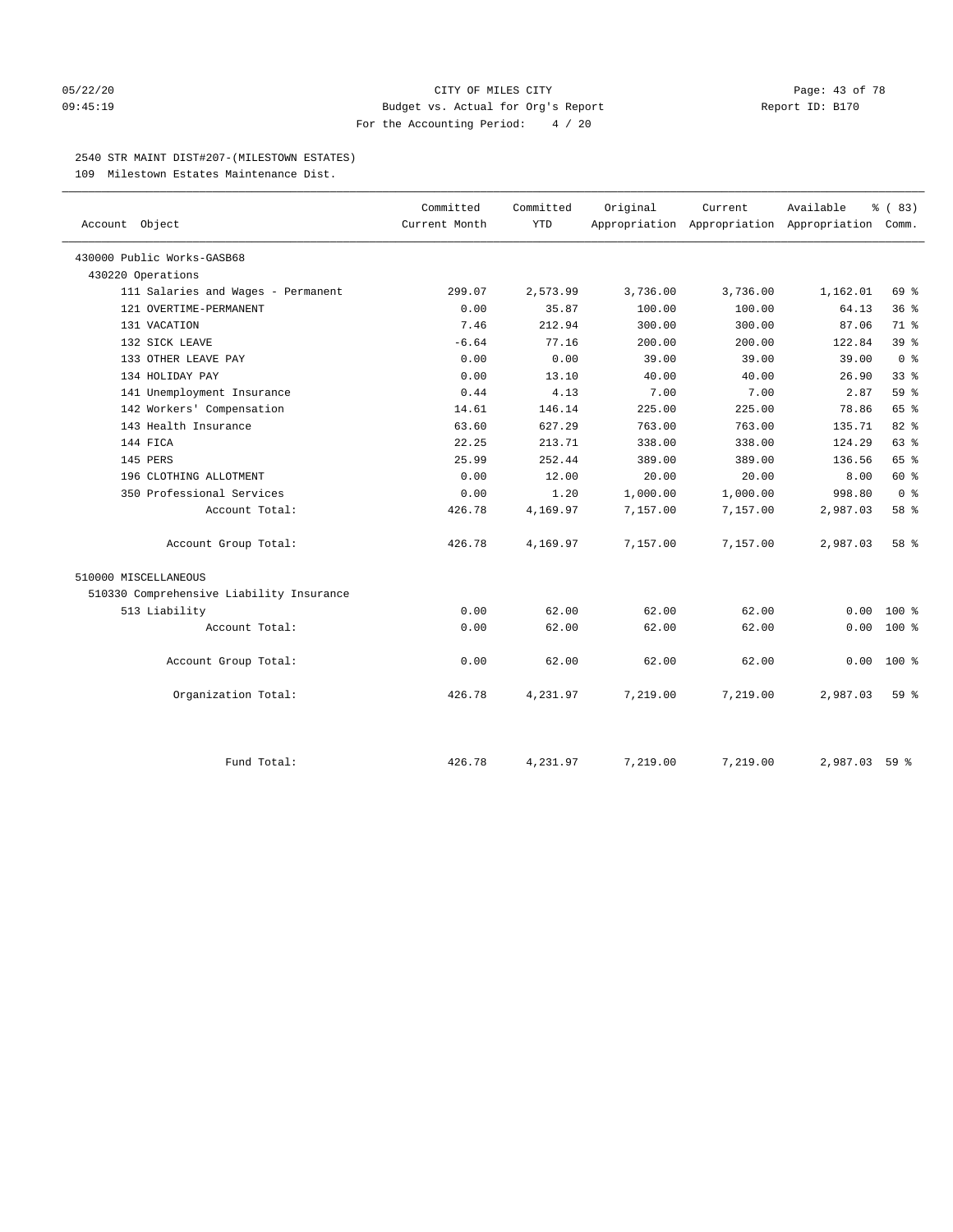## 05/22/20 Page: 44 of 78 09:45:19 Budget vs. Actual for Org's Report Communication Report ID: B170 For the Accounting Period: 4 / 20

## 2701 Fire Grants

7 Fire

| Object<br>Account                                                            | Committed<br>Current Month | Committed<br><b>YTD</b> | Original<br>Appropriation | Current<br>Appropriation | Available<br>Appropriation | % (83)<br>Comm. |
|------------------------------------------------------------------------------|----------------------------|-------------------------|---------------------------|--------------------------|----------------------------|-----------------|
| 420000 PUBLIC SAFETY-GASB68<br>420464 Fire-Turnouts/Accountability Sys Grant |                            |                         |                           |                          |                            |                 |
| 226 Clothing and Uniforms                                                    | 0.00                       | 222,094.45              | 723,232.00                | 723,232.00               | 501,137.55                 | $31$ %          |
| Account Total:                                                               | 0.00                       | 222,094.45              | 723,232.00                | 723,232.00               | 501,137.55                 | $31$ %          |
| Account Group Total:                                                         | 0.00                       | 222,094.45              | 723, 232, 00              | 723,232.00               | 501,137.55                 | 318             |
| Organization Total:                                                          | 0.00                       | 222,094.45              | 723,232.00                | 723,232.00               | 501,137.55                 | 318             |
| Fund Total:                                                                  | 0.00                       | 222,094.45              | 723,232.00                | 723,232.00               | 501,137.55                 | 31 %            |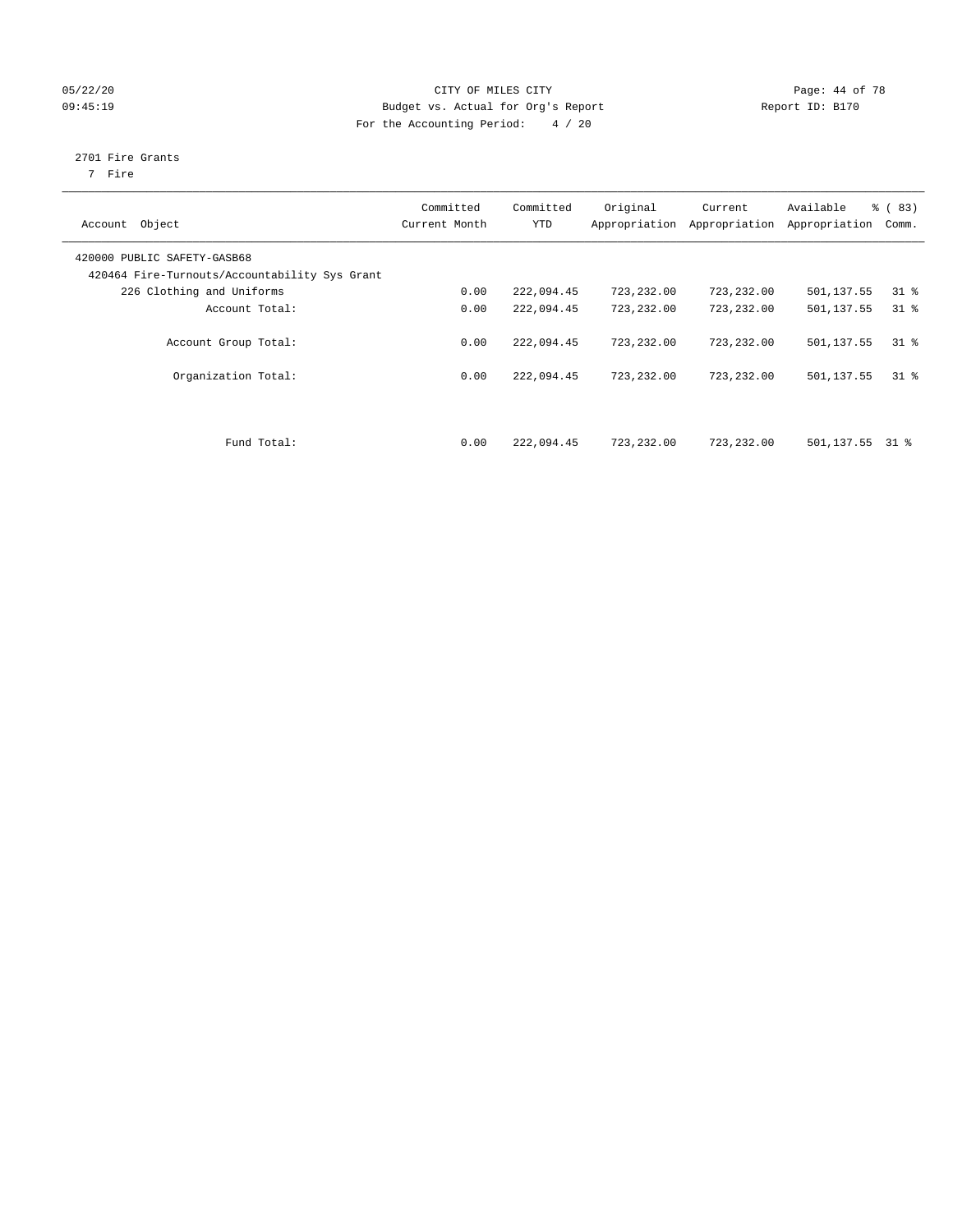#### 05/22/20 Page: 45 of 78 09:45:19 Budget vs. Actual for Org's Report Changer Report ID: B170 For the Accounting Period: 4 / 20

#### 2820 GAS TAX 34 Gas Tax

| Account Object              |                                          | Committed<br>Current Month | Committed<br><b>YTD</b> | Original   | Current<br>Appropriation Appropriation Appropriation | Available  | % (83)<br>Comm. |
|-----------------------------|------------------------------------------|----------------------------|-------------------------|------------|------------------------------------------------------|------------|-----------------|
| 520000 OTHER FINANCING USES |                                          |                            |                         |            |                                                      |            |                 |
|                             | 521000 Interfund Operating Transfers Out |                            |                         |            |                                                      |            |                 |
|                             | 820 Transfers to Other Funds             | 321.00                     | 3,210.00                | 3,850.00   | 3,850.00                                             | 640.00     | 83%             |
|                             | Account Total:                           | 321.00                     | 3,210.00                | 3,850.00   | 3,850.00                                             | 640.00     | 83 %            |
| 521204 TRANSFER:            | SID 204                                  |                            |                         |            |                                                      |            |                 |
|                             | 820 Transfers to Other Funds             | 0.00                       | 0.00                    | 84, 332.00 | 84,332.00                                            | 84,332.00  | 0 <sup>8</sup>  |
|                             | Account Total:                           | 0.00                       | 0.00                    | 84,332.00  | 84,332.00                                            | 84, 332.00 | 0 <sup>8</sup>  |
| 521205 TRANSFER:            | SID 205                                  |                            |                         |            |                                                      |            |                 |
|                             | 820 Transfers to Other Funds             | 0.00                       | 0.00                    | 84, 332.00 | 84,332.00                                            | 84,332.00  | 0 <sup>8</sup>  |
|                             | Account Total:                           | 0.00                       | 0.00                    | 84,332.00  | 84,332.00                                            | 84,332.00  | 0 <sup>8</sup>  |
|                             | Account Group Total:                     | 321.00                     | 3,210.00                | 172,514.00 | 172,514.00                                           | 169,304.00 | 2 <sup>8</sup>  |
|                             | Organization Total:                      | 321.00                     | 3,210.00                | 172,514.00 | 172,514.00                                           | 169,304.00 | 2 <sup>8</sup>  |
|                             |                                          |                            |                         |            |                                                      |            |                 |
|                             | Fund Total:                              | 321.00                     | 3,210.00                | 172,514.00 | 172,514.00                                           | 169,304.00 | 2 <sup>8</sup>  |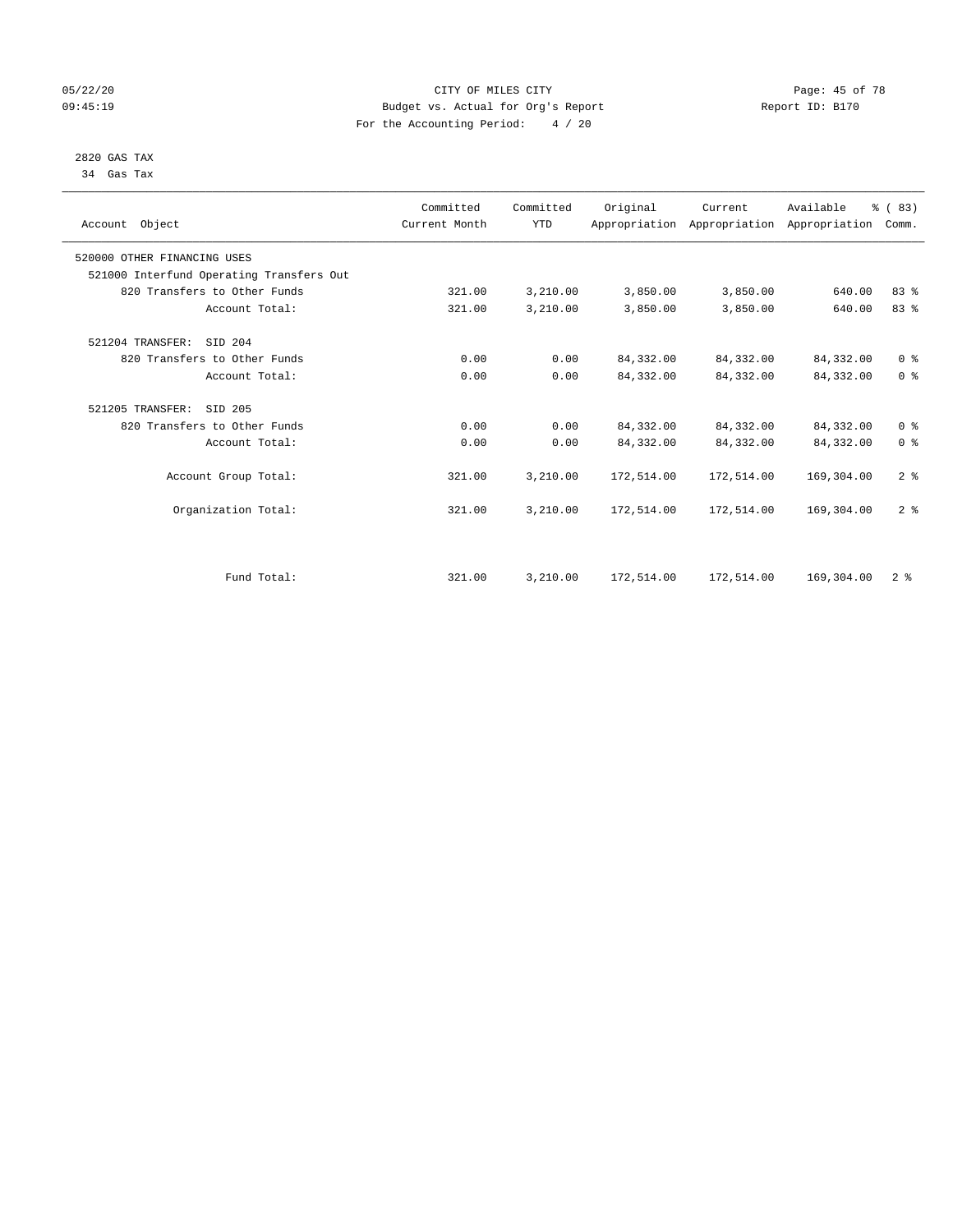#### 05/22/20 **CITY OF MILES CITY CONSUMING THE PAGE:** 46 of 78 09:45:19 Budget vs. Actual for Org's Report Changer Report ID: B170 For the Accounting Period: 4 / 20

#### 2821 HB473- Fuel Tax 95 HB473

| Object<br>Account                                         | Committed<br>Current Month | Committed<br><b>YTD</b> | Original<br>Appropriation | Current<br>Appropriation | Available<br>Appropriation | % (83)<br>Comm. |
|-----------------------------------------------------------|----------------------------|-------------------------|---------------------------|--------------------------|----------------------------|-----------------|
| 430000 Public Works-GASB68<br>430233 Roadway/Re-surfacing |                            |                         |                           |                          |                            |                 |
| 935 HB473 Tax Match Program                               | 0.00                       | 138,752.00              | 138,752.00                | 355,857.00               | 217,105.00                 | 39 <sup>°</sup> |
| Account Total:                                            | 0.00                       | 138,752.00              | 138,752.00                | 355,857.00               | 217,105.00                 | 39 <sup>8</sup> |
| Account Group Total:                                      | 0.00                       | 138,752.00              | 138,752.00                | 355,857.00               | 217,105.00                 | 39%             |
| Organization Total:                                       | 0.00                       | 138,752.00              | 138,752.00                | 355,857.00               | 217,105.00                 | 39 <sup>8</sup> |
| Fund Total:                                               | 0.00                       | 138,752.00              | 138,752.00                | 355,857.00               | 217,105.00                 | 39 %            |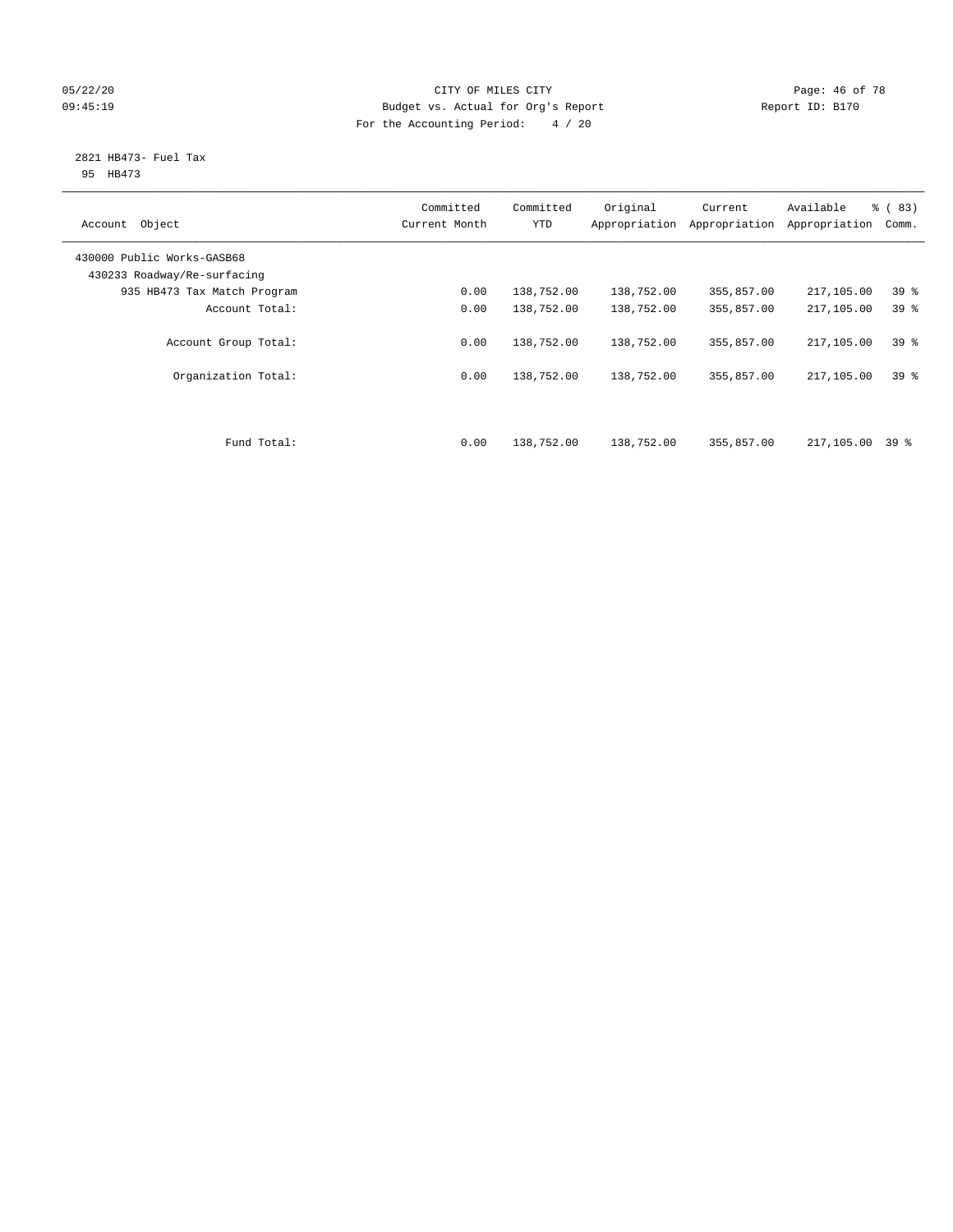#### 05/22/20 Page: 47 of 78 09:45:19 Budget vs. Actual for Org's Report Changer Report ID: B170 For the Accounting Period: 4 / 20

### 2850 Southeastern Montana Dispatch-911

105 Enhanced 911

| Account Object                             | Committed<br>Current Month | Committed<br><b>YTD</b> | Original   | Current    | Available<br>Appropriation Appropriation Appropriation Comm. | % (83)          |
|--------------------------------------------|----------------------------|-------------------------|------------|------------|--------------------------------------------------------------|-----------------|
| 420000 PUBLIC SAFETY-GASB68                |                            |                         |            |            |                                                              |                 |
| 420140 Crime Control and Investigation(05) |                            |                         |            |            |                                                              |                 |
| 210 Office Supplies and Materials          | 0.00                       | 155.99                  | 1,000.00   | 1,000.00   | 844.01                                                       | 16 <sup>8</sup> |
| 214 Small Items of Equipment               | 49.19                      | 1,954.89                | 2,000.00   | 2,000.00   | 45.11                                                        | 98 %            |
| 220 Operating Expenses                     | 0.00                       | 0.00                    | 2,000.00   | 2,000.00   | 2,000.00                                                     | 0 <sup>8</sup>  |
| 311 Postage, Box Rent, Etc.                | 0.00                       | 0.00                    | 150.00     | 150.00     | 150.00                                                       | 0 <sup>8</sup>  |
| 320 Printing, Duplicating, Typing &        | 0.00                       | 0.00                    | 100.00     | 100.00     | 100.00                                                       | 0 <sup>8</sup>  |
| 334 Memberships, Registrations & Dues      | 0.00                       | 0.00                    | 400.00     | 400.00     | 400.00                                                       | 0 <sup>8</sup>  |
| 341 Electric Utility Services              | 50.12                      | 498.57                  | 600.00     | 600.00     | 101.43                                                       | 83 %            |
| 345 Telephone                              | 2,293.63                   | 20,981.42               | 28,000.00  | 28,000.00  | 7,018.58                                                     | 75 %            |
| 350 Professional Services                  | 250.00                     | 60,393.76               | 70,000.00  | 70,000.00  | 9,606.24                                                     | 86 %            |
| 370 Travel                                 | 0.00                       | 1,185.43                | 1,500.00   | 1,500.00   | 314.57                                                       | 79 %            |
| 380 Training Services                      | 0.00                       | 0.00                    | 3,000.00   | 3,000.00   | 3,000.00                                                     | 0 <sup>8</sup>  |
| 512 Insurance on Vehicles & Equipment      | 0.00                       | 245.00                  | 245.00     | 245.00     | 0.00                                                         | $100*$          |
| 940 Machinery & Equipment                  | 0.00                       | 17,543.00               | 30,000.00  | 30,000.00  | 12,457.00                                                    | 58 %            |
| 941 911 Eq & Software (2/01)               | 0.00                       | 284, 222.40             | 401,790.00 | 401,790.00 | 117,567.60                                                   | 71 %            |
| Account Total:                             | 2,642.94                   | 387,180.46              | 540,785.00 | 540,785.00 | 153,604.54                                                   | $72$ $%$        |
| Account Group Total:                       | 2,642.94                   | 387,180.46              | 540,785.00 | 540,785.00 | 153,604.54                                                   | $72$ $%$        |
| 520000 OTHER FINANCING USES                |                            |                         |            |            |                                                              |                 |
| 521000 Interfund Operating Transfers Out   |                            |                         |            |            |                                                              |                 |
| 820 Transfers to Other Funds               | 0.00                       | 44,769.00               | 59,693.00  | 59,693.00  | 14,924.00                                                    | 75 %            |
| Account Total:                             | 0.00                       | 44,769.00               | 59,693.00  | 59,693.00  | 14,924.00                                                    | 75 %            |
| Account Group Total:                       | 0.00                       | 44,769.00               | 59,693.00  | 59,693.00  | 14,924.00                                                    | 75 %            |
| Organization Total:                        | 2,642.94                   | 431,949.46              | 600,478.00 | 600,478.00 | 168,528.54                                                   | $72$ $%$        |
| Fund Total:                                | 2,642.94                   | 431,949.46              | 600,478.00 | 600,478.00 | 168,528.54 72 %                                              |                 |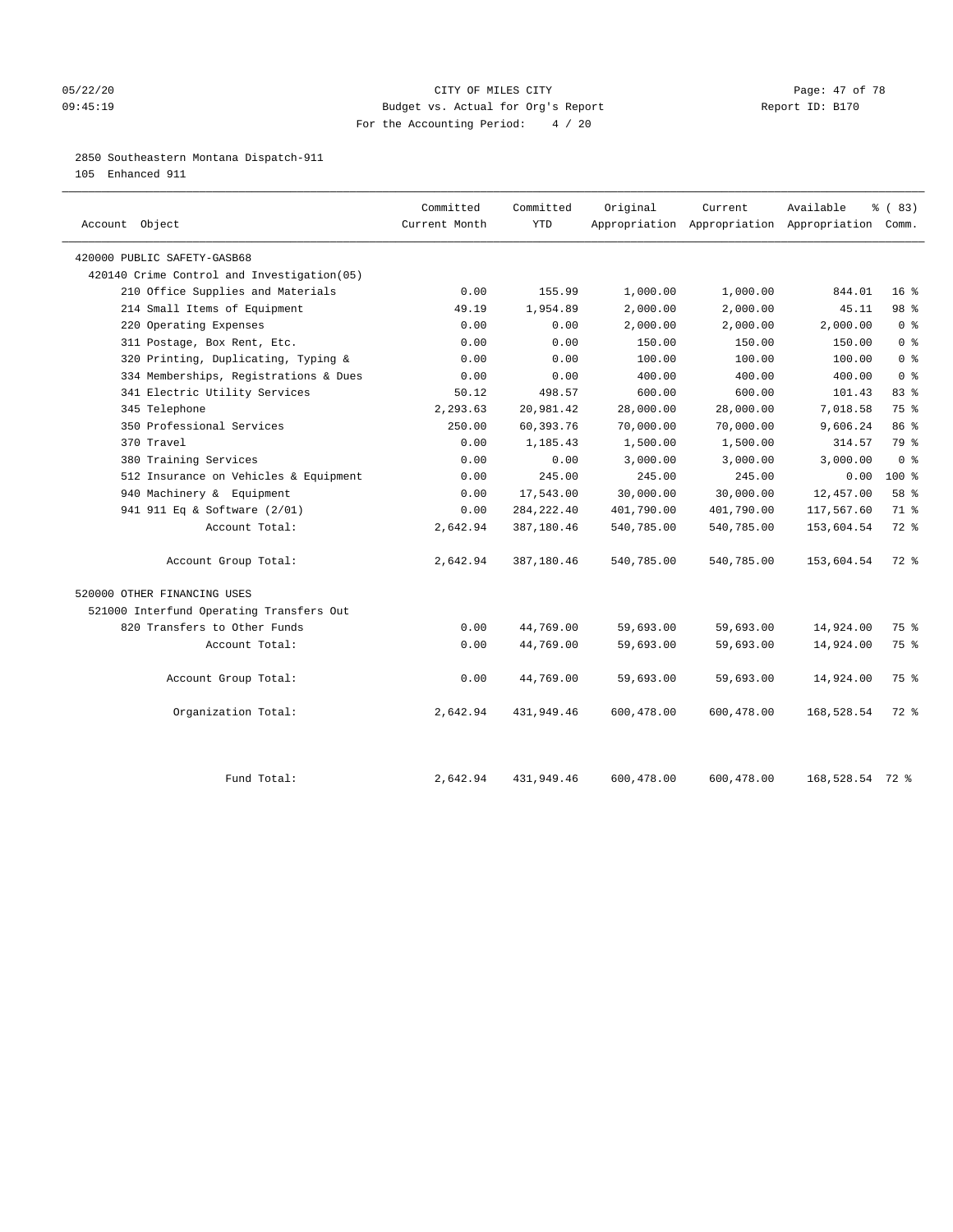#### 05/22/20 **CITY OF MILES CITY CONSUMING THE PAGE: 48 of 78** 09:45:19 Budget vs. Actual for Org's Report Changer Report ID: B170 For the Accounting Period: 4 / 20

## 2880 LIBRARY GRANTS

39 Partners Program

| Account Object                                                      | Committed<br>Current Month | Committed<br><b>YTD</b> | Original<br>Appropriation | Current<br>Appropriation | Available<br>Appropriation | % (83)<br>Comm.    |
|---------------------------------------------------------------------|----------------------------|-------------------------|---------------------------|--------------------------|----------------------------|--------------------|
| 460000 CULTURE AND RECREATION-GASB68<br>460100 Library Services(16) |                            |                         |                           |                          |                            |                    |
| 311 Postage, Box Rent, Etc.                                         | 171.00                     | 2,268.00                | 4,900.00                  | 4,900.00                 | 2,632.00                   | $46$ %             |
| 382 Books                                                           | 0.00                       | 0.00                    | 100.00                    | 100.00                   | 100.00                     | 0 <sup>8</sup>     |
| Account Total:                                                      | 171.00                     | 2,268.00                | 5,000.00                  | 5,000.00                 | 2,732.00                   | $45$ $%$           |
| Account Group Total:                                                | 171.00                     | 2,268.00                | 5,000.00                  | 5,000.00                 | 2,732.00                   | $45$ $%$           |
| Organization Total:                                                 | 171.00                     | 2,268.00                | 5.000.00                  | 5,000.00                 | 2,732.00                   | $45$ $\frac{6}{3}$ |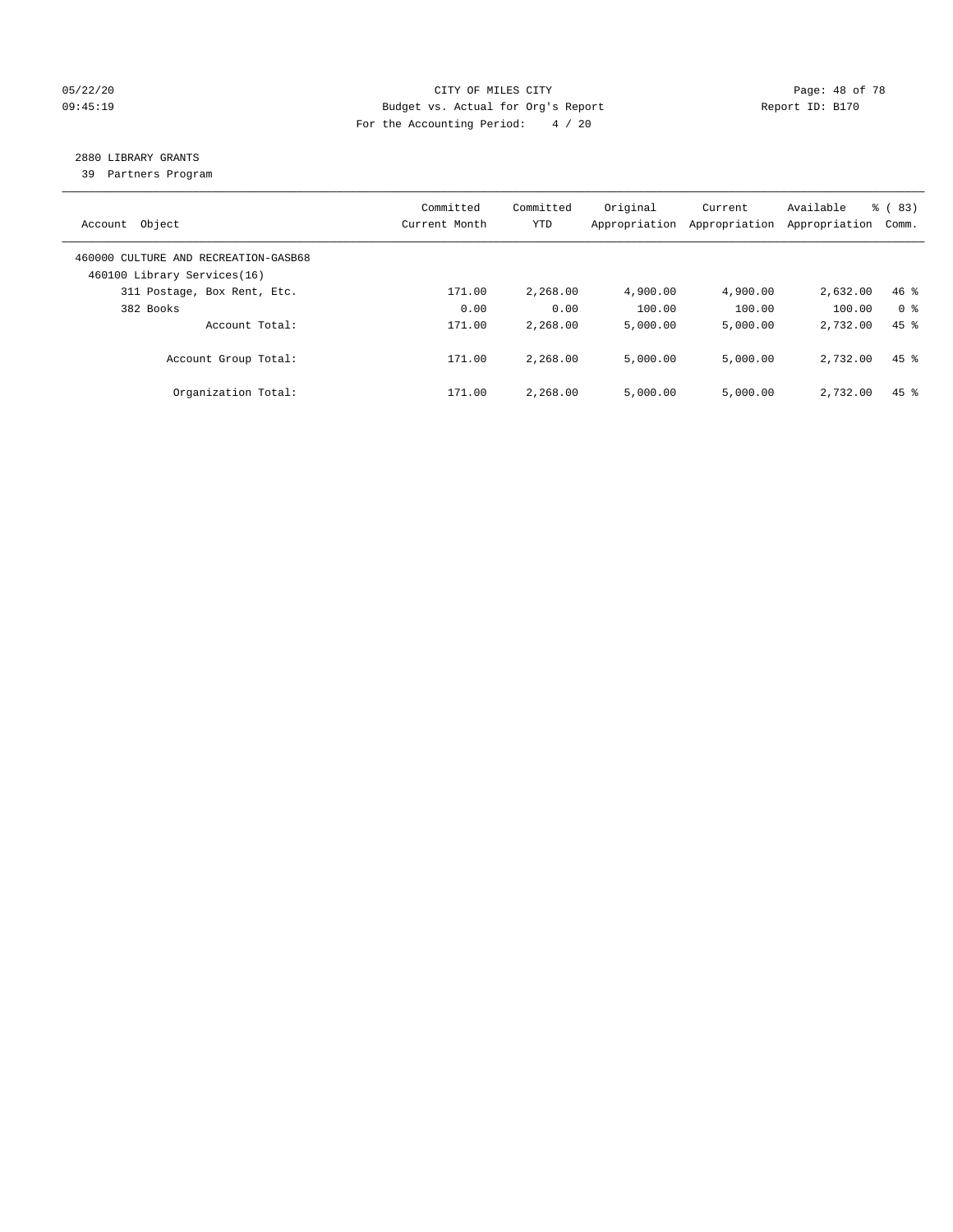### 05/22/20 **CITY OF MILES CITY CONSUMING THE PAGE: 49 of 78** 09:45:19 Budget vs. Actual for Org's Report Changer Report ID: B170 For the Accounting Period: 4 / 20

#### 2880 LIBRARY GRANTS

41 Sagebrush Fed/Coal Sev Tax

| Account Object                       | Committed<br>Current Month | Committed<br><b>YTD</b> | Original<br>Appropriation | Current<br>Appropriation | Available<br>Appropriation | 8 ( 83)<br>Comm. |
|--------------------------------------|----------------------------|-------------------------|---------------------------|--------------------------|----------------------------|------------------|
| 460000 CULTURE AND RECREATION-GASB68 |                            |                         |                           |                          |                            |                  |
| 460100 Library Services(16)          |                            |                         |                           |                          |                            |                  |
| 210 Office Supplies and Materials    | 0.00                       | 91.47                   | 500.00                    | 500.00                   | 408.53                     | 18 %             |
| 214 Small Items of Equipment         | 0.00                       | 0.00                    | 2,500.00                  | 2,500.00                 | 2,500.00                   | 0 <sup>8</sup>   |
| 350 Professional Services            | 0.00                       | 1,932.00                | 5,000.00                  | 5,000.00                 | 3,068.00                   | 39 %             |
| 370 Travel                           | 102.02                     | 538.98                  | 5,000.00                  | 5,000.00                 | 4,461.02                   | $11$ %           |
| 380 Training Services                | 100.01                     | 150.01                  | 2,000.00                  | 2,000.00                 | 1,849.99                   | 8 %              |
| Account Total:                       | 202.03                     | 2,712.46                | 15,000.00                 | 15,000.00                | 12,287.54                  | 18 <sup>8</sup>  |
| Account Group Total:                 | 202.03                     | 2,712.46                | 15,000.00                 | 15,000.00                | 12,287.54                  | 18 <sup>8</sup>  |
| Organization Total:                  | 202.03                     | 2,712.46                | 15,000.00                 | 15,000.00                | 12,287.54                  | 18 <sup>8</sup>  |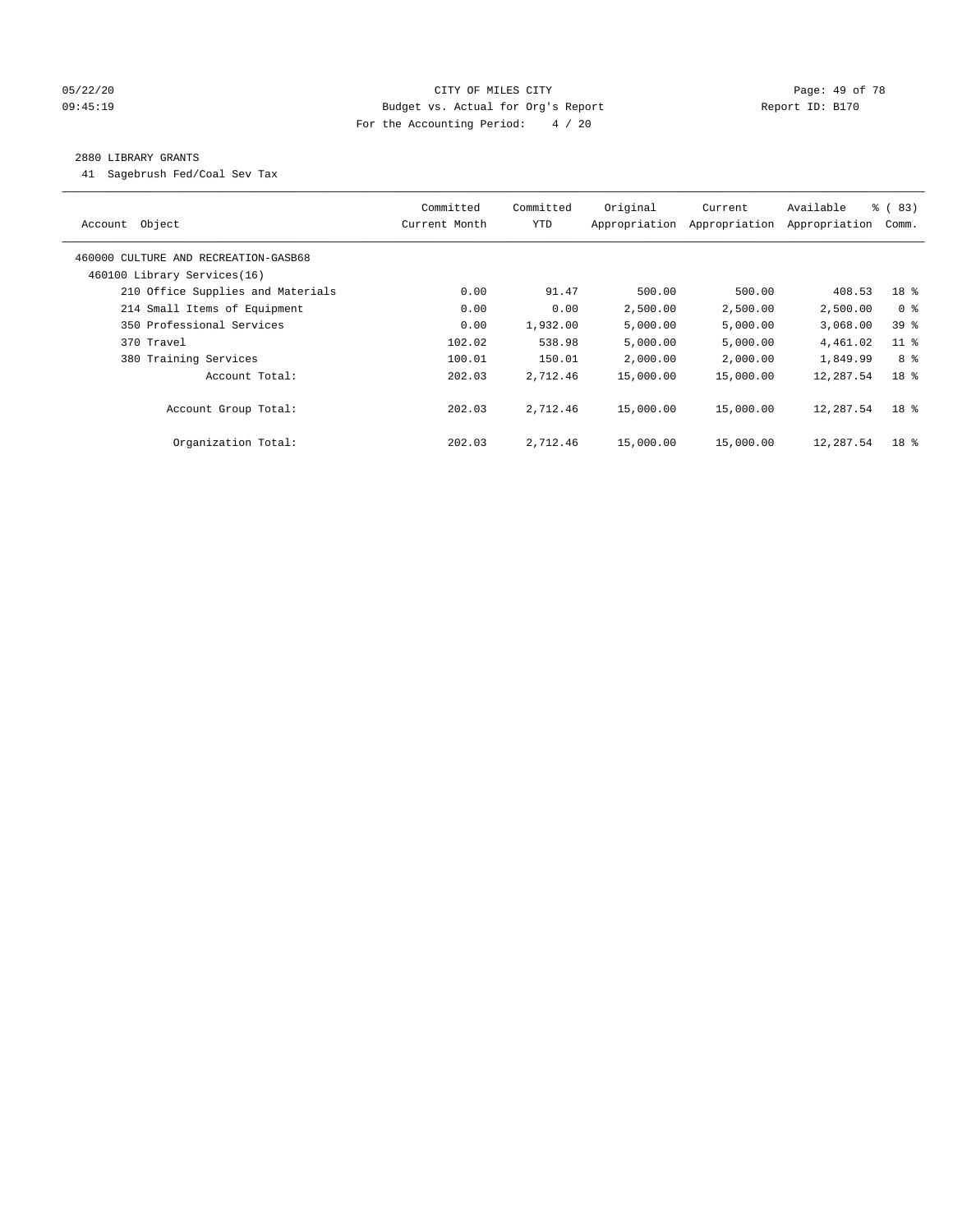#### 05/22/20 **CITY OF MILES CITY CONSUMING THE CONSUMING PAGE:** 50 of 78 09:45:19 Budget vs. Actual for Org's Report Changer Report ID: B170 For the Accounting Period: 4 / 20

#### 2880 LIBRARY GRANTS

43 State Aid Per Capita-Tech Serv

| Object<br>Account                                                   | Committed<br>Current Month | Committed<br>YTD | Original<br>Appropriation | Current<br>Appropriation | Available<br>Appropriation | 8 ( 83)<br>Comm. |
|---------------------------------------------------------------------|----------------------------|------------------|---------------------------|--------------------------|----------------------------|------------------|
| 460000 CULTURE AND RECREATION-GASB68<br>460100 Library Services(16) |                            |                  |                           |                          |                            |                  |
| 210 Office Supplies and Materials                                   | 0.00                       | 0.00             | 1,000.00                  | 1,000.00                 | 1,000.00                   | 0 <sup>8</sup>   |
| 350 Professional Services                                           | 0.00                       | 550.00           | 15,284.00                 | 15,284.00                | 14,734.00                  | $4\degree$       |
| 370 Travel                                                          | 0.00                       | 0.00             | 5.000.00                  | 5,000.00                 | 5,000.00                   | 0 <sup>8</sup>   |
| Account Total:                                                      | 0.00                       | 550.00           | 21,284.00                 | 21,284.00                | 20,734.00                  | 38               |
| Account Group Total:                                                | 0.00                       | 550.00           | 21,284.00                 | 21,284.00                | 20,734.00                  | 3 <sup>8</sup>   |
| Organization Total:                                                 | 0.00                       | 550.00           | 21,284.00                 | 21,284.00                | 20,734.00                  | 3 <sup>8</sup>   |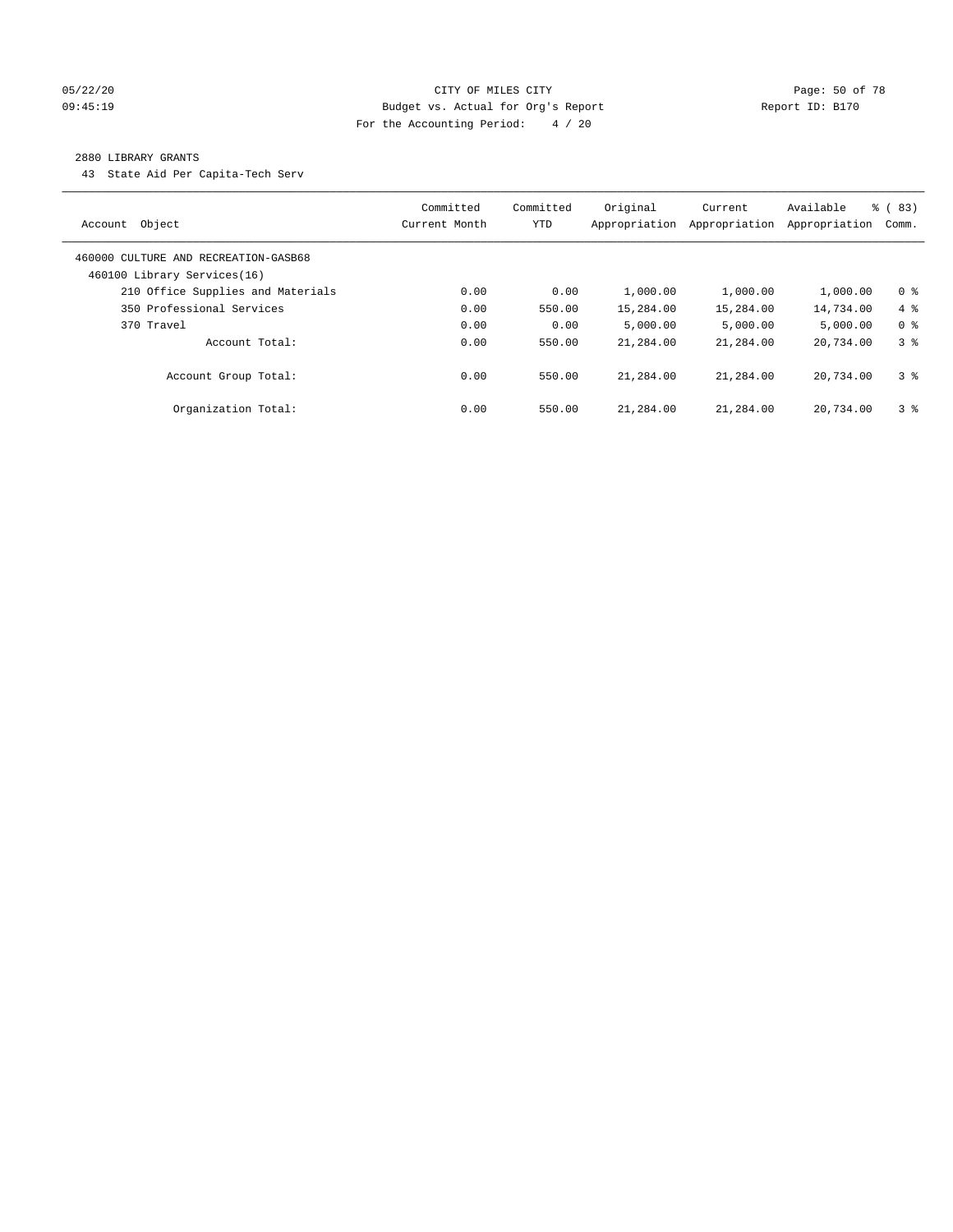#### 05/22/20 Page: 51 of 78 CITY OF MILES CITY CONTROL PAGE: 51 of 78 09:45:19 Budget vs. Actual for Org's Report Changer Report ID: B170 For the Accounting Period: 4 / 20

#### 2880 LIBRARY GRANTS

111 One Time Endowments-Library

| Object<br>Account                                                   | Committed<br>Current Month | Committed<br>YTD | Original<br>Appropriation | Current<br>Appropriation | Available<br>Appropriation | % (83)<br>Comm. |
|---------------------------------------------------------------------|----------------------------|------------------|---------------------------|--------------------------|----------------------------|-----------------|
| 460000 CULTURE AND RECREATION-GASB68<br>460100 Library Services(16) |                            |                  |                           |                          |                            |                 |
| 214 Small Items of Equipment                                        | 0.00                       | 1,715.91         | 2,000.00                  | 2,000.00                 | 284.09                     | 86 <sup>8</sup> |
| 350 Professional Services                                           | 0.00                       | 0.00             | 1,500.00                  | 1,500.00                 | 1,500.00                   | 0 <sup>8</sup>  |
| Account Total:                                                      | 0.00                       | 1,715.91         | 3,500.00                  | 3,500.00                 | 1,784.09                   | $49*$           |
| Account Group Total:                                                | 0.00                       | 1,715.91         | 3,500.00                  | 3,500.00                 | 1,784.09                   | $49*$           |
| Organization Total:                                                 | 0.00                       | 1,715.91         | 3,500.00                  | 3.500.00                 | 1,784.09                   | $49*$           |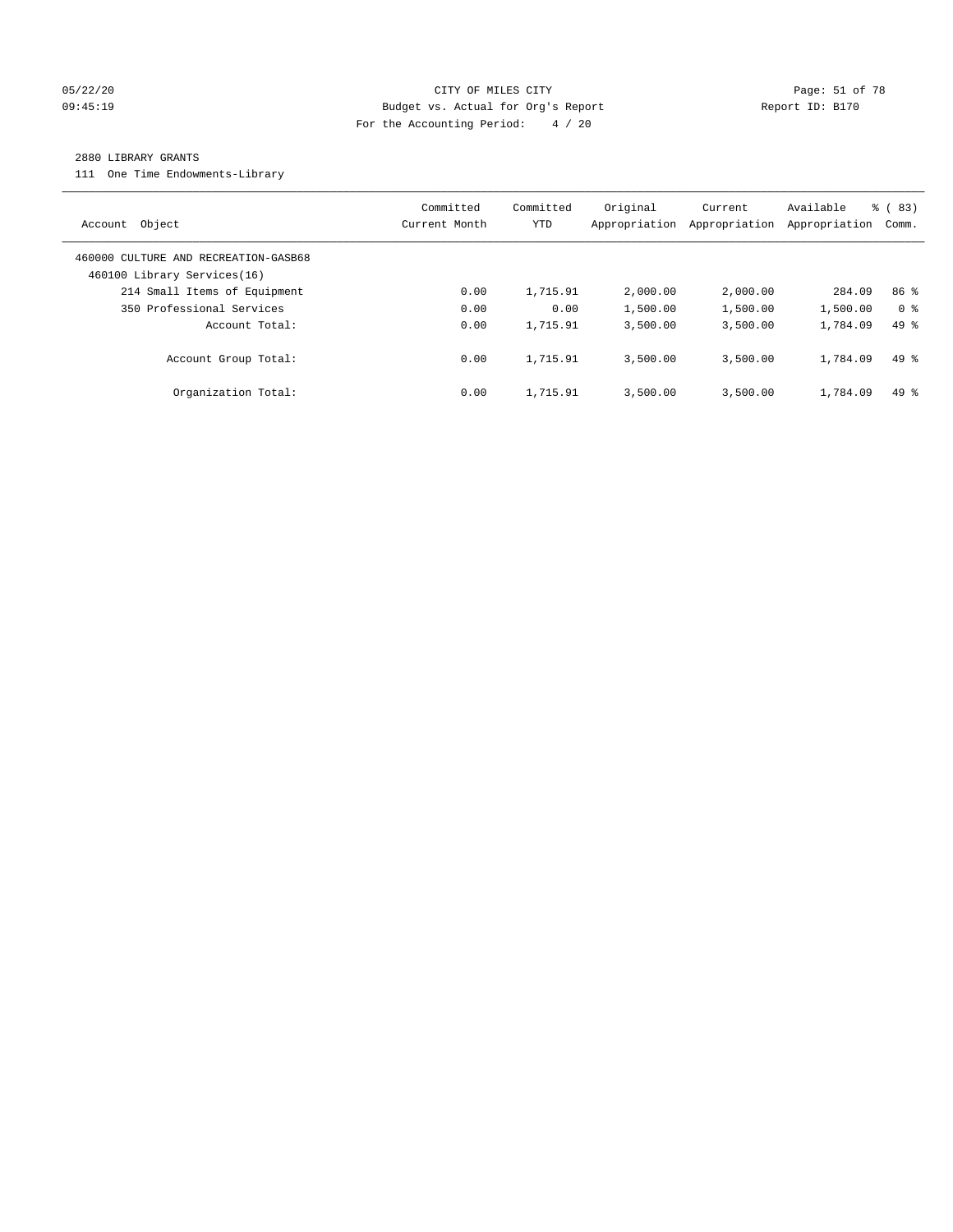### 05/22/20 Page: 52 of 78 09:45:19 Budget vs. Actual for Org's Report Changer Report ID: B170 For the Accounting Period: 4 / 20

#### 2880 LIBRARY GRANTS

112 Library Board of Trustees-Library

| Object<br>Account                                                   | Committed<br>Current Month | Committed<br><b>YTD</b> | Original<br>Appropriation | Current<br>Appropriation | Available<br>Appropriation | % (83)<br>Comm. |
|---------------------------------------------------------------------|----------------------------|-------------------------|---------------------------|--------------------------|----------------------------|-----------------|
| 460000 CULTURE AND RECREATION-GASB68<br>460100 Library Services(16) |                            |                         |                           |                          |                            |                 |
| 350 Professional Services                                           | 0.00                       | 0.00                    | 10,000.00                 | 10,000.00                | 10,000.00                  | 0 <sup>8</sup>  |
| 360 Contr R & M                                                     | 0.00                       | 0.00                    | 40,000.00                 | 40,000.00                | 40,000.00                  | 0 <sup>8</sup>  |
| 382 Books                                                           | 0.00                       | 0.00                    | 10,000.00                 | 10,000.00                | 10,000.00                  | 0 <sup>8</sup>  |
| Account Total:                                                      | 0.00                       | 0.00                    | 60,000.00                 | 60,000.00                | 60,000.00                  | 0 <sup>8</sup>  |
| Account Group Total:                                                | 0.00                       | 0.00                    | 60,000.00                 | 60,000.00                | 60,000.00                  | 0 <sub>8</sub>  |
| Organization Total:                                                 | 0.00                       | 0.00                    | 60,000.00                 | 60,000.00                | 60,000.00                  | 0 <sup>8</sup>  |
|                                                                     |                            |                         |                           |                          |                            |                 |
| Fund Total:                                                         | 373.03                     | 7,246.37                | 104,784.00                | 104,784.00               | 97,537.63                  | 7 %             |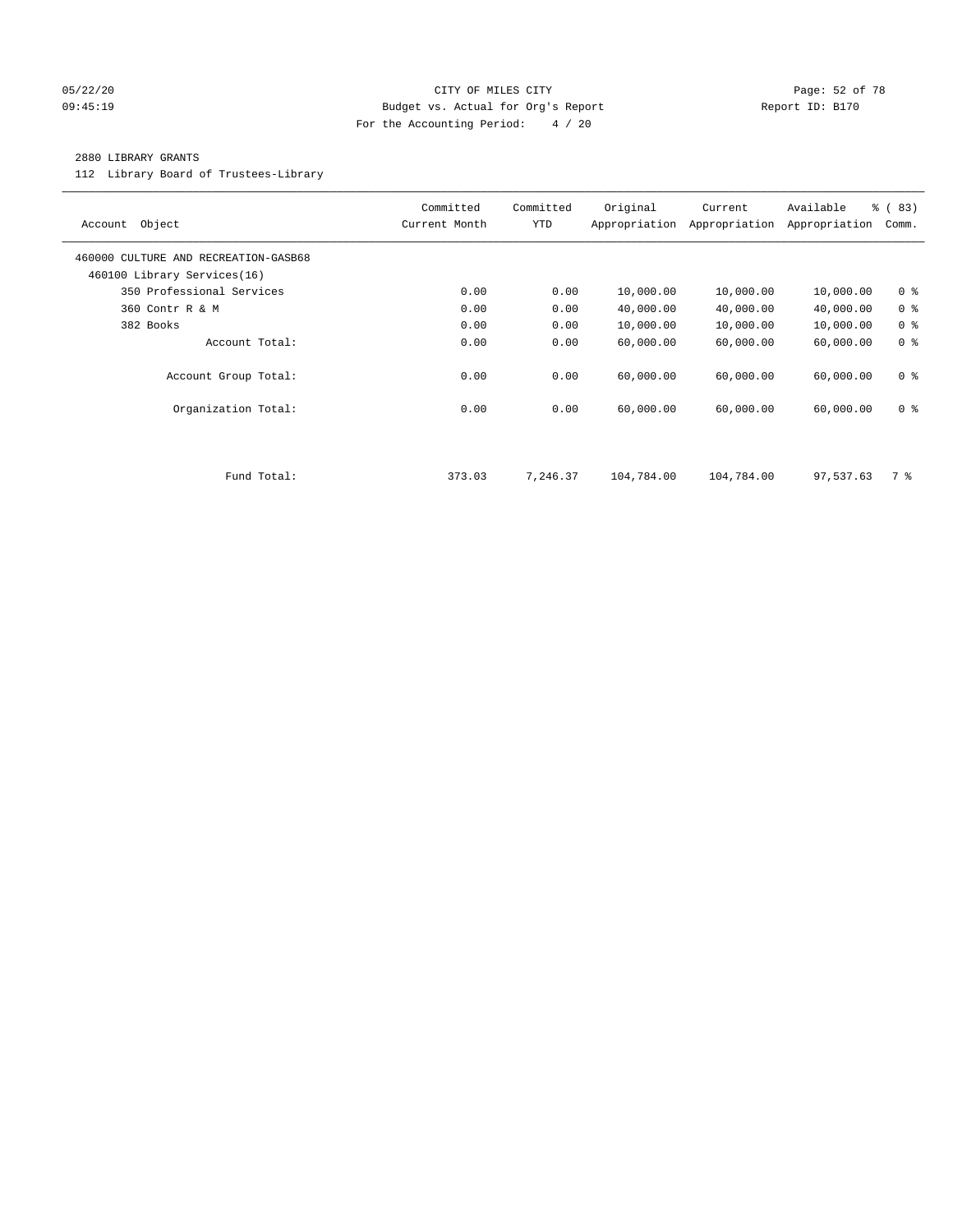## 05/22/20 Page: 53 of 78 09:45:19 Budget vs. Actual for Org's Report Report ID: B170 For the Accounting Period: 4 / 20

2935 Historic Preservation

| 11 Historic Preservation |  |  |  |  |  |
|--------------------------|--|--|--|--|--|
|--------------------------|--|--|--|--|--|

| Account Object                              | Committed<br>Current Month | Committed<br><b>YTD</b> | Original | Current  | Available<br>Appropriation Appropriation Appropriation Comm. | % (83)         |
|---------------------------------------------|----------------------------|-------------------------|----------|----------|--------------------------------------------------------------|----------------|
| 460000 CULTURE AND RECREATION-GASB68        |                            |                         |          |          |                                                              |                |
| 460461 Historic Preservation-Administration |                            |                         |          |          |                                                              |                |
| 111 Salaries and Wages - Permanent          | 0.00                       | 0.00                    | 1,968.00 | 1,968.00 | 1,968.00                                                     | 0 <sup>8</sup> |
| 131 VACATION                                | 0.00                       | 0.00                    | 60.00    | 60.00    | 60.00                                                        | 0 <sup>8</sup> |
| 132 SICK LEAVE                              | 0.00                       | 0.00                    | 60.00    | 60.00    | 60.00                                                        | 0 <sup>8</sup> |
| 133 OTHER LEAVE PAY                         | 0.00                       | 0.00                    | 100.00   | 100.00   | 100.00                                                       | 0 <sup>8</sup> |
| 141 Unemployment Insurance                  | 0.00                       | 0.00                    | 3.00     | 3.00     | 3.00                                                         | 0 <sup>8</sup> |
| 142 Workers' Compensation                   | 0.00                       | 0.00                    | 28.00    | 28.00    | 28.00                                                        | 0 <sup>8</sup> |
| 144 FICA                                    | 0.00                       | 0.00                    | 167.00   | 167.00   | 167.00                                                       | 0 <sup>8</sup> |
| 145 PERS                                    | 0.00                       | 0.00                    | 190.00   | 190.00   | 190.00                                                       | 0 <sup>8</sup> |
| 196 CLOTHING ALLOTMENT                      | 0.00                       | 0.00                    | 75.00    | 75.00    | 75.00                                                        | 0 <sup>8</sup> |
| 210 Office Supplies and Materials           | 0.00                       | 15.99                   | 1,000.00 | 1,000.00 | 984.01                                                       | 2 <sup>8</sup> |
| 220 Operating Expenses                      | 0.00                       | 0.00                    | 2,000.00 | 2,000.00 | 2,000.00                                                     | 0 <sup>8</sup> |
| 311 Postage, Box Rent, Etc.                 | 0.00                       | 7.45                    | 150.00   | 150.00   | 142.55                                                       | 5 <sup>8</sup> |
| 320 Printing, Duplicating, Typing &         | 0.00                       | 352.78                  | 300.00   | 300.00   | $-52.78$                                                     | 118 %          |
| 330 Publicity, Subscriptions & Dues         | 0.00                       | 0.00                    | 200.00   | 200.00   | 200.00                                                       | 0 <sup>8</sup> |
| 331 Publication of Formal & Legal Notices   | 0.00                       | 0.00                    | 150.00   | 150.00   | 150.00                                                       | 0 <sup>8</sup> |
| 334 Memberships, Registrations & Dues       | 0.00                       | 0.00                    | 20.00    | 20.00    | 20.00                                                        | 0 <sup>8</sup> |
| 345 Telephone                               | 0.00                       | 1.22                    | 0.00     | 0.00     | $-1.22$                                                      | $***$ $_{8}$   |
| 347 Internet                                | 1.27                       | 8.60                    | 60.00    | 60.00    | 51.40                                                        | $14*$          |
| 350 Professional Services                   | 0.00                       | 75.25                   | 1,800.00 | 1,800.00 | 1,724.75                                                     | 4%             |
| 360 Contr R & M                             | 0.00                       | 5.00                    | 0.00     | 0.00     | $-5.00$                                                      | $***$ $%$      |
| 370 Travel                                  | 0.00                       | 0.00                    | 500.00   | 500.00   | 500.00                                                       | 0 <sup>8</sup> |
| 380 Training Services                       | 0.00                       | 0.00                    | 300.00   | 300.00   | 300.00                                                       | 0 <sup>8</sup> |
| Account Total:                              | 1.27                       | 466.29                  | 9,131.00 | 9,131.00 | 8,664.71                                                     | 5 <sup>8</sup> |
| Account Group Total:                        | 1.27                       | 466.29                  | 9,131.00 | 9,131.00 | 8,664.71                                                     | 5 <sup>°</sup> |
| Organization Total:                         | 1.27                       | 466.29                  | 9,131.00 | 9,131.00 | 8,664.71                                                     | 5 <sup>°</sup> |
| Fund Total:                                 | 1.27                       | 466.29                  | 9,131.00 | 9,131.00 | 8,664.71                                                     | 5 <sup>8</sup> |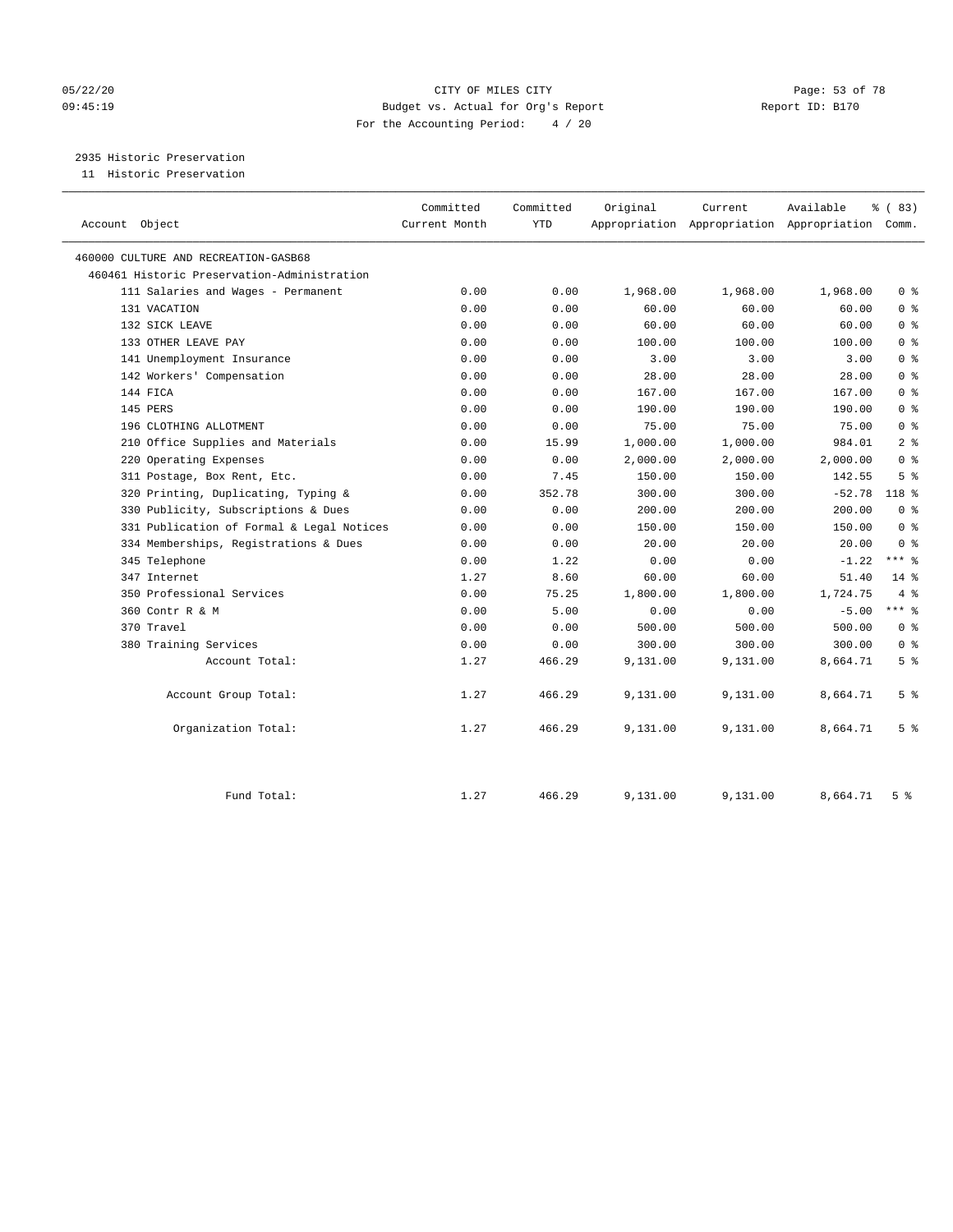#### 05/22/20 **CITY OF MILES CITY CITY CITY Page: 54 of 78** 09:45:19 Budget vs. Actual for Org's Report Changer Report ID: B170 For the Accounting Period: 4 / 20

————————————————————————————————————————————————————————————————————————————————————————————————————————————————————————————————————

### 2985 RETIRED SENIOR VOLUNTEER PROG (RSVP)

15 Retired Senior Volunteer Program

|                                            | Committed     | Committed  | Original  | Current   | Available                                       | % (83)          |
|--------------------------------------------|---------------|------------|-----------|-----------|-------------------------------------------------|-----------------|
| Account Object                             | Current Month | YTD        |           |           | Appropriation Appropriation Appropriation Comm. |                 |
| 450000 Social and Economic Services-GASB68 |               |            |           |           |                                                 |                 |
| 450330 RSVP Non-Federal                    |               |            |           |           |                                                 |                 |
| 111 Salaries and Wages - Permanent         | 210.42        | 1,809.05   | 2,000.00  | 2,000.00  | 190.95                                          | 90%             |
| 131 VACATION                               | 0.00          | 110.10     | 200.00    | 200.00    | 89.90                                           | 55 %            |
| 132 SICK LEAVE                             | 0.00          | 100.96     | 200.00    | 200.00    | 99.04                                           | 50%             |
| 133 OTHER LEAVE PAY                        | 0.00          | 22.72      | 100.00    | 100.00    | 77.28                                           | $23$ %          |
| 141 Unemployment Insurance                 | 0.32          | 3.10       | 12.00     | 12.00     | 8.90                                            | 26%             |
| 142 Workers' Compensation                  | 0.84          | 8.15       | 31.00     | 31.00     | 22.85                                           | 26%             |
| 143 Health Insurance                       | 39.72         | 79.43      | 400.00    | 400.00    | 320.57                                          | $20*$           |
| 144 FICA                                   | 16.10         | 156.31     | 192.00    | 192.00    | 35.69                                           | 81 %            |
| 145 PERS                                   | 18.24         | 177.12     | 173.00    | 173.00    | $-4.12$                                         | $102$ %         |
| 210 Office Supplies and Materials          | 0.00          | 0.00       | 1,098.00  | 1,098.00  | 1,098.00                                        | 0 <sup>8</sup>  |
| 220 Operating Expenses                     | 3,299.00      | 5,710.82   | 7,345.00  | 7,345.00  | 1,634.18                                        | 78 %            |
| 311 Postage, Box Rent, Etc.                | 0.00          | 671.50     | 750.00    | 750.00    | 78.50                                           | $90*$           |
| 330 Publicity, Subscriptions & Dues        | 0.00          | 159.60     | 160.00    | 160.00    | 0.40                                            | $100*$          |
| 334 Memberships, Registrations & Dues      | 0.00          | 0.00       | 150.00    | 150.00    | 150.00                                          | 0 <sup>8</sup>  |
| 345 Telephone                              | 0.00          | 1,075.21   | 1,440.00  | 1,440.00  | 364.79                                          | 75 %            |
| 370 Travel                                 | 0.00          | 0.00       | 1,750.00  | 1,750.00  | 1,750.00                                        | 0 <sup>8</sup>  |
| 379 Other Travel                           | 22.09         | 451.23     | 1,500.00  | 1,500.00  | 1,048.77                                        | $30*$           |
| 512 Insurance on Vehicles & Equipment      | 0.00          | 0.00       | 500.00    | 500.00    | 500.00                                          | 0 <sup>8</sup>  |
| 513 Liability                              | 0.00          | 9.80       | 599.00    | 599.00    | 589.20                                          | 2 <sup>8</sup>  |
| Account Total:                             | 3,606.73      | 10,545.10  | 18,600.00 | 18,600.00 | 8,054.90                                        | 57%             |
| 450340 RSVP FEDERAL GRANT- FALLON/CUSTER   |               |            |           |           |                                                 |                 |
| 111 Salaries and Wages - Permanent         | 4,572.42      | 37, 215.68 | 44,890.00 | 44,890.00 | 7,674.32                                        | 83%             |
| 131 VACATION                               | 0.00          | 2,428.16   | 4,300.00  | 4,300.00  | 1,871.84                                        | 56%             |
| 132 SICK LEAVE                             | 0.00          | 1,918.32   | 3,900.00  | 3,900.00  | 1,981.68                                        | 49 %            |
| 133 OTHER LEAVE PAY                        | 0.00          | 424.62     | 1,900.00  | 1,900.00  | 1,475.38                                        | $22$ %          |
| 141 Unemployment Insurance                 | 6.86          | 62.84      | 247.00    | 247.00    | 184.16                                          | $25$ $%$        |
| 142 Workers' Compensation                  | 23.02         | 190.61     | 683.00    | 683.00    | 492.39                                          | $28$ %          |
| 143 Health Insurance                       | 754.63        | 7,864.07   | 8,600.00  | 8,600.00  | 735.93                                          | $91$ %          |
| 144 FICA                                   | 349.79        | 3,204.14   | 4,207.00  | 4,207.00  | 1,002.86                                        | 76 %            |
| 145 PERS                                   | 346.62        | 3,395.22   | 3,794.00  | 3,794.00  | 398.78                                          | 89 %            |
| 210 Office Supplies and Materials          | 0.00          | 859.27     | 1,525.00  | 1,525.00  | 665.73                                          | 56%             |
| 220 Operating Expenses                     | 797.39        | 3,380.81   | 0.00      | 0.00      | $-3,380.81$                                     | $***$ $-$       |
| 334 Memberships, Registrations & Dues      | 0.00          | 75.00      | 275.00    | 275.00    | 200.00                                          | $27$ %          |
| 345 Telephone                              | 117.18        | 117.18     | 0.00      | 0.00      | $-117.18$                                       | $***$ $%$       |
| 370 Travel                                 | 0.00          | 4,216.37   | 7,081.00  | 7,081.00  | 2,864.63                                        | 60 %            |
| 530 Rent                                   | 417.50        | 4,592.50   | 5,010.00  | 5,010.00  | 417.50                                          | $92$ $%$        |
| Account Total:                             | 7,385.41      | 69,944.79  | 86,412.00 | 86,412.00 | 16, 467. 21                                     | 81 %            |
| 450351 RSVP-Excess                         |               |            |           |           |                                                 |                 |
| 111 Salaries and Wages - Permanent         | 0.00          | 776.92     | 2,000.00  | 2,000.00  | 1,223.08                                        | 39 <sup>8</sup> |
| 141 Unemployment Insurance                 | 0.00          | 1.32       | 10.00     | 10.00     | 8.68                                            | $13*$           |
| 142 Workers' Compensation                  | 0.00          | 3.55       | 26.00     | 26.00     | 22.45                                           | $14*$           |
| 144 FICA                                   | 0.00          | 67.28      | 155.00    | 155.00    | 87.72                                           | 43 %            |
| 145 PERS                                   | 0.00          | 76.26      | 140.00    | 140.00    | 63.74                                           | 54 %            |
| 220 Operating Expenses                     | 0.00          | 1,705.72   | 2,000.00  | 2,000.00  | 294.28                                          | 85 %            |
| Account Total:                             | 0.00          | 2,631.05   | 4,331.00  | 4,331.00  | 1,699.95                                        | 61 %            |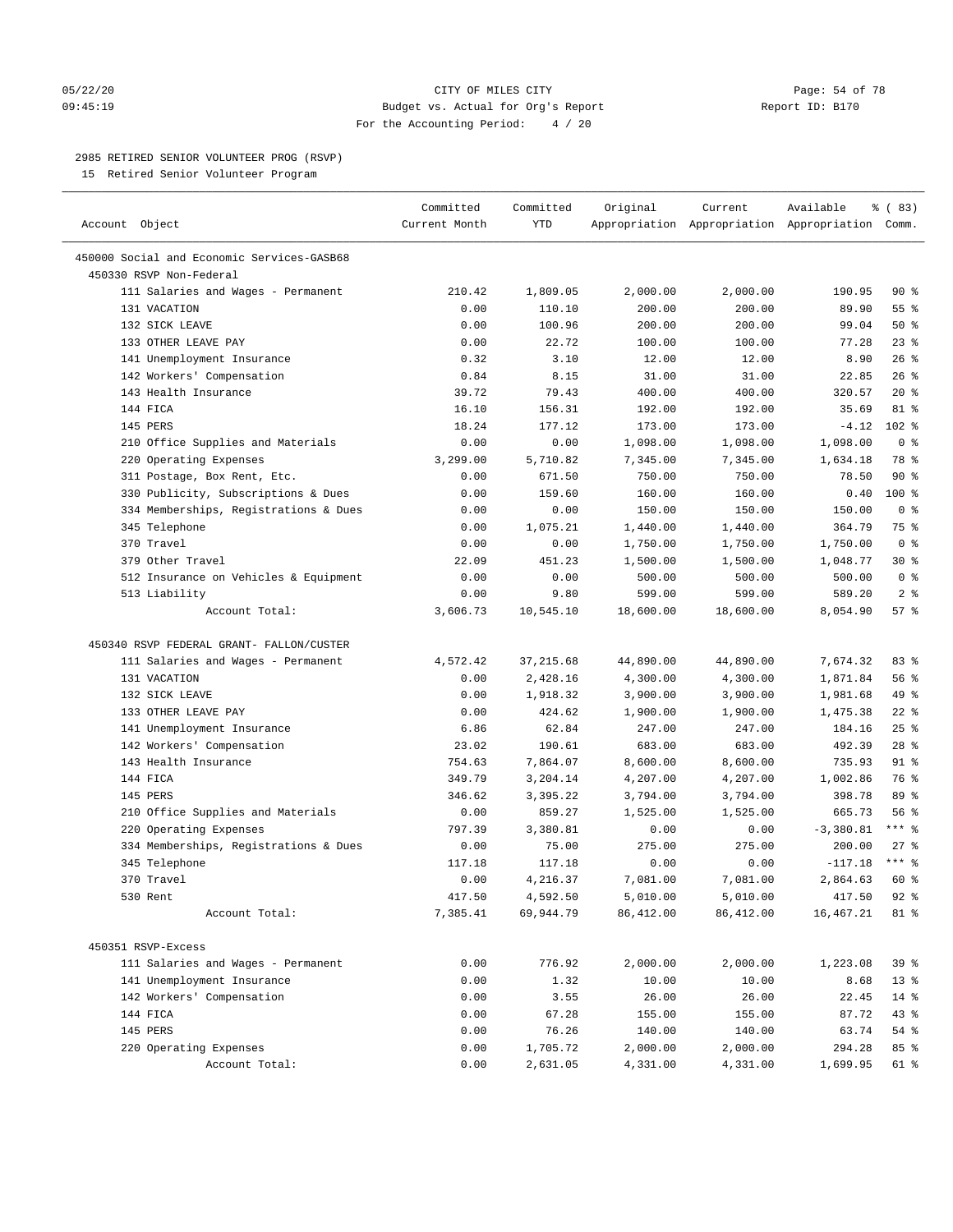### 05/22/20 **CITY OF MILES CITY CITY CITY Page: 55 of 78** 09:45:19 Budget vs. Actual for Org's Report Changer Report ID: B170 For the Accounting Period: 4 / 20

#### 2985 RETIRED SENIOR VOLUNTEER PROG (RSVP)

15 Retired Senior Volunteer Program

| Object<br>Account    | Committed<br>Current Month | Committed<br>YTD | Original<br>Appropriation | Current<br>Appropriation | Available<br>Appropriation | % (83)<br>Comm. |
|----------------------|----------------------------|------------------|---------------------------|--------------------------|----------------------------|-----------------|
| Account Group Total: | 10,992.14                  | 83,120.94        | 109,343.00                | 109,343.00               | 26,222.06                  | 76 %            |
| Organization Total:  | 10,992.14                  | 83,120.94        | 109,343.00                | 109,343.00               | 26, 222, 06                | 76 %            |
| Fund Total:          | 10,992.14                  | 83,120.94        | 109,343.00                | 109,343.00               | 26,222.06 76 %             |                 |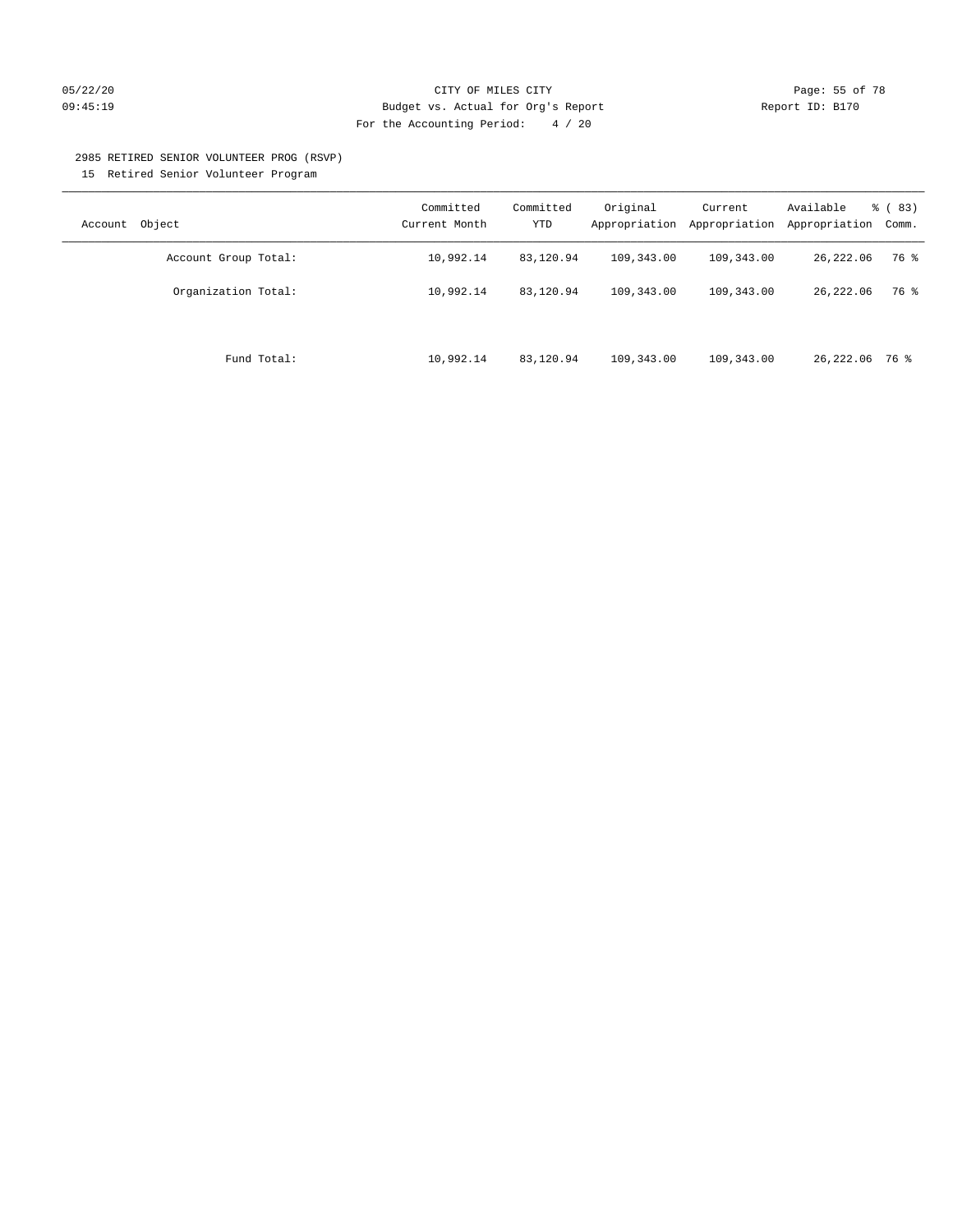## 05/22/20 Page: 56 of 78 09:45:19 Budget vs. Actual for Org's Report Changer Report ID: B170 For the Accounting Period: 4 / 20

#### 3670 SID 211 110 SID # 211

| Account Object                     | Committed<br>Current Month | Committed<br><b>YTD</b> | Original | Current<br>Appropriation Appropriation | Available<br>Appropriation | % (83)<br>Comm. |
|------------------------------------|----------------------------|-------------------------|----------|----------------------------------------|----------------------------|-----------------|
| 490000 DEBT SERVICE                |                            |                         |          |                                        |                            |                 |
| 490500 Other Debt Service Payments |                            |                         |          |                                        |                            |                 |
| 643 Principal- SID 211             | 0.00                       | 3,805.80                | 3,806.00 | 3,806.00                               | $0.20$ 100 %               |                 |
| 644 Interest- SID 211              | 0.00                       | 1,540.99                | 1,541.00 | 1,541.00                               | $0.01$ 100 %               |                 |
| Account Total:                     | 0.00                       | 5,346.79                | 5,347.00 | 5,347.00                               | $0.21$ 100 %               |                 |
| Account Group Total:               | 0.00                       | 5,346.79                | 5,347.00 | 5,347.00                               | $0.21$ 100 %               |                 |
| Organization Total:                | 0.00                       | 5,346.79                | 5,347.00 | 5,347.00                               | $0.21$ 100 %               |                 |
|                                    |                            |                         |          |                                        |                            |                 |
| Fund Total:                        | 0.00                       | 5,346.79                | 5,347.00 | 5,347.00                               | $0.21$ 100 %               |                 |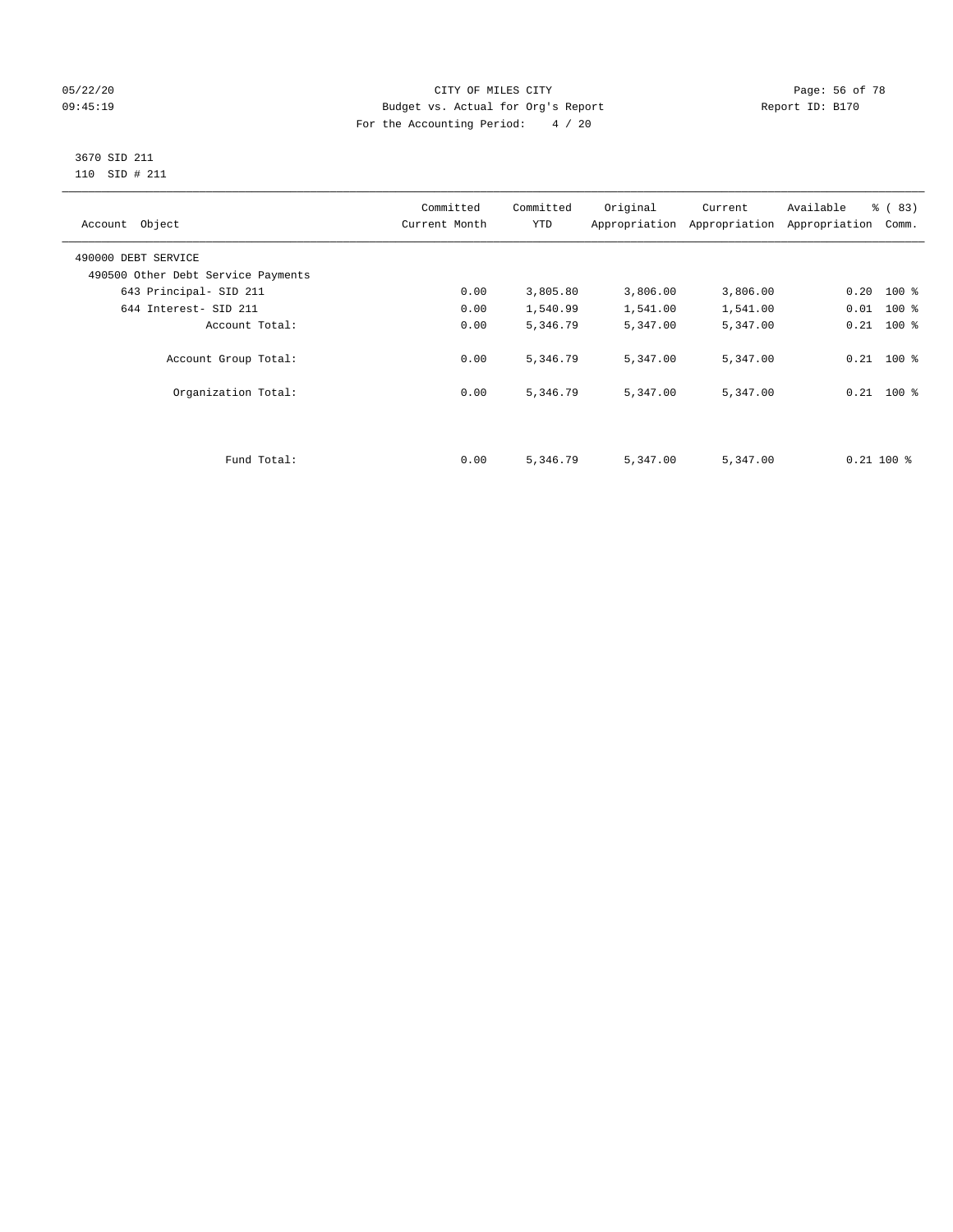### 05/22/20 **CITY OF MILES CITY CONSUMING THE PAGE:** 57 of 78 09:45:19 Budget vs. Actual for Org's Report Changer Report ID: B170 For the Accounting Period: 4 / 20

## 4000 General Fund Capitol Improvement Fund

501 Capital Purchases

| Account Object                                                     | Committed<br>Current Month | Committed<br><b>YTD</b> | Original<br>Appropriation | Current<br>Appropriation | Available<br>Appropriation | % (83)<br>Comm.    |
|--------------------------------------------------------------------|----------------------------|-------------------------|---------------------------|--------------------------|----------------------------|--------------------|
| 410000 GENERAL GOVERNMENTGASB68<br>410100 Legislative Services(02) |                            |                         |                           |                          |                            |                    |
| 940 Machinery & Equipment                                          | 0.00                       | 44, 218.37              | 57,640.00                 | 57,640.00                | 13,421.63                  | $77$ $\frac{6}{9}$ |
| Account Total:                                                     | 0.00                       | 44, 218.37              | 57,640.00                 | 57,640.00                | 13,421.63                  | 77 %               |
| Account Group Total:                                               | 0.00                       | 44, 218.37              | 57,640.00                 | 57,640.00                | 13,421.63                  | 77.8               |
| Organization Total:                                                | 0.00                       | 44, 218.37              | 57,640.00                 | 57,640.00                | 13,421.63                  | 77.8               |
|                                                                    |                            |                         |                           |                          |                            |                    |
| Fund Total:                                                        | 0.00                       | 44, 218.37              | 57,640.00                 | 57,640.00                | 13,421.63                  | 77 %               |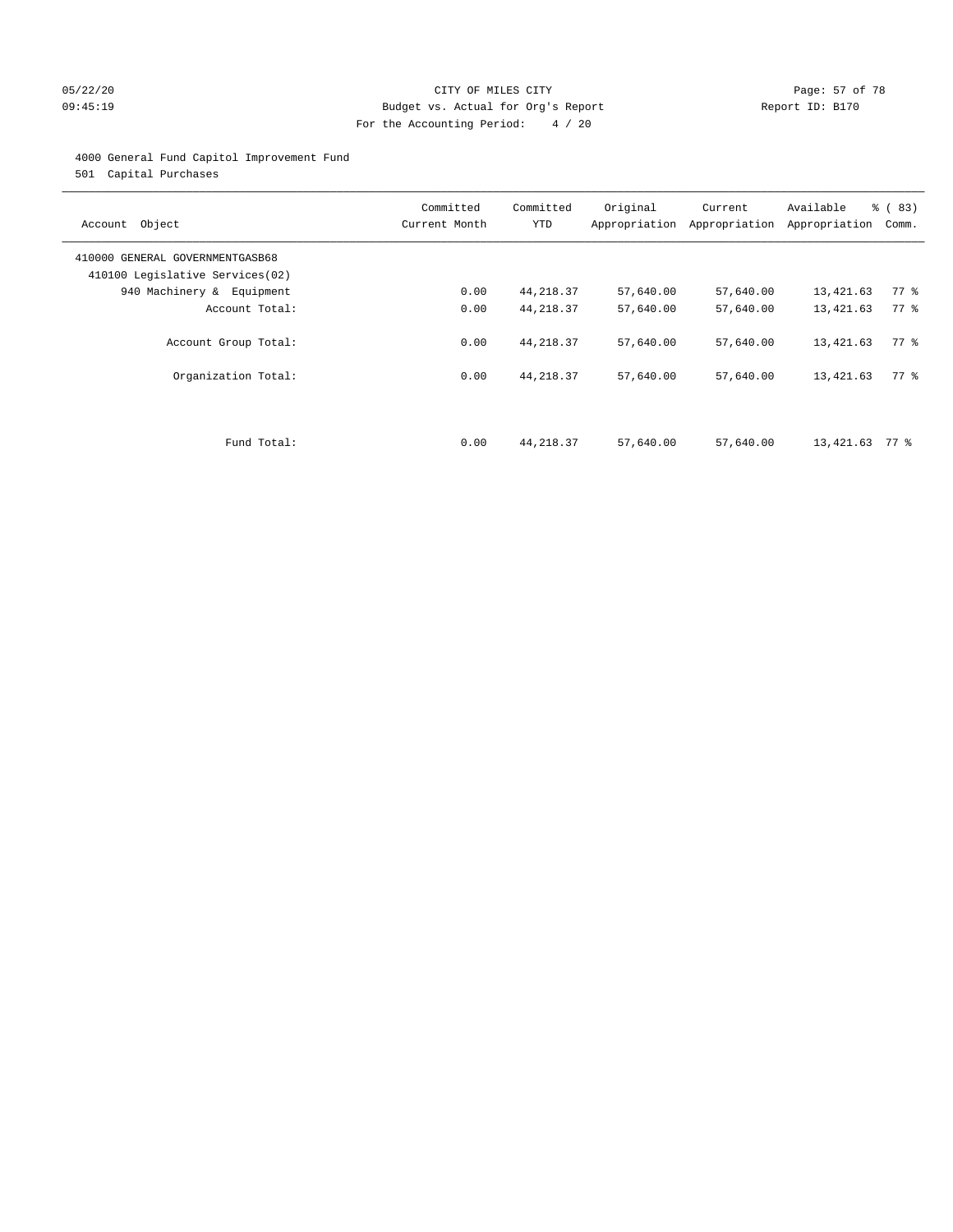### 05/22/20 **CITY OF MILES CITY CONSUMING THE PAGE:** 58 of 78 09:45:19 Budget vs. Actual for Org's Report Changer Report ID: B170 For the Accounting Period: 4 / 20

#### 4050 Ambulance Capital Improvement Fund

10 Ambulance

| Account Object                                                             | Committed<br>Current Month | Committed<br><b>YTD</b> | Original  | Current<br>Appropriation Appropriation | Available<br>Appropriation | % (83)<br>Comm. |
|----------------------------------------------------------------------------|----------------------------|-------------------------|-----------|----------------------------------------|----------------------------|-----------------|
| 420000 PUBLIC SAFETY-GASB68<br>420730 Emergency Medical Services-Ambulance |                            |                         |           |                                        |                            |                 |
| 940 Machinery & Equipment                                                  | 0.00                       | 0.00                    | 13,779.00 | 13,779.00                              | 13,779.00                  | 0 <sup>8</sup>  |
| Account Total:                                                             | 0.00                       | 0.00                    | 13,779.00 | 13,779.00                              | 13,779.00                  | 0 <sup>8</sup>  |
| Account Group Total:                                                       | 0.00                       | 0.00                    | 13,779.00 | 13,779.00                              | 13,779.00                  | 0 <sup>8</sup>  |
| Organization Total:                                                        | 0.00                       | 0.00                    | 13,779.00 | 13,779.00                              | 13,779.00                  | 0 <sup>8</sup>  |
|                                                                            |                            |                         |           |                                        |                            |                 |
| Fund Total:                                                                | 0.00                       | 0.00                    | 13,779.00 | 13,779.00                              | 13,779.00                  | 0 %             |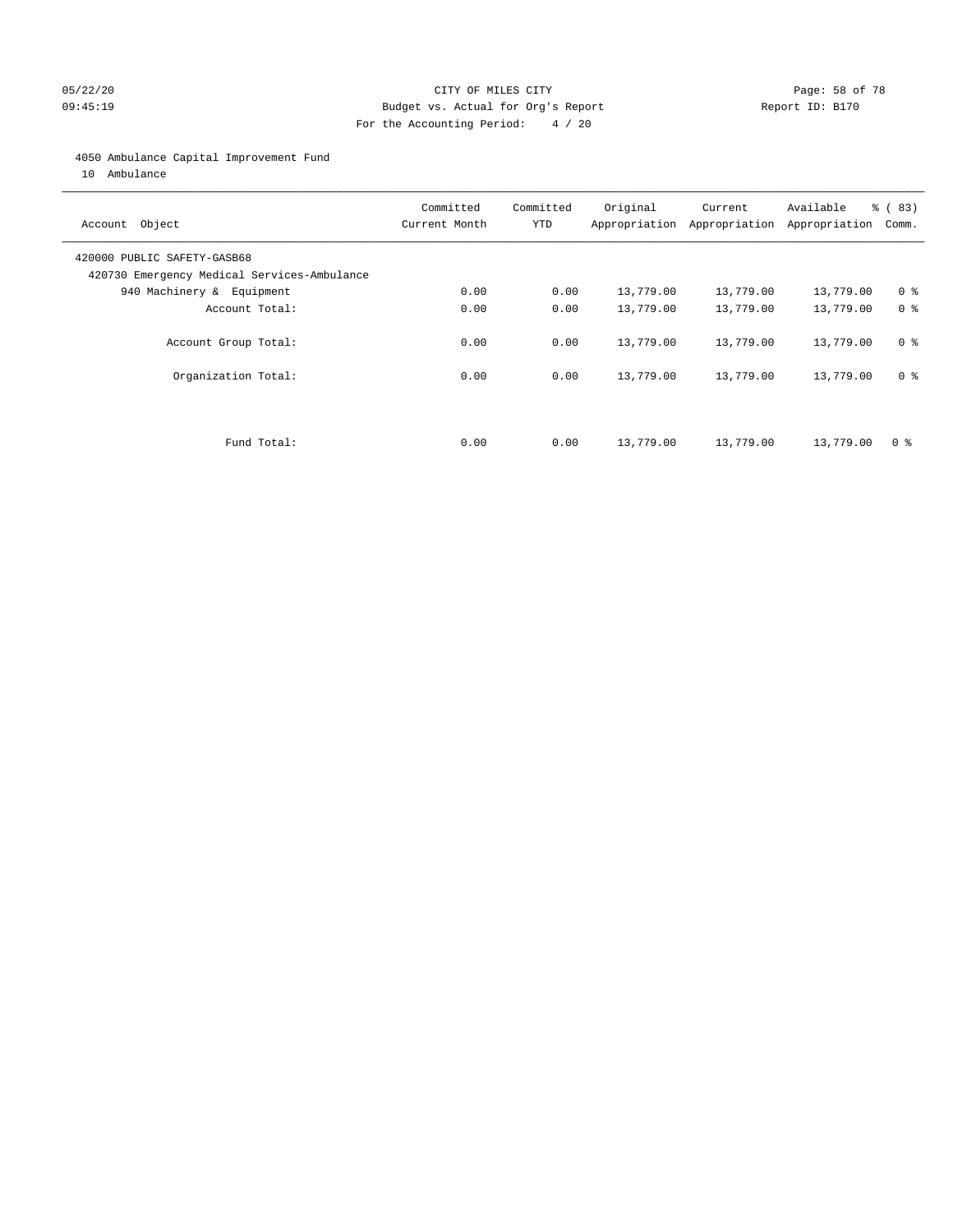#### 05/22/20 **CITY OF MILES CITY CONSUMING THE PAGE:** 59 of 78 09:45:19 Budget vs. Actual for Org's Report Changer Report ID: B170 For the Accounting Period: 4 / 20

#### 4060 CAPITAL IMPROV-PUBLIC WORKS

911 Public Works Operations

| Object<br>Account                                         | Committed<br>Current Month | Committed<br><b>YTD</b>   | Original<br>Appropriation | Current<br>Appropriation | Available<br>Appropriation | % (83)<br>Comm. |
|-----------------------------------------------------------|----------------------------|---------------------------|---------------------------|--------------------------|----------------------------|-----------------|
| 430000 Public Works-GASB68<br>430233 Roadway/Re-surfacing |                            |                           |                           |                          |                            |                 |
| 940 Machinery & Equipment                                 | 0.00                       | 382, 159.73               | 510,000.00                | 510,000.00               | 127,840.27                 | 75 %            |
| Account Total:                                            | 0.00                       | 382, 159.73               | 510,000.00                | 510,000.00               | 127,840.27                 | 75 %            |
| Account Group Total:<br>Organization Total:               | 0.00<br>0.00               | 382,159.73<br>382, 159.73 | 510,000.00<br>510,000.00  | 510,000.00<br>510,000.00 | 127,840.27<br>127,840.27   | 75 %<br>75 %    |
|                                                           |                            |                           |                           |                          |                            |                 |
| Fund Total:                                               | 0.00                       | 382, 159.73               | 510,000.00                | 510,000.00               | 127,840.27                 | 75 %            |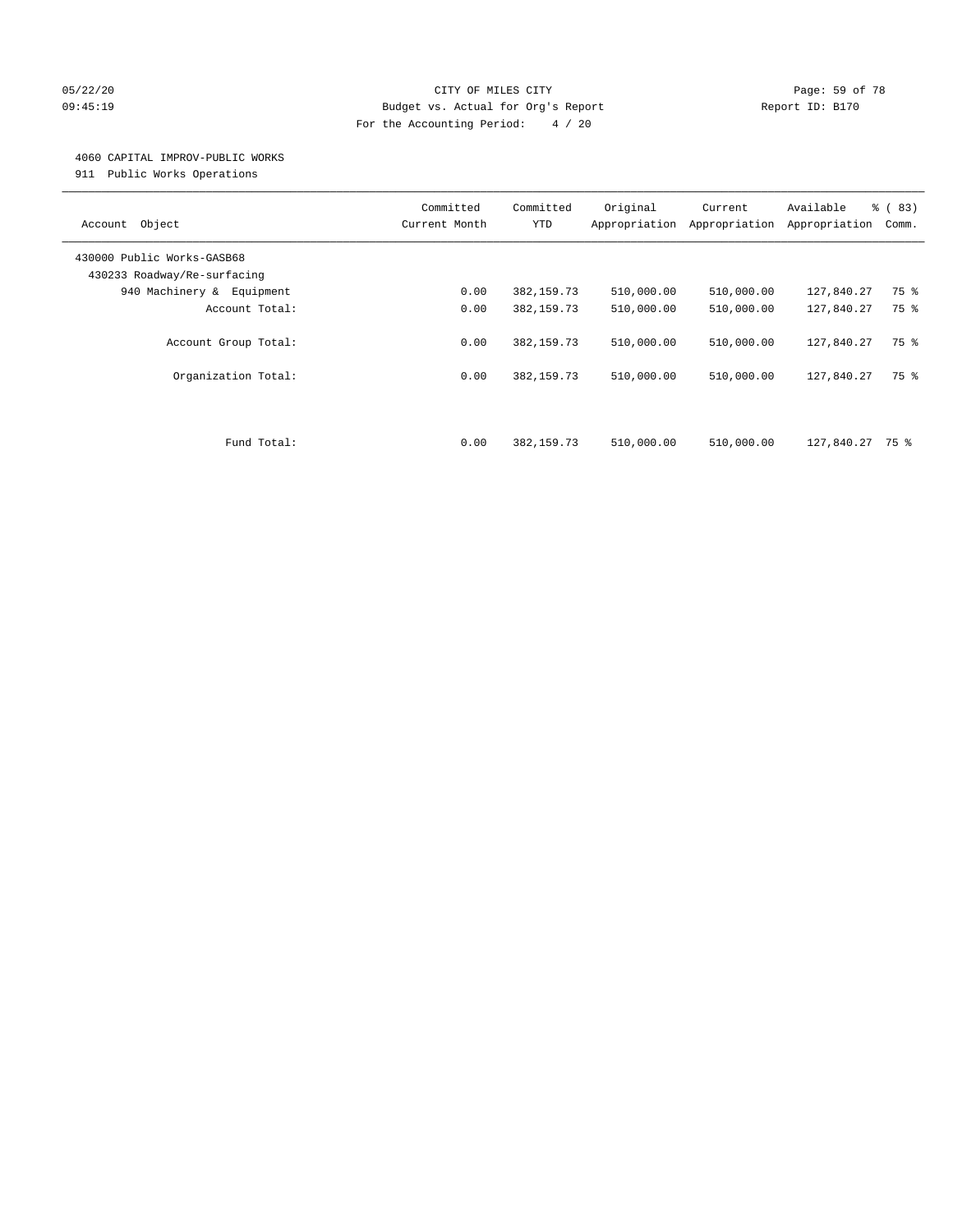#### 05/22/20 **CITY OF MILES CITY CONSUMING THE CONSUMING PAGE: 60 of 78** 09:45:19 Budget vs. Actual for Org's Report Changer Report ID: B170 For the Accounting Period: 4 / 20

————————————————————————————————————————————————————————————————————————————————————————————————————————————————————————————————————

## 5210 WATER UTILITY

22 Water Plant

|                                               | Committed     | Committed  | Original   | Current    | Available                                       | % (83)             |  |
|-----------------------------------------------|---------------|------------|------------|------------|-------------------------------------------------|--------------------|--|
| Account Object                                | Current Month | YTD        |            |            | Appropriation Appropriation Appropriation Comm. |                    |  |
| 430000 Public Works-GASB68                    |               |            |            |            |                                                 |                    |  |
| 430530 Water Source of Supply and Pumping(22) |               |            |            |            |                                                 |                    |  |
| 111 Salaries and Wages - Permanent            | 22,522.48     | 205,865.08 | 250,484.00 | 250,484.00 | 44,618.92                                       | $82$ $%$           |  |
| 121 OVERTIME-PERMANENT                        | 227.38        | 7,069.25   | 10,300.00  | 10,300.00  | 3,230.75                                        | 69 %               |  |
| 131 VACATION                                  | 865.08        | 15,505.15  | 19,500.00  | 19,500.00  | 3,994.85                                        | 80 %               |  |
| 132 SICK LEAVE                                | 0.00          | 3,440.71   | 5,500.00   | 5,500.00   | 2,059.29                                        | 63 %               |  |
| 133 OTHER LEAVE PAY                           | 0.00          | 322.03     | 2,733.00   | 2,733.00   | 2,410.97                                        | $12*$              |  |
| 134 HOLIDAY PAY                               | 0.00          | 4,181.25   | 5,400.00   | 5,400.00   | 1,218.75                                        | $77$ $%$           |  |
| 141 Unemployment Insurance                    | 35.46         | 356.33     | 441.00     | 441.00     | 84.67                                           | 81 %               |  |
| 142 Workers' Compensation                     | 1,399.33      | 14,010.28  | 16,848.00  | 16,848.00  | 2,837.72                                        | 83%                |  |
| 143 Health Insurance                          | 4,449.91      | 45, 452.56 | 53,404.00  | 53,404.00  | 7,951.44                                        | 85%                |  |
| 144 FICA                                      | 1,720.38      | 17,291.43  | 22,485.00  | 22,485.00  | 5,193.57                                        | $77$ $\frac{6}{9}$ |  |
| 145 PERS                                      | 2,047.39      | 20,238.87  | 25,482.00  | 25,482.00  | 5,243.13                                        | 79 %               |  |
| 196 CLOTHING ALLOTMENT                        | 0.00          | 915.00     | 950.00     | 950.00     | 35.00                                           | 96%                |  |
| 210 Office Supplies and Materials             | 60.50         | 124.94     | 250.00     | 250.00     | 125.06                                          | 50%                |  |
| 214 Small Items of Equipment                  | 4,027.81      | 4,111.20   | 8,000.00   | 8,000.00   | 3,888.80                                        | $51$ %             |  |
| 220 Operating Expenses                        | 776.84        | 2,415.08   | 2,500.00   | 2,500.00   | 84.92                                           | 97%                |  |
| 222 Chemicals, Lab & Med Supplies             | 0.00          | 50.00      | 250.00     | 250.00     | 200.00                                          | $20*$              |  |
| 226 Clothing and Uniforms                     | 0.00          | 295.24     | 600.00     | 600.00     | 304.76                                          | 49 %               |  |
| 230 Repair and Maintenance Supplies           | 413.58        | 5,933.91   | 10,000.00  | 10,000.00  | 4,066.09                                        | 59 %               |  |
| 231 Gas, Oil, Diesel Fuel, Grease, etc.       | 85.37         | 1,488.56   | 2,000.00   | 2,000.00   | 511.44                                          | 74 %               |  |
| 241 Consumable Tools                          | 33.86         | 33.86      | 200.00     | 200.00     | 166.14                                          | $17*$              |  |
| 311 Postage, Box Rent, Etc.                   | 2.20          | 19.19      | 50.00      | 50.00      | 30.81                                           | 38 <sup>8</sup>    |  |
| 330 Publicity, Subscriptions & Dues           | 0.00          | 145.00     | 750.00     | 750.00     | 605.00                                          | 19 <sup>°</sup>    |  |
| 334 Memberships, Registrations & Dues         | 43.10         | 150.60     | 200.00     | 200.00     | 49.40                                           | 75 %               |  |
| 341 Electric Utility Services                 | 4,587.72      | 57,091.56  | 75,800.00  | 75,800.00  | 18,708.44                                       | 75 %               |  |
| 344 Gas Utility Service                       | 1,082.00      | 8,221.19   | 10,000.00  | 10,000.00  | 1,778.81                                        | $82$ $%$           |  |
| 345 Telephone                                 | 35.75         | 673.47     | 1,000.00   | 1,000.00   | 326.53                                          | 67%                |  |
| 346 Garbage Service                           | 0.00          | 419.74     | 500.00     | 500.00     | 80.26                                           | 84 %               |  |
| 347 Internet                                  | 80.20         | 802.00     | 1,000.00   | 1,000.00   | 198.00                                          | 80 %               |  |
| 350 Professional Services                     | 0.00          | 465.80     | 500.00     | 500.00     | 34.20                                           | 93 %               |  |
| 352 Wtr/Swr Lab Testing                       | 0.00          | 0.00       | 1,000.00   | 1,000.00   | 1,000.00                                        | 0 <sup>8</sup>     |  |
| 357 Architectual, Engineering Serv Etc.       | 0.00          | 0.00       | 10,000.00  | 10,000.00  | 10,000.00                                       | 0 <sup>8</sup>     |  |
| 360 Contr R & M                               | 19.50         | 25,787.71  | 143,000.00 | 143,000.00 | 117,212.29                                      | 18 <sup>8</sup>    |  |
| 363 R&M Vehicles/Equip/Labor-PW               | 0.00          | 228.72     | 3,500.00   | 3,500.00   | 3,271.28                                        | 7 %                |  |
| 369 Other Repair and Maintenance              | 0.00          | 309.25     | 2,000.00   | 2,000.00   | 1,690.75                                        | 15 <sup>8</sup>    |  |
| 370 Travel                                    | 157.56        | 542.10     | 1,000.00   | 1,000.00   | 457.90                                          | $54$ %             |  |
| 380 Training Services                         | 0.00          | 476.08     | 2,000.00   | 2,000.00   | 1,523.92                                        | $24$ %             |  |
| 382 Books                                     | 0.00          | 148.00     | 200.00     | 200.00     | 52.00                                           | 74 %               |  |
| 400 BUILDING MATERIALS                        | 0.00          | 0.00       | 500.00     | 500.00     | 500.00                                          | 0 <sup>8</sup>     |  |
| 511 Insurance on Buildings                    | 0.00          | 9,143.21   | 9,522.00   | 9,522.00   | 378.79                                          | 96%                |  |
| 512 Insurance on Vehicles & Equipment         | 0.00          | 271.93     | 272.00     | 272.00     | 0.07                                            | 100 %              |  |
| 940 Machinery & Equipment                     | 0.00          | 17,579.13  | 85,000.00  | 85,000.00  | 67,420.87                                       | $21$ %             |  |
| Account Total:                                | 44,673.40     | 471,575.41 | 785,121.00 | 785,121.00 | 313,545.59                                      | $60*$              |  |
| Account Group Total:                          | 44,673.40     | 471,575.41 | 785,121.00 | 785,121.00 | 313,545.59                                      | 60 %               |  |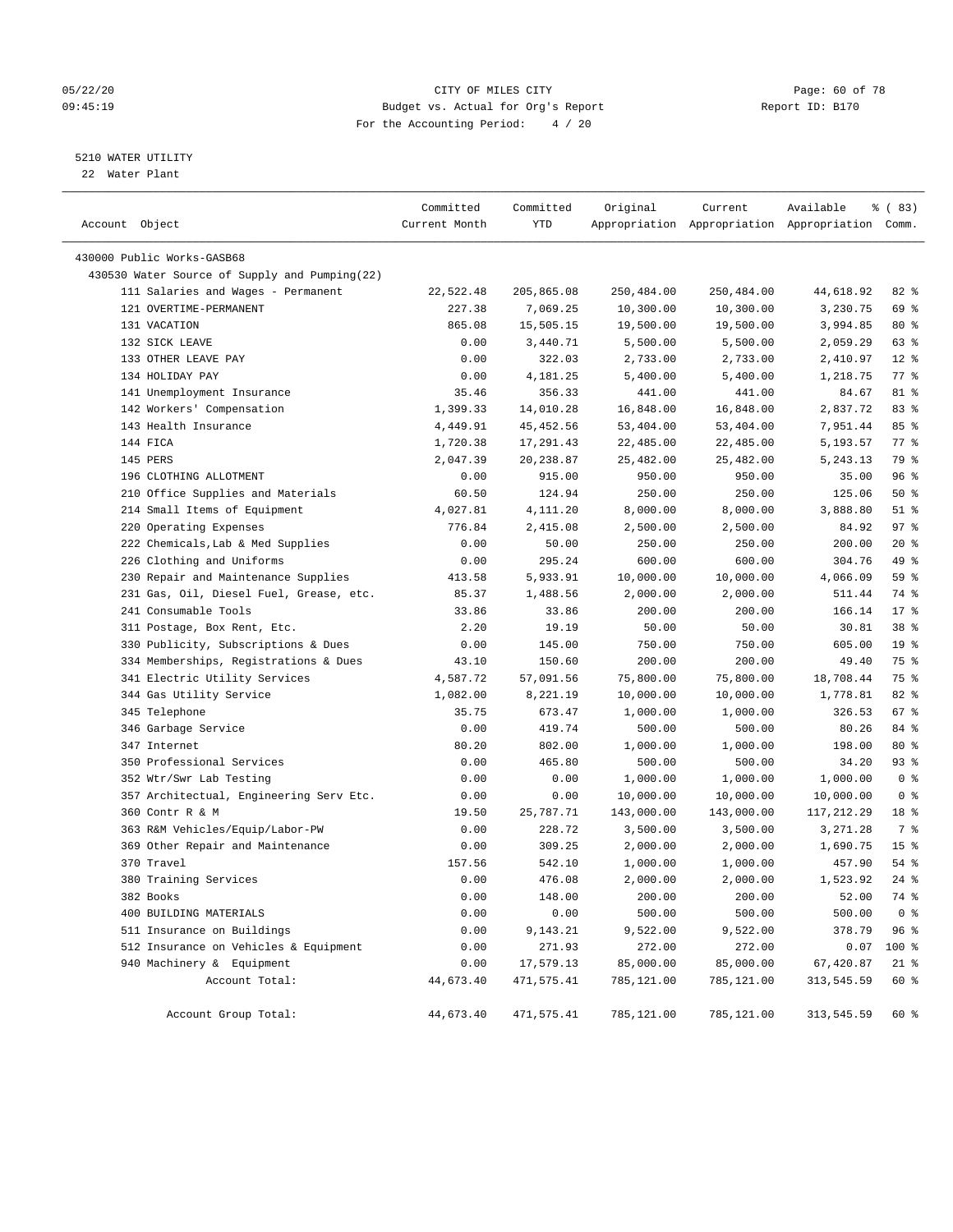## 05/22/20 Page: 61 of 78 09:45:19 Budget vs. Actual for Org's Report Changer Report ID: B170 For the Accounting Period: 4 / 20

#### 5210 WATER UTILITY 22 Water Plant

| Account Object      | Committed<br>Current Month | Committed<br><b>YTD</b> | Original   | Current<br>Appropriation Appropriation Appropriation Comm. | Available         | ී (83) |
|---------------------|----------------------------|-------------------------|------------|------------------------------------------------------------|-------------------|--------|
| Organization Total: | 44,673.40                  | 471,575.41              | 785,121.00 | 785,121.00                                                 | $313.545.59$ 60 % |        |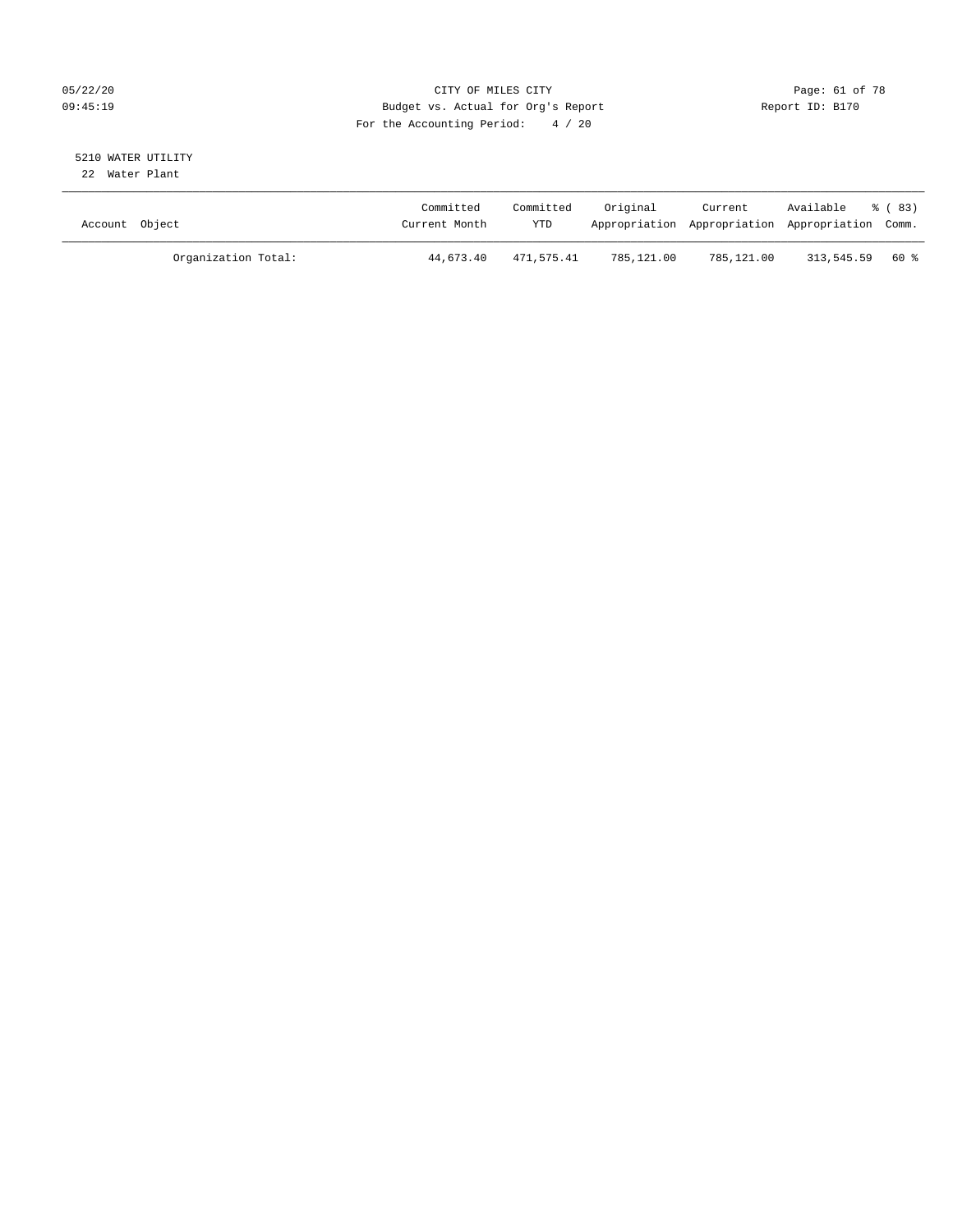#### 05/22/20 Page: 62 of 78 09:45:19 Budget vs. Actual for Org's Report Report ID: B170 For the Accounting Period: 4 / 20

————————————————————————————————————————————————————————————————————————————————————————————————————————————————————————————————————

### 5210 WATER UTILITY

23 Water Lines

|                |                                                      | Committed     | Committed                       | Original           | Current                                         | Available      | १ (83)         |
|----------------|------------------------------------------------------|---------------|---------------------------------|--------------------|-------------------------------------------------|----------------|----------------|
| Account Object |                                                      | Current Month | YTD                             |                    | Appropriation Appropriation Appropriation Comm. |                |                |
|                |                                                      |               |                                 |                    |                                                 |                |                |
|                | 430000 Public Works-GASB68                           |               |                                 |                    |                                                 |                |                |
|                | 430550 Transmission and Distribution(23)             |               |                                 |                    |                                                 |                |                |
|                | 111 Salaries and Wages - Permanent                   | 13,869.71     | 107,242.59                      | 151,428.00         | 151,428.00                                      | 44,185.41      | 71 %           |
|                | 121 OVERTIME-PERMANENT                               | 153.28        | 6,221.32                        | 10,200.00          | 10,200.00                                       | 3,978.68       | 61 %           |
|                | 131 VACATION                                         | 108.30        | 8,304.39                        | 7,600.00           | 7,600.00                                        | $-704.39$      | 109 %          |
|                | 132 SICK LEAVE                                       | $-24.19$      | 3,714.83                        | 5,000.00           | 5,000.00                                        | 1,285.17       | 74 %           |
|                | 133 OTHER LEAVE PAY                                  | 0.00          | 437.57                          | 1,430.00           | 1,430.00                                        | 992.43         | $31$ %         |
|                | 134 HOLIDAY PAY                                      | 0.00          | 801.45                          | 2,100.00           | 2,100.00                                        | 1,298.55       | 38 %           |
|                | 141 Unemployment Insurance                           | 21.15         | 190.88                          | 267.00             | 267.00                                          | 76.12          | 71 %           |
|                | 142 Workers' Compensation                            | 805.69        | 6,925.61                        | 8,523.00           | 8,523.00                                        | 1,597.39       | 81 %           |
|                | 143 Health Insurance                                 | 2,844.28      | 25, 265.77                      | 34,140.00          | 34,140.00                                       | 8,874.23       | 74 %           |
|                | 144 FICA                                             | 1,039.26      | 9,332.03                        | 13,599.00          | 13,599.00                                       | 4,266.97       | 69 %           |
|                | 145 PERS                                             | 1,223.09      | 10,951.19                       | 15,412.00          | 15,412.00                                       | 4,460.81       | 71 %           |
|                | 196 CLOTHING ALLOTMENT                               | 0.00          | 487.00                          | 800.00             | 800.00                                          | 313.00         | 61 %           |
|                | 210 Office Supplies and Materials                    | 36.92         | 1,020.92                        | 350.00             | 350.00                                          | $-670.92$      | $292$ $%$      |
|                | 214 Small Items of Equipment                         | 8,716.28      | 27,074.41                       | 37,000.00          | 37,000.00                                       | 9,925.59       | 73 %           |
|                | 220 Operating Expenses                               | 1,418.09      | 9,829.37                        | 35,000.00          | 35,000.00                                       | 25,170.63      | $28$ %         |
|                | 222 Chemicals, Lab & Med Supplies                    | 0.00          | 0.00                            | 200.00             | 200.00                                          | 200.00         | 0 <sup>8</sup> |
|                | 226 Clothing and Uniforms                            | 0.00          | 457.90                          | 700.00             | 700.00                                          | 242.10         | 65 %           |
|                | 230 Repair and Maintenance Supplies                  | 2,622.40      | 14,832.72                       | 40,000.00          | 40,000.00                                       | 25, 167. 28    | 37%            |
|                | 231 Gas, Oil, Diesel Fuel, Grease, etc.              | 695.06        | 6,899.43                        | 15,000.00          | 15,000.00                                       | 8,100.57       | 46 %           |
|                | 233 Water/Sewer Main Replacement and                 | 0.00          | 0.00                            | 10,000.00          | 10,000.00                                       | 10,000.00      | 0 <sup>8</sup> |
|                | 234 Hydrant/Manhole Replacement, Valves              | 0.00          | 14,238.59                       | 20,000.00          | 20,000.00                                       | 5,761.41       | 71 %           |
|                | 235 Curb Stop Replacement                            | 0.00          | 10,467.53                       | 18,000.00          | 18,000.00                                       | 7,532.47       | 58 %           |
|                | 241 Consumable Tools                                 | 0.00          | 0.00                            | 1,000.00           | 1,000.00                                        | 1,000.00       | 0 <sup>8</sup> |
|                | 311 Postage, Box Rent, Etc.                          | 0.00          | 0.00                            | 100.00             | 100.00                                          | 100.00         | 0 <sup>8</sup> |
|                | 320 Printing, Duplicating, Typing &                  | 0.00          | 0.00                            | 100.00             | 100.00                                          | 100.00         | 0 <sup>8</sup> |
|                | 330 Publicity, Subscriptions & Dues                  | 270.00        | 270.00                          | 1,500.00           | 1,500.00                                        | 1,230.00       | 18 %           |
|                | 331 Publication of Formal & Legal Notices            | 0.00          | 42.08                           | 150.00             | 150.00                                          | 107.92         | $28$ %         |
|                | 334 Memberships, Registrations & Dues                | 0.00          | 270.95                          | 500.00             | 500.00                                          | 229.05         | $54$ %         |
|                | 341 Electric Utility Services                        | 24.10         | 193.64                          | 1,500.00           | 1,500.00                                        | 1,306.36       | $13*$          |
|                | 344 Gas Utility Service                              | 43.44         | 265.82                          | 500.00             | 500.00                                          | 234.18         | 53%            |
|                | 345 Telephone                                        | 52.68         | 495.08                          | 700.00             | 700.00                                          | 204.92         | 71 %           |
|                | 347 Internet                                         | 16.00         | 118.60                          | 200.00             | 200.00                                          | 81.40          | 59 %           |
|                | 350 Professional Services                            | 0.00          | 12,080.83                       | 45,000.00          | 45,000.00                                       | 32,919.17      | $27$ %         |
|                | 357 Architectual, Engineering Serv Etc.              | 0.00          | 0.00                            | 15,000.00          | 15,000.00                                       | 15,000.00      | 0 <sup>8</sup> |
|                | 360 Contr R & M                                      | 160.43        | 2,409.02                        | 80,000.00          | 80,000.00                                       | 77,590.98      | 3%             |
|                | 363 R&M Vehicles/Equip/Labor-PW                      | 3,839.18      | 32,797.05                       | 40,000.00          | 40,000.00                                       | 7,202.95       | $82$ $%$       |
|                | 369 Other Repair and Maintenance                     | 0.00          | 0.00                            | 1,000.00           | 1,000.00                                        | 1,000.00       | 0 <sup>8</sup> |
|                | 370 Travel                                           | 108.92        | 108.92                          | 1,200.00           | 1,200.00                                        | 1,091.08       | 9 %            |
|                | 380 Training Services                                | 0.00          | 185.00                          | 750.00             | 750.00                                          | 565.00         | $25$ $%$       |
|                | 382 Books                                            | 0.00          | 0.00                            | 150.00             | 150.00                                          | 150.00         | 0 <sup>8</sup> |
|                |                                                      |               |                                 |                    |                                                 |                |                |
|                | 400 BUILDING MATERIALS<br>511 Insurance on Buildings | 0.00<br>0.00  | 441.34<br>2,997.20              | 750.00<br>2,998.00 | 750.00<br>2,998.00                              | 308.66<br>0.80 | 59 %<br>100 %  |
|                |                                                      |               | 731.65                          |                    | 732.00                                          |                |                |
|                | 512 Insurance on Vehicles & Equipment                | 0.00          |                                 | 732.00             |                                                 | 0.35           | 100 %          |
|                | 532 Land Rental                                      | 0.00          | 911.33<br>8,531.21 1,113,887.56 | 1,500.00           | 1,500.00                                        | 588.67         | 61 %           |
|                | 940 Machinery & Equipment                            |               |                                 | 1,875,000.00       | 1,875,000.00<br>2,497,079.00                    | 761, 112.44    | 59 %           |
|                | Account Total:                                       |               | 46,575.28 1,432,901.57          | 2,497,079.00       |                                                 | 1,064,177.43   | 57%            |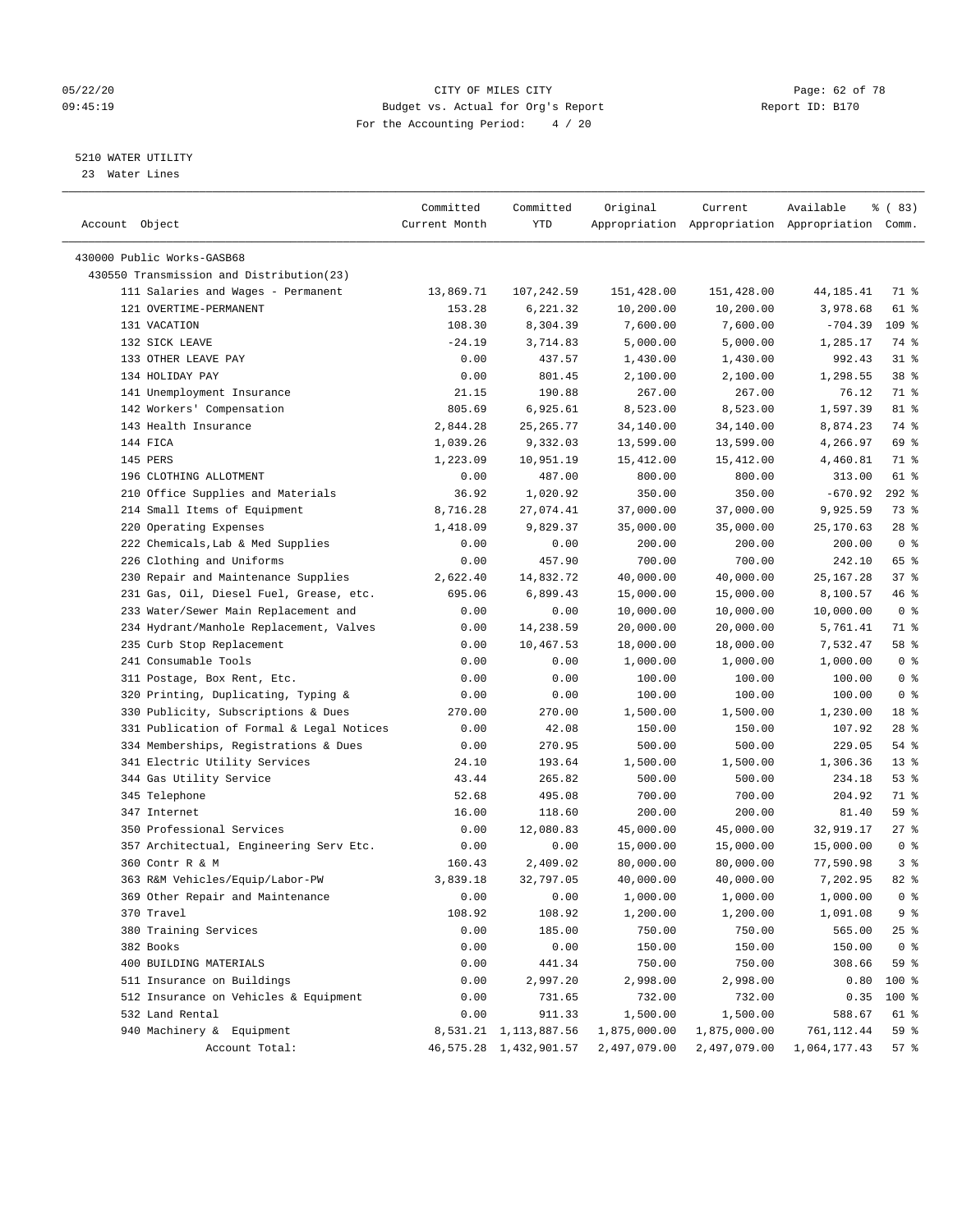## 05/22/20 Page: 63 of 78 09:45:19 Budget vs. Actual for Org's Report Changer Report ID: B170 For the Accounting Period: 4 / 20

## 5210 WATER UTILITY

23 Water Lines

| Account Object                             | Committed<br>Current Month | Committed<br><b>YTD</b> | Original     | Current      | Available<br>Appropriation Appropriation Appropriation | % (83)<br>Comm. |  |
|--------------------------------------------|----------------------------|-------------------------|--------------|--------------|--------------------------------------------------------|-----------------|--|
| Account Group Total:                       |                            | 46,575.28 1,432,901.57  | 2,497,079.00 | 2,497,079.00 | 1,064,177.43                                           | 57 <sup>8</sup> |  |
| 490000 DEBT SERVICE                        |                            |                         |              |              |                                                        |                 |  |
| 490200 Revenue Bonds                       |                            |                         |              |              |                                                        |                 |  |
| 611 Principal-NE Wtr Line Phase II         | 0.00                       | 9,000.00                | 17,000.00    | 17,000.00    | 8,000.00                                               | 53%             |  |
| 615 Principal-Northeast Water Ln \$2.2     | 0.00                       | 33,000.00               | 67,000.00    | 67,000.00    | 34,000.00                                              | 49 %            |  |
| 616 Principal-Carbon Hill Water Tank \$2.2 | 0.00                       | 33,000.00               | 66,000.00    | 66,000.00    | 33,000.00                                              | $50*$           |  |
| 617 Principal - NE Wtr Line \$500k         | 0.00                       | 7,000.00                | 15,000.00    | 15,000.00    | 8,000.00                                               | 47 %            |  |
| 618 Principal-Carbon Hill \$500k           | 0.00                       | 7,000.00                | 15,000.00    | 15,000.00    | 8,000.00                                               | 47 %            |  |
| 622 Interest-NE Wtr Line Phase II          | 0.00                       | 671.25                  | 1,309.00     | 1,309.00     | 637.75                                                 | $51$ $%$        |  |
| 631 Interest - NE Wtr Line \$500k          | 0.00                       | 5,046.25                | 9,997.00     | 9,997.00     | 4,950.75                                               | 50%             |  |
| 632 Interest - Carbon Hill Wtr Tank \$500k | 0.00                       | 5,046.25                | 9,997.00     | 9,997.00     | 4,950.75                                               | $50*$           |  |
| 634 Interest-Northeast Wtr Ln \$2.2        | 0.00                       | 24,600.00               | 48,705.00    | 48,705.00    | 24,105.00                                              | $51$ %          |  |
| 638 Interest-Carbon Hill Tank \$2.2        | 0.00                       | 23,955.00               | 47, 415.00   | 47,415.00    | 23,460.00                                              | $51$ %          |  |
| Account Total:                             | 0.00                       | 148, 318.75             | 297,423.00   | 297, 423.00  | 149, 104. 25                                           | 50%             |  |
| Account Group Total:                       | 0.00                       | 148, 318.75             | 297,423.00   | 297, 423.00  | 149,104.25                                             | 50%             |  |
| 520000 OTHER FINANCING USES                |                            |                         |              |              |                                                        |                 |  |
| 521000 Interfund Operating Transfers Out   |                            |                         |              |              |                                                        |                 |  |
| 820 Transfers to Other Funds               | 1,000.00                   | 10,000.00               | 12,000.00    | 12,000.00    | 2,000.00                                               | 83%             |  |
| Account Total:                             | 1,000.00                   | 10,000.00               | 12,000.00    | 12,000.00    | 2,000.00                                               | 83 %            |  |
| Account Group Total:                       | 1,000.00                   | 10,000.00               | 12,000.00    | 12,000.00    | 2,000.00                                               | 83%             |  |
| Organization Total:                        | 47,575.28                  | 1,591,220.32            | 2,806,502.00 | 2,806,502.00 | 1, 215, 281.68                                         | 57%             |  |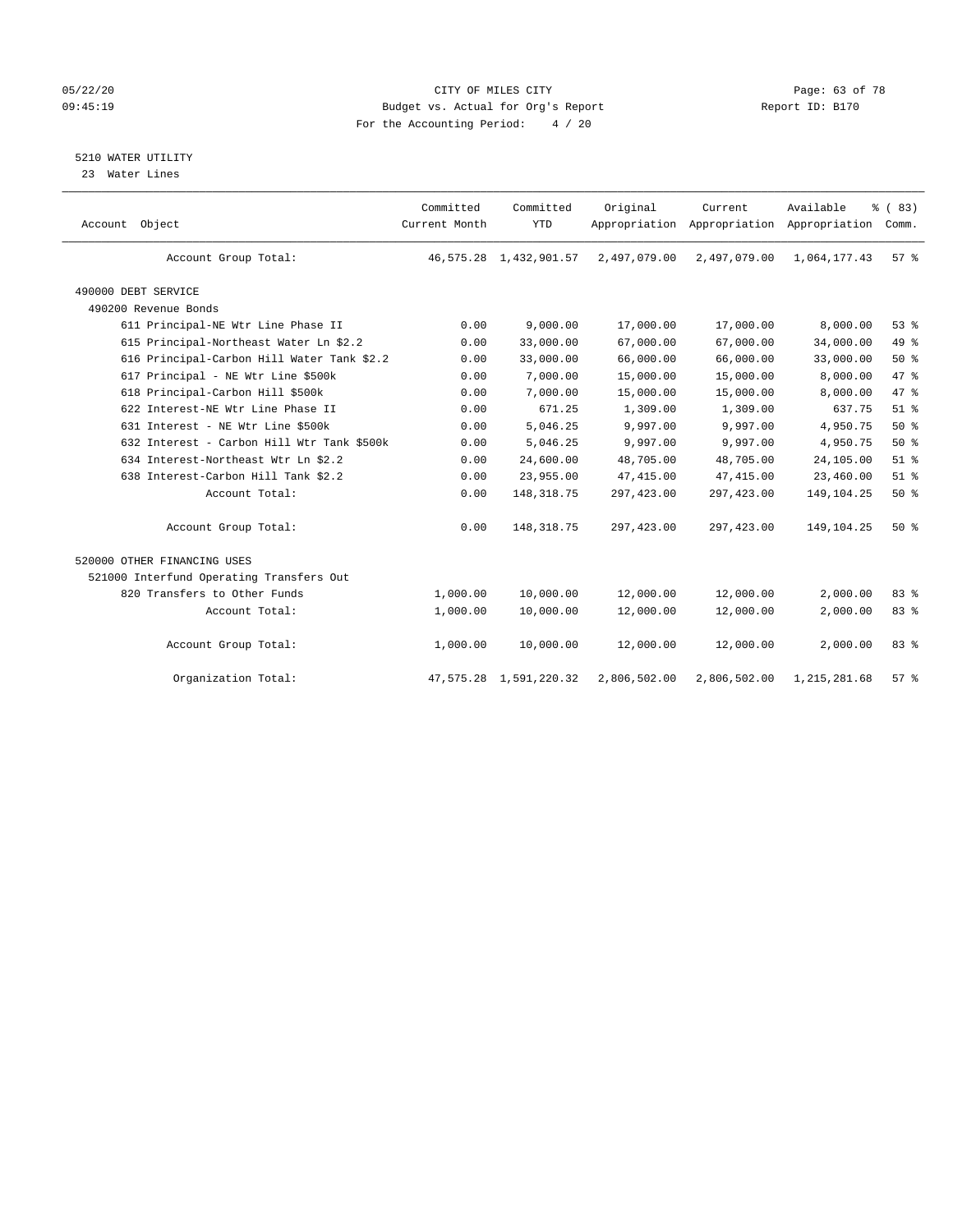#### 05/22/20 Page: 64 of 78 09:45:19 Budget vs. Actual for Org's Report Changer Report ID: B170 For the Accounting Period: 4 / 20

————————————————————————————————————————————————————————————————————————————————————————————————————————————————————————————————————

## 5210 WATER UTILITY

25 Water Administration

|                                           | Committed     | Committed  | Original   | Current    | Available                                       | % (83)             |  |
|-------------------------------------------|---------------|------------|------------|------------|-------------------------------------------------|--------------------|--|
| Account Object                            | Current Month | <b>YTD</b> |            |            | Appropriation Appropriation Appropriation Comm. |                    |  |
| 430000 Public Works-GASB68                |               |            |            |            |                                                 |                    |  |
| 430510 Water Administration(25)           |               |            |            |            |                                                 |                    |  |
| 111 Salaries and Wages - Permanent        | 2,501.01      | 21,917.08  | 24,656.00  | 24,656.00  | 2,738.92                                        | 89 %               |  |
| 121 OVERTIME-PERMANENT                    | 0.00          | 0.00       | 120.00     | 120.00     | 120.00                                          | 0 <sup>8</sup>     |  |
| 131 VACATION                              | 0.00          | 629.63     | 1,700.00   | 1,700.00   | 1,070.37                                        | 378                |  |
| 132 SICK LEAVE                            | 0.52          | 677.19     | 1,100.00   | 1,100.00   | 422.81                                          | 62 %               |  |
| 133 OTHER LEAVE PAY                       | 0.00          | 13.35      | 104.00     | 104.00     | 90.65                                           | $13*$              |  |
| 141 Unemployment Insurance                | 3.74          | 34.91      | 42.00      | 42.00      | 7.09                                            | 83%                |  |
| 142 Workers' Compensation                 | 30.01         | 280.26     | 347.00     | 347.00     | 66.74                                           | 81 %               |  |
| 143 Health Insurance                      | 437.13        | 4,370.83   | 5,245.00   | 5,245.00   | 874.17                                          | 83%                |  |
| 144 FICA                                  | 191.35        | 1,786.79   | 2,118.00   | 2,118.00   | 331.21                                          | 84 %               |  |
| 145 PERS                                  | 216.88        | 2,014.62   | 2,400.00   | 2,400.00   | 385.38                                          | 84 %               |  |
| 196 CLOTHING ALLOTMENT                    | 0.00          | 120.00     | 125.00     | 125.00     | 5.00                                            | 96%                |  |
| 210 Office Supplies and Materials         | 142.30        | 1,258.13   | 3,200.00   | 3,200.00   | 1,941.87                                        | 39 <sup>8</sup>    |  |
| 214 Small Items of Equipment              | 0.00          | 3,993.67   | 2,700.00   | 2,700.00   | $-1, 293.67$                                    | 148 %              |  |
| 220 Operating Expenses                    | 313.19        | 3,061.42   | 3,000.00   | 3,000.00   | $-61.42$                                        | $102*$             |  |
| 230 Repair and Maintenance Supplies       | 0.00          | 0.00       | 1,000.00   | 1,000.00   | 1,000.00                                        | 0 <sup>8</sup>     |  |
| 311 Postage, Box Rent, Etc.               | 572.46        | 6,167.67   | 7,000.00   | 7,000.00   | 832.33                                          | 88 %               |  |
| 320 Printing, Duplicating, Typing &       | 0.00          | 0.00       | 1,100.00   | 1,100.00   | 1,100.00                                        | 0 <sup>8</sup>     |  |
| 330 Publicity, Subscriptions & Dues       | 56.00         | 977.52     | 1,300.00   | 1,300.00   | 322.48                                          | 75 %               |  |
| 345 Telephone                             | 58.43         | 434.16     | 600.00     | 600.00     | 165.84                                          | 72 %               |  |
| 347 Internet                              | 19.60         | 132.88     | 250.00     | 250.00     | 117.12                                          | 53%                |  |
| 350 Professional Services                 | 47.06         | 4,939.68   | 6,000.00   | 6,000.00   | 1,060.32                                        | 82%                |  |
| 360 Contr R & M                           | 139.45        | 8,645.40   | 8,100.00   | 8,100.00   | $-545.40$                                       | 107 %              |  |
| 370 Travel                                | 0.00          | 0.00       | 250.00     | 250.00     | 250.00                                          | 0 <sup>8</sup>     |  |
| 380 Training Services                     | 0.00          | 50.00      | 250.00     | 250.00     | 200.00                                          | $20*$              |  |
| 382 Books                                 | 0.00          | 0.00       | 125.00     | 125.00     | 125.00                                          | 0 <sup>8</sup>     |  |
| 513 Liability                             | 0.00          | 15,623.29  | 15,000.00  | 15,000.00  | $-623.29$                                       | 104 %              |  |
| 531 Building & Office Rental              | 500.00        | 5,000.00   | 8,366.00   | 8,366.00   | 3,366.00                                        | 60 %               |  |
| 555 Bank Service Charges                  | 16.67         | 83.35      | 0.00       | 0.00       | $-83.35$                                        | $***$ %            |  |
| 810 Losses (Bad debt expense - Enterprise | 0.00          | 0.00       | 500.00     | 500.00     | 500.00                                          | 0 <sup>8</sup>     |  |
| 920 Buildings                             | 0.00          | 0.00       | 2,000.00   | 2,000.00   | 2,000.00                                        | 0 <sup>8</sup>     |  |
| Account Total:                            | 5,245.80      | 82, 211.83 | 98,698.00  | 98,698.00  | 16,486.17                                       | 83%                |  |
| Account Group Total:                      | 5,245.80      | 82, 211.83 | 98,698.00  | 98,698.00  | 16,486.17                                       | 83%                |  |
| 520000 OTHER FINANCING USES               |               |            |            |            |                                                 |                    |  |
| 521000 Interfund Operating Transfers Out  |               |            |            |            |                                                 |                    |  |
| 820 Transfers to Other Funds              | 3,693.00      | 42, 411.00 | 55,271.00  | 55,271.00  | 12,860.00                                       | $77$ $\frac{6}{9}$ |  |
| Account Total:                            | 3,693.00      | 42, 411.00 | 55,271.00  | 55,271.00  | 12,860.00                                       | 77.8               |  |
|                                           |               |            |            |            |                                                 |                    |  |
| Account Group Total:                      | 3,693.00      | 42, 411.00 | 55,271.00  | 55,271.00  | 12,860.00                                       | 77.8               |  |
| Organization Total:                       | 8,938.80      | 124,622.83 | 153,969.00 | 153,969.00 | 29, 346.17                                      | 81 %               |  |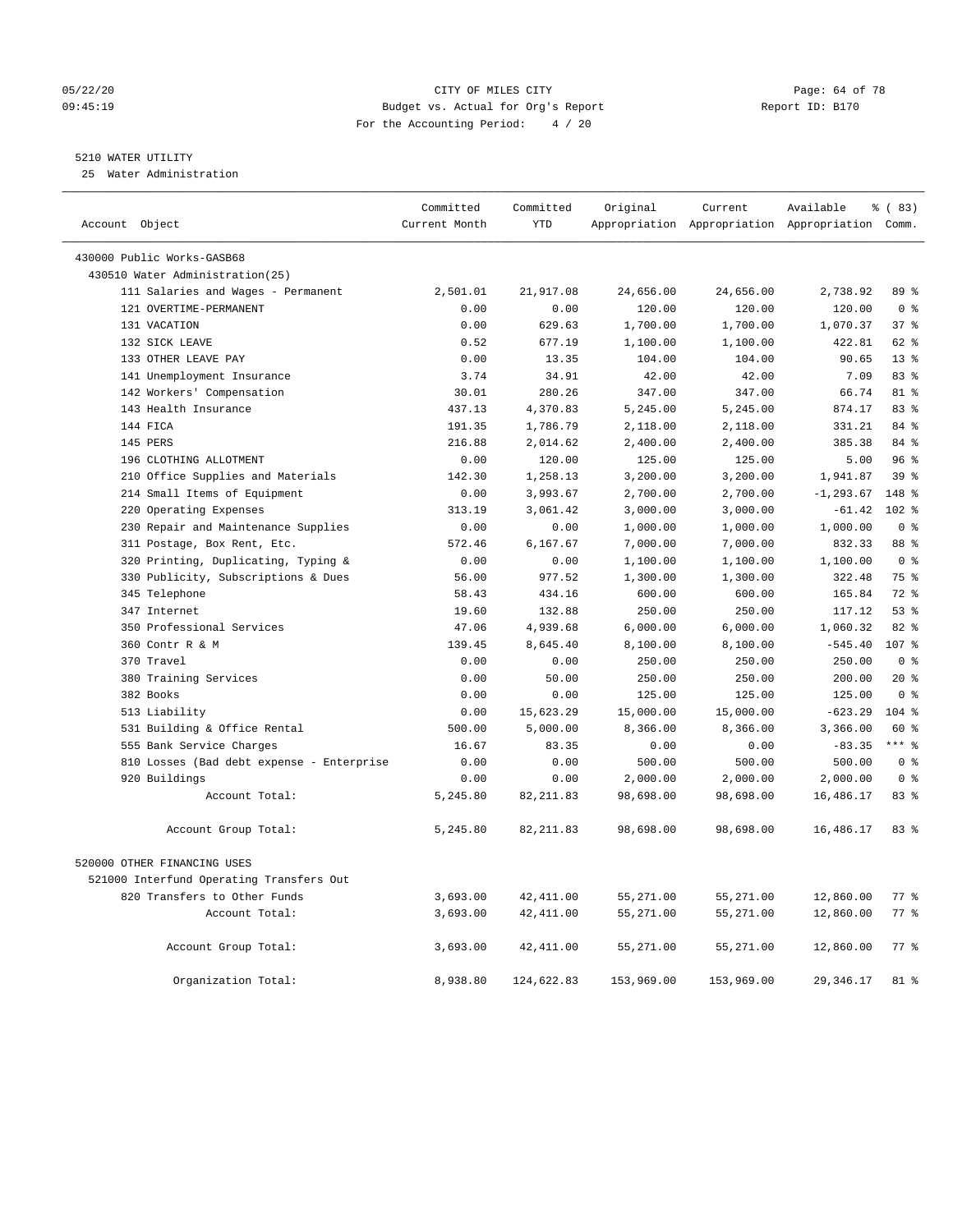#### 05/22/20 Page: 65 of 78 09:45:19 Budget vs. Actual for Org's Report Report ID: B170 For the Accounting Period: 4 / 20

## 5210 WATER UTILITY

80 Water Purification

| Account Object                          | Committed<br>Current Month | Committed<br><b>YTD</b> | Original   | Current    | Available<br>Appropriation Appropriation Appropriation Comm. | % (83)          |
|-----------------------------------------|----------------------------|-------------------------|------------|------------|--------------------------------------------------------------|-----------------|
| 430000 Public Works-GASB68              |                            |                         |            |            |                                                              |                 |
| 430540 Water Purification and Treatment |                            |                         |            |            |                                                              |                 |
| 210 Office Supplies and Materials       | 60.50                      | 175.78                  | 400.00     | 400.00     | 224.22                                                       | 44 %            |
| 214 Small Items of Equipment            | 0.00                       | 0.00                    | 3,000.00   | 3,000.00   | 3,000.00                                                     | 0 <sup>8</sup>  |
| 220 Operating Expenses                  | 760.01                     | 2,129.21                | 3,000.00   | 3,000.00   | 870.79                                                       | 71 %            |
| 222 Chemicals, Lab & Med Supplies       | 6,669.86                   | 43,685.42               | 60,000.00  | 60,000.00  | 16, 314.58                                                   | 73 %            |
| 226 Clothing and Uniforms               | 0.00                       | 256.56                  | 500.00     | 500.00     | 243.44                                                       | $51$ %          |
| 230 Repair and Maintenance Supplies     | 0.00                       | 11,504.44               | 10,000.00  | 10,000.00  | $-1,504.44$                                                  | $115$ %         |
| 231 Gas, Oil, Diesel Fuel, Grease, etc. | 85.37                      | 1,454.90                | 2,000.00   | 2,000.00   | 545.10                                                       | 73.8            |
| 241 Consumable Tools                    | 31.88                      | 31.88                   | 0.00       | 0.00       | $-31.88$                                                     | $***$ $_{8}$    |
| 311 Postage, Box Rent, Etc.             | 0.00                       | 45.55                   | 100.00     | 100.00     | 54.45                                                        | 46 %            |
| 320 Printing, Duplicating, Typing &     | 0.00                       | 0.00                    | 100.00     | 100.00     | 100.00                                                       | 0 <sup>8</sup>  |
| 330 Publicity, Subscriptions & Dues     | 0.00                       | 145.00                  | 750.00     | 750.00     | 605.00                                                       | 19 <sup>°</sup> |
| 334 Memberships, Registrations & Dues   | 73.02                      | 180.52                  | 300.00     | 300.00     | 119.48                                                       | 60 %            |
| 352 Wtr/Swr Lab Testing                 | 395.48                     | 5,440.16                | 10,000.00  | 10,000.00  | 4,559.84                                                     | 54 %            |
| 357 Architectual, Engineering Serv Etc. | 0.00                       | 0.00                    | 8,000.00   | 8,000.00   | 8,000.00                                                     | 0 <sup>8</sup>  |
| 360 Contr R & M                         | 0.00                       | 2,072.42                | 4,000.00   | 4,000.00   | 1,927.58                                                     | $52$ $%$        |
| 369 Other Repair and Maintenance        | 0.00                       | 0.00                    | 1,500.00   | 1,500.00   | 1,500.00                                                     | 0 <sup>8</sup>  |
| 370 Travel                              | 154.66                     | 655.42                  | 1,500.00   | 1,500.00   | 844.58                                                       | 44 %            |
| 380 Training Services                   | 0.00                       | 366.06                  | 1,500.00   | 1,500.00   | 1,133.94                                                     | $24$ %          |
| 382 Books                               | 0.00                       | 148.00                  | 200.00     | 200.00     | 52.00                                                        | 74 %            |
| 533 Machinery and Equipment Rental      | 0.00                       | 0.00                    | 500.00     | 500.00     | 500.00                                                       | 0 <sup>8</sup>  |
| 940 Machinery & Equipment               | 0.00                       | 0.00                    | 5,000.00   | 5,000.00   | 5,000.00                                                     | 0 <sup>8</sup>  |
| Account Total:                          | 8,230.78                   | 68,291.32               | 112,350.00 | 112,350.00 | 44,058.68                                                    | 61 %            |
| Account Group Total:                    | 8,230.78                   | 68,291.32               | 112,350.00 | 112,350.00 | 44,058.68                                                    | 61 %            |
| Organization Total:                     | 8,230.78                   | 68,291.32               | 112,350.00 | 112,350.00 | 44,058.68                                                    | 61 %            |

Fund Total: 109,418.26 2,255,709.88 3,857,942.00 3,857,942.00 1,602,232.12 58 %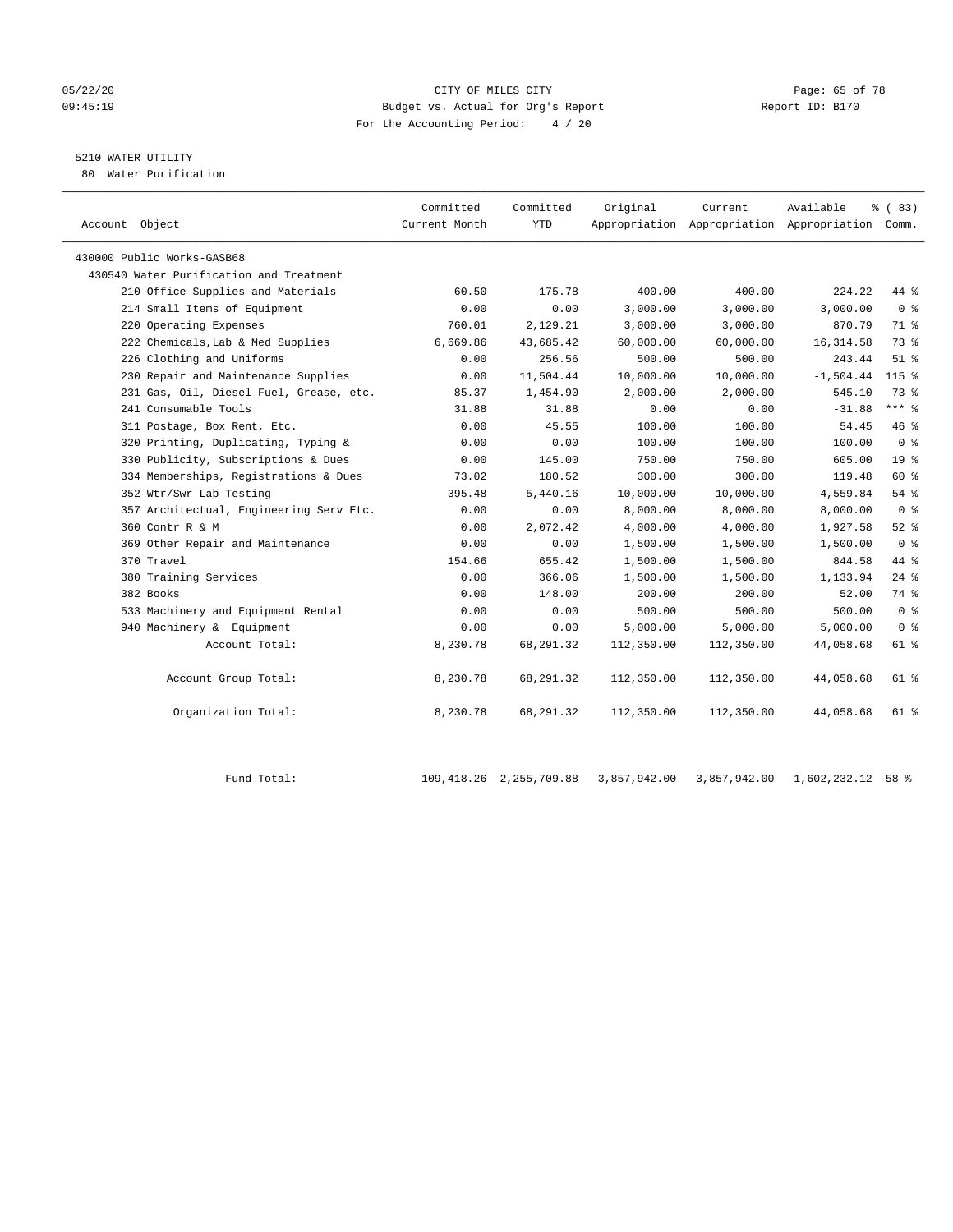#### 05/22/20 Page: 66 of 78 09:45:19 Budget vs. Actual for Org's Report Report ID: B170 For the Accounting Period: 4 / 20

————————————————————————————————————————————————————————————————————————————————————————————————————————————————————————————————————

## 5310 SEWER UTILITY

29 Sewer Administration

|                                          | Committed     | Committed   | Original   | Current    | Available                                       | १ (83)         |
|------------------------------------------|---------------|-------------|------------|------------|-------------------------------------------------|----------------|
| Account Object                           | Current Month | YTD         |            |            | Appropriation Appropriation Appropriation Comm. |                |
| 430000 Public Works-GASB68               |               |             |            |            |                                                 |                |
| 430610 Sewer Administration(29)          |               |             |            |            |                                                 |                |
| 111 Salaries and Wages - Permanent       | 2,500.73      | 21,915.04   | 24,668.00  | 24,668.00  | 2,752.96                                        | 89 %           |
| 121 OVERTIME-PERMANENT                   | 0.00          | 0.00        | 120.00     | 120.00     | 120.00                                          | 0 <sup>8</sup> |
| 131 VACATION                             | 0.00          | 629.47      | 1,700.00   | 1,700.00   | 1,070.53                                        | 37%            |
| 132 SICK LEAVE                           | 0.35          | 676.85      | 1,100.00   | 1,100.00   | 423.15                                          | 62 %           |
| 133 OTHER LEAVE PAY                      | 0.00          | 13.00       | 105.00     | 105.00     | 92.00                                           | $12*$          |
| 141 Unemployment Insurance               | 3.75          | 35.03       | 42.00      | 42.00      | 6.97                                            | 83 %           |
| 142 Workers' Compensation                | 30.02         | 280.31      | 347.00     | 347.00     | 66.69                                           | 81 %           |
| 143 Health Insurance                     | 437.03        | 4,370.25    | 5,245.00   | 5,245.00   | 874.75                                          | 83%            |
| 144 FICA                                 | 191.37        | 1,786.76    | 2,119.00   | 2,119.00   | 332.24                                          | 84 %           |
| 145 PERS                                 | 216.85        | 2,014.54    | 2,401.00   | 2,401.00   | 386.46                                          | 84 %           |
| 196 CLOTHING ALLOTMENT                   | 0.00          | 120.00      | 125.00     | 125.00     | 5.00                                            | 96%            |
| 210 Office Supplies and Materials        | 142.32        | 1,258.13    | 3,200.00   | 3,200.00   | 1,941.87                                        | 39%            |
| 214 Small Items of Equipment             | 0.00          | 3,993.66    | 2,700.00   | 2,700.00   | $-1, 293.66$                                    | 148 %          |
| 220 Operating Expenses                   | 313.20        | 3,051.45    | 3,500.00   | 3,500.00   | 448.55                                          | 87%            |
| 230 Repair and Maintenance Supplies      | 0.00          | 0.00        | 1,000.00   | 1,000.00   | 1,000.00                                        | 0 <sup>8</sup> |
| 311 Postage, Box Rent, Etc.              | 572.44        | 6,167.66    | 7,000.00   | 7,000.00   | 832.34                                          | 88 %           |
| 320 Printing, Duplicating, Typing &      | 0.00          | 0.00        | 1,100.00   | 1,100.00   | 1,100.00                                        | 0 <sup>8</sup> |
| 330 Publicity, Subscriptions & Dues      | 56.00         | 977.52      | 1,300.00   | 1,300.00   | 322.48                                          | 75 %           |
| 345 Telephone                            | 58.42         | 433.97      | 600.00     | 600.00     | 166.03                                          | 72 %           |
| 347 Internet                             | 19.51         | 195.10      | 250.00     | 250.00     | 54.90                                           | 78 %           |
| 350 Professional Services                | 47.06         | 4,860.92    | 6,000.00   | 6,000.00   | 1,139.08                                        | 81 %           |
| 360 Contr R & M                          | 139.44        | 8,645.39    | 8,100.00   | 8,100.00   | $-545.39$                                       | 107 %          |
| 370 Travel                               | 0.00          | 0.00        | 250.00     | 250.00     | 250.00                                          | 0 <sup>8</sup> |
| 380 Training Services                    | 0.00          | 50.00       | 250.00     | 250.00     | 200.00                                          | $20*$          |
| 382 Books                                | 0.00          | 0.00        | 125.00     | 125.00     | 125.00                                          | 0 <sup>8</sup> |
| 531 Building & Office Rental             | 500.00        | 5,000.00    | 6,000.00   | 6,000.00   | 1,000.00                                        | 83%            |
| 555 Bank Service Charges                 | 16.67         | 83.35       | 0.00       | 0.00       | $-83.35$                                        | *** 응          |
| 920 Buildings                            | 0.00          | 0.00        | 2,000.00   | 2,000.00   | 2,000.00                                        | 0 <sup>8</sup> |
| Account Total:                           | 5,245.16      | 66,558.40   | 81,347.00  | 81,347.00  | 14,788.60                                       | $82$ $%$       |
|                                          |               |             |            |            |                                                 |                |
| Account Group Total:                     | 5,245.16      | 66,558.40   | 81,347.00  | 81,347.00  | 14,788.60                                       | 82 %           |
| 490000 DEBT SERVICE                      |               |             |            |            |                                                 |                |
| 490200 Revenue Bonds                     |               |             |            |            |                                                 |                |
| 608 Prpl-Wastewater Project Phase I      | 0.00          | 34,000.00   | 69,000.00  | 69,000.00  | 35,000.00                                       | 49 %           |
| 619 Principal-WWTP Phase II              | 0.00          | 132,000.00  | 259,000.00 | 259,000.00 | 127,000.00                                      | $51$ %         |
| 626 Interest-Wastewater Project Phase I  | 0.00          | 16,200.00   | 31,890.00  | 31,890.00  | 15,690.00                                       | $51$ %         |
| 639 Interest-WWTP Phase II               | 0.00          | 63,083.06   | 143,338.00 | 143,338.00 | 80,254.94                                       | 44 %           |
| Account Total:                           | 0.00          | 245, 283.06 | 503,228.00 | 503,228.00 | 257,944.94                                      | 49 %           |
| Account Group Total:                     | 0.00          | 245, 283.06 | 503,228.00 | 503,228.00 | 257,944.94                                      | 49 %           |
| 510000 MISCELLANEOUS                     |               |             |            |            |                                                 |                |
| 510330 Comprehensive Liability Insurance |               |             |            |            |                                                 |                |
| 513 Liability                            | 0.00          | 10,096.97   | 10,097.00  | 10,097.00  |                                                 | $0.03$ 100 %   |
| Account Total:                           | 0.00          | 10,096.97   | 10,097.00  | 10,097.00  |                                                 | $0.03$ 100 %   |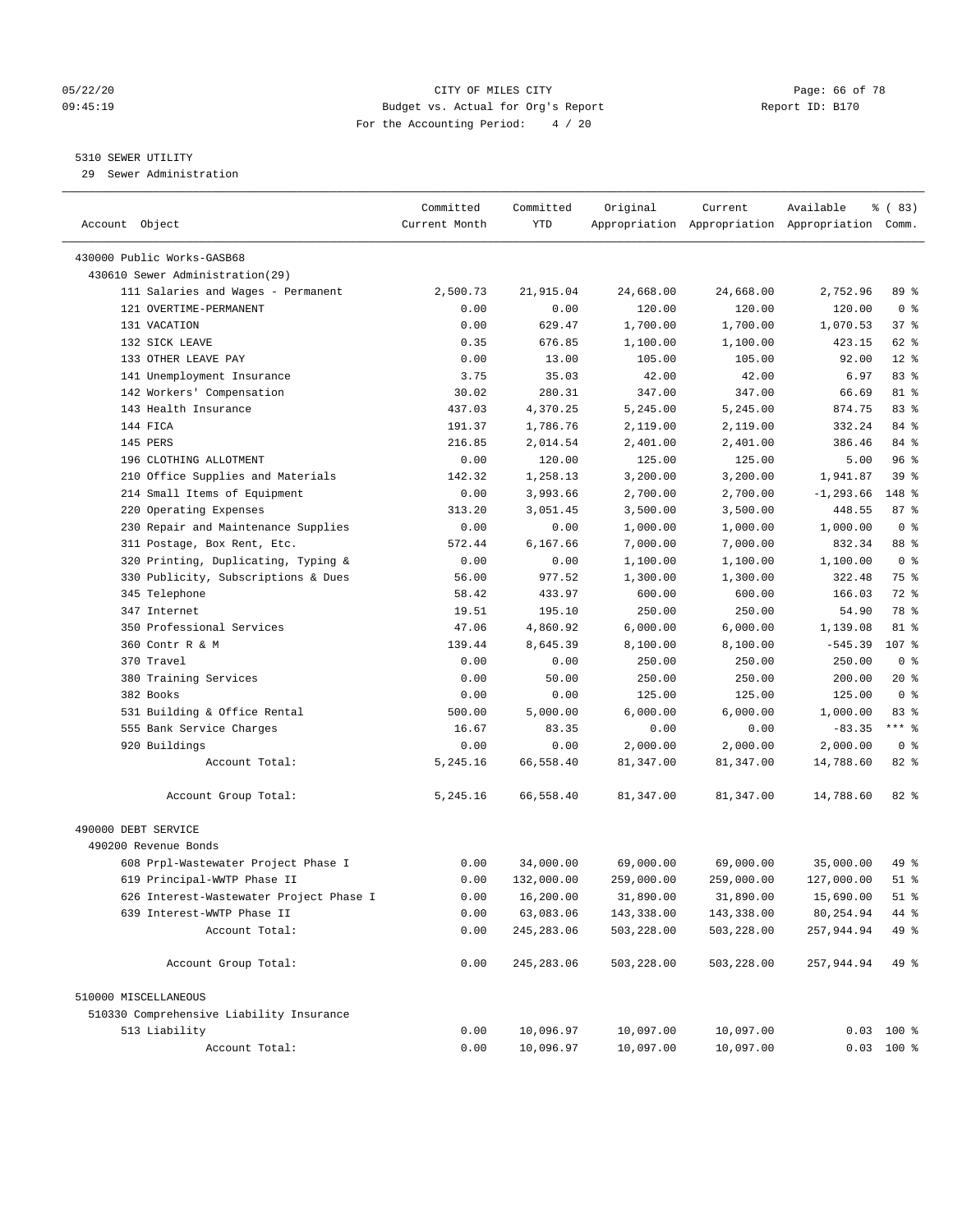#### 05/22/20 Page: 67 of 78 09:45:19 Budget vs. Actual for Org's Report Changer Report ID: B170 For the Accounting Period: 4 / 20

## 5310 SEWER UTILITY

29 Sewer Administration

| Object<br>Account                                                                                       | Committed<br>Current Month | Committed<br>YTD | Original<br>Appropriation | Current<br>Appropriation | Available<br>Appropriation | % (83)<br>Comm. |
|---------------------------------------------------------------------------------------------------------|----------------------------|------------------|---------------------------|--------------------------|----------------------------|-----------------|
| Account Group Total:                                                                                    | 0.00                       | 10,096.97        | 10,097.00                 | 10,097.00                |                            | $0.03$ 100 %    |
| 520000 OTHER FINANCING USES<br>521000 Interfund Operating Transfers Out<br>820 Transfers to Other Funds | 2,654.00                   | 32,021.00        | 42,805.00                 | 42,805.00                | 10,784.00                  | 75 %            |
| Account Total:                                                                                          | 2,654.00                   | 32,021.00        | 42,805.00                 | 42,805.00                | 10,784.00                  | 75 %            |
| Account Group Total:                                                                                    | 2,654.00                   | 32,021.00        | 42,805.00                 | 42,805.00                | 10,784.00                  | 75 %            |
| Organization Total:                                                                                     | 7,899.16                   | 353,959.43       | 637,477.00                | 637,477.00               | 283, 517.57                | 56%             |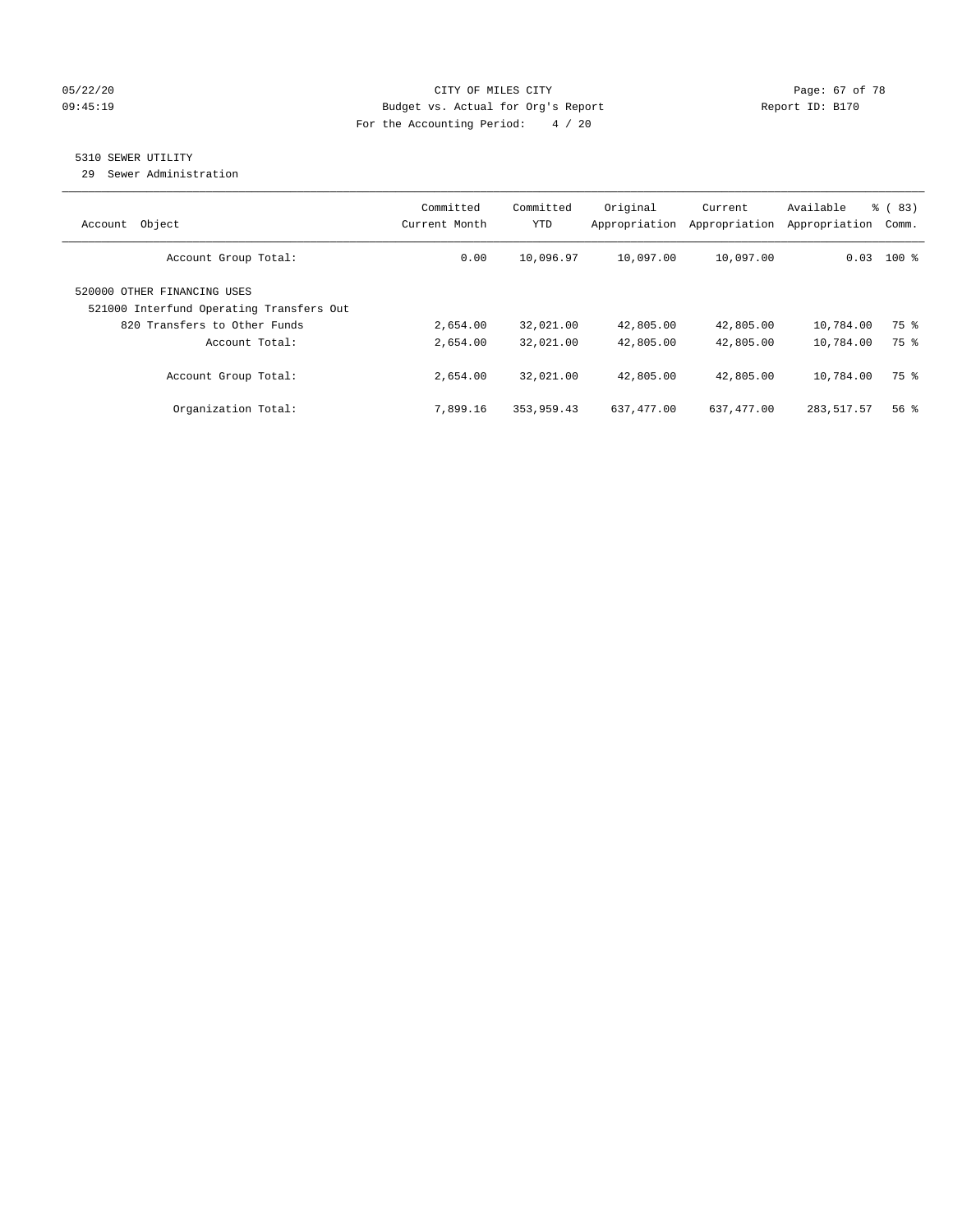#### 05/22/20 **CITY OF MILES CITY CONSUMING THE PAGE OF 78** Page: 68 of 78 09:45:19 Budget vs. Actual for Org's Report Changer Report ID: B170 For the Accounting Period: 4 / 20

————————————————————————————————————————————————————————————————————————————————————————————————————————————————————————————————————

## 5310 SEWER UTILITY

31 Sewer Lines

|                                               | Committed     | Committed   | Original   | Current                                         | Available   | <sub>ර</sub> ි (83) |
|-----------------------------------------------|---------------|-------------|------------|-------------------------------------------------|-------------|---------------------|
| Account Object                                | Current Month | YTD         |            | Appropriation Appropriation Appropriation Comm. |             |                     |
| 430000 Public Works-GASB68                    |               |             |            |                                                 |             |                     |
| 430530 Water Source of Supply and Pumping(22) |               |             |            |                                                 |             |                     |
| 220 Operating Expenses                        | 0.00          | 1,055.55    | 0.00       | 0.00                                            | $-1,055.55$ | $***$ 2             |
| Account Total:                                | 0.00          | 1,055.55    | 0.00       | 0.00                                            | $-1,055.55$ | *** 응               |
|                                               |               |             |            |                                                 |             |                     |
| 430630 Sewer Collection and Transmission(31)  |               |             |            |                                                 |             |                     |
| 111 Salaries and Wages - Permanent            | 13,547.37     | 104,280.70  | 139,268.00 | 139,268.00                                      | 34,987.30   | 75 %                |
| 121 OVERTIME-PERMANENT                        | 153.31        | 6,216.44    | 10,200.00  | 10,200.00                                       | 3,983.56    | 61 %                |
| 131 VACATION                                  | 107.68        | 8,095.77    | 7,300.00   | 7,300.00                                        | $-795.77$   | 111 %               |
| 132 SICK LEAVE                                | $-22.95$      | 3,685.10    | 4,800.00   | 4,800.00                                        | 1,114.90    | $77$ $\frac{6}{9}$  |
| 133 OTHER LEAVE PAY                           | 0.00          | 436.09      | 1,234.00   | 1,234.00                                        | 797.91      | 35%                 |
| 134 HOLIDAY PAY                               | 0.00          | 801.45      | 2,100.00   | 2,100.00                                        | 1,298.55    | 38 <sup>8</sup>     |
| 141 Unemployment Insurance                    | 20.68         | 186.01      | 247.00     | 247.00                                          | 60.99       | 75 %                |
| 142 Workers' Compensation                     | 804.06        | 6,909.99    | 7,785.00   | 7,785.00                                        | 875.01      | 89 %                |
| 143 Health Insurance                          | 2,796.52      | 24,788.78   | 28,800.00  | 28,800.00                                       | 4,011.22    | 86 %                |
| 144 FICA                                      | 1,016.86      | 9,108.75    | 12,615.00  | 12,615.00                                       | 3,506.25    | 72 %                |
| 145 PERS                                      | 1,195.20      | 10,673.21   | 14,297.00  | 14,297.00                                       | 3,623.79    | 75 %                |
| 196 CLOTHING ALLOTMENT                        | 0.00          | 478.00      | 600.00     | 600.00                                          | 122.00      | 80 %                |
| 210 Office Supplies and Materials             | 36.93         | 235.29      | 400.00     | 400.00                                          | 164.71      | 59 %                |
| 214 Small Items of Equipment                  | 6,453.68      | 15,766.82   | 20,000.00  | 20,000.00                                       | 4,233.18    | 79 %                |
| 220 Operating Expenses                        | 1,758.93      | 6,215.14    | 15,000.00  | 15,000.00                                       | 8,784.86    | 41 %                |
| 222 Chemicals, Lab & Med Supplies             | 0.00          | 0.00        | 1,000.00   | 1,000.00                                        | 1,000.00    | 0 <sup>8</sup>      |
| 226 Clothing and Uniforms                     | 0.00          | 371.90      | 1,000.00   | 1,000.00                                        | 628.10      | 37%                 |
| 230 Repair and Maintenance Supplies           | 7.48          | 1,008.05    | 10,000.00  | 10,000.00                                       | 8,991.95    | $10*$               |
| 231 Gas, Oil, Diesel Fuel, Grease, etc.       | 695.06        | 6,899.41    | 15,000.00  | 15,000.00                                       | 8,100.59    | 46 %                |
| 233 Water/Sewer Main Replacement and          | 0.00          | 303.80      | 5,000.00   | 5,000.00                                        | 4,696.20    | 6 %                 |
| 234 Hydrant/Manhole Replacement, Valves       | 3,417.50      | 3,927.95    | 8,000.00   | 8,000.00                                        | 4,072.05    | 49 %                |
| 241 Consumable Tools                          | 0.00          | 0.00        | 500.00     | 500.00                                          | 500.00      | 0 <sup>8</sup>      |
| 311 Postage, Box Rent, Etc.                   | 0.00          | 0.00        | 100.00     | 100.00                                          | 100.00      | 0 <sup>°</sup>      |
| 320 Printing, Duplicating, Typing &           | 0.00          | 0.00        | 100.00     | 100.00                                          | 100.00      | 0 <sup>8</sup>      |
| 330 Publicity, Subscriptions & Dues           | 0.00          | 0.00        | 300.00     | 300.00                                          | 300.00      | 0 <sup>8</sup>      |
| 331 Publication of Formal & Legal Notices     | 0.00          | 42.08       | 250.00     | 250.00                                          | 207.92      | $17*$               |
| 334 Memberships, Registrations & Dues         | 0.00          | 125.00      | 750.00     | 750.00                                          | 625.00      | $17*$               |
| 341 Electric Utility Services                 | 24.10         | 193.65      | 1,000.00   | 1,000.00                                        | 806.35      | 19 <sup>°</sup>     |
| 344 Gas Utility Service                       | 43.44         | 265.82      | 500.00     | 500.00                                          | 234.18      | 53%                 |
| 345 Telephone                                 | 52.68         | 494.96      | 1,000.00   | 1,000.00                                        | 505.04      | 49 %                |
| 347 Internet                                  | 16.00         | 118.60      | 170.00     | 170.00                                          | 51.40       | 70 %                |
| 350 Professional Services                     | 0.00          | 10,070.54   | 20,000.00  | 20,000.00                                       | 9,929.46    | 50%                 |
| 357 Architectual, Engineering Serv Etc.       | 0.00          | 0.00        | 10,000.00  | 10,000.00                                       | 10,000.00   | 0 <sup>8</sup>      |
| 360 Contr R & M                               | 160.43        | 3,870.47    | 5,000.00   | 5,000.00                                        | 1,129.53    | 77 %                |
| 363 R&M Vehicles/Equip/Labor-PW               | 3,839.18      | 33,439.40   | 40,000.00  | 40,000.00                                       | 6,560.60    | 84 %                |
| 369 Other Repair and Maintenance              | 0.00          | 0.00        | 1,000.00   | 1,000.00                                        | 1,000.00    | 0 <sup>8</sup>      |
| 370 Travel                                    | 108.92        | 108.92      | 1,200.00   | 1,200.00                                        | 1,091.08    | 9 %                 |
| 380 Training Services                         | 0.00          | 0.00        | 750.00     | 750.00                                          | 750.00      | 0 <sup>8</sup>      |
| 382 Books                                     | 0.00          | 0.00        | 150.00     | 150.00                                          | 150.00      | 0 <sup>8</sup>      |
| 400 BUILDING MATERIALS                        | 0.00          | 452.99      | 750.00     | 750.00                                          | 297.01      | 60 %                |
| 512 Insurance on Vehicles & Equipment         | 0.00          | 1,624.63    | 1,625.00   | 1,625.00                                        | 0.37        | 100 %               |
| 513 Liability                                 | 0.00          | 0.00        | 5,000.00   | 5,000.00                                        | 5,000.00    | 0 <sup>8</sup>      |
| 532 Land Rental                               | 0.00          | 850.34      | 1,200.00   | 1,200.00                                        | 349.66      | 71 %                |
| 940 Machinery & Equipment                     | 2,132.80      | 378, 477.03 | 510,000.00 | 510,000.00                                      | 131,522.97  | 74 %                |
|                                               |               |             |            |                                                 |             |                     |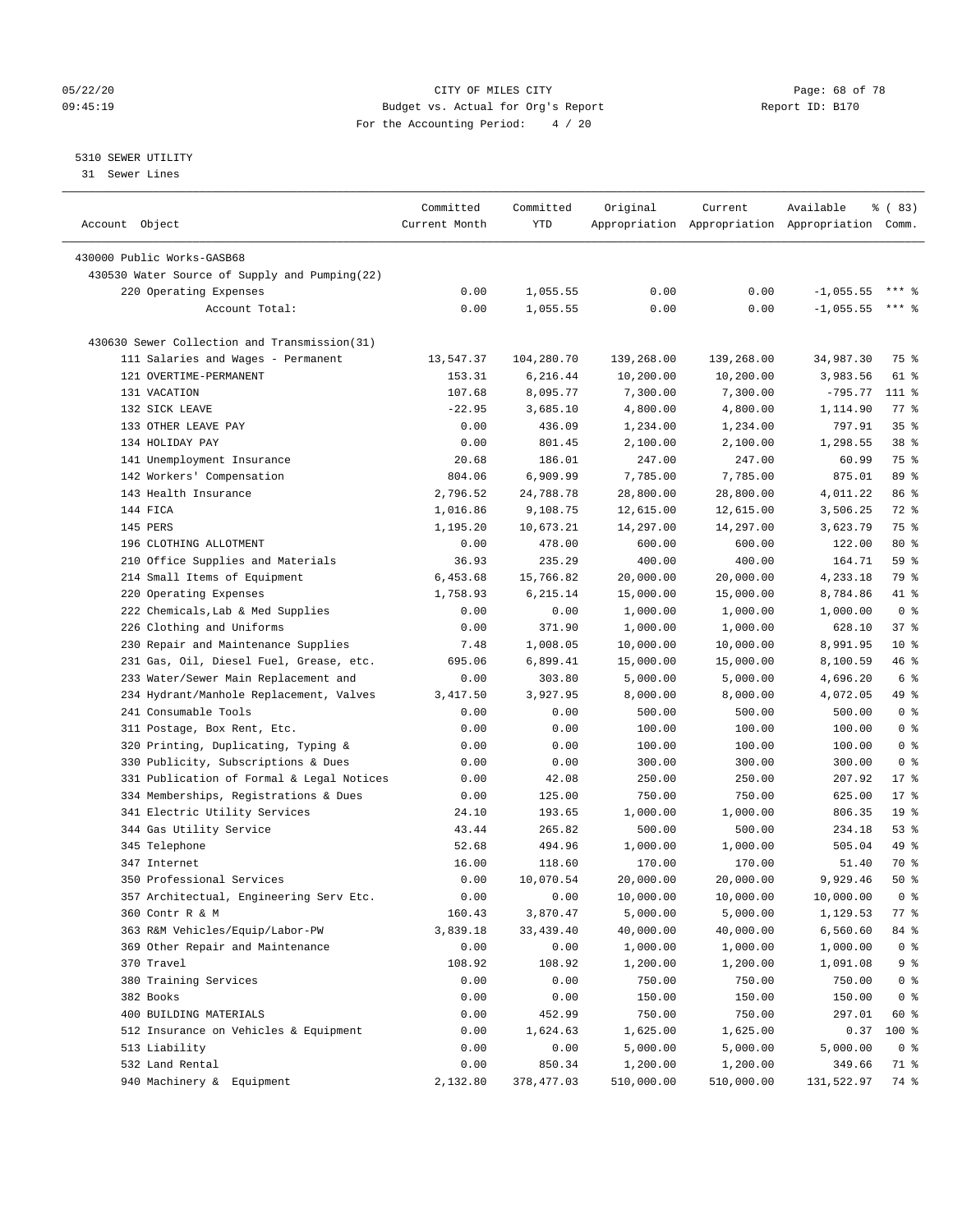#### 05/22/20 **CITY OF MILES CITY CONSUMING THE CONSUMING PAGE: 69 of 78** 09:45:19 Budget vs. Actual for Org's Report Changer Report ID: B170 For the Accounting Period: 4 / 20

## 5310 SEWER UTILITY

31 Sewer Lines

| Object<br>Account                                                       | Committed<br>Current Month | Committed<br><b>YTD</b> | Original<br>Appropriation | Current<br>Appropriation | Available<br>Appropriation | % (83)<br>Comm. |
|-------------------------------------------------------------------------|----------------------------|-------------------------|---------------------------|--------------------------|----------------------------|-----------------|
| Account Total:                                                          | 38,365.86                  | 640,523.08              | 905,991.00                | 905,991.00               | 265, 467.92                | 71 %            |
| Account Group Total:                                                    | 38,365.86                  | 641,578.63              | 905,991.00                | 905,991.00               | 264, 412.37                | 71 %            |
| 520000 OTHER FINANCING USES<br>521000 Interfund Operating Transfers Out |                            |                         |                           |                          |                            |                 |
| 820 Transfers to Other Funds                                            | 1,000.00                   | 10,000.00               | 12,000.00                 | 12,000.00                | 2,000.00                   | 83%             |
| Account Total:                                                          | 1,000.00                   | 10,000.00               | 12,000.00                 | 12,000.00                | 2,000.00                   | 83 <sup>8</sup> |
| Account Group Total:                                                    | 1,000.00                   | 10,000.00               | 12,000.00                 | 12,000.00                | 2,000.00                   | 83%             |
| Organization Total:                                                     | 39,365.86                  | 651,578.63              | 917,991.00                | 917,991.00               | 266, 412.37                | 71 %            |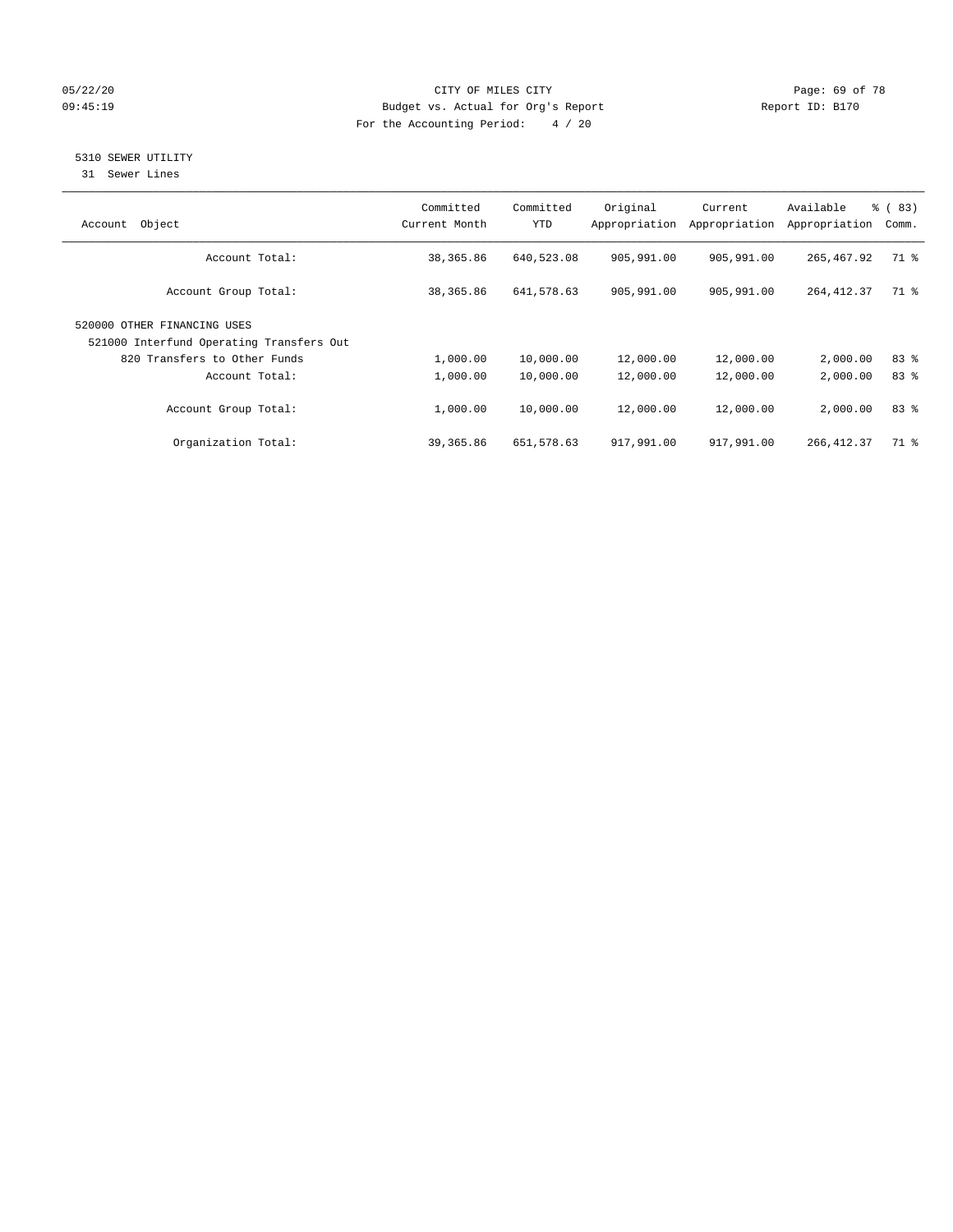#### 05/22/20 Page: 70 of 78 09:45:19 Budget vs. Actual for Org's Report Changer Report ID: B170 For the Accounting Period: 4 / 20

## 5310 SEWER UTILITY

32 Sewer Lifts

| Account Object                          | Committed<br>Current Month | Committed<br><b>YTD</b> | Original   | Current    | Available<br>Appropriation Appropriation Appropriation Comm. | 8 (83)          |
|-----------------------------------------|----------------------------|-------------------------|------------|------------|--------------------------------------------------------------|-----------------|
|                                         |                            |                         |            |            |                                                              |                 |
| 430000 Public Works-GASB68              |                            |                         |            |            |                                                              |                 |
| 430640 Sewer Treatment and Disposal(33) |                            |                         |            |            |                                                              |                 |
| 220 Operating Expenses                  | 0.00                       | 251.96                  | 0.00       | 0.00       | $-251.96$                                                    |                 |
| Account Total:                          | 0.00                       | 251.96                  | 0.00       | 0.00       | $-251.96$                                                    | $***$ 8         |
| 430690 Sewer Lift Stations(32)          |                            |                         |            |            |                                                              |                 |
| 111 Salaries and Wages - Permanent      | 6,100.37                   | 54,996.67               | 66,424.00  | 66,424.00  | 11,427.33                                                    | 83 %            |
| 121 OVERTIME-PERMANENT                  | 60.49                      | 1,882.73                | 2,700.00   | 2,700.00   | 817.27                                                       | 70 %            |
| 131 VACATION                            | 230.70                     | 4,190.72                | 5,300.00   | 5,300.00   | 1,109.28                                                     | 79 %            |
| 132 SICK LEAVE                          | 0.00                       | 922.01                  | 1,500.00   | 1,500.00   | 577.99                                                       | 61 %            |
| 133 OTHER LEAVE PAY                     | 0.00                       | 86.36                   | 794.00     | 794.00     | 707.64                                                       | 11 <sup>°</sup> |
| 134 HOLIDAY PAY                         | 0.00                       | 1,114.91                | 1,400.00   | 1,400.00   | 285.09                                                       | 80 %            |
| 141 Unemployment Insurance              | 9.58                       | 95.01                   | 117.00     | 117.00     | 21.99                                                        | 81 %            |
| 142 Workers' Compensation               | 373.59                     | 3,696.52                | 4,478.00   | 4,478.00   | 781.48                                                       | 83%             |
| 143 Health Insurance                    | 1,199.83                   | 11,934.83               | 14,400.00  | 14,400.00  | 2,465.17                                                     | 83 %            |
| 144 FICA                                | 465.22                     | 4,614.15                | 5,976.00   | 5,976.00   | 1,361.85                                                     | 77.8            |
| 145 PERS                                | 554.21                     | 5,479.30                | 6,773.00   | 6,773.00   | 1,293.70                                                     | 81 %            |
| 196 CLOTHING ALLOTMENT                  | 0.00                       | 226.50                  | 600.00     | 600.00     | 373.50                                                       | 38 <sup>8</sup> |
| 210 Office Supplies and Materials       | 24.99                      | 183.41                  | 400.00     | 400.00     | 216.59                                                       | 46 %            |
| 214 Small Items of Equipment            | 0.00                       | 0.00                    | 12,000.00  | 12,000.00  | 12,000.00                                                    | 0 <sup>8</sup>  |
| 220 Operating Expenses                  | 0.00                       | 452.79                  | 2,000.00   | 2,000.00   | 1,547.21                                                     | $23$ $%$        |
| 222 Chemicals, Lab & Med Supplies       | 0.00                       | 0.00                    | 1,000.00   | 1,000.00   | 1,000.00                                                     | 0 <sup>8</sup>  |
| 226 Clothing and Uniforms               | 0.00                       | 191.43                  | 500.00     | 500.00     | 308.57                                                       | 38 %            |
| 230 Repair and Maintenance Supplies     | 100.02                     | 2,391.11                | 18,000.00  | 18,000.00  | 15,608.89                                                    | 13 <sup>8</sup> |
| 231 Gas, Oil, Diesel Fuel, Grease, etc. | 106.71                     | 1,267.33                | 2,500.00   | 2,500.00   | 1,232.67                                                     | $51$ %          |
| 241 Consumable Tools                    | 0.00                       | 21.98                   | 100.00     | 100.00     | 78.02                                                        | $22$ %          |
| 311 Postage, Box Rent, Etc.             | 0.00                       | 0.00                    | 50.00      | 50.00      | 50.00                                                        | 0 <sup>8</sup>  |
| 341 Electric Utility Services           | 1,750.64                   | 18, 152.54              | 20,000.00  | 20,000.00  | 1,847.46                                                     | $91$ %          |
| 344 Gas Utility Service                 | 89.59                      | 804.18                  | 2,000.00   | 2,000.00   | 1,195.82                                                     | 40 %            |
| 352 Wtr/Swr Lab Testing                 | 0.00                       | 0.00                    | 250.00     | 250.00     | 250.00                                                       | 0 <sup>8</sup>  |
| 360 Contr R & M                         | 0.00                       | 586.50                  | 2,000.00   | 2,000.00   | 1,413.50                                                     | 29%             |
| 369 Other Repair and Maintenance        | 0.00                       | 0.00                    | 1,000.00   | 1,000.00   | 1,000.00                                                     | 0 <sup>8</sup>  |
| 370 Travel                              | 61.86                      | 292.46                  | 600.00     | 600.00     | 307.54                                                       | 49 %            |
| 380 Training Services                   | 0.00                       | 131.82                  | 600.00     | 600.00     | 468.18                                                       | $22$ %          |
| 400 BUILDING MATERIALS                  | 0.00                       | 0.00                    | 200.00     | 200.00     | 200.00                                                       | 0 <sup>8</sup>  |
| 511 Insurance on Buildings              | 0.00                       | 1,686.74                | 1,687.00   | 1,687.00   | 0.26                                                         | $100*$          |
| 533 Machinery and Equipment Rental      | 0.00                       | 0.00                    | 200.00     | 200.00     | 200.00                                                       | 0 <sup>8</sup>  |
| Account Total:                          | 11,127.80                  | 115,402.00              | 175,549.00 | 175,549.00 | 60,147.00                                                    | 66 %            |
| Account Group Total:                    | 11,127.80                  | 115,653.96              | 175,549.00 | 175,549.00 | 59,895.04                                                    | 66 %            |
| Organization Total:                     | 11,127.80                  | 115,653.96              | 175,549.00 | 175,549.00 | 59,895.04                                                    | 66 %            |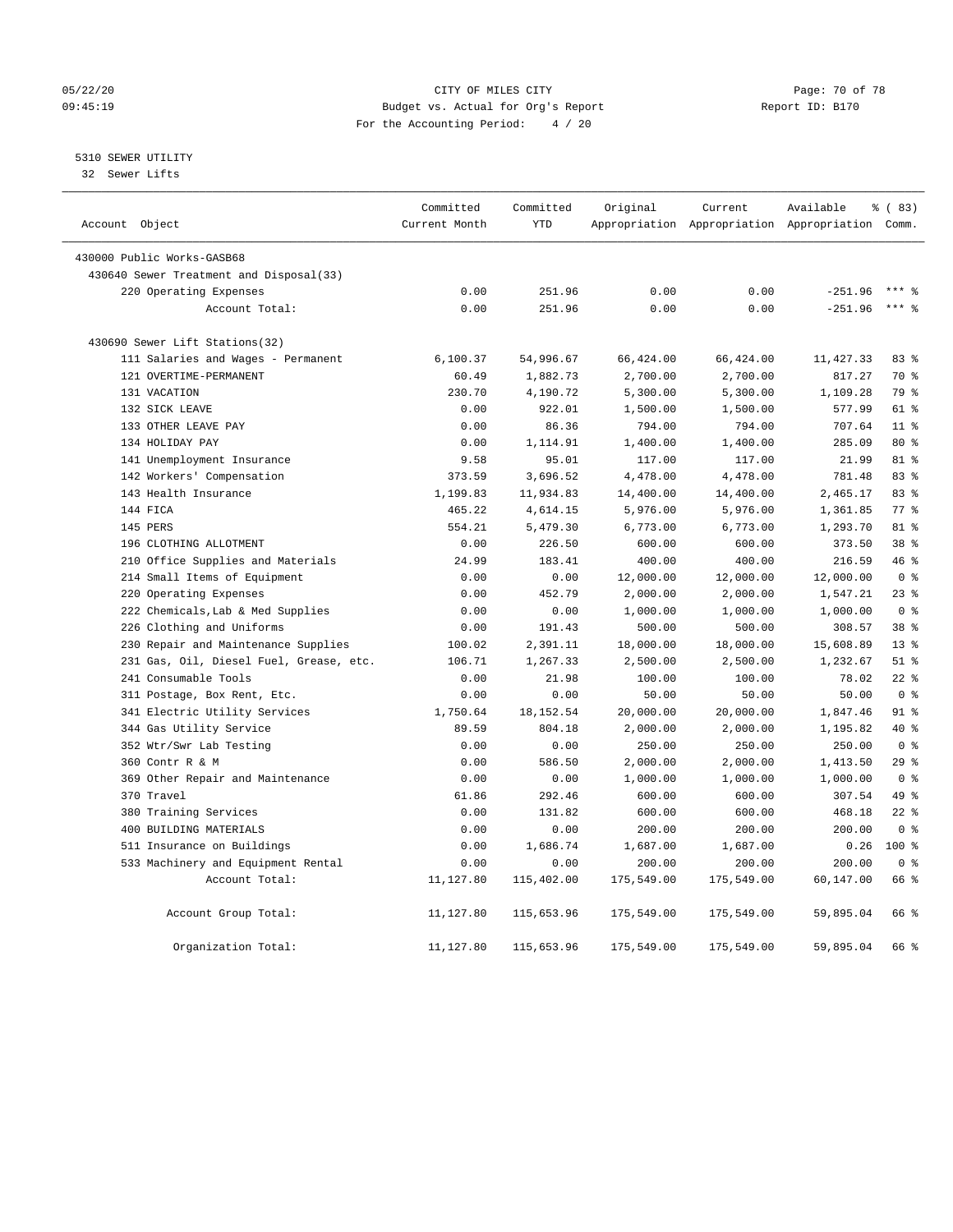#### 05/22/20 Page: 71 of 78 09:45:19 Budget vs. Actual for Org's Report Changer Report ID: B170 For the Accounting Period: 4 / 20

————————————————————————————————————————————————————————————————————————————————————————————————————————————————————————————————————

## 5310 SEWER UTILITY

33 Sewer Plant

|                                         | Committed     | Committed  | Original                             | Current      | Available                                       | % (83)          |
|-----------------------------------------|---------------|------------|--------------------------------------|--------------|-------------------------------------------------|-----------------|
| Account Object                          | Current Month | YTD        |                                      |              | Appropriation Appropriation Appropriation Comm. |                 |
| 430000 Public Works-GASB68              |               |            |                                      |              |                                                 |                 |
| 430640 Sewer Treatment and Disposal(33) |               |            |                                      |              |                                                 |                 |
| 111 Salaries and Wages - Permanent      | 9,575.38      | 89,406.14  | 105,796.00                           | 105,796.00   | 16,389.86                                       | 85 %            |
| 121 OVERTIME-PERMANENT                  | 91.07         | 2,832.65   | 4,100.00                             | 4,100.00     | 1,267.35                                        | 69 %            |
| 131 VACATION                            | 346.03        | 6,538.35   | 8,400.00                             | 8,400.00     | 1,861.65                                        | 78 %            |
| 132 SICK LEAVE                          | 0.00          | 1,402.31   | 2,600.00                             | 2,600.00     | 1,197.69                                        | $54$ %          |
| 133 OTHER LEAVE PAY                     | 0.00          | 131.77     | 1,527.00                             | 1,527.00     | 1,395.23                                        | 9 <sub>8</sub>  |
| 134 HOLIDAY PAY                         | 0.00          | 1,672.60   | 2,100.00                             | 2,100.00     | 427.40                                          | 80 %            |
| 141 Unemployment Insurance              | 15.01         | 153.49     | 187.00                               | 187.00       | 33.51                                           | 82%             |
| 142 Workers' Compensation               | 562.06        | 5,726.50   | 7,200.00                             | 7,200.00     | 1,473.50                                        | $80*$           |
| 143 Health Insurance                    | 1,859.48      | 18,499.11  | 23,078.00                            | 23,078.00    | 4,578.89                                        | 80 %            |
| 144 FICA                                | 726.84        | 7,443.54   | 9,526.00                             | 9,526.00     | 2,082.46                                        | 78 %            |
| 145 PERS                                | 868.04        | 8,586.26   | 10,796.00                            | 10,796.00    | 2,209.74                                        | $80*$           |
| 196 CLOTHING ALLOTMENT                  | 0.00          | 426.00     | 500.00                               | 500.00       | 74.00                                           | 85 %            |
| 210 Office Supplies and Materials       | 13.52         | 69.28      | 250.00                               | 250.00       | 180.72                                          | $28$ %          |
| 214 Small Items of Equipment            | 0.00          | 1,183.37   | 16,000.00                            | 16,000.00    | 14,816.63                                       | 7 %             |
| 220 Operating Expenses                  | 221.08        | 4,626.27   | 20,000.00                            | 20,000.00    | 15,373.73                                       | $23$ %          |
| 222 Chemicals, Lab & Med Supplies       | 327.66        | 5,877.79   | 30,000.00                            | 30,000.00    | 24,122.21                                       | $20*$           |
| 226 Clothing and Uniforms               | 0.00          | 232.41     | 600.00                               | 600.00       | 367.59                                          | 39 %            |
| 230 Repair and Maintenance Supplies     | 4,946.53      | 8,404.46   | 20,000.00                            | 20,000.00    | 11,595.54                                       | $42$ %          |
| 231 Gas, Oil, Diesel Fuel, Grease, etc. | 85.37         | 3,010.85   | 6,000.00                             | 6,000.00     | 2,989.15                                        | 50%             |
| 241 Consumable Tools                    | 0.00          | 0.00       | 200.00                               | 200.00       | 200.00                                          | 0 <sup>8</sup>  |
| 311 Postage, Box Rent, Etc.             | 0.00          | 35.55      | 100.00                               | 100.00       | 64.45                                           | 36%             |
| 320 Printing, Duplicating, Typing &     | 0.00          | 0.00       | 100.00                               | 100.00       | 100.00                                          | 0 <sup>8</sup>  |
| 330 Publicity, Subscriptions & Dues     | 0.00          | 0.00       | 100.00                               | 100.00       | 100.00                                          | 0 <sup>8</sup>  |
| 334 Memberships, Registrations & Dues   | 77.88         | 317.88     | 400.00                               | 400.00       | 82.12                                           | 79 %            |
| 341 Electric Utility Services           | 7,966.88      | 82,100.64  | 130,000.00                           | 130,000.00   | 47,899.36                                       | 63 %            |
| 342 Water Utility Services              | 39.94         | 606.49     | 1,500.00                             | 1,500.00     | 893.51                                          | 40 %            |
| 345 Telephone                           | 26.97         | 293.35     | 800.00                               | 800.00       | 506.65                                          | 37%             |
| 346 Garbage Service                     | 0.00          | 1,362.98   | 1,400.00                             | 1,400.00     | 37.02                                           | 97%             |
| 347 Internet                            | 45.60         | 456.00     | 650.00                               | 650.00       | 194.00                                          | 70 %            |
| 350 Professional Services               | 0.00          | 461.00     | 5,000.00                             | 5,000.00     | 4,539.00                                        | 9 <sup>8</sup>  |
| 352 Wtr/Swr Lab Testing                 | 203.48        | 2,077.96   | 9,000.00                             | 9,000.00     | 6,922.04                                        | $23$ %          |
| 357 Architectual, Engineering Serv Etc. | 0.00          | 0.00       | 5,000.00                             | 5,000.00     | 5,000.00                                        | 0 <sup>8</sup>  |
| 360 Contr R & M                         | 934.25        | 1,217.85   | 8,000.00                             | 8,000.00     | 6,782.15                                        | 15 <sup>°</sup> |
| 363 R&M Vehicles/Equip/Labor-PW         | 0.00          | 4,086.04   | 5,000.00                             | 5,000.00     | 913.96                                          | $82$ $%$        |
| 370 Travel                              | 157.56        | 507.96     | 1,000.00                             | 1,000.00     | 492.04                                          | $51$ %          |
| 380 Training Services                   | 0.00          | 221.04     | 1,000.00                             | 1,000.00     | 778.96                                          | $22$ %          |
| 382 Books                               | 0.00          | 0.00       | 200.00                               | 200.00       | 200.00                                          | 0 <sup>8</sup>  |
| 400 BUILDING MATERIALS                  | 0.00          | 139.00     | 500.00                               | 500.00       | 361.00                                          | 28 %            |
| 511 Insurance on Buildings              | 0.00          | 10,902.57  | 10,903.00                            | 10,903.00    | 0.43                                            | 100 %           |
| 512 Insurance on Vehicles & Equipment   | 0.00          | 76.36      | 77.00                                | 77.00        | 0.64                                            | 99 %            |
| 533 Machinery and Equipment Rental      | 0.00          | 0.00       | 2,000.00                             | 2,000.00     | 2,000.00                                        | 0 <sup>8</sup>  |
| 940 Machinery & Equipment               | 0.00          | 413,764.50 | 610,000.00                           | 610,000.00   | 196,235.50                                      | 68 %            |
| Account Total:                          | 29,090.63     | 684,850.32 | 1,061,590.00                         | 1,061,590.00 | 376,739.68                                      | 65 %            |
|                                         |               |            |                                      |              |                                                 |                 |
| Account Group Total:                    | 29,090.63     |            | 684,850.32 1,061,590.00 1,061,590.00 |              | 376,739.68                                      | 65 %            |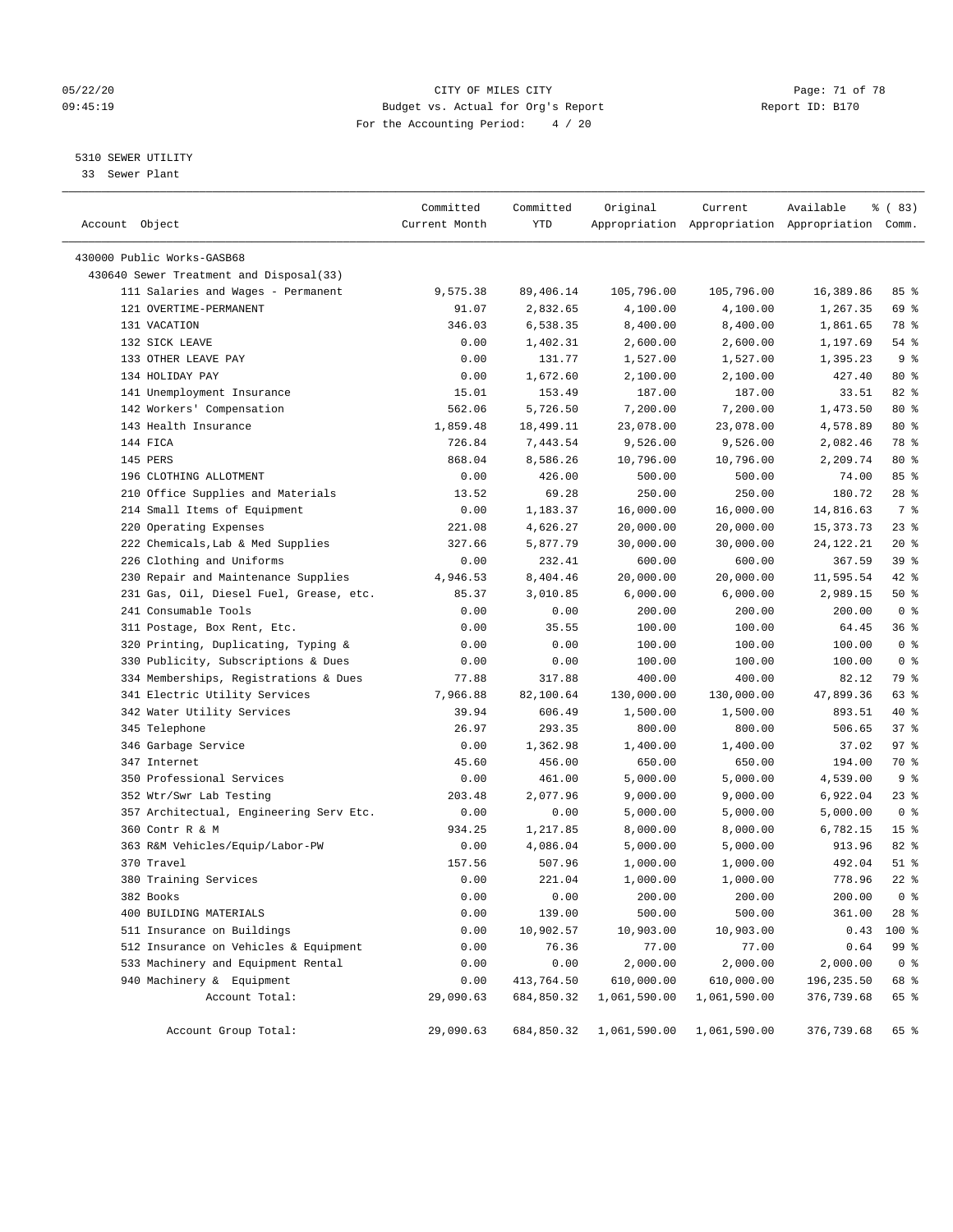### 05/22/20 Page: 72 of 78 09:45:19 Budget vs. Actual for Org's Report Changer Report ID: B170 For the Accounting Period: 4 / 20

## 5310 SEWER UTILITY

33 Sewer Plant

| Account Object      | Committed<br>Current Month | Committed<br>YTD       | Original     | Current      | Available<br>Appropriation Appropriation Appropriation Comm. | % (83) |
|---------------------|----------------------------|------------------------|--------------|--------------|--------------------------------------------------------------|--------|
| Organization Total: | 29,090.63                  | 684,850.32             | 1,061,590.00 | 1,061,590.00 | 376,739.68                                                   | 65 %   |
| Fund Total:         |                            | 87,483.45 1,806,042.34 | 2,792,607.00 | 2,792,607.00 | 986,564.66 65 %                                              |        |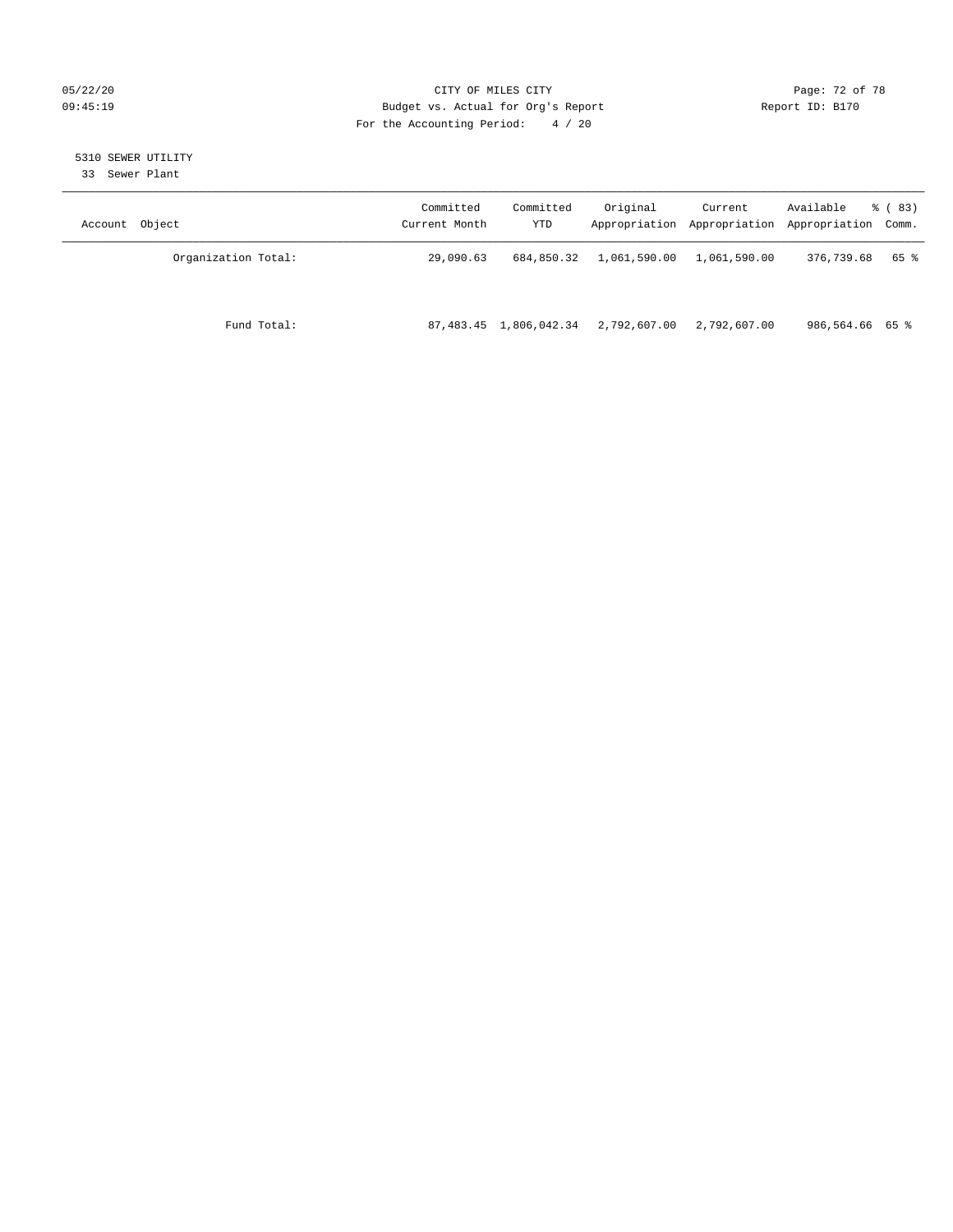## 05/22/20 Page: 73 of 78 09:45:19 Budget vs. Actual for Org's Report Changer Report ID: B170 For the Accounting Period: 4 / 20

————————————————————————————————————————————————————————————————————————————————————————————————————————————————————————————————————

# 5510 AMBULANCE FUND

10 Ambulance

|                                             | Committed     | Committed               | Original   | Current              | Available                                       | % (83)          |
|---------------------------------------------|---------------|-------------------------|------------|----------------------|-------------------------------------------------|-----------------|
| Account Object                              | Current Month | YTD                     |            |                      | Appropriation Appropriation Appropriation Comm. |                 |
| 420000 PUBLIC SAFETY-GASB68                 |               |                         |            |                      |                                                 |                 |
| 420730 Emergency Medical Services-Ambulance |               |                         |            |                      |                                                 |                 |
| 111 Salaries and Wages - Permanent          | 20,516.72     | 206,425.00              | 207,984.00 | 207,984.00           | 1,559.00                                        | 99 <sub>8</sub> |
| 112 SALARIES AND WAGES - PART PAID          | 1,231.00      | 11,047.00               | 20,000.00  | 20,000.00            | 8,953.00                                        | $55$ $%$        |
| 121 OVERTIME-PERMANENT                      | 3,178.60      | 27, 135.32              | 51,800.00  | 51,800.00            | 24,664.68                                       | $52$ $%$        |
| 124 Amb OT Trips                            | 2,353.11      | 14,831.30               | 0.00       | 0.00                 | $-14,831.30$                                    | $***$ $-$       |
| 131 VACATION                                | 1,345.12      | 15,787.56               | 26,600.00  | 26,600.00            | 10,812.44                                       | 59 %            |
| 132 SICK LEAVE                              | 1,152.06      | 10,755.56               | 10,600.00  | 10,600.00            | $-155.56$                                       | $101$ %         |
| 133 OTHER LEAVE PAY                         | 0.00          | 14.96                   | 8,189.00   | 8,189.00             | 8,174.04                                        | 0 <sup>8</sup>  |
| 134 HOLIDAY PAY                             | 0.00          | 4,681.57                | 12,000.00  | 12,000.00            | 7,318.43                                        | 39 %            |
| 141 Unemployment Insurance                  | 44.64         | 436.00                  | 462.00     | 462.00               | 26.00                                           | 94 %            |
| 142 Workers' Compensation                   | 1,848.89      | 17,604.55               | 15,300.00  | 15,300.00            | $-2, 304.55$                                    | 115 %           |
| 143 Health Insurance                        | 4,180.17      | 39,279.02               | 44,054.00  | 44,054.00            | 4,774.98                                        | 89 %            |
| 144 FICA                                    | 506.51        | 4,886.13                | 5,019.00   | 5,019.00             | 132.87                                          | 97%             |
| 147 Firemen's Pension                       | 3,377.21      | 31,544.50               | 49,174.00  | 49,174.00            | 17,629.50                                       | 64 %            |
| 149 Firemen's 457B Match                    |               | 2,007.64                |            |                      |                                                 | 55 %            |
|                                             | 270.43        |                         | 0.00       | 3,630.00<br>3,000.00 | 1,622.36                                        |                 |
| 210 Office Supplies and Materials           | 85.23         | 2,011.46                | 3,000.00   |                      | 988.54                                          | $67$ %          |
| 214 Small Items of Equipment                | 2,337.65      | 2,790.22                | 6,600.00   | 6,600.00             | 3,809.78                                        | 42 %            |
| 220 Operating Expenses                      | 294.46        | 5,719.62                | 33,409.00  | 33,409.00            | 27,689.38                                       | $17*$           |
| 222 Chemicals, Lab & Med Supplies           | 6,698.88      | 31,386.82               | 30,000.00  | 30,000.00            | $-1,386.82$                                     | $105$ %         |
| 230 Repair and Maintenance Supplies         | 65.86         | 178.12                  | 3,000.00   | 3,000.00             | 2,821.88                                        | 6 <sup>8</sup>  |
| 231 Gas, Oil, Diesel Fuel, Grease, etc.     | 691.88        | 10,213.41               | 16,000.00  | 16,000.00            | 5,786.59                                        | 64 %            |
| 241 Consumable Tools                        | 0.00          | 2,382.45                | 5,000.00   | 5,000.00             | 2,617.55                                        | 48 %            |
| 300 PURCHASED SERVICES                      | 0.00          | 0.00                    | 2,000.00   | 2,000.00             | 2,000.00                                        | 0 <sup>8</sup>  |
| 311 Postage, Box Rent, Etc.                 | 0.00          | 3.50                    | 100.00     | 100.00               | 96.50                                           | 4%              |
| 320 Printing, Duplicating, Typing &         | 0.00          | $-80.84$                | 350.00     | 350.00               | 430.84                                          | $-23$ %         |
| 341 Electric Utility Services               | 198.57        | 2,477.03                | 2,000.00   | 2,000.00             | $-477.03$                                       | $124$ %         |
| 342 Water Utility Services                  | 24.89         | 249.38                  | 400.00     | 400.00               | 150.62                                          | 62 %            |
| 343 Sewer Utility Services                  | 29.80         | 306.58                  | 400.00     | 400.00               | 93.42                                           | $77$ $%$        |
| 344 Gas Utility Service                     | 121.93        | 921.68                  | 1,200.00   | 1,200.00             | 278.32                                          | $77$ $%$        |
| 345 Telephone                               | 109.21        | 1,308.64                | 1,750.00   | 1,750.00             | 441.36                                          | 75 %            |
| 346 Garbage Service                         | 0.00          | 354.38                  | 1,065.00   | 1,065.00             | 710.62                                          | $33$ $%$        |
| 347 Internet                                | 28.24         | 308.36                  | 550.00     | 550.00               | 241.64                                          | 56%             |
| 350 Professional Services                   | 4,865.01      | 42,785.82               | 47,000.00  | 47,000.00            | 4,214.18                                        | 91 %            |
| 360 Contr R & M                             | 0.00          | 2,866.06                | 5,000.00   | 5,000.00             | 2,133.94                                        | 57%             |
| 364 R&M Vehicles - Fire/Amb                 | 0.00          | 2,693.28                | 15,000.00  | 15,000.00            | 12,306.72                                       | 18 %            |
| 370 Travel                                  | 49.54         | 288.09                  | 2,500.00   | 2,500.00             | 2,211.91                                        | $12*$           |
| 380 Training Services                       | 0.00          | 4,129.00                | 7,982.00   | 7,982.00             | 3,853.00                                        | $52$ $%$        |
| 382 Books                                   | 0.00          | 0.00                    | 2,000.00   | 2,000.00             | 2,000.00                                        | 0 <sup>8</sup>  |
| 400 BUILDING MATERIALS                      | 0.00          | 0.00                    | 2,000.00   | 2,000.00             | 2,000.00                                        | 0 %             |
| 511 Insurance on Buildings                  | 0.00          | 680.43                  | 681.00     | 681.00               |                                                 | $0.57$ 100 %    |
| 512 Insurance on Vehicles & Equipment       | 0.00          | 2,531.08                | 2,532.00   | 2,532.00             |                                                 | $0.92$ 100 %    |
| 810 Losses (Bad debt expense - Enterprise   | 1,780.51      | 50,260.12               | 100,000.00 | 100,000.00           | 49,739.88                                       | 50%             |
| 811 Contractual Allowances (Ambl)           | 53,599.25     | 516,398.62              | 250,000.00 | 250,000.00           | $-266, 398.62$ 207 %                            |                 |
| 940 Machinery & Equipment                   | 0.00          | 0.00                    | 6,221.00   | 6,221.00             | 6,221.00                                        | 0 <sup>8</sup>  |
| Account Total:                              |               | 110,985.37 1,069,599.42 | 998,922.00 | 1,002,552.00         | $-67,047.42$ 107 %                              |                 |
| Account Group Total:                        |               | 110,985.37 1,069,599.42 | 998,922.00 | 1,002,552.00         | $-67,047.42$ 107 %                              |                 |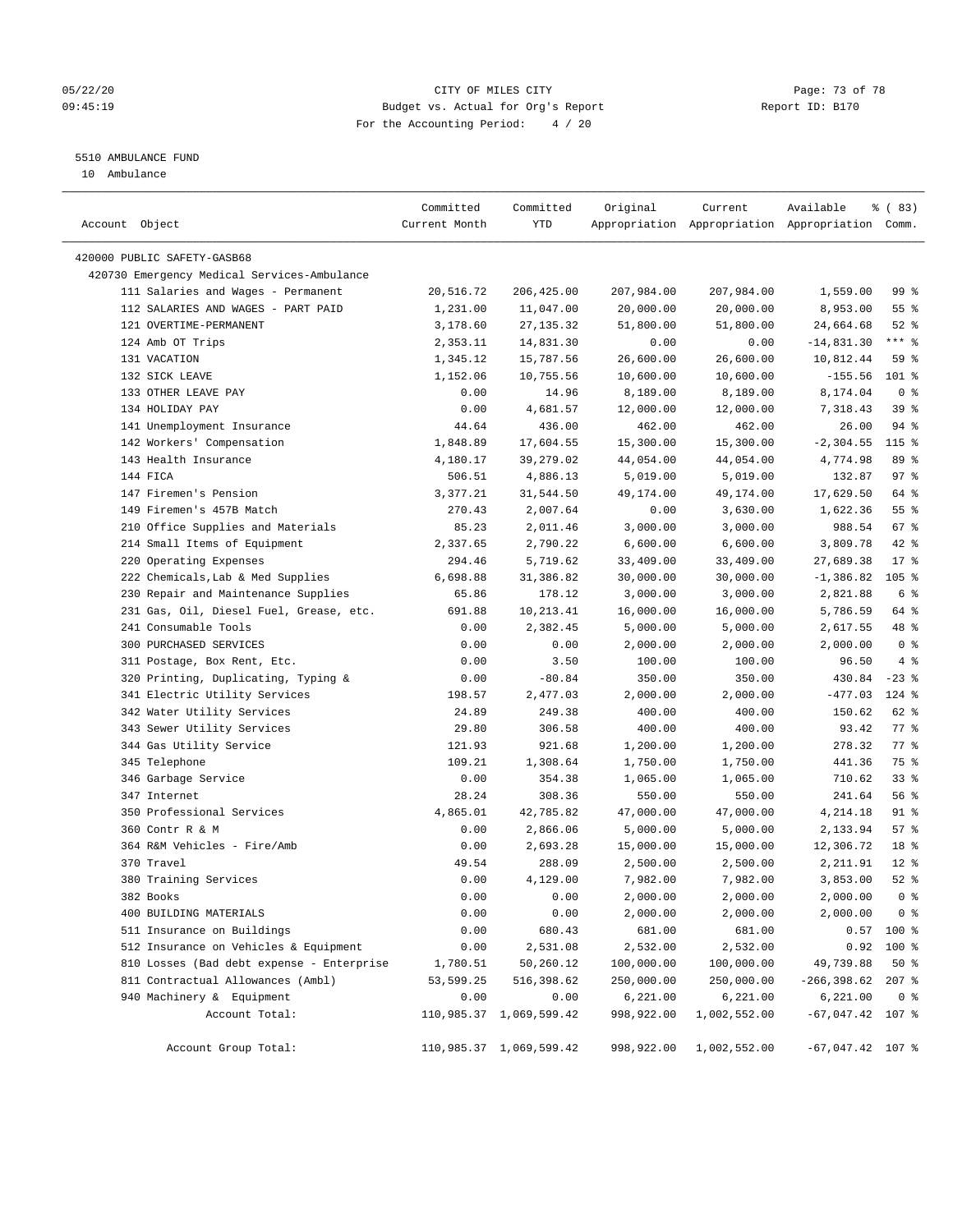## 05/22/20 Page: 74 of 78 09:45:19 Budget vs. Actual for Org's Report Report ID: B170 For the Accounting Period: 4 / 20

# 5510 AMBULANCE FUND

10 Ambulance

| Account Object                           | Committed<br>Current Month | Committed<br><b>YTD</b>      | Original                  | Current      | Available<br>Appropriation Appropriation Appropriation | % (83)<br>Comm. |  |
|------------------------------------------|----------------------------|------------------------------|---------------------------|--------------|--------------------------------------------------------|-----------------|--|
| 510000 MISCELLANEOUS                     |                            |                              |                           |              |                                                        |                 |  |
| 510330 Comprehensive Liability Insurance |                            |                              |                           |              |                                                        |                 |  |
| 513 Liability                            | 0.00                       | 4,930.24                     | 4,931.00                  | 4,931.00     | 0.76                                                   | $100*$          |  |
| Account Total:                           | 0.00                       | 4,930.24                     | 4,931.00                  | 4,931.00     | 0.76                                                   | $100$ %         |  |
| Account Group Total:                     | 0.00                       | 4,930.24                     | 4,931.00                  | 4,931.00     |                                                        | $0.76$ 100 %    |  |
| 520000 OTHER FINANCING USES              |                            |                              |                           |              |                                                        |                 |  |
| 521000 Interfund Operating Transfers Out |                            |                              |                           |              |                                                        |                 |  |
| 820 Transfers to Other Funds             | 2,166.00                   | 26,660.00                    | 35,991.00                 | 35,991.00    | 9,331.00                                               | 74 %            |  |
| Account Total:                           | 2,166.00                   | 26,660.00                    | 35,991.00                 | 35,991.00    | 9,331.00                                               | 74 %            |  |
| Account Group Total:                     | 2,166.00                   | 26,660.00                    | 35,991.00                 | 35,991.00    | 9,331.00                                               | 74 %            |  |
| Organization Total:                      |                            | 113, 151. 37 1, 101, 189. 66 | 1,039,844.00              | 1,043,474.00 | $-57,715.66$ 106 %                                     |                 |  |
| Fund Total:                              |                            | 113, 151.37 1, 101, 189.66   | 1,039,844.00 1,043,474.00 |              | $-57,715.66$ 106 %                                     |                 |  |
|                                          |                            |                              |                           |              |                                                        |                 |  |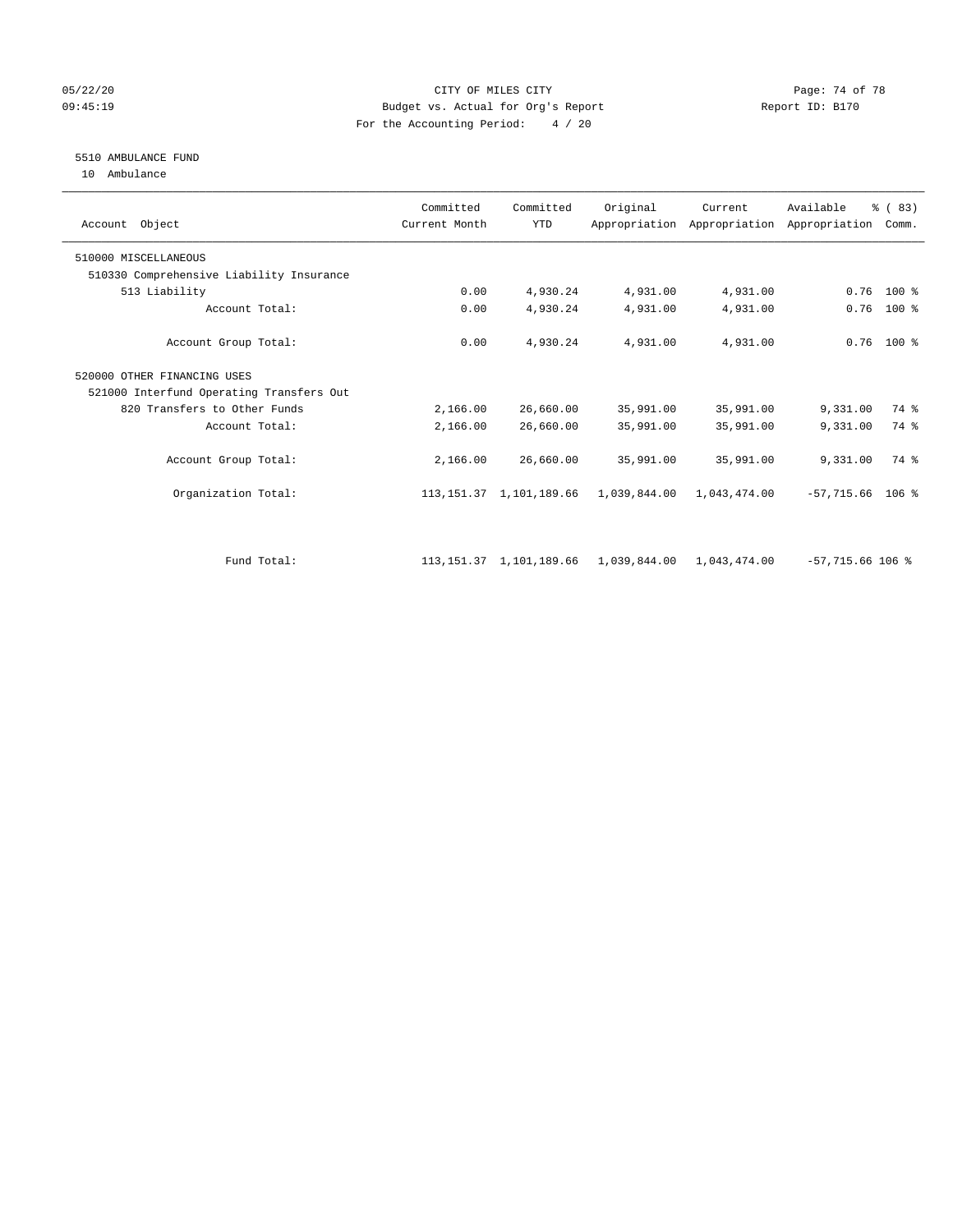## 05/22/20 **CITY OF MILES CITY CONSUMING THE PAGE: 75 of 78** 09:45:19 Budget vs. Actual for Org's Report Changer Report ID: B170 For the Accounting Period: 4 / 20

————————————————————————————————————————————————————————————————————————————————————————————————————————————————————————————————————

## 5610 AIRPORT OPERATING

87 Airport

|                                            | Committed     | Committed  | Original                   | Current                                         | Available          | % (83)          |
|--------------------------------------------|---------------|------------|----------------------------|-------------------------------------------------|--------------------|-----------------|
| Account Object                             | Current Month | YTD        |                            | Appropriation Appropriation Appropriation Comm. |                    |                 |
| 430000 Public Works-GASB68                 |               |            |                            |                                                 |                    |                 |
| 430300 Airport (87)                        |               |            |                            |                                                 |                    |                 |
| 111 Salaries and Wages - Permanent         | 8,708.35      | 75,282.30  | 100,260.00                 | 100,260.00                                      | 24,977.70          | 75 %            |
| 121 OVERTIME-PERMANENT                     | 53.40         | 1,575.30   | 2,800.00                   | 2,800.00                                        | 1,224.70           | 56 %            |
| 131 VACATION                               | 142.40        | 4,224.42   | 2,100.00                   | 2,100.00                                        | $-2,124.42$        | $201$ %         |
| 132 SICK LEAVE                             | $-978.14$     | 1,921.68   | 1,800.00                   | 1,800.00                                        | $-121.68$          | 107 %           |
| 133 OTHER LEAVE PAY                        | 554.36        | 4,459.13   | 3,203.00                   | 3,203.00                                        | $-1, 256.13$       | 139 %           |
| 134 HOLIDAY PAY                            | 0.00          | 531.60     | 1,600.00                   | 1,600.00                                        | 1,068.40           | $33$ $%$        |
| 141 Unemployment Insurance                 | 12.72         | 132.54     | 168.00                     | 168.00                                          | 35.46              | 79 %            |
| 142 Workers' Compensation                  | 462.26        | 4,782.91   | 6,154.00                   | 6,154.00                                        | 1,371.09           | 78 %            |
| 143 Health Insurance                       | 1,589.05      | 15,890.50  | 19,073.00                  | 19,073.00                                       | 3,182.50           | 83%             |
| 144 FICA                                   | 648.75        | 6,758.90   | 8,550.00                   | 8,550.00                                        | 1,791.10           | 79 %            |
| 145 PERS                                   | 676.23        | 7,570.08   | 9,690.00                   | 9,690.00                                        | 2,119.92           | 78 %            |
| 196 CLOTHING ALLOTMENT                     | 0.00          | 356.25     | 375.00                     | 375.00                                          | 18.75              | 95 <sup>°</sup> |
| 210 Office Supplies and Materials          | 0.00          | 661.55     | 600.00                     | 600.00                                          | $-61.55$           | 110 %           |
| 214 Small Items of Equipment               | 0.00          | 0.00       | 250.00                     | 250.00                                          | 250.00             | 0 <sup>8</sup>  |
| 220 Operating Expenses                     | 1,246.50      | 3,317.37   | 4,000.00                   | 4,000.00                                        | 682.63             | 83%             |
| 230 Repair and Maintenance Supplies        | 1,188.00      | 12,141.60  | 8,000.00                   | 8,000.00                                        | $-4, 141.60$       | 152 %           |
| 231 Gas, Oil, Diesel Fuel, Grease, etc.    | 93.69         | 2,832.16   | 2,500.00                   | 2,500.00                                        | $-332.16$          | $113*$          |
| 237 Aviation Fuel                          | 35, 481.45    | 233,596.62 | 300,000.00                 | 300,000.00                                      | 66,403.38          | 78 %            |
| 239 Tires, Tubes Etc.                      | 0.00          | 0.00       | 2,500.00                   | 2,500.00                                        | 2,500.00           | 0 <sup>8</sup>  |
| 250 Supplies for Resale                    | 526.50        | 2,298.87   | 1,000.00                   | 1,000.00                                        | $-1, 298.87$       | $230*$          |
| 311 Postage, Box Rent, Etc.                | 0.00          | 155.85     | 200.00                     | 200.00                                          | 44.15              | 78 %            |
| 319 Other Communication and Transportation | 132.45        | 1,233.25   | 1,200.00                   | 1,200.00                                        | $-33.25$           | $103$ %         |
| 330 Publicity, Subscriptions & Dues        | 0.00          | 872.76     | 1,200.00                   | 1,200.00                                        | 327.24             | 73 %            |
| 334 Memberships, Registrations & Dues      | 441.36        | 1,052.68   | 600.00                     | 600.00                                          | $-452.68$          | $175$ %         |
| 341 Electric Utility Services              | 1,087.96      | 11,015.82  | 10,000.00                  | 10,000.00                                       | $-1,015.82$        | 110 %           |
| 344 Gas Utility Service                    | 552.14        | 4,539.28   | 5,000.00                   | 5,000.00                                        | 460.72             | $91$ %          |
| 345 Telephone                              | 164.75        | 1,690.26   | 3,000.00                   | 3,000.00                                        | 1,309.74           | 56%             |
| 347 Internet                               | 14.80         | 117.67     | 400.00                     | 400.00                                          | 282.33             | 29%             |
| 350 Professional Services                  | 0.00          | 158.33     | 1,000.00                   | 1,000.00                                        | 841.67             | 16 <sup>8</sup> |
| 360 Contr R & M                            | 0.00          | 3,656.18   | 0.00                       | 0.00                                            | $-3,656.18$        | $***$ $-$       |
| 363 R&M Vehicles/Equip/Labor-PW            | 220.73        | 4,321.39   | 6,000.00                   | 6,000.00                                        | 1,678.61           | $72$ $%$        |
| 367 Plumbing, Heating, Electrical          | 0.00          | 0.00       | 1,000.00                   | 1,000.00                                        | 1,000.00           | 0 <sup>8</sup>  |
| 380 Training Services                      | 0.00          | 0.00       | 150.00                     | 150.00                                          | 150.00             | 0 <sup>8</sup>  |
| 511 Insurance on Buildings                 | 0.00          | 3,439.69   | 3,440.00                   | 3,440.00                                        |                    | $0.31$ 100 %    |
| 512 Insurance on Vehicles & Equipment      | 0.00          | 2,944.97   | 2,038.00                   | 2,038.00                                        | $-906.97$          | 145 %           |
| 513 Liability                              | 0.00          | 0.00       | 4,800.00                   | 4,800.00                                        | 4,800.00           | 0 <sup>8</sup>  |
| 925 Industrial Park Project-Airport        | 0.00          | 2,560.00   | 180,000.00                 | 180,000.00                                      | 177,440.00         | $1$ %           |
| 939 AIP-3-30-055-017-2018                  | 0.00          | 0.00       | 418,920.00                 | 418,920.00                                      | 418,920.00         | 0 <sup>8</sup>  |
| 944 Snow Removal Environment Study         | 43,200.00     | 159,340.62 | 0.00                       | 0.00                                            | $-159, 340.62$     | $***$ $_{8}$    |
| Account Total:                             | 96, 219.71    | 575,432.53 | 1,113,571.00               | 1,113,571.00                                    | 538,138.47         | $52$ $%$        |
| 430320 Airport - Improvements              |               |            |                            |                                                 |                    |                 |
| 360 Contr R & M                            | 0.00          | 26,780.00  | 13,510.00                  | 13,510.00                                       | $-13,270.00$ 198 % |                 |
| 940 Machinery & Equipment                  | 0.00          | 0.00       | 20,000.00                  | 20,000.00                                       | 20,000.00          | 0 <sup>8</sup>  |
| Account Total:                             | 0.00          | 26,780.00  | 33,510.00                  | 33,510.00                                       | 6,730.00           | $80*$           |
| Account Group Total:                       | 96,219.71     |            | 602, 212.53 1, 147, 081.00 | 1,147,081.00                                    | 544,868.47         | $52$ %          |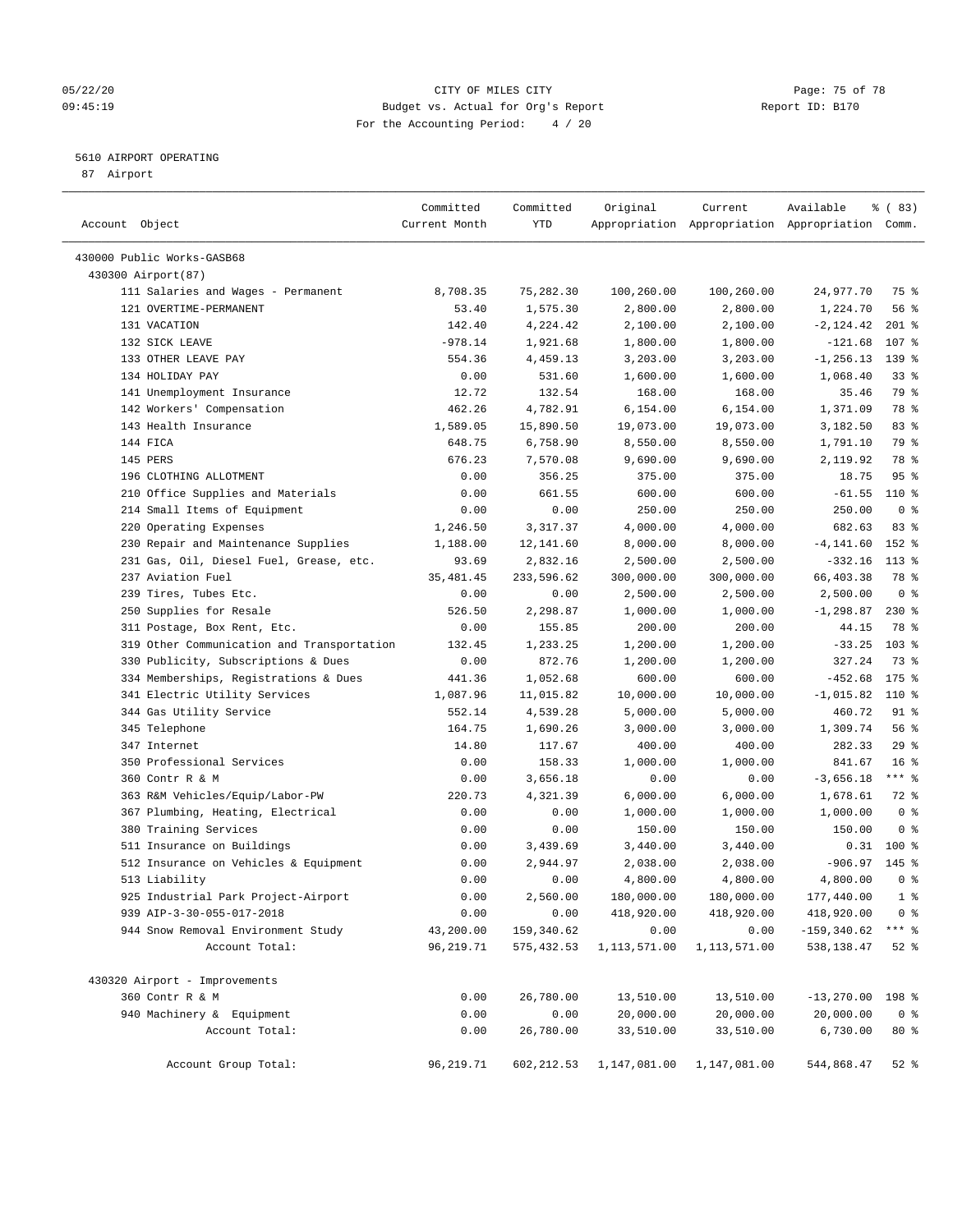## 05/22/20 **CITY OF MILES CITY CONSUMING THE PAGE OF 78** Page: 76 of 78 09:45:19 Budget vs. Actual for Org's Report Changer Report ID: B170 For the Accounting Period: 4 / 20

# 5610 AIRPORT OPERATING

87 Airport

| Account Object                           | Committed<br>Current Month | Committed<br><b>YTD</b> | Original     | Current<br>Appropriation Appropriation Appropriation | Available  | % (83)<br>Comm. |  |
|------------------------------------------|----------------------------|-------------------------|--------------|------------------------------------------------------|------------|-----------------|--|
| 490000 DEBT SERVICE                      |                            |                         |              |                                                      |            |                 |  |
| 490500 Other Debt Service Payments       |                            |                         |              |                                                      |            |                 |  |
| 648 MT Aero Principle 06-2015            | 0.00                       | 16,953.00               | 16,953.00    | 16,953.00                                            | 0.00       | $100*$          |  |
| 649 MT Aero Interest06-2015              | 0.00                       | 1,652.90                | 1,653.00     | 1,653.00                                             | 0.10       | 100 %           |  |
| Account Total:                           | 0.00                       | 18,605.90               | 18,606.00    | 18,606.00                                            | 0.10       | $100$ %         |  |
| Account Group Total:                     | 0.00                       | 18,605.90               | 18,606.00    | 18,606.00                                            |            | $0.10$ 100 %    |  |
| 520000 OTHER FINANCING USES              |                            |                         |              |                                                      |            |                 |  |
| 521000 Interfund Operating Transfers Out |                            |                         |              |                                                      |            |                 |  |
| 820 Transfers to Other Funds             | 1,683.00                   | 16,830.00               | 20,191.00    | 20,191.00                                            | 3,361.00   | 83 %            |  |
| Account Total:                           | 1,683.00                   | 16,830.00               | 20,191.00    | 20,191.00                                            | 3,361.00   | 83 %            |  |
| Account Group Total:                     | 1,683.00                   | 16,830.00               | 20,191.00    | 20,191.00                                            | 3,361.00   | 83 %            |  |
| Organization Total:                      | 97,902.71                  | 637,648.43              | 1,185,878.00 | 1,185,878.00                                         | 548,229.57 | $54$ $%$        |  |
|                                          |                            |                         |              |                                                      |            |                 |  |
| Fund Total:                              | 97,902.71                  | 637,648.43              | 1,185,878.00 | 1,185,878.00                                         | 548,229.57 | $54$ $%$        |  |